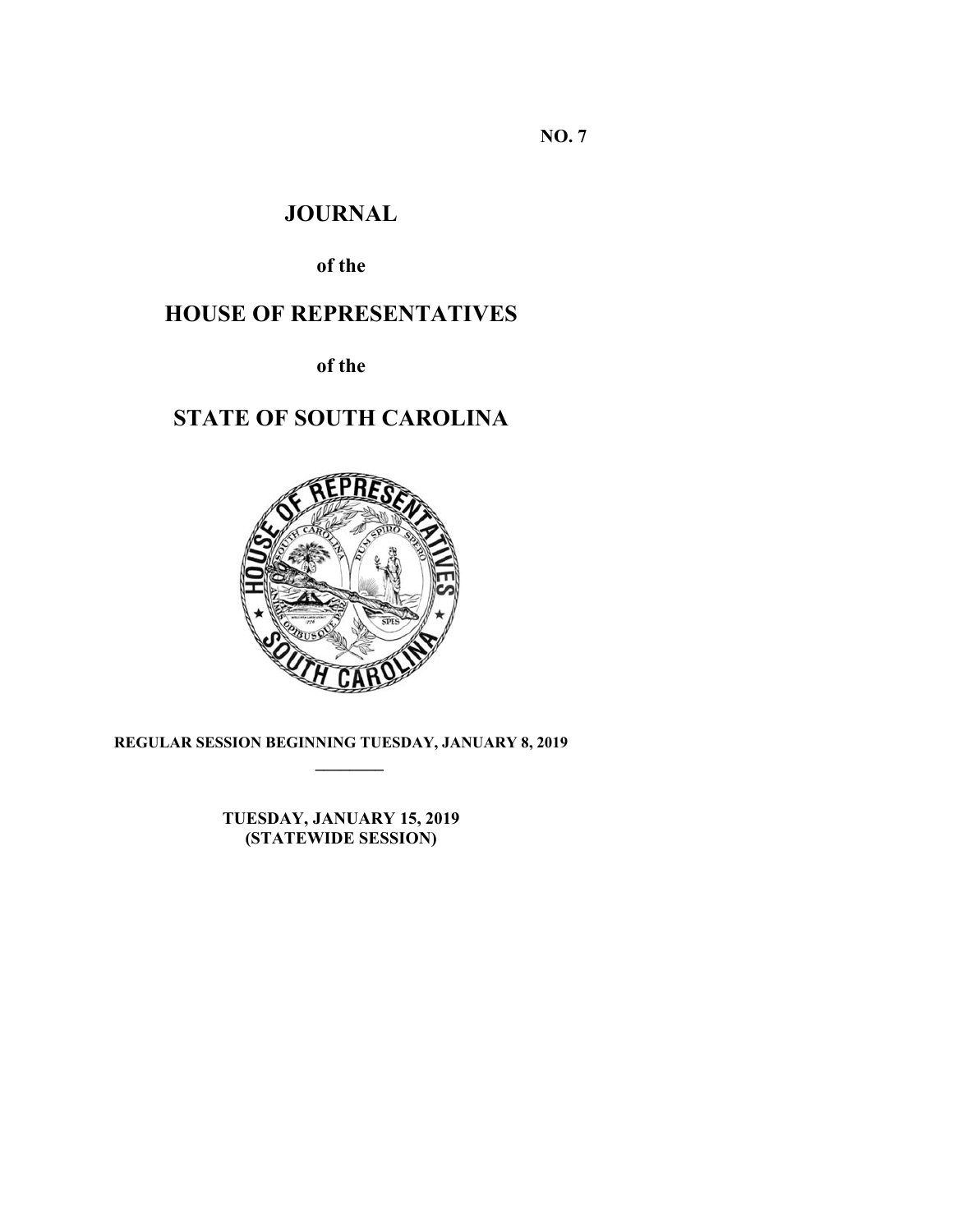# **Tuesday, January 15, 2019 (Statewide Session)**

Indicates Matter Stricken Indicates New Matter

The House assembled at 12:00 noon.

Deliberations were opened with prayer by Rev. Charles E. Seastrunk, Jr., as follows:

Our thought for today is from Psalm 115:1: "Not to us, O Lord, not to us, but to Your name, give glory, for the sake of Your steadfast love and Your faithfulness."

Let us pray. Heavenly Father, we are grateful for Your steadfast love and Your faithfulness to us as Your people. Guide these Representatives and staff to always give thanks and praise for Your care and love. Guide these women and men to do the right thing for the right reason as they do the work for the people they serve. Protect our defenders of freedom and first responders, as they protect us. Bless our Nation, President, State, Governor, Speaker, staff, and all who give of their time and talents. Heal the wounds, those seen and those hidden, of our brave warriors, who suffer and sacrifice for our freedom. Lord, in Your mercy, hear our prayers. Amen.

Pursuant to Rule 6.3, the House of Representatives was led in the Pledge of Allegiance to the Flag of the United States of America by the SPEAKER.

After corrections to the Journal of the proceedings of Friday, the SPEAKER ordered it confirmed.

#### **MOTION ADOPTED**

Rep. WEST moved that when the House adjourns, it adjourn in memory of William E. Sandifer IV, son of Representative William E. Sandifer III, which was agreed to.

## **SILENT PRAYER**

The House stood in silent prayer for Representative Bill Clyburn and his family, after the death of his brother, Wilson Clyburn.

1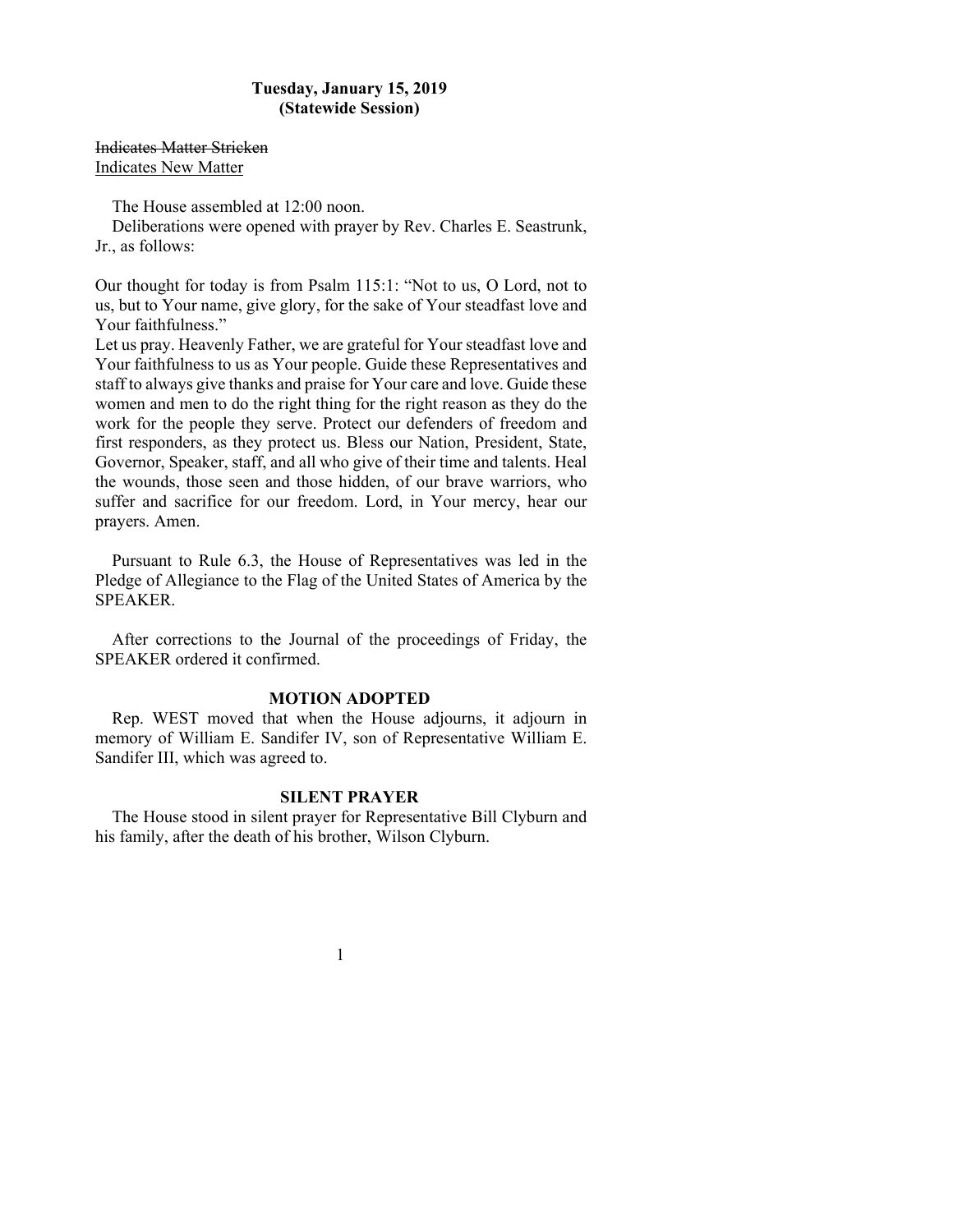# **SILENT PRAYER**

The House stood in silent prayer for Representative William E. Sandifer III and his family, after the death of his son, William E. Sandifer IV.

#### **SILENT PRAYER**

The House stood in silent prayer for Dr. Martin Luther King, Jr.

# **SILENT PRAYER**

The House stood in silent prayer for the families and friends of Nick Dixon and Bryant Rose of Spartanburg High School.

## **REPORT OF STANDING COMMITTEE**

Rep. BALES, from the Committee on Invitations and Memorial Resolutions, submitted a favorable report on:

H. 3014 -- Reps. G. M. Smith, Rutherford, Murphy, Whitmire, King, Davis, Clary, Clyburn and S. Williams: A CONCURRENT RESOLUTION TO FIX NOON ON WEDNESDAY, FEBRUARY 6, 2019, AS THE TIME TO ELECT A SUCCESSOR TO A CERTAIN JUDGE OF THE COURT OF APPEALS, SEAT 1, UPON HIS RETIREMENT ON OR BEFORE DECEMBER 31, 2019, AND THE SUCCESSOR WILL FILL THE UNEXPIRED TERM OF THAT OFFICE WHICH WILL EXPIRE JUNE 30, 2023; TO ELECT A SUCCESSOR TO A CERTAIN JUDGE OF THE COURT OF APPEALS, SEAT 3, WHICH WILL EXPIRE JUNE 30, 2019; TO ELECT A SUCCESSOR TO A CERTAIN JUDGE OF THE COURT OF APPEALS, SEAT 4, WHICH WILL EXPIRE JUNE 30, 2019; TO ELECT A SUCCESSOR TO A CERTAIN JUDGE OF THE CIRCUIT COURT, FIFTH JUDICIAL CIRCUIT, SEAT 1, WHICH WILL EXPIRE JUNE 30, 2019; TO ELECT A SUCCESSOR TO A CERTAIN JUDGE OF THE CIRCUIT COURT, SEVENTH JUDICIAL CIRCUIT, SEAT 1, WHICH WILL EXPIRE JUNE 30, 2019; TO ELECT A SUCCESSOR TO A CERTAIN JUDGE OF THE CIRCUIT COURT, NINTH JUDICIAL CIRCUIT, SEAT 1, WHICH WILL EXPIRE JUNE 30, 2019; TO ELECT A SUCCESSOR TO A CERTAIN JUDGE OF THE CIRCUIT COURT, NINTH JUDICIAL CIRCUIT, SEAT 2, AND THE SUCCESSOR WILL FILL THE UNEXPIRED TERM OF THAT OFFICE WHICH WILL EXPIRE JUNE 30, 2024; TO ELECT A SUCCESSOR TO A CERTAIN JUDGE OF THE CIRCUIT COURT, TENTH JUDICIAL CIRCUIT, SEAT 1, WHICH WILL EXPIRE JUNE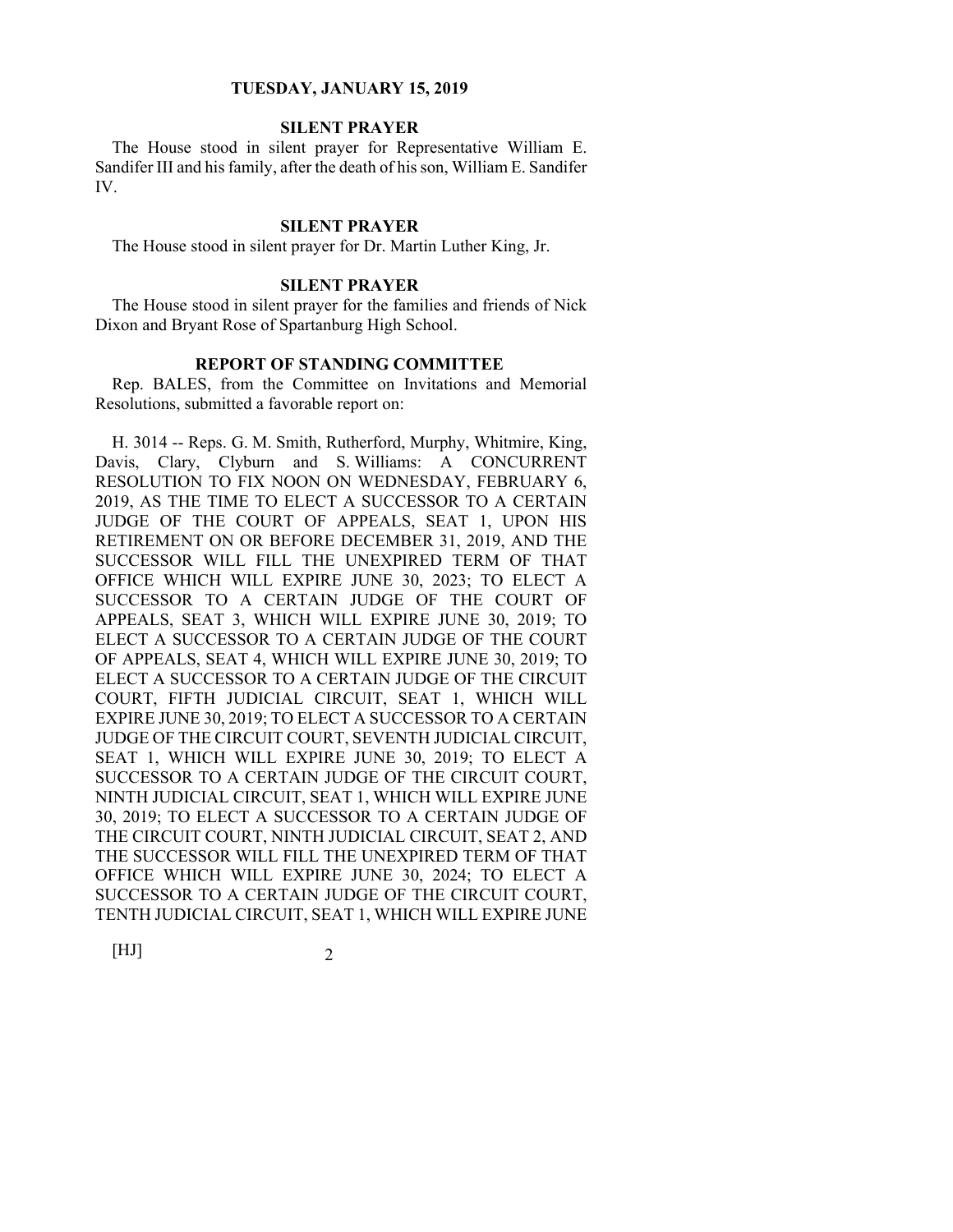30, 2019; TO ELECT A SUCCESSOR TO A CERTAIN JUDGE OF THE CIRCUIT COURT, AT-LARGE, SEAT 2, UPON HIS RETIREMENT ON OR BEFORE DECEMBER 31, 2019, AND THE SUCCESSOR WILL FILL THE UNEXPIRED TERM OF THAT OFFICE WHICH WILL EXPIRE JUNE 30, 2021; TO ELECT A SUCCESSOR TO A CERTAIN JUDGE OF THE CIRCUIT COURT, AT-LARGE, SEAT 14, WHICH WILL EXPIRE JUNE 30, 2019; TO ELECT A SUCCESSOR TO A CERTAIN JUDGE OF THE CIRCUIT COURT, AT-LARGE, SEAT 15, WHICH WILL EXPIRE JUNE 30, 2019; TO ELECT A SUCCESSOR TO A CERTAIN JUDGE OF THE CIRCUIT COURT, AT-LARGE, SEAT 16, WHICH WILL EXPIRE JUNE 30, 2019; TO ELECT A SUCCESSOR TO A CERTAIN JUDGE OF THE FAMILY COURT, FIRST JUDICIAL CIRCUIT, SEAT 1, WHICH WILL EXPIRE ON JUNE 30, 2019; TO ELECT A SUCCESSOR TO A CERTAIN JUDGE OF THE FAMILY COURT, SECOND JUDICIAL CIRCUIT, SEAT 2, WHICH WILL EXPIRE ON JUNE 30, 2019; TO ELECT A SUCCESSOR TO A CERTAIN JUDGE OF THE FAMILY COURT, THIRD JUDICIAL CIRCUIT, SEAT 2, WHICH WILL EXPIRE ON JUNE 30, 2019; TO ELECT A SUCCESSOR TO A CERTAIN JUDGE OF THE FAMILY COURT, THIRD JUDICIAL CIRCUIT, SEAT 3, WHICH WILL EXPIRE ON JUNE 30, 2019; TO ELECT A SUCCESSOR TO A CERTAIN JUDGE OF THE FAMILY COURT, FOURTH JUDICIAL CIRCUIT, SEAT 2, WHICH WILL EXPIRE ON JUNE 30, 2019; TO ELECT A SUCCESSOR TO A CERTAIN JUDGE OF THE FAMILY COURT, FIFTH JUDICIAL CIRCUIT, SEAT 2, WHICH WILL EXPIRE ON JUNE 30, 2019; TO ELECT A SUCCESSOR TO A CERTAIN JUDGE OF THE FAMILY COURT, FIFTH JUDICIAL CIRCUIT, SEAT 3, WHICH WILL EXPIRE ON JUNE 30, 2019; TO ELECT A SUCCESSOR TO A CERTAIN JUDGE OF THE FAMILY COURT, SIXTH JUDICIAL CIRCUIT, SEAT 1, WHICH WILL EXPIRE ON JUNE 30, 2019; TO ELECT A SUCCESSOR TO A CERTAIN JUDGE OF THE FAMILY COURT, SEVENTH JUDICIAL CIRCUIT, SEAT 1, WHICH WILL EXPIRE ON JUNE 30, 2019; TO ELECT A SUCCESSOR TO A CERTAIN JUDGE OF THE FAMILY COURT, SEVENTH JUDICIAL CIRCUIT, SEAT 2, UPON HIS RETIREMENT ON OR BEFORE JUNE 30, 2019, AND THE SUCCESSOR WILL FILL THE UNEXPIRED TERM OF THAT OFFICE WHICH WILL EXPIRE JUNE 30, 2025; TO ELECT A SUCCESSOR TO A CERTAIN JUDGE OF THE FAMILY COURT, EIGHTH JUDICIAL CIRCUIT, SEAT 1, WHICH WILL EXPIRE ON JUNE 30, 2019; TO ELECT A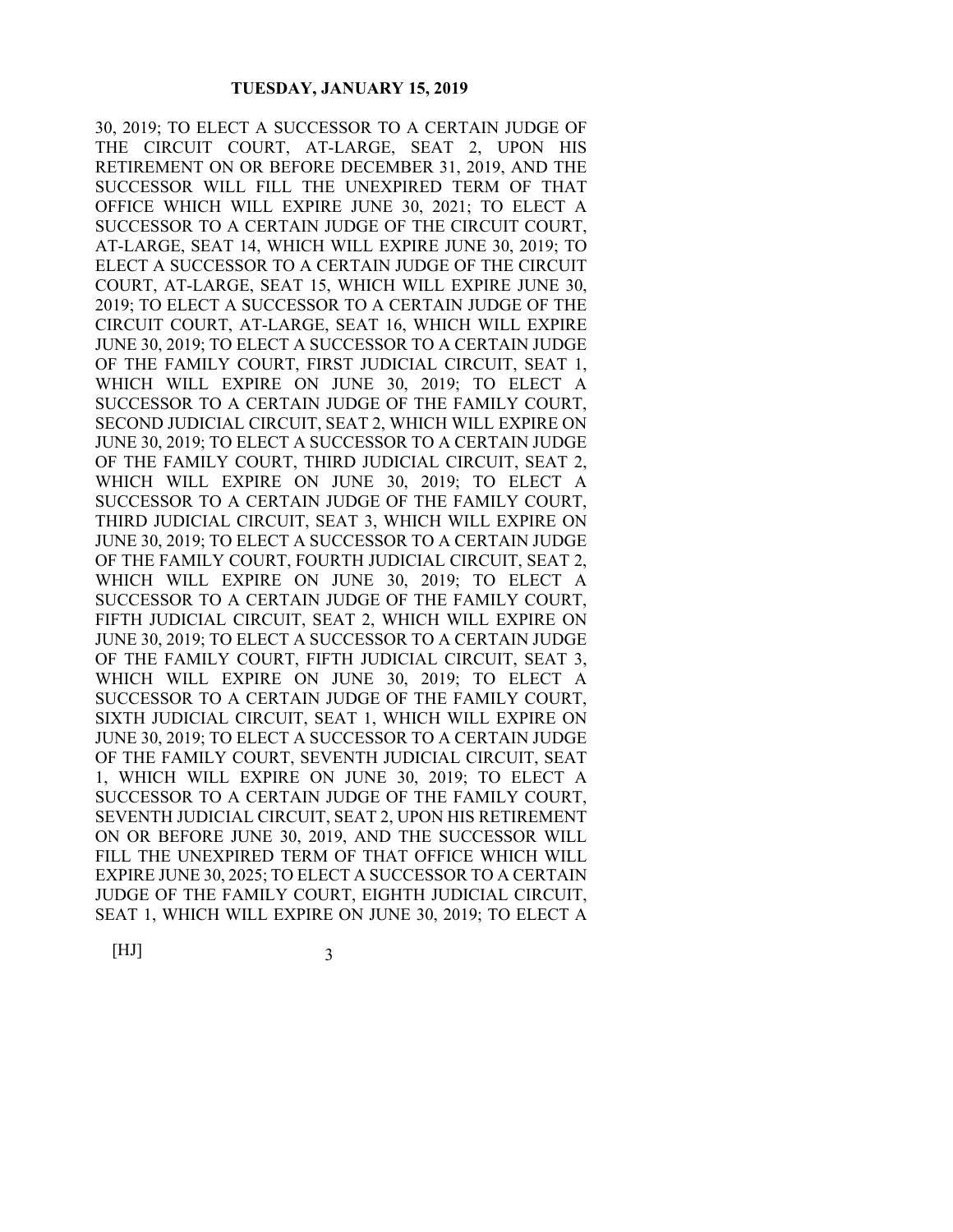SUCCESSOR TO A CERTAIN JUDGE OF THE FAMILY COURT, EIGHTH JUDICIAL CIRCUIT, SEAT 3, WHICH WILL EXPIRE ON JUNE 30, 2019; TO ELECT A SUCCESSOR TO A CERTAIN JUDGE OF THE FAMILY COURT, NINTH JUDICIAL CIRCUIT, SEAT 2, WHICH WILL EXPIRE ON JUNE 30, 2019; TO ELECT A SUCCESSOR TO A CERTAIN JUDGE OF THE FAMILY COURT, NINTH JUDICIAL CIRCUIT, SEAT 4, WHICH WILL EXPIRE ON JUNE 30, 2019; TO ELECT A SUCCESSOR TO A CERTAIN JUDGE OF THE FAMILY COURT, TENTH JUDICIAL CIRCUIT, SEAT 1, WHICH WILL EXPIRE ON JUNE 30, 2019; TO ELECT A SUCCESSOR TO A CERTAIN JUDGE OF THE FAMILY COURT, ELEVENTH JUDICIAL CIRCUIT, SEAT 2, WHICH WILL EXPIRE ON JUNE 30, 2019; TO ELECT A SUCCESSOR TO A CERTAIN JUDGE OF THE FAMILY COURT, ELEVENTH JUDICIAL CIRCUIT, SEAT 3, WHICH WILL EXPIRE ON JUNE 30, 2019; TO ELECT A SUCCESSOR TO A CERTAIN JUDGE OF THE FAMILY COURT, TWELFTH JUDICIAL CIRCUIT, SEAT 1, WHICH WILL EXPIRE ON JUNE 30, 2019; TO ELECT A SUCCESSOR TO A CERTAIN JUDGE OF THE FAMILY COURT, TWELFTH JUDICIAL CIRCUIT, SEAT 2, WHICH WILL EXPIRE ON JUNE 30, 2019; TO ELECT A SUCCESSOR TO A CERTAIN JUDGE OF THE FAMILY COURT, THIRTEENTH JUDICIAL CIRCUIT, SEAT 1, WHICH WILL EXPIRE ON JUNE 30, 2019; TO ELECT A SUCCESSOR TO A CERTAIN JUDGE OF THE FAMILY COURT, THIRTEENTH JUDICIAL CIRCUIT, SEAT 2, WHICH WILL EXPIRE ON JUNE 30, 2019; TO ELECT A SUCCESSOR TO A CERTAIN JUDGE OF THE FAMILY COURT, THIRTEENTH JUDICIAL CIRCUIT, SEAT 6, UPON HIS ELECTION TO THE CIRCUIT COURT, THIRTEENTH JUDICIAL CIRCUIT, SEAT 4, AND THE SUCCESSOR WILL FILL THE UNEXPIRED TERM OF THAT OFFICE WHICH WILL EXPIRE JUNE 30, 2022; TO ELECT A SUCCESSOR TO A CERTAIN JUDGE OF THE FAMILY COURT, FOURTEENTH JUDICIAL CIRCUIT, SEAT 1, WHICH WILL EXPIRE ON JUNE 30, 2019; TO ELECT A SUCCESSOR TO A CERTAIN JUDGE OF THE FAMILY COURT, FOURTEENTH JUDICIAL CIRCUIT, SEAT 3, WHICH WILL EXPIRE ON JUNE 30, 2019; TO ELECT A SUCCESSOR TO A CERTAIN JUDGE OF THE FAMILY COURT, FIFTEENTH JUDICIAL CIRCUIT, SEAT 1, WHICH WILL EXPIRE ON JUNE 30, 2019; TO ELECT A SUCCESSOR TO A CERTAIN JUDGE OF THE FAMILY COURT, SIXTEENTH JUDICIAL CIRCUIT, SEAT 2, WHICH WILL EXPIRE ON JUNE 30, 2019; TO ELECT A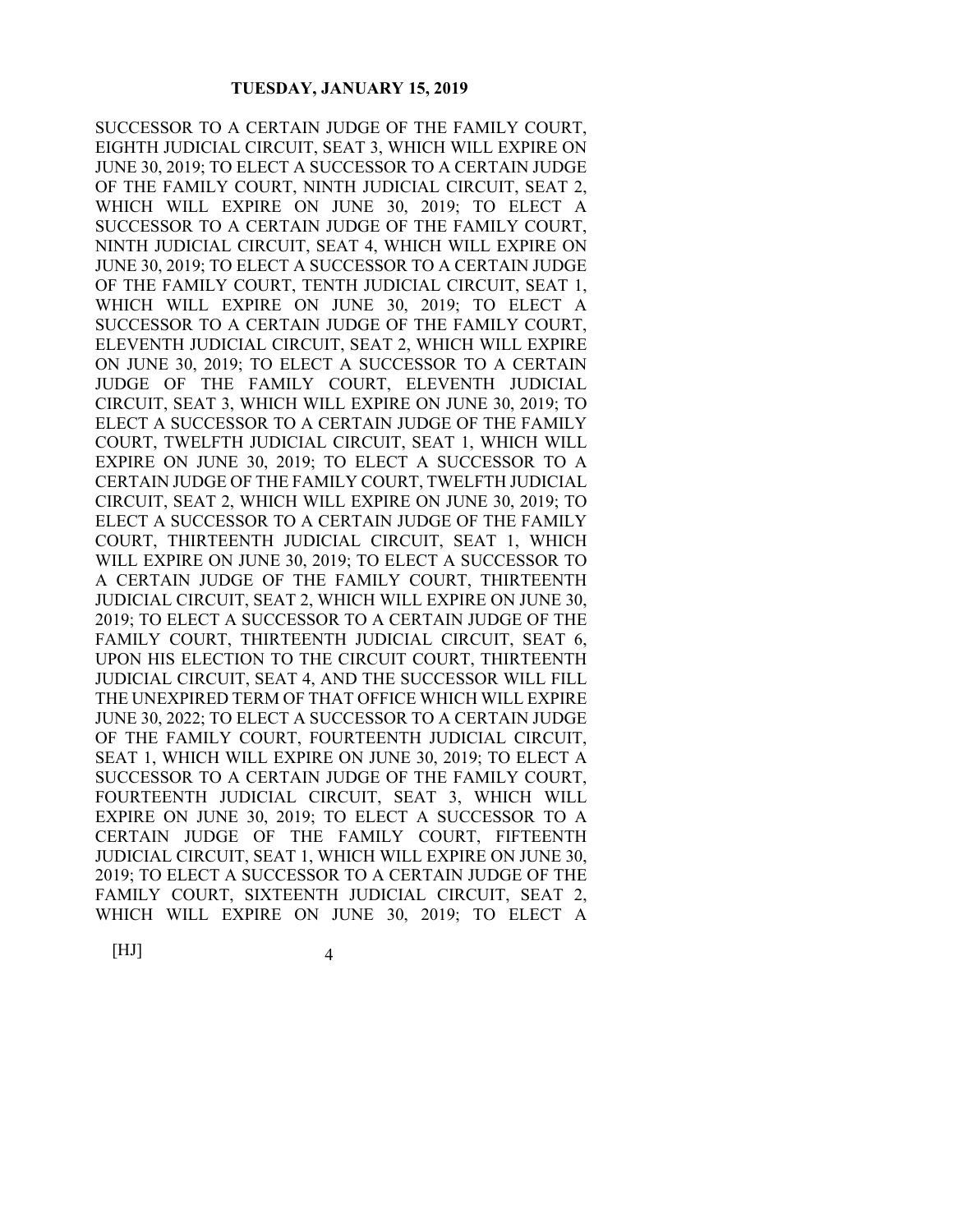SUCCESSOR TO A CERTAIN JUDGE OF THE FAMILY COURT, AT-LARGE, SEAT 2, WHICH WILL EXPIRE ON JUNE 30, 2019; TO ELECT A SUCCESSOR TO A CERTAIN JUDGE OF THE FAMILY COURT, AT-LARGE, SEAT 3, WHICH WILL EXPIRE ON JUNE 30, 2019; TO ELECT A SUCCESSOR TO A CERTAIN JUDGE OF THE FAMILY COURT, AT-LARGE, SEAT 4, WHICH WILL EXPIRE ON JUNE 30, 2019; TO ELECT A SUCCESSOR TO A CERTAIN JUDGE OF THE FAMILY COURT, AT-LARGE, SEAT 5, WHICH WILL EXPIRE ON JUNE 30, 2019; TO ELECT A SUCCESSOR TO A CERTAIN JUDGE OF THE FAMILY COURT, AT-LARGE, SEAT 6, WHICH WILL EXPIRE ON JUNE 30, 2019; TO ELECT A SUCCESSOR TO A CERTAIN JUDGE OF THE ADMINISTRATIVE LAW COURT, SEAT 1, WHICH WILL EXPIRE ON JUNE 30, 2019; AND AS THE DATE TO MEET IN JOINT SESSION FOR THE PURPOSE OF ELECTING A MEMBER TO THE BOARD OF TRUSTEES OF THE COLLEGE OF CHARLESTON, FIFTH CONGRESSIONAL DISTRICT, SEAT 10, WHOSE TERM WILL EXPIRE JUNE 30, 2020; TO ELECT A MEMBER TO THE BOARD OF VISITORS OF THE CITADEL, AT-LARGE SEAT, WHOSE TERM WILL EXPIRE JUNE 30, 2023; TO ELECT A MEMBER TO THE BOARD OF TRUSTEES OF THE MEDICAL UNIVERSITY OF SOUTH CAROLINA, FOURTH CONGRESSIONAL DISTRICT, MEDICAL SEAT, WHOSE TERM WILL EXPIRE JUNE 30, 2020; AND TO ELECT TWO AT-LARGE MEMBERS TO THE COMMISSION OF THE OLD EXCHANGE BUILDING, WHOSE TERMS WILL EXPIRE JUNE 30, 2020.

Ordered for consideration tomorrow.

## **HOUSE RESOLUTION**

The following was introduced:

H. 3486 -- Reps. Bernstein and Finlay: A HOUSE RESOLUTION TO EXTEND THE PRIVILEGE OF THE FLOOR OF THE SOUTH CAROLINA HOUSE OF REPRESENTATIVES TO THE A.C. FLORA HIGH SCHOOL GIRLS TENNIS TEAM, COACH, AND SCHOOL OFFICIALS, AT A DATE AND TIME TO BE DETERMINED BY THE SPEAKER, FOR THE PURPOSE OF BEING RECOGNIZED AND COMMENDED FOR WINNING THE 2018 CLASS AAAA STATE CHAMPIONSHIP TITLE.

Be it resolved by the House of Representatives: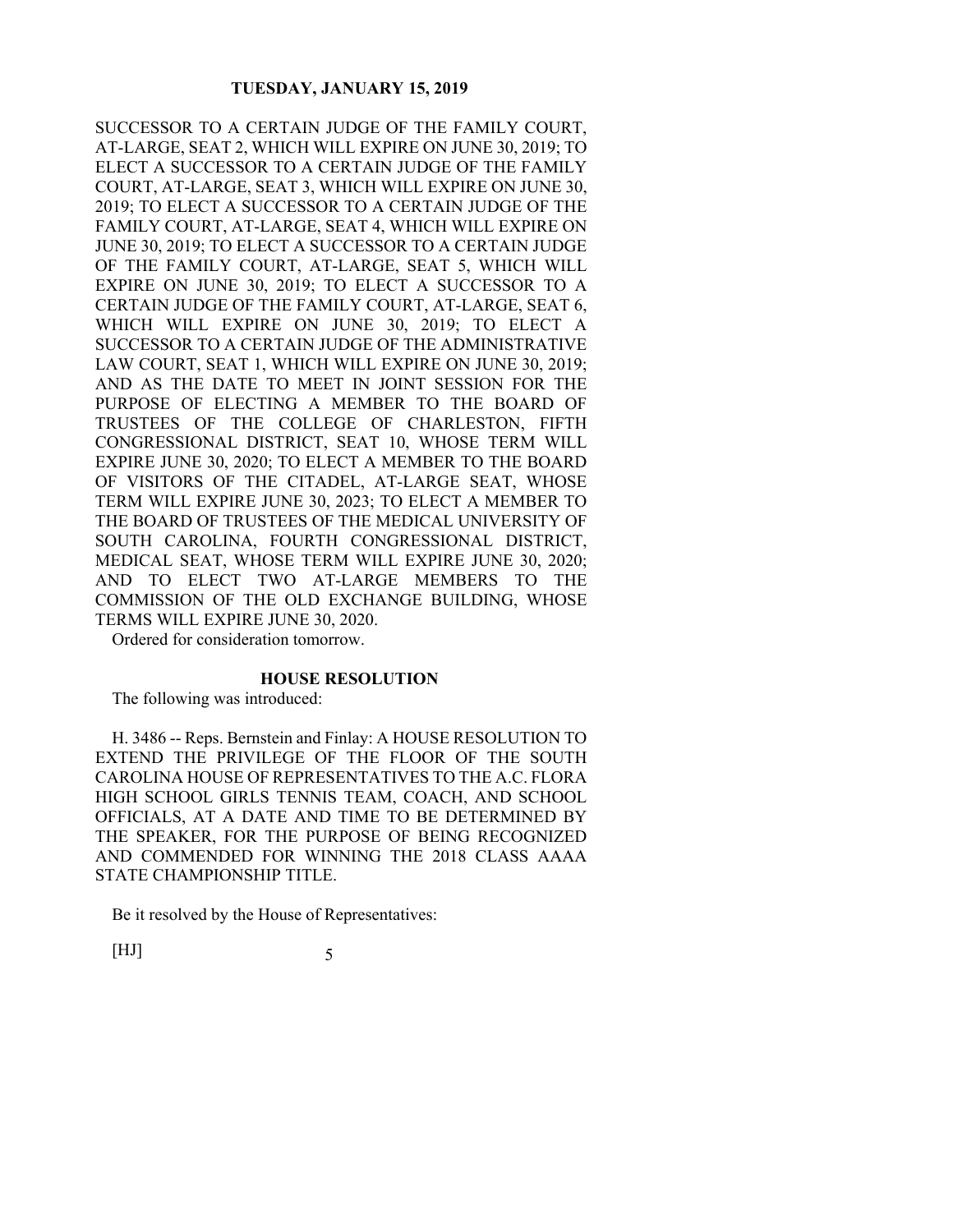That the privilege of the floor of the South Carolina House of Representatives be extended to the A.C. Flora High School girls tennis team, coach, and school officials, at a date and time to be determined by the Speaker, for the purpose of being recognized and commended for winning the 2018 Class AAAA State Championship title.

The Resolution was adopted.

#### **HOUSE RESOLUTION**

The following was introduced:

H. 3487 -- Reps. Bernstein, Finlay, Alexander, Allison, Anderson, Atkinson, Bailey, Bales, Ballentine, Bamberg, Bannister, Bennett, Blackwell, Bradley, Brawley, Brown, Bryant, Burns, Calhoon, Caskey, Chellis, Chumley, Clary, Clemmons, Clyburn, Cobb-Hunter, Cogswell, Collins, B. Cox, W. Cox, Crawford, Daning, Davis, Dillard, Elliott, Erickson, Felder, Forrest, Forrester, Fry, Funderburk, Gagnon, Garvin, Gilliam, Gilliard, Govan, Hardee, Hart, Hayes, Henderson-Myers, Henegan, Herbkersman, Hewitt, Hill, Hiott, Hixon, Hosey, Howard, Huggins, Hyde, Jefferson, Johnson, Jordan, Kimmons, King, Kirby, Ligon, Loftis, Long, Lowe, Lucas, Mace, Mack, Magnuson, Martin, McCoy, McCravy, McDaniel, McGinnis, McKnight, Moore, Morgan, D. C. Moss, V. S. Moss, Murphy, B. Newton, W. Newton, Norrell, Ott, Parks, Pendarvis, Pope, Ridgeway, Rivers, Robinson, Rose, Rutherford, Sandifer, Simmons, Simrill, G. M. Smith, G. R. Smith, Sottile, Spires, Stavrinakis, Stringer, Tallon, Taylor, Thayer, Thigpen, Toole, Trantham, Weeks, West, Wheeler, White, Whitmire, R. Williams, S. Williams, Willis, Wooten, Young and Yow: A HOUSE RESOLUTION TO SALUTE THE A.C. FLORA HIGH SCHOOL GIRLS TENNIS TEAM FOR NETTING THE 2018 CLASS AAAA STATE CHAMPIONSHIP TITLE AND TO HONOR THE PLAYERS AND COACH AMY MARTIN ON A FABULOUS SEASON.

The Resolution was adopted.

#### **HOUSE RESOLUTION**

The following was introduced:

H. 3489 -- Reps. Bernstein and Finlay: A HOUSE RESOLUTION TO EXTEND THE PRIVILEGE OF THE FLOOR OF THE SOUTH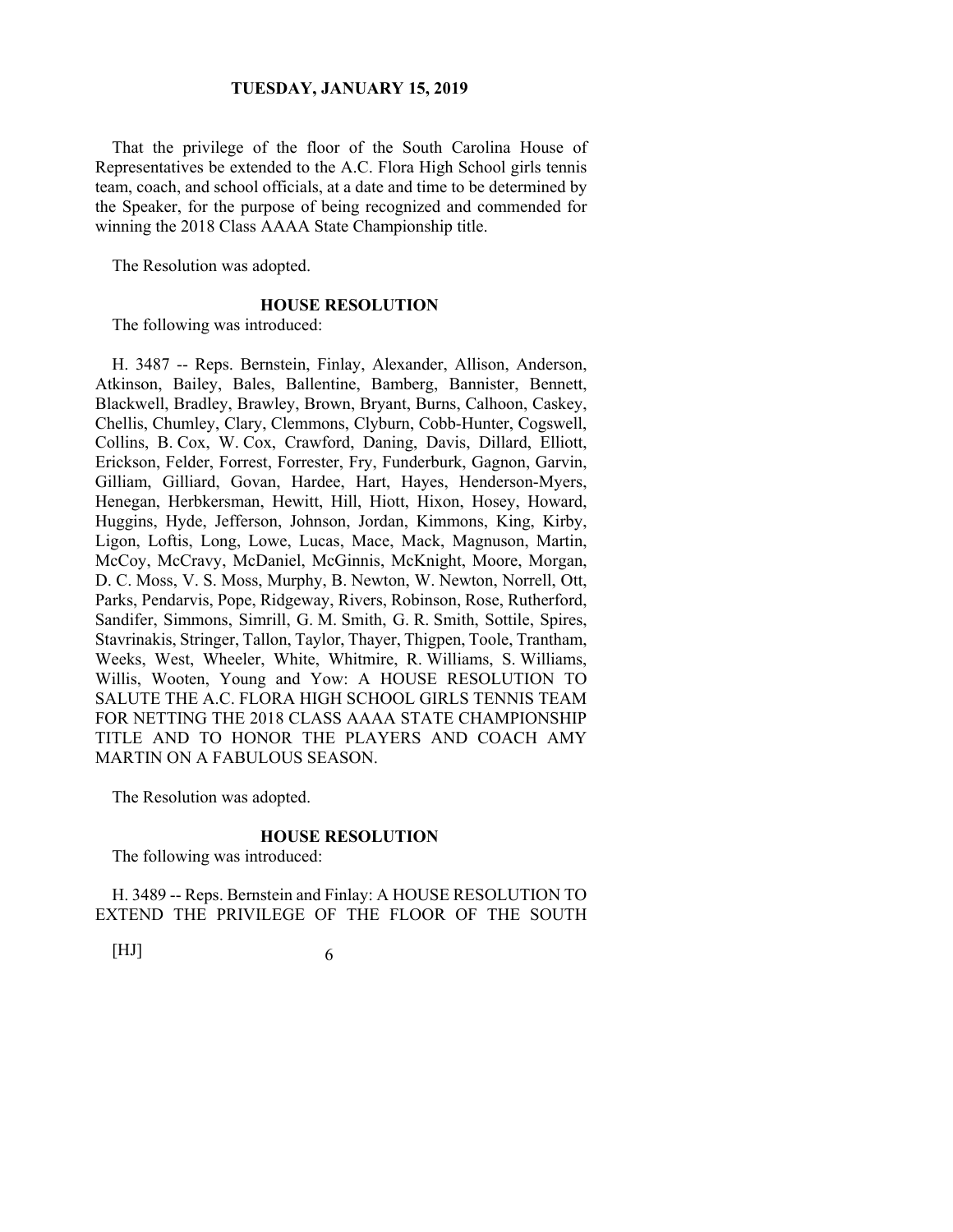CAROLINA HOUSE OF REPRESENTATIVES TO THE HAMMOND SCHOOL FOOTBALL TEAM, COACHES, AND SCHOOL OFFICIALS, AT A DATE AND TIME TO BE DETERMINED BY THE SPEAKER, FOR THE PURPOSE OF BEING RECOGNIZED AND COMMENDED FOR CAPTURING THE 2018 SOUTH CAROLINA INDEPENDENT SCHOOL ASSOCIATION CLASS 3A STATE CHAMPIONSHIP TITLE.

Be it resolved by the House of Representatives:

That the privilege of the floor of the South Carolina House of Representatives be extended to the Hammond School football team, coaches, and school officials, at a date and time to be determined by the Speaker, for the purpose of being recognized and commended for capturing the 2018 South Carolina Independent School Association Class 3A State Championship title.

The Resolution was adopted.

#### **HOUSE RESOLUTION**

The following was introduced:

H. 3490 -- Reps. Bernstein, Finlay, Alexander, Allison, Anderson, Atkinson, Bailey, Bales, Ballentine, Bamberg, Bannister, Bennett, Blackwell, Bradley, Brawley, Brown, Bryant, Burns, Calhoon, Caskey, Chellis, Chumley, Clary, Clemmons, Clyburn, Cobb-Hunter, Cogswell, Collins, B. Cox, W. Cox, Crawford, Daning, Davis, Dillard, Elliott, Erickson, Felder, Forrest, Forrester, Fry, Funderburk, Gagnon, Garvin, Gilliam, Gilliard, Govan, Hardee, Hart, Hayes, Henderson-Myers, Henegan, Herbkersman, Hewitt, Hill, Hiott, Hixon, Hosey, Howard, Huggins, Hyde, Jefferson, Johnson, Jordan, Kimmons, King, Kirby, Ligon, Loftis, Long, Lowe, Lucas, Mace, Mack, Magnuson, Martin, McCoy, McCravy, McDaniel, McGinnis, McKnight, Moore, Morgan, D. C. Moss, V. S. Moss, Murphy, B. Newton, W. Newton, Norrell, Ott, Parks, Pendarvis, Pope, Ridgeway, Rivers, Robinson, Rose, Rutherford, Sandifer, Simmons, Simrill, G. M. Smith, G. R. Smith, Sottile, Spires, Stavrinakis, Stringer, Tallon, Taylor, Thayer, Thigpen, Toole, Trantham, Weeks, West, Wheeler, White, Whitmire, R. Williams, S. Williams, Willis, Wooten, Young and Yow: A HOUSE RESOLUTION TO HONOR THE HAMMOND SCHOOL FOOTBALL TEAM AND COACHES ON THEIR IMPRESSIVE WIN OF THE 2018 SOUTH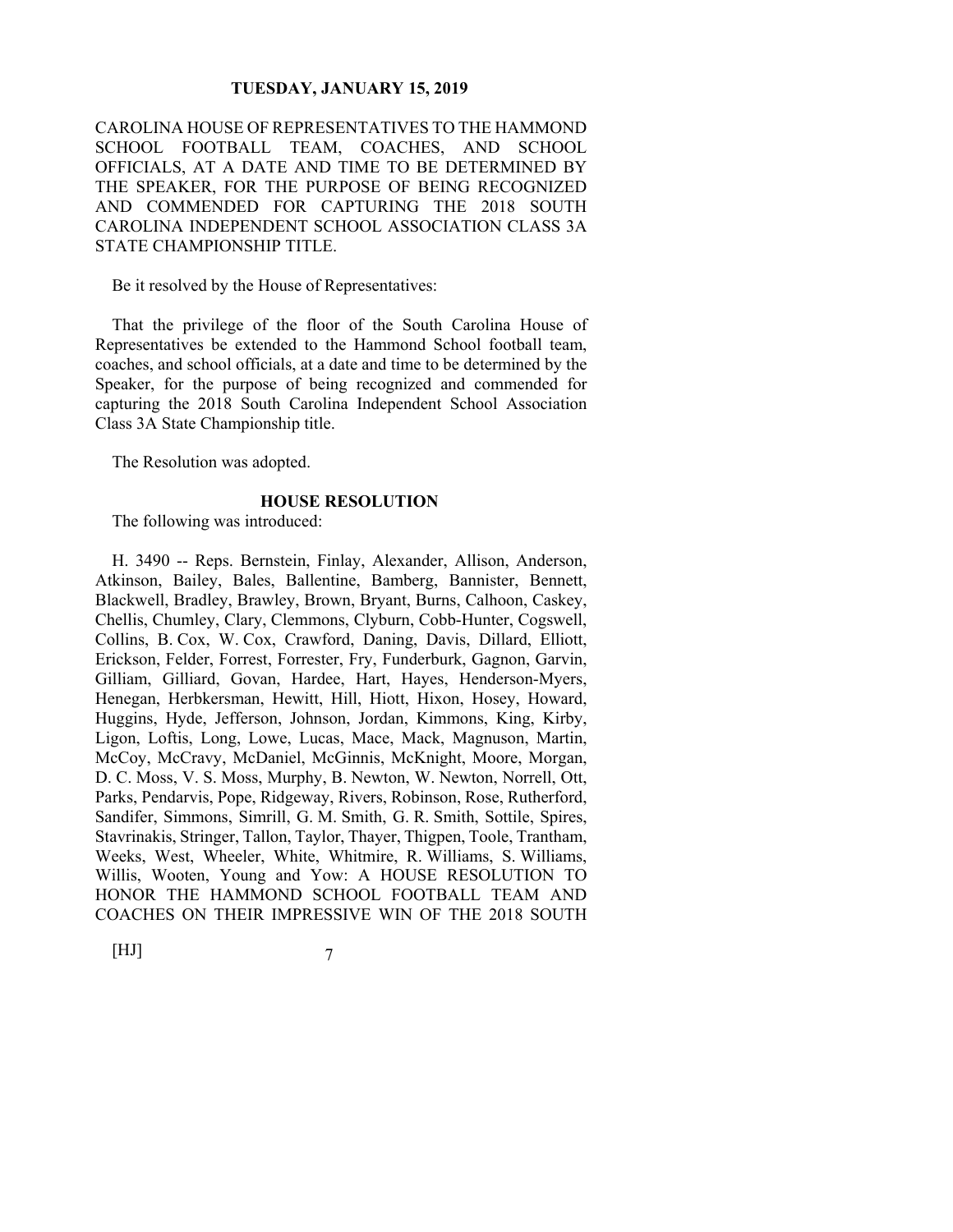## CAROLINA INDEPENDENT SCHOOL ASSOCIATION CLASS 3A STATE CHAMPIONSHIP TITLE.

The Resolution was adopted.

#### **HOUSE RESOLUTION**

The following was introduced:

H. 3491 -- Reps. Lucas, Alexander, Allison, Anderson, Atkinson, Bailey, Bales, Ballentine, Bamberg, Bannister, Bennett, Bernstein, Blackwell, Bradley, Brawley, Brown, Bryant, Burns, Calhoon, Caskey, Chellis, Chumley, Clary, Clemmons, Clyburn, Cobb-Hunter, Cogswell, Collins, B. Cox, W. Cox, Crawford, Daning, Davis, Dillard, Elliott, Erickson, Felder, Finlay, Forrest, Forrester, Fry, Funderburk, Gagnon, Garvin, Gilliam, Gilliard, Govan, Hardee, Hart, Hayes, Henderson-Myers, Henegan, Herbkersman, Hewitt, Hill, Hiott, Hixon, Hosey, Howard, Huggins, Hyde, Jefferson, Johnson, Jordan, Kimmons, King, Kirby, Ligon, Loftis, Long, Lowe, Mace, Mack, Magnuson, Martin, McCoy, McCravy, McDaniel, McGinnis, McKnight, Moore, Morgan, D. C. Moss, V. S. Moss, Murphy, B. Newton, W. Newton, Norrell, Ott, Parks, Pendarvis, Pope, Ridgeway, Rivers, Robinson, Rose, Rutherford, Sandifer, Simmons, Simrill, G. M. Smith, G. R. Smith, Sottile, Spires, Stavrinakis, Stringer, Tallon, Taylor, Thayer, Thigpen, Toole, Trantham, Weeks, West, Wheeler, White, Whitmire, R. Williams, S. Williams, Willis, Wooten, Young and Yow: A HOUSE RESOLUTION TO RECOGNIZE AND HONOR SHIRLEY M. BLACK, ACCOUNTING MANAGER FOR THE ACCOUNTING AND BENEFITS DEPARTMENT OF THE HOUSE OF REPRESENTATIVES, ON THE OCCASION OF HER RETIREMENT, TO THANK HER FOR MORE THAN FORTY YEARS OF OUTSTANDING AND DEDICATED SERVICE TO THE STATE OF SOUTH CAROLINA, AND TO WISH HER MUCH SUCCESS AND FULFILLMENT IN ALL HER FUTURE ENDEAVORS.

Whereas, for over four decades, Shirley M. Black carried out her duties as a South Carolina state government staff member with integrity and excellence, most recently as accounting manager for the Accounting and Benefits Department of the House of Representatives; and

Whereas, a resident of Columbia, Shirley began work with the State of South Carolina on January 5, 1978. In June 1988, she became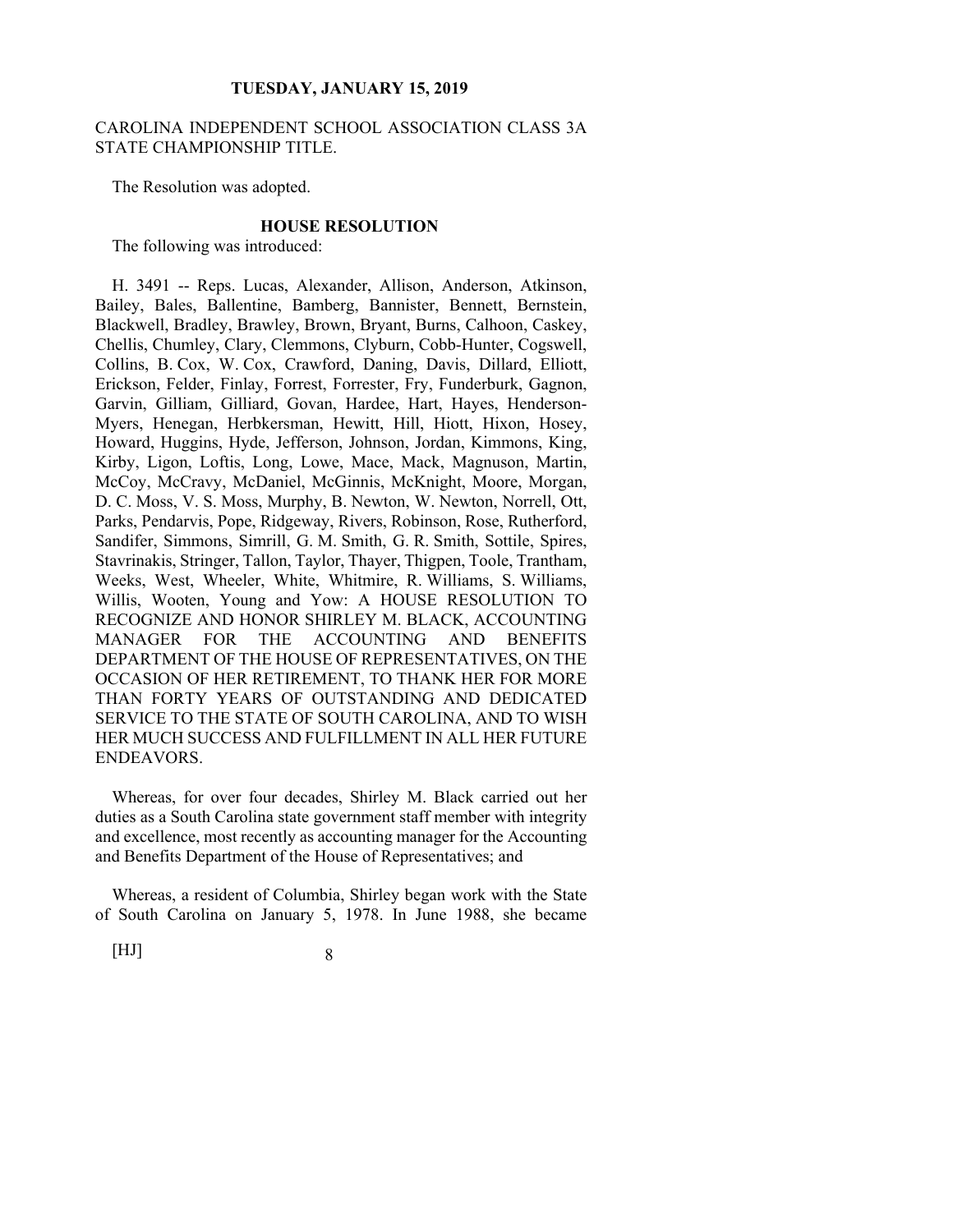accounting manager for the Accounting and Benefits Department of the House of Representatives, serving over the years under six Speakers and four Clerks. She brought her career to a conclusion on November 16, 2018, and commenced what her colleagues, friends, and family have no doubt will prove a fruitful retirement; and

Whereas, Shirley's colleagues will miss her friendliness, along with her compassion for others and the way she promoted harmony in the office. They also will miss her occasional streak of mischief, which manifested itself in humorous leg-pulls that lifted everyone's spirits. Witness the April Fool's Day that found Shirley and other co-workers convincing another co-worker that she had won a pink Cadillac. They even had flowers delivered to her and a security officer (with a radio announcer's voice) telling her about the car; and

Whereas, figuring that Shirley could handle it, her colleagues decided to try out a little practical joke on her, once again on April Fool's Day: They all called in sick on a session day that was also a payday; and

Whereas, as a woman of faith, Shirley is an active member of First Baptist Church of Lexington. In her family circle, she takes pleasure in the company of her husband, Olin Black, and their children, Greg Edwards, Lisa Rivers, Cheryl Freeman, Tony Black, and Michelle Wadford. Their daughter Kathy Hatfield, now deceased, is a sweet memory; and

Whereas, during Shirley's well-earned retirement, she looks forward to more frequent indulgence in spending time with family, reading, traveling, and camping at Ocean Lakes in the family RV; and

Whereas, grateful for her many years of distinguished service to the people of South Carolina, the House of Representatives takes great pleasure in extending best wishes to Shirley as she transitions to retirement. The members trust she will find an abundance of enjoyment in the more leisurely pace of the days ahead. Now, therefore,

Be it resolved by the House of Representatives:

That the members of the South Carolina House of Representatives, by this resolution, recognize and honor Shirley M. Black, accounting manager for the Accounting and Benefits Department of the House of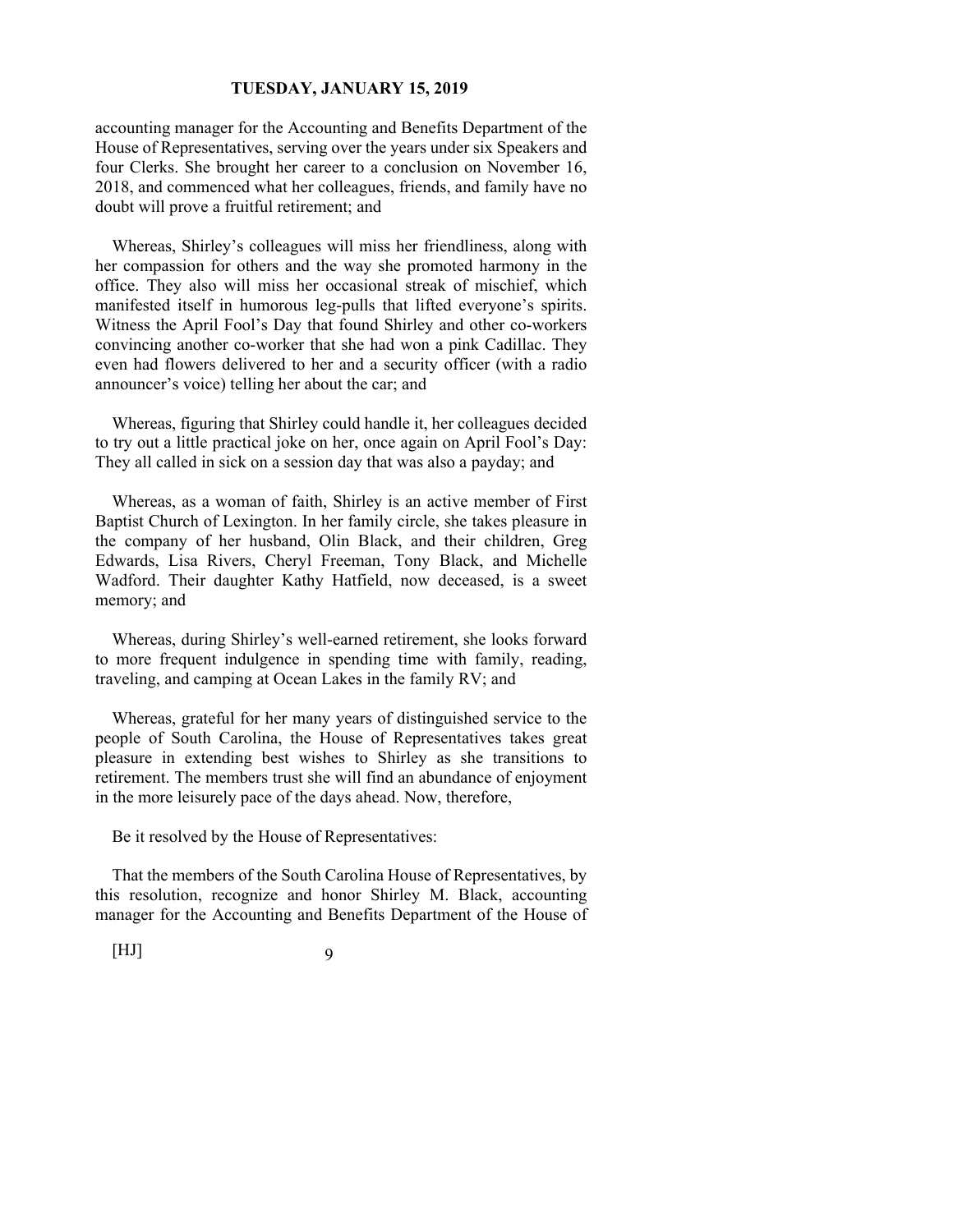Representatives, on the occasion of her retirement, thank her for more than forty years of outstanding and dedicated service to the State of South Carolina, and wish her much success and fulfillment in all her future endeavors.

Be it further resolved that a copy of this resolution be presented to Shirley M. Black.

The Resolution was adopted.

### **HOUSE RESOLUTION**

The following was introduced:

H. 3492 -- Reps. Hiott, Alexander, Allison, Anderson, Atkinson, Bailey, Bales, Ballentine, Bamberg, Bannister, Bennett, Bernstein, Blackwell, Bradley, Brawley, Brown, Bryant, Burns, Calhoon, Caskey, Chellis, Chumley, Clary, Clemmons, Clyburn, Cobb-Hunter, Cogswell, Collins, B. Cox, W. Cox, Crawford, Daning, Davis, Dillard, Elliott, Erickson, Felder, Finlay, Forrest, Forrester, Fry, Funderburk, Gagnon, Garvin, Gilliam, Gilliard, Govan, Hardee, Hart, Hayes, Henderson-Myers, Henegan, Herbkersman, Hewitt, Hill, Hixon, Hosey, Howard, Huggins, Hyde, Jefferson, Johnson, Jordan, Kimmons, King, Kirby, Ligon, Loftis, Long, Lowe, Lucas, Mace, Mack, Magnuson, Martin, McCoy, McCravy, McDaniel, McGinnis, McKnight, Moore, Morgan, D. C. Moss, V. S. Moss, Murphy, B. Newton, W. Newton, Norrell, Ott, Parks, Pendarvis, Pope, Ridgeway, Rivers, Robinson, Rose, Rutherford, Sandifer, Simmons, Simrill, G. M. Smith, G. R. Smith, Sottile, Spires, Stavrinakis, Stringer, Tallon, Taylor, Thayer, Thigpen, Toole, Trantham, Weeks, West, Wheeler, White, Whitmire, R. Williams, S. Williams, Willis, Wooten, Young and Yow: A HOUSE RESOLUTION TO SALUTE THE PICKENS HIGH SCHOOL MARCHING BAND, BAND DIRECTORS, AND SCHOOL OFFICIALS FOR A SENSATIONAL SEASON AND TO CONGRATULATE THEM ON WINNING THE 2018 SOUTH CAROLINA BAND DIRECTORS ASSOCIATION CLASS AAA STATE CHAMPIONSHIP TITLE.

The Resolution was adopted.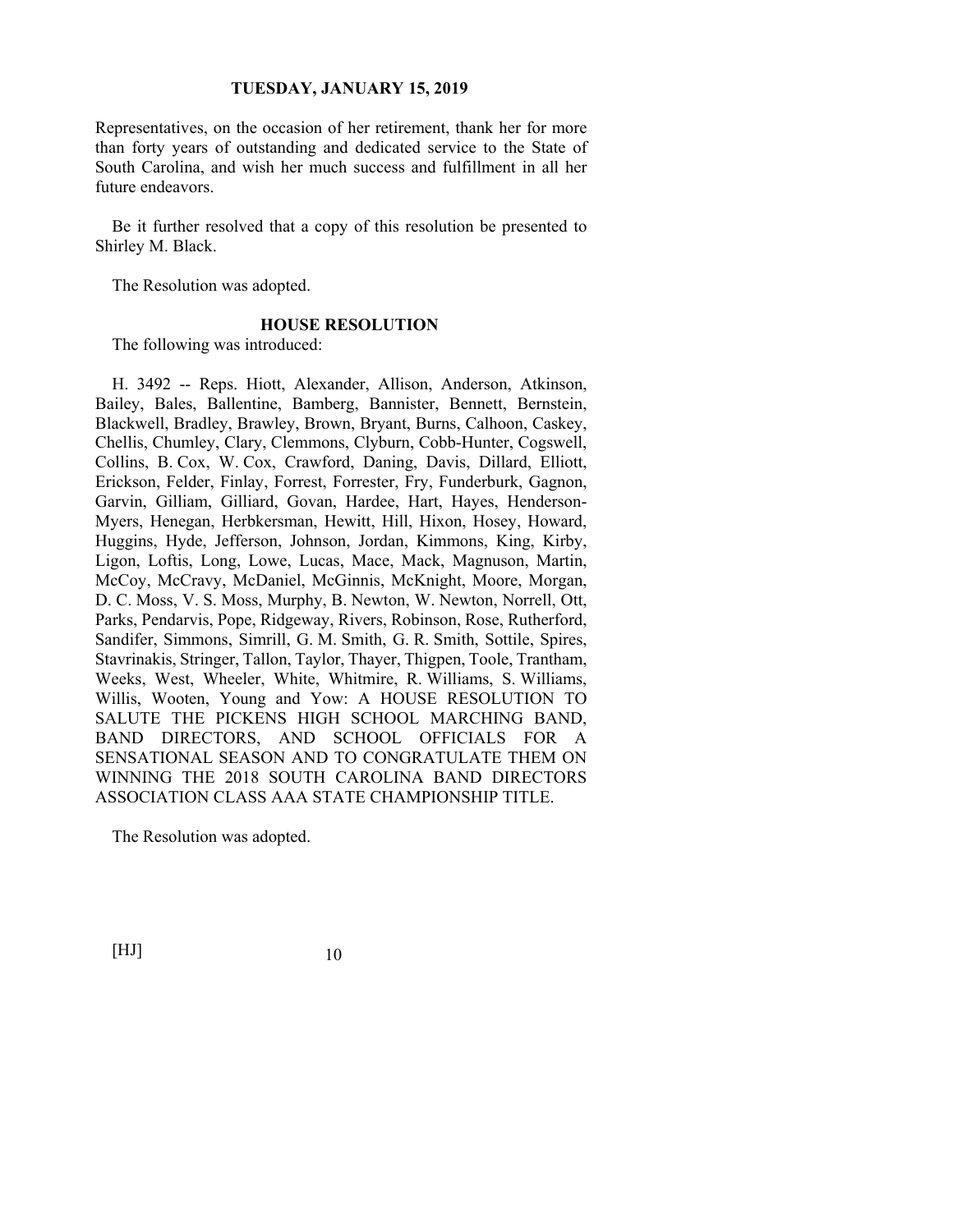# **HOUSE RESOLUTION**

The following was introduced:

H. 3493 -- Rep. Hiott: A HOUSE RESOLUTION TO EXTEND THE PRIVILEGE OF THE FLOOR OF THE SOUTH CAROLINA HOUSE OF REPRESENTATIVES TO THE PICKENS HIGH SCHOOL MARCHING BAND, BAND DIRECTORS, AND SCHOOL OFFICIALS, AT A DATE AND TIME TO BE DETERMINED BY THE SPEAKER, FOR THE PURPOSE OF BEING RECOGNIZED AND COMMENDED FOR WINNING THE 2018 SOUTH CAROLINA BAND DIRECTORS ASSOCIATION CLASS AAA STATE CHAMPIONSHIP TITLE.

Be it resolved by the House of Representatives:

That the privilege of the floor of the South Carolina House of Representatives be extended to the Pickens High School marching band, band directors, and school officials, at a date and time to be determined by the Speaker, for the purpose of being recognized and commended for winning the 2018 South Carolina Band Directors Association Class AAA State Championship title.

The Resolution was adopted.

#### **HOUSE RESOLUTION**

The following was introduced:

H. 3494 -- Rep. King: A HOUSE RESOLUTION TO AMEND RULE 2.6 OF THE RULES OF THE HOUSE OF REPRESENTATIVES, RELATING TO THE DUTY OF THE CLERK TO PAY ALL CERTIFICATES FOR PER DIEM, MILEAGE, AND INCIDENTAL EXPENSES UPON ORDER OF THE SPEAKER, SO AS TO PROVIDE THAT MEMBERS WHO ATTEND LEGISLATIVE MEETINGS AT CERTAIN TIMES OF THE YEAR RELATED TO PENDING OR POSSIBLE LEGISLATION ARE ENTITLED TO RECEIVE THE SAME PER DIEM, MILEAGE, AND INCIDENTAL EXPENSES AS APPOINTED MEMBERS ATTENDING THESE TYPES OF MEETINGS, SUCH REIMBURSEMENTS NOT TO EXCEED TEN DAYS.

The Resolution was ordered referred to the Committee on Rules.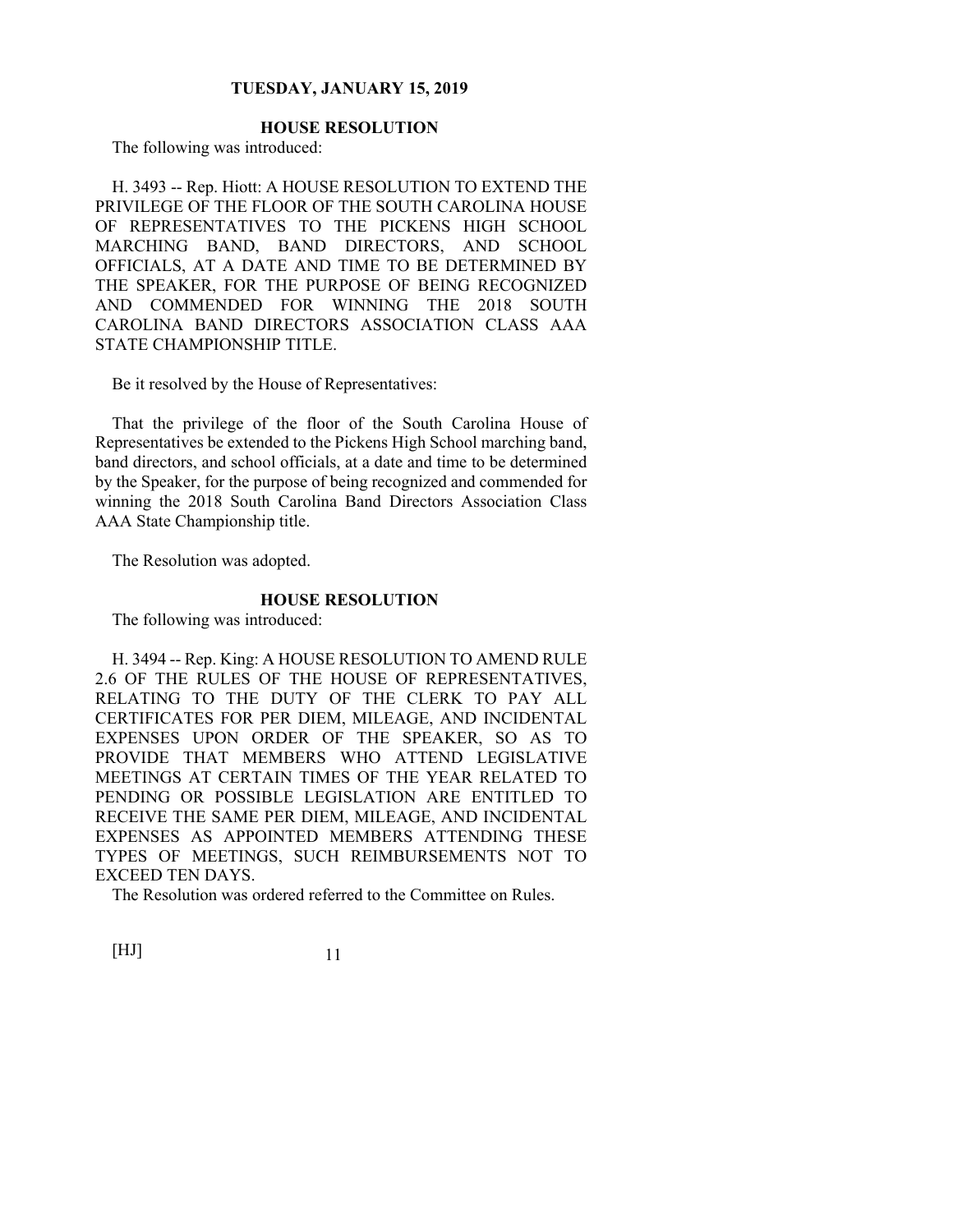# **HOUSE RESOLUTION**

The following was introduced:

H. 3495 -- Reps. Hyde and Tallon: A HOUSE RESOLUTION TO EXTEND THE PRIVILEGE OF THE FLOOR OF THE SOUTH CAROLINA HOUSE OF REPRESENTATIVES TO THE SPARTANBURG HIGH SCHOOL GIRLS RELAY SWIM AND GIRLS TENNIS TEAMS, COACHES, AND SCHOOL OFFICIALS, AT A DATE AND TIME TO BE DETERMINED BY THE SPEAKER, FOR THE PURPOSE OF RECOGNIZING AND COMMENDING THEM ON THEIR OUTSTANDING SEASON AND FOR CAPTURING THEIR RESPECTIVE 2018 CLASS AAAAA STATE CHAMPIONSHIP TITLES.

Be it resolved by the House of Representatives:

That the privilege of the floor of the South Carolina House of Representatives be extended to the Spartanburg High School girls relay swim and girls tennis teams, coaches, and school officials, at a date and time to be determined by the Speaker, for the purpose of recognizing and commending them on their outstanding season and for capturing their respective 2018 Class AAAAA State Championship titles.

The Resolution was adopted.

## **HOUSE RESOLUTION**

The following was introduced:

H. 3496 -- Reps. Hyde, Tallon, Alexander, Allison, Anderson, Atkinson, Bailey, Bales, Ballentine, Bamberg, Bannister, Bennett, Bernstein, Blackwell, Bradley, Brawley, Brown, Bryant, Burns, Calhoon, Caskey, Chellis, Chumley, Clary, Clemmons, Clyburn, Cobb-Hunter, Cogswell, Collins, B. Cox, W. Cox, Crawford, Daning, Davis, Dillard, Elliott, Erickson, Felder, Finlay, Forrest, Forrester, Fry, Funderburk, Gagnon, Garvin, Gilliam, Gilliard, Govan, Hardee, Hart, Hayes, Henderson-Myers, Henegan, Herbkersman, Hewitt, Hill, Hiott, Hixon, Hosey, Howard, Huggins, Jefferson, Johnson, Jordan, Kimmons, King, Kirby, Ligon, Loftis, Long, Lowe, Lucas, Mace, Mack, Magnuson, Martin, McCoy, McCravy, McDaniel, McGinnis, McKnight, Moore, Morgan, D. C. Moss, V. S. Moss, Murphy, B. Newton, W. Newton, Norrell, Ott, Parks, Pendarvis, Pope, Ridgeway, Rivers,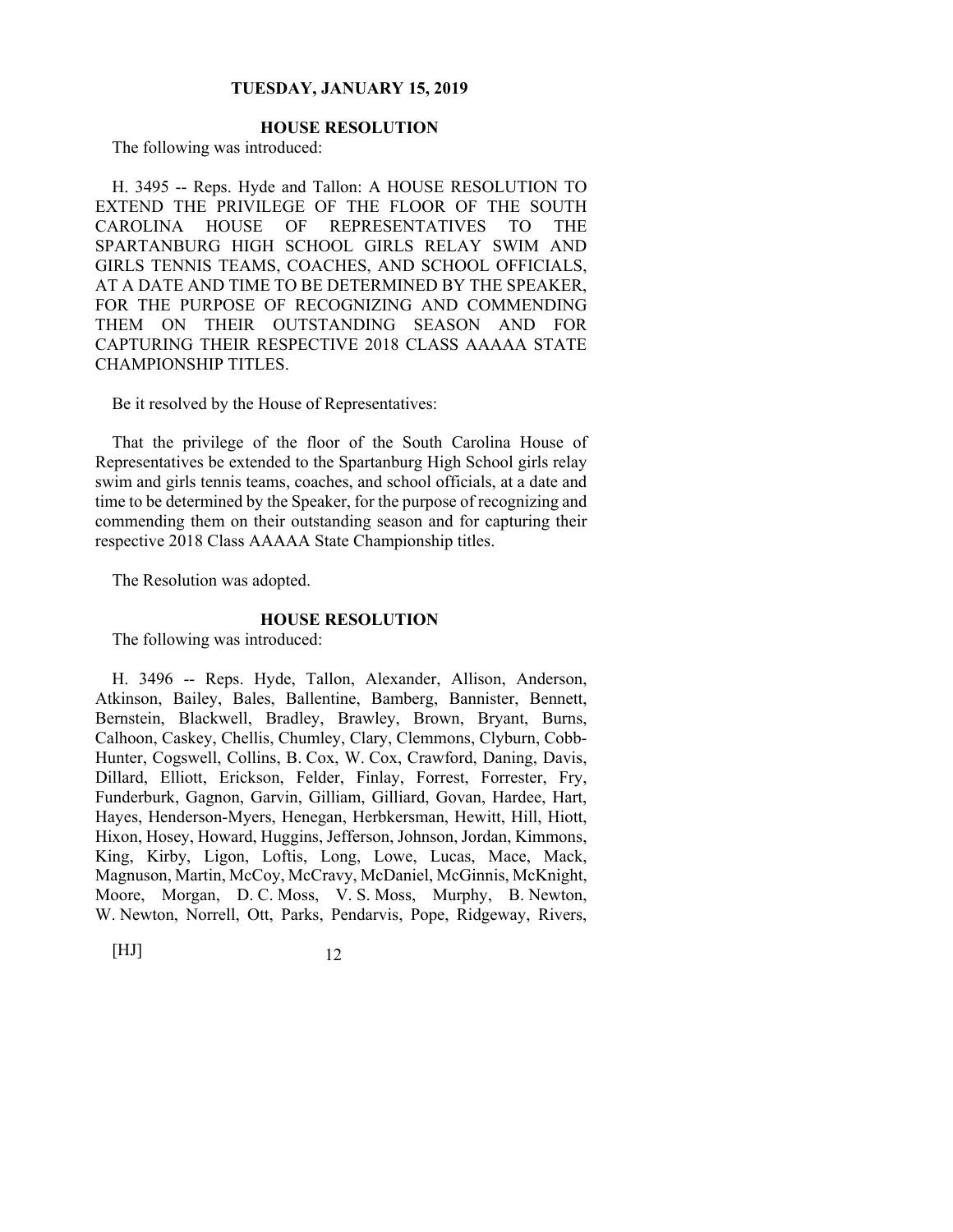Robinson, Rose, Rutherford, Sandifer, Simmons, Simrill, G. M. Smith, G. R. Smith, Sottile, Spires, Stavrinakis, Stringer, Taylor, Thayer, Thigpen, Toole, Trantham, Weeks, West, Wheeler, White, Whitmire, R. Williams, S. Williams, Willis, Wooten, Young and Yow: A HOUSE RESOLUTION TO SALUTE THE SPARTANBURG HIGH SCHOOL GIRLS TENNIS TEAM FOR NETTING THE 2018 CLASS AAAAA STATE CHAMPIONSHIP TITLE AND TO HONOR THE PLAYERS AND HEAD COACH TODD SEAGLE ON A FABULOUS SEASON.

The Resolution was adopted.

#### **HOUSE RESOLUTION**

The following was introduced:

H. 3497 -- Reps. Hyde, Tallon, Alexander, Allison, Anderson, Atkinson, Bailey, Bales, Ballentine, Bamberg, Bannister, Bennett, Bernstein, Blackwell, Bradley, Brawley, Brown, Bryant, Burns, Calhoon, Caskey, Chellis, Chumley, Clary, Clemmons, Clyburn, Cobb-Hunter, Cogswell, Collins, B. Cox, W. Cox, Crawford, Daning, Davis, Dillard, Elliott, Erickson, Felder, Finlay, Forrest, Forrester, Fry, Funderburk, Gagnon, Garvin, Gilliam, Gilliard, Govan, Hardee, Hart, Hayes, Henderson-Myers, Henegan, Herbkersman, Hewitt, Hill, Hiott, Hixon, Hosey, Howard, Huggins, Jefferson, Johnson, Jordan, Kimmons, King, Kirby, Ligon, Loftis, Long, Lowe, Lucas, Mace, Mack, Magnuson, Martin, McCoy, McCravy, McDaniel, McGinnis, McKnight, Moore, Morgan, D. C. Moss, V. S. Moss, Murphy, B. Newton, W. Newton, Norrell, Ott, Parks, Pendarvis, Pope, Ridgeway, Rivers, Robinson, Rose, Rutherford, Sandifer, Simmons, Simrill, G. M. Smith, G. R. Smith, Sottile, Spires, Stavrinakis, Stringer, Taylor, Thayer, Thigpen, Toole, Trantham, Weeks, West, Wheeler, White, Whitmire, R. Williams, S. Williams, Willis, Wooten, Young and Yow: A HOUSE RESOLUTION TO CELEBRATE THE SPARTANBURG HIGH SCHOOL GIRLS RELAY SWIM TEAM ON CAPTURING TWO 2018 CLASS AAAAA STATE CHAMPIONSHIPS AND TO CONGRATULATE THE SWIMMERS AND THEIR COACHES ON AN OUTSTANDING SEASON.

The Resolution was adopted.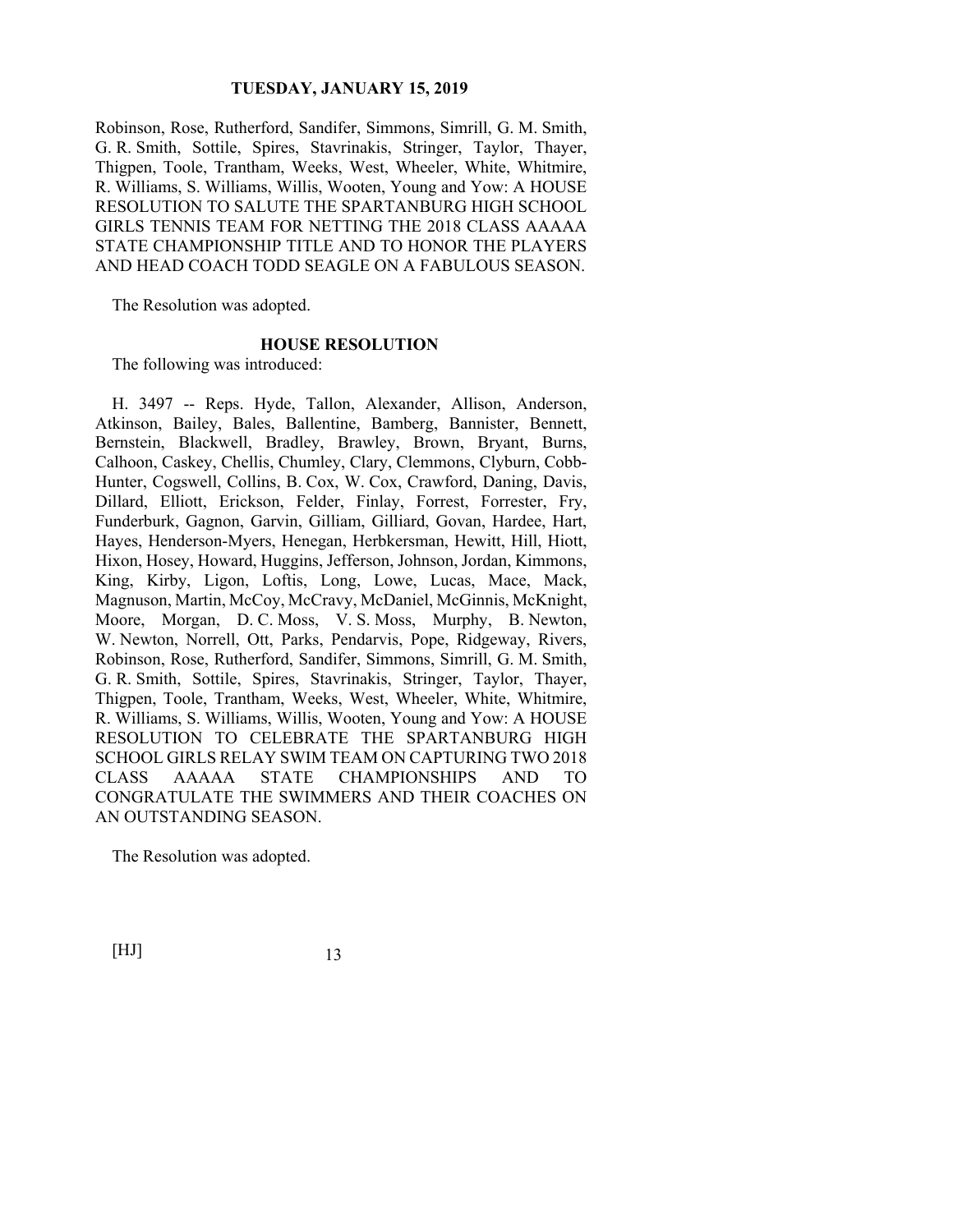# **HOUSE RESOLUTION**

The following was introduced:

H. 3498 -- Rep. Anderson: A HOUSE RESOLUTION TO CONGRATULATE MRS. DOROTHY ALBERTHA MAYHAMS SMALLS TAYLOR OF GEORGETOWN ON THE OCCASION OF HER ONE HUNDREDTH BIRTHDAY AND TO WISH HER A JOYOUS BIRTHDAY CELEBRATION AND MUCH HAPPINESS IN THE DAYS AHEAD.

The Resolution was adopted.

### **HOUSE RESOLUTION**

The following was introduced:

H. 3499 -- Reps. Murphy, Alexander, Allison, Anderson, Atkinson, Bailey, Bales, Ballentine, Bamberg, Bannister, Bennett, Bernstein, Blackwell, Bradley, Brawley, Brown, Bryant, Burns, Calhoon, Caskey, Chellis, Chumley, Clary, Clemmons, Clyburn, Cobb-Hunter, Cogswell, Collins, B. Cox, W. Cox, Crawford, Daning, Davis, Dillard, Elliott, Erickson, Felder, Finlay, Forrest, Forrester, Fry, Funderburk, Gagnon, Garvin, Gilliam, Gilliard, Govan, Hardee, Hart, Hayes, Henderson-Myers, Henegan, Herbkersman, Hewitt, Hill, Hiott, Hixon, Hosey, Howard, Huggins, Hyde, Jefferson, Johnson, Jordan, Kimmons, King, Kirby, Ligon, Loftis, Long, Lowe, Lucas, Mace, Mack, Magnuson, Martin, McCoy, McCravy, McDaniel, McGinnis, McKnight, Moore, Morgan, D. C. Moss, V. S. Moss, B. Newton, W. Newton, Norrell, Ott, Parks, Pendarvis, Pope, Ridgeway, Rivers, Robinson, Rose, Rutherford, Sandifer, Simmons, Simrill, G. M. Smith, G. R. Smith, Sottile, Spires, Stavrinakis, Stringer, Tallon, Taylor, Thayer, Thigpen, Toole, Trantham, Weeks, West, Wheeler, White, Whitmire, R. Williams, S. Williams, Willis, Wooten, Young and Yow: A HOUSE RESOLUTION TO COMMEND THE HONORABLE PATSY G. KNIGHT ON HER MERITORIOUS SERVICE IN THE SOUTH CAROLINA HOUSE OF REPRESENTATIVES OVER THE PAST TWELVE YEARS AND TO WISH HER CONTENTMENT AND SUCCESS IN ALL HER FUTURE ENDEAVORS.

Whereas, for twelve years, the Honorable Patsy G. Knight with faithful integrity has represented the citizens of Colleton and Dorchester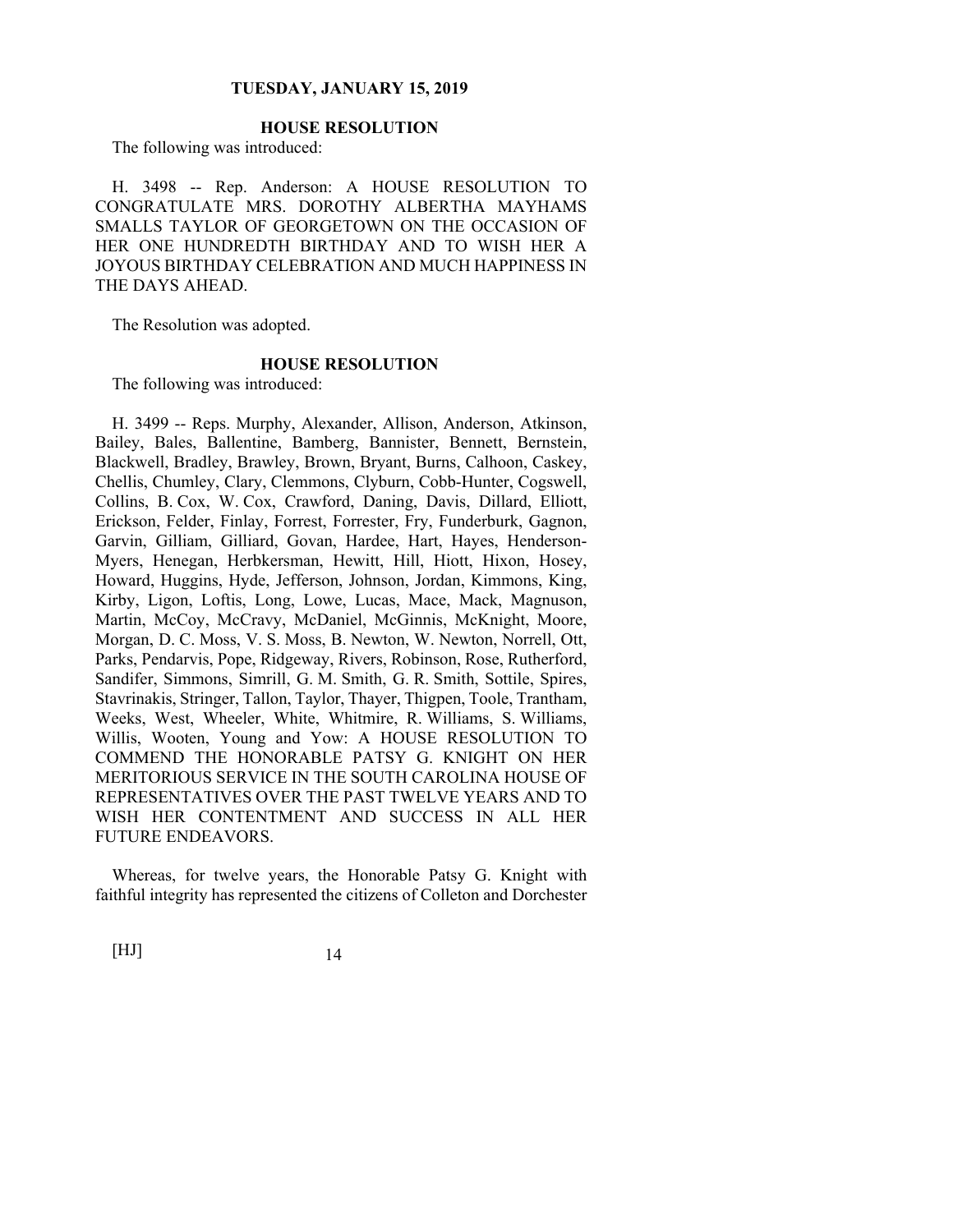counties, District 97, in the House of Representatives of this great State; and

Whereas, Patsy Knight's views on public service are grounded in her commitment to family, church, and community. This resident of Dorchester County gained many skills necessary for her public service as a South Carolina House member through her work in the community. She was the owner-operator of Knight's Bookkeeping and Tax Service, where she learned the importance of budgeting and fiscal responsibility. She brought this sound business approach to the operations of the family's convenience store, helping to establish and operate that business while at the same time managing the family farm; and

Whereas, during her time of service in the House of Representatives, Patsy Knight proved her worth as a member of the House Agriculture, Natural Resources & Environmental Affairs Committee, as well as the Education and Public Works Committee and Operations and Management Committee. As a legislator, she shared in the work of the House Democratic Caucus, South Carolina General Assembly Women's Caucus, House Arts Caucus, Rural Caucus, and Sportsman Caucus; and

Whereas, former Representative Knight believes strongly in personal involvement with her community, and her convictions have led her to serve that community, as well as the broader community of South Carolina and beyond, in several capacities. Past or present service includes membership in St. George Rotary International District #7770 (charter member); the Summerville/Dorchester Chamber of Commerce; Tri-County Chamber of Commerce; and South Carolina Association of Auditors, Treasurers and Tax Collectors (past vice president and president). By the latter organization, she was granted the prestigious L.H. "Sonny" Siau Award of Excellence; and

Whereas, an honorary member of the Civil Air Patrol and a Clemson University Palmetto Leadership graduate, Patsy also received the NAACP/St. George Branch's Community Service Image Award. As a woman of faith, she is a member of Indian Field United Methodist Church; and

Whereas, on the occasion of her departure from the House of Representatives, her House colleagues, grateful for Patsy Knight's committed service to this body and the people of District 97, extend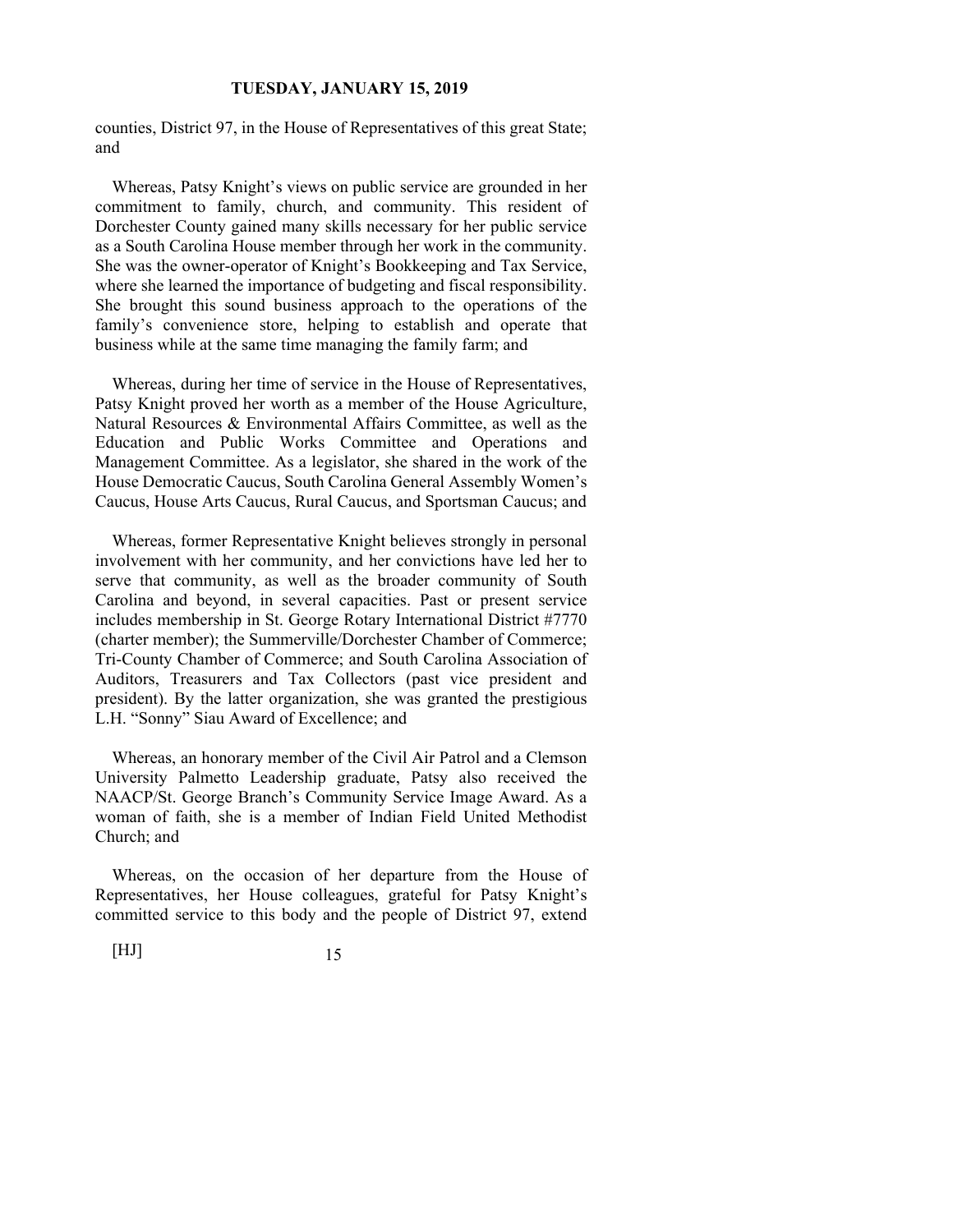warmest best wishes for much contentment and blessing in this new phase of her life. Now, therefore,

Be it resolved by the House of Representatives:

That the members of the South Carolina House of Representatives, by this resolution, commend the Honorable Patsy G. Knight on her meritorious service in the South Carolina House of Representatives over the past twelve years and wish her contentment and success in all her future endeavors.

Be it further resolved that a copy of this resolution be presented to our distinguished colleague, the Honorable Patsy G. Knight.

The Resolution was adopted.

#### **HOUSE RESOLUTION**

The following was introduced:

H. 3500 -- Reps. Martin, Alexander, Allison, Anderson, Atkinson, Bailey, Bales, Ballentine, Bamberg, Bannister, Bennett, Bernstein, Blackwell, Bradley, Brawley, Brown, Bryant, Burns, Calhoon, Caskey, Chellis, Chumley, Clary, Clemmons, Clyburn, Cobb-Hunter, Cogswell, Collins, B. Cox, W. Cox, Crawford, Daning, Davis, Dillard, Elliott, Erickson, Felder, Finlay, Forrest, Forrester, Fry, Funderburk, Gagnon, Garvin, Gilliam, Gilliard, Govan, Hardee, Hart, Hayes, Henderson-Myers, Henegan, Herbkersman, Hewitt, Hill, Hiott, Hixon, Hosey, Howard, Huggins, Hyde, Jefferson, Johnson, Jordan, Kimmons, King, Kirby, Ligon, Loftis, Long, Lowe, Lucas, Mace, Mack, Magnuson, McCoy, McCravy, McDaniel, McGinnis, McKnight, Moore, Morgan, D. C. Moss, V. S. Moss, Murphy, B. Newton, W. Newton, Norrell, Ott, Parks, Pendarvis, Pope, Ridgeway, Rivers, Robinson, Rose, Rutherford, Sandifer, Simmons, Simrill, G. M. Smith, G. R. Smith, Sottile, Spires, Stavrinakis, Stringer, Tallon, Taylor, Thayer, Thigpen, Toole, Trantham, Weeks, West, Wheeler, White, Whitmire, R. Williams, S. Williams, Willis, Wooten, Young and Yow: A HOUSE RESOLUTION TO CONGRATULATE NEW ENOREE BAPTIST CHURCH OF NEWBERRY COUNTY ON THE OCCASION OF ITS HISTORIC ONE HUNDRED FIFTIETH ANNIVERSARY AND TO COMMEND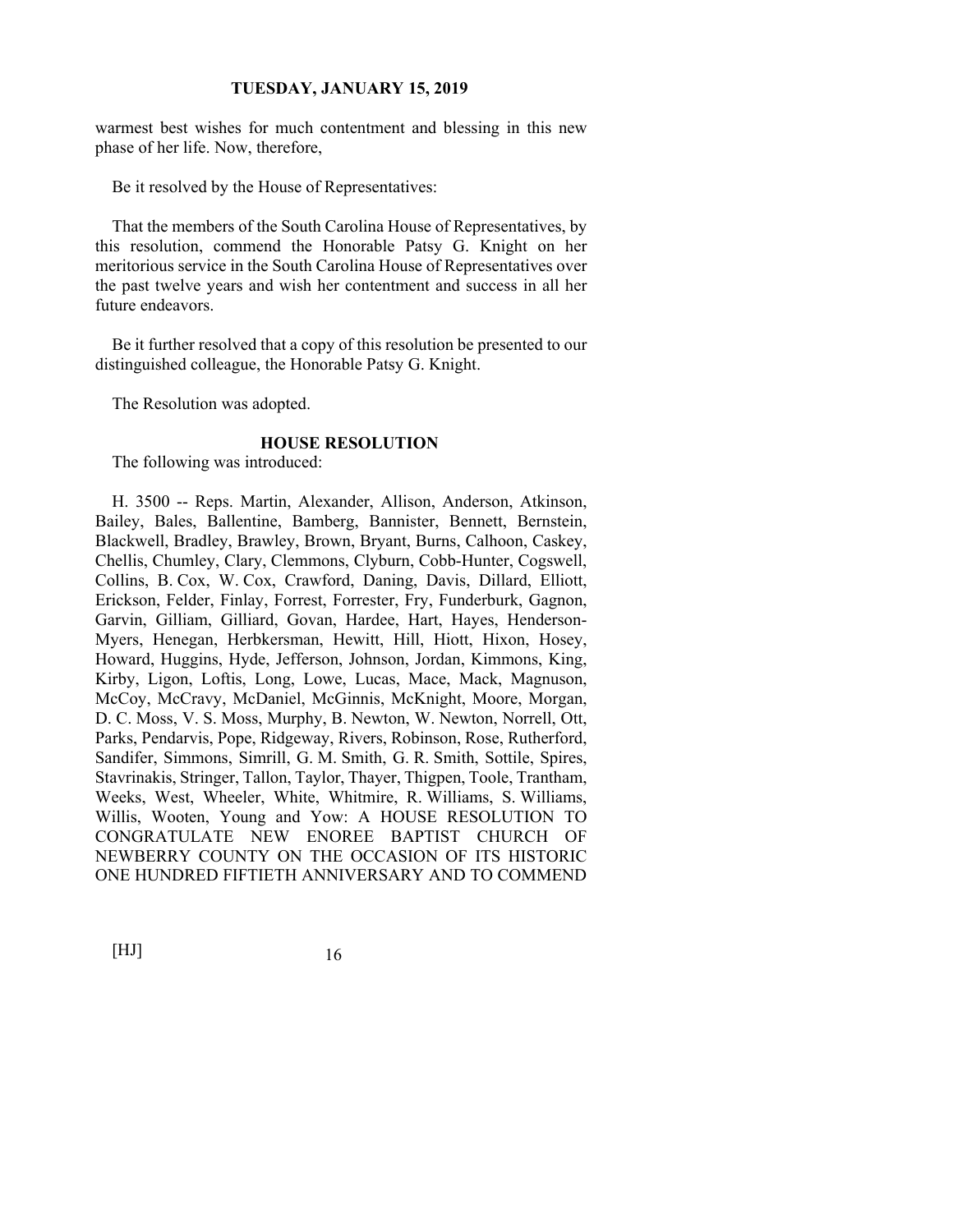## THE CHURCH FOR A CENTURY AND A HALF OF SERVICE TO GOD AND THE COMMUNITY.

The Resolution was adopted.

#### **HOUSE RESOLUTION**

The following was introduced:

H. 3501 -- Rep. Hewitt: A HOUSE RESOLUTION TO CONGRATULATE THE PALMETTOS FOR TEN YEARS OF FELLOWSHIP, LEARNING, AND LOYALTY TO SOUTH CAROLINA'S PAST, AS WELL AS THE GROUP'S ACTIVE ENGAGEMENT IN OUR STATE'S FUTURE.

The Resolution was adopted.

#### **HOUSE RESOLUTION**

The following was introduced:

H. 3502 -- Reps. McCoy, Alexander, Allison, Anderson, Atkinson, Bailey, Bales, Ballentine, Bamberg, Bannister, Bennett, Bernstein, Blackwell, Bradley, Brawley, Brown, Bryant, Burns, Calhoon, Caskey, Chellis, Chumley, Clary, Clemmons, Clyburn, Cobb-Hunter, Cogswell, Collins, B. Cox, W. Cox, Crawford, Daning, Davis, Dillard, Elliott, Erickson, Felder, Finlay, Forrest, Forrester, Fry, Funderburk, Gagnon, Garvin, Gilliam, Gilliard, Govan, Hardee, Hart, Hayes, Henderson-Myers, Henegan, Herbkersman, Hewitt, Hill, Hiott, Hixon, Hosey, Howard, Huggins, Hyde, Jefferson, Johnson, Jordan, Kimmons, King, Kirby, Ligon, Loftis, Long, Lowe, Lucas, Mace, Mack, Magnuson, Martin, McCravy, McDaniel, McGinnis, McKnight, Moore, Morgan, D. C. Moss, V. S. Moss, Murphy, B. Newton, W. Newton, Norrell, Ott, Parks, Pendarvis, Pope, Ridgeway, Rivers, Robinson, Rose, Rutherford, Sandifer, Simmons, Simrill, G. M. Smith, G. R. Smith, Sottile, Spires, Stavrinakis, Stringer, Tallon, Taylor, Thayer, Thigpen, Toole, Trantham, Weeks, West, Wheeler, White, Whitmire, R. Williams, S. Williams, Willis, Wooten, Young and Yow: A HOUSE RESOLUTION TO COMMEND THE HONORABLE SAMUEL RIVERS, JR., FOR HIS COMMITTED SERVICE TO THE SOUTH CAROLINA HOUSE OF REPRESENTATIVES AND THE CITIZENS OF DISTRICT 15 IN BERKELEY AND CHARLESTON COUNTIES AND TO WISH HIM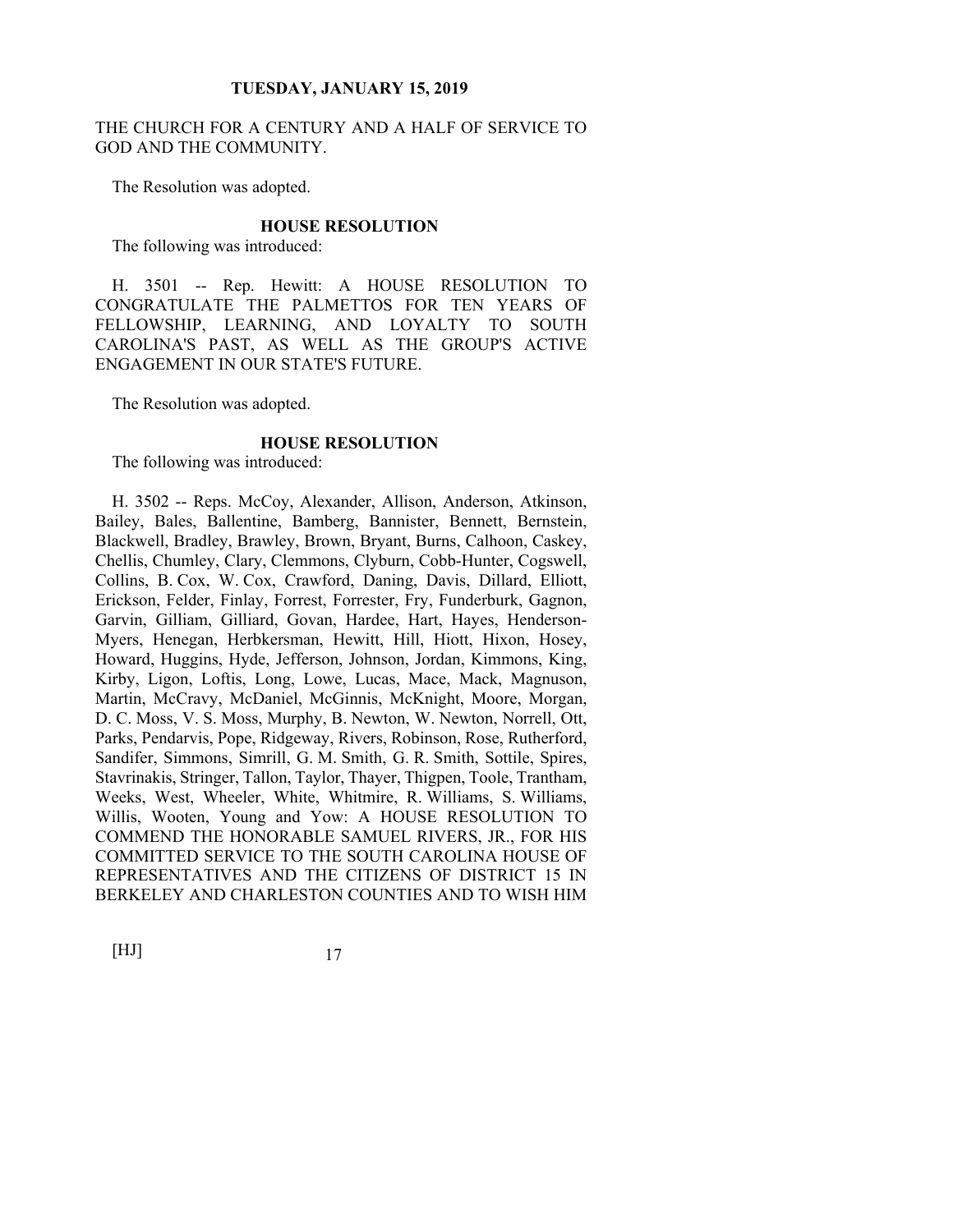SUCCESS AND FULFILLMENT IN ALL HIS FUTURE ENDEAVORS.

Whereas, for six years, the Honorable Samuel Rivers, Jr., represented the citizens of House District 15 in Berkeley and Charleston counties with faithfulness in the House of Representatives of this great State; and

Whereas, a resident of Goose Creek and the son of Samuel and Mary L. Rivers, Samuel Rivers, Jr., serves as senior pastor of the Voice of the Lord International Ministries, Inc. In addition to his work as a pastor, he serves as a motivational speaker and operates Samuel Rivers International Services, LLC. He is also a member of Christian International Ministries Network; and

Whereas, during his years in the House of Representatives, Samuel Rivers used his experience for the benefit of his constituents and other citizens of our State as a member of the Judiciary Committee and the Regulations and Administrative Procedures Committee. As part of his legislative labors, he served as vice chairman and victory chair for the Berkeley County Republican Party; and

Whereas, former Representative Rivers firmly believes in active participation in the community, and his convictions have led him to serve his community and beyond in various ways. He is a board member for the Medal of Honor Bowl and a former board member of the South Carolina Foundation for Public Charter. Further, he was appointed by former Congressman Tim Scott to the Social Security Advisory Committee; and

Whereas, on the occasion of his departure from the House of Representatives, his House colleagues, grateful for Samuel Rivers' dedicated service to this body and the people of District 15, extend sincere best wishes for much happiness in the days to come. Now, therefore,

Be it resolved by the House of Representatives:

That the members of the South Carolina House of Representatives, by this resolution, commend the Honorable Samuel Rivers, Jr., for his committed service to the South Carolina House of Representatives and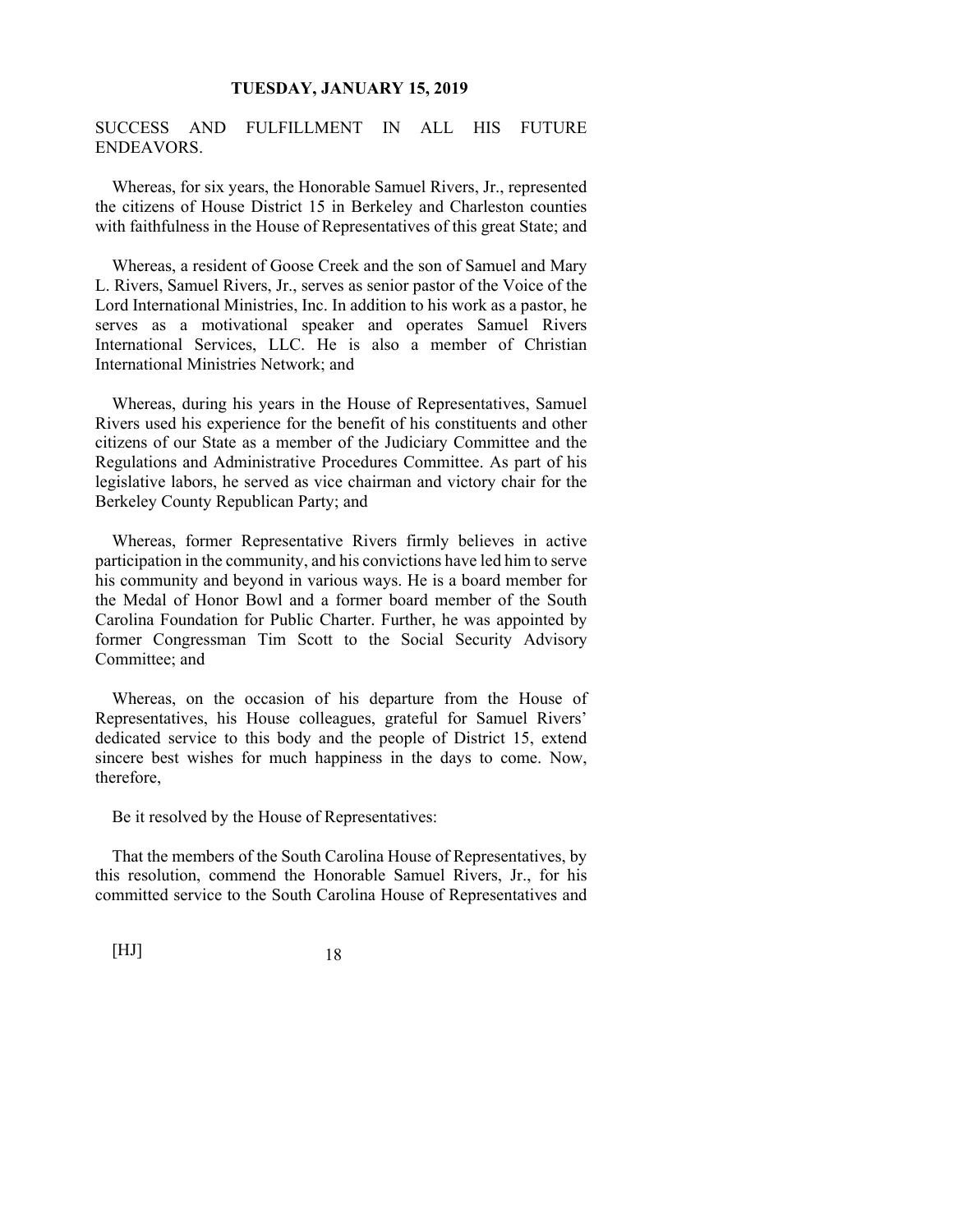the citizens of District 15 in Berkeley and Charleston counties and wish him success and fulfillment in all his future endeavors.

Be it further resolved that a copy of this resolution be presented to our distinguished colleague, the Honorable Samuel Rivers, Jr.

The Resolution was adopted.

### **HOUSE RESOLUTION**

The following was introduced:

H. 3503 -- Reps. Daning, Sottile, Davis, Alexander, Allison, Anderson, Atkinson, Bailey, Bales, Ballentine, Bamberg, Bannister, Bennett, Bernstein, Blackwell, Bradley, Brawley, Brown, Bryant, Burns, Calhoon, Caskey, Chellis, Chumley, Clary, Clemmons, Clyburn, Cobb-Hunter, Cogswell, Collins, B. Cox, W. Cox, Crawford, Dillard, Elliott, Erickson, Felder, Finlay, Forrest, Forrester, Fry, Funderburk, Gagnon, Garvin, Gilliam, Gilliard, Govan, Hardee, Hart, Hayes, Henderson-Myers, Henegan, Herbkersman, Hewitt, Hill, Hiott, Hixon, Hosey, Howard, Huggins, Hyde, Jefferson, Johnson, Jordan, Kimmons, King, Kirby, Ligon, Loftis, Long, Lowe, Lucas, Mace, Mack, Magnuson, Martin, McCoy, McCravy, McDaniel, McGinnis, McKnight, Moore, Morgan, D. C. Moss, V. S. Moss, Murphy, B. Newton, W. Newton, Norrell, Ott, Parks, Pendarvis, Pope, Ridgeway, Rivers, Robinson, Rose, Rutherford, Sandifer, Simmons, Simrill, G. M. Smith, G. R. Smith, Spires, Stavrinakis, Stringer, Tallon, Taylor, Thayer, Thigpen, Toole, Trantham, Weeks, West, Wheeler, White, Whitmire, R. Williams, S. Williams, Willis, Wooten, Young and Yow: A HOUSE RESOLUTION TO COMMEND THE HONORABLE WILLIAM E. "BILL" CROSBY FOR HIS COMMITTED SERVICE TO THE SOUTH CAROLINA HOUSE OF REPRESENTATIVES AND THE CITIZENS OF DISTRICT 117 IN BERKELEY AND CHARLESTON COUNTIES AND TO WISH HIM SUCCESS AND FULFILLMENT IN ALL HIS FUTURE ENDEAVORS.

Whereas, for eight years, the Honorable William E. "Bill" Crosby represented the citizens of House District 117 in Berkeley and Charleston counties with faithfulness in the House of Representatives of this great State; and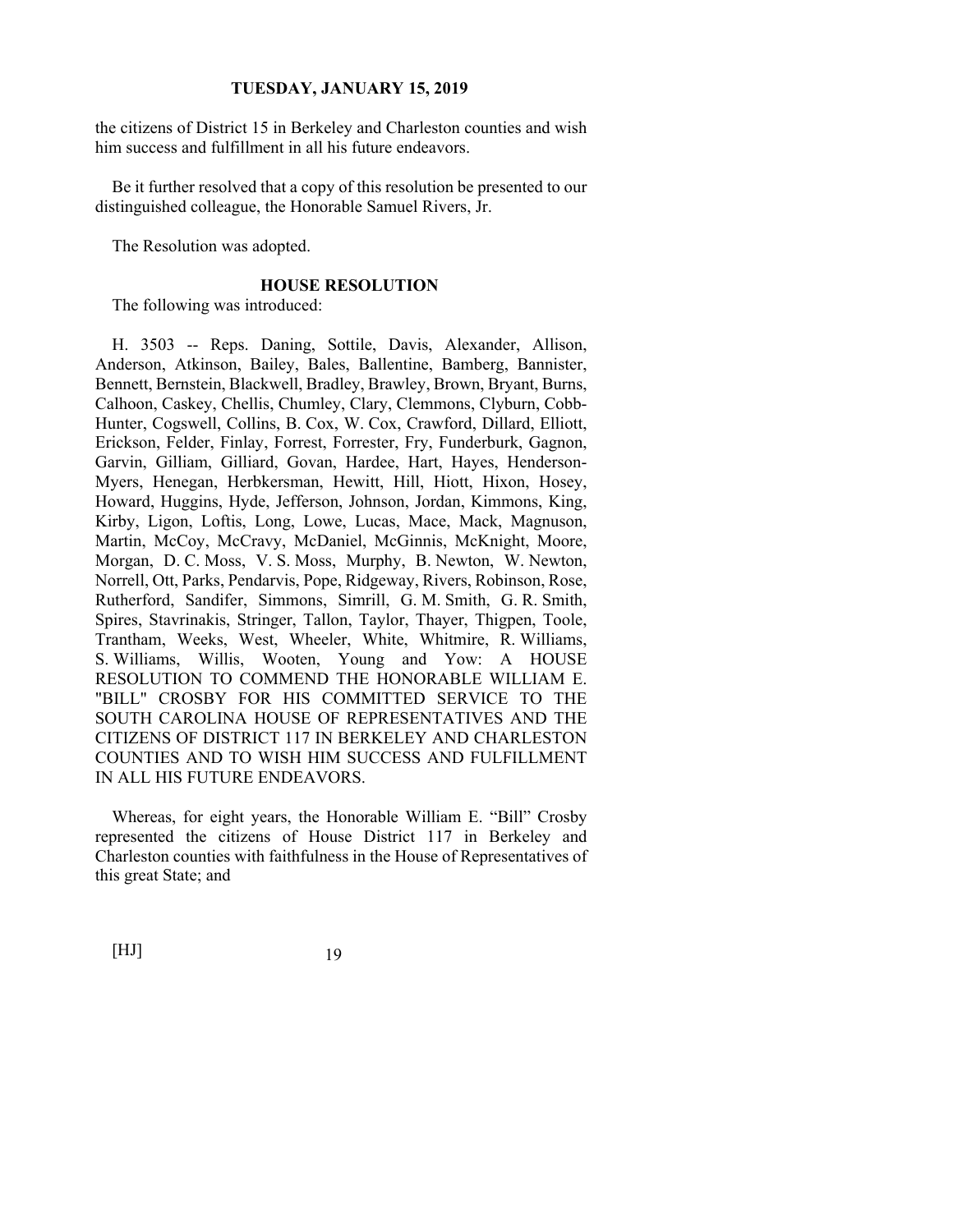Whereas, a graduate of ICS and Trident Technical College, Bill Crosby retired from MeadWestvaco Corporation; and

Whereas, during his years in the House of Representatives, Bill Crosby used his experience for the benefit of his constituents and other citizens of our State as a member of the Labor, Commerce, and Industry Committee and the Operations and Management Committee (second vice chairman); and

Whereas, previous to his service in the House, Bill Crosby served from 1997 to 2009 on the Berkeley County Council. As a member of that body, he was vice chairman for six years; and

Whereas, former Representative Crosby firmly believes in active participation in the community, and his convictions have led him to serve his community in various ways. These include past or present service as a member of the Goose Creek Recreation Commission (former chairman), Charleston Area Transportation Study (former board chairman), Goose Creek Civic Club (former president), Goose Creek Exchange Club (past director of trustees), Berkeley County Election Commission (former vice chairman), Regional Special Purpose District Commission (past chairman), Task Force of Trident 2000, and Berkeley County School Strategic Planning Team; and

Whereas, other organizations with which he served, include the South Carolina Association of Counties; Committee on Justice and Public Safety (chairman); Berkeley, Charleston, Dorchester Council of Government; Trident Health System; Elks; and St. Timothy Lutheran Church (board member); and

Whereas, he finds strength for his labors in the strong support of his beautiful wife, Marvel Jean. Wed for more than fifty years, the Crosbys are the proud parents of three children, Kim Ahl, Kevin, and Kenny; and

Whereas, on the occasion of his departure from the House of Representatives, his House colleagues, grateful for Bill Crosby's committed service to this body and the people of District 117, extend warmest best wishes for much contentment and blessing in this new phase of his life. Now, therefore,

Be it resolved by the House of Representatives: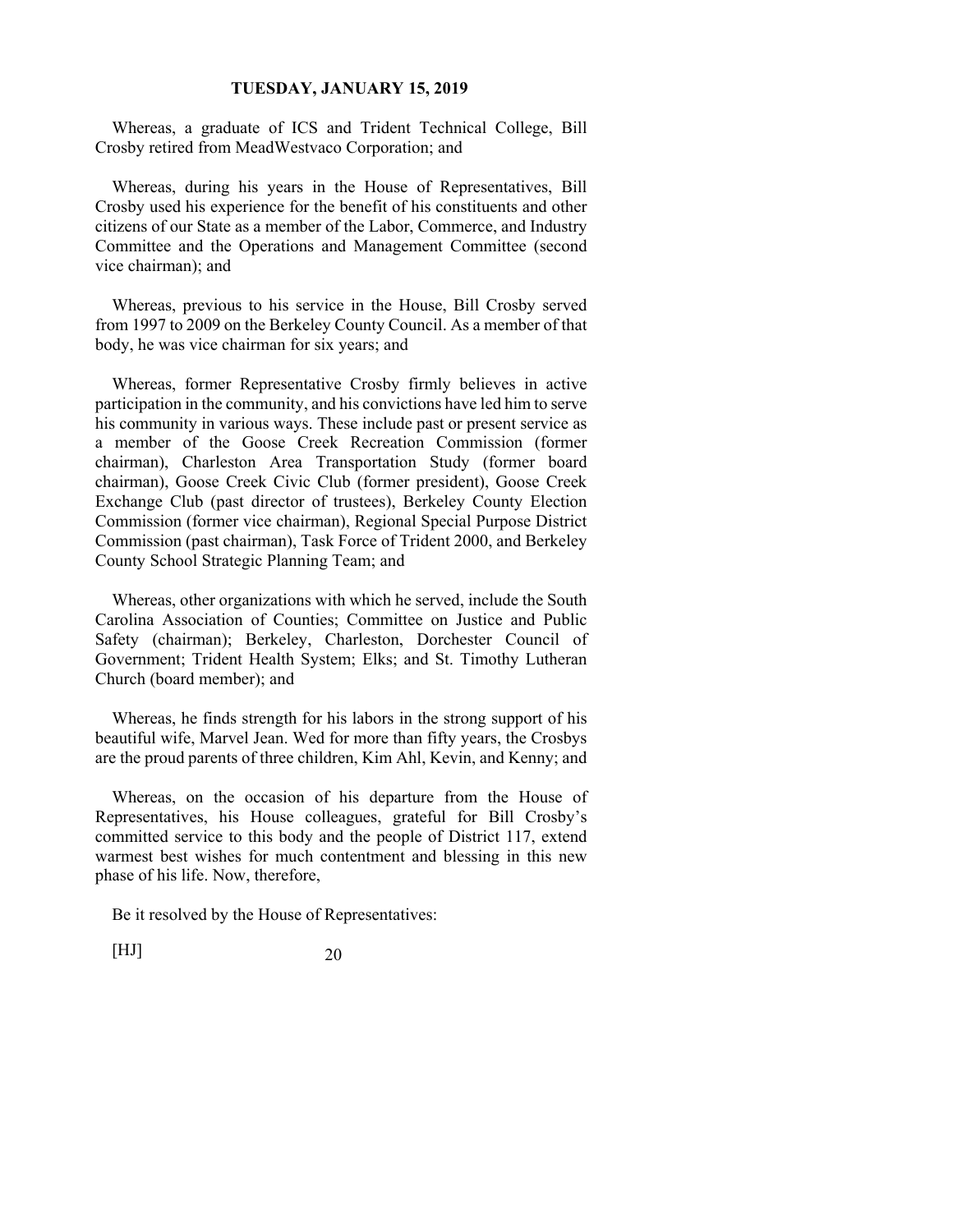That the members of the South Carolina House of Representatives, by this resolution, commend the Honorable William E. "Bill" Crosby for his committed service to the South Carolina House of Representatives and the citizens of District 117 in Berkeley and Charleston counties and wish him success and fulfillment in all his future endeavors.

Be it further resolved that a copy of this resolution be presented to our distinguished colleague, the Honorable William E. "Bill" Crosby.

The Resolution was adopted.

# **HOUSE RESOLUTION**

The following was introduced:

H. 3504 -- Reps. Lucas, Alexander, Allison, Anderson, Atkinson, Bailey, Bales, Ballentine, Bamberg, Bannister, Bennett, Bernstein, Blackwell, Bradley, Brawley, Brown, Bryant, Burns, Calhoon, Caskey, Chellis, Chumley, Clary, Clemmons, Clyburn, Cobb-Hunter, Cogswell, Collins, B. Cox, W. Cox, Crawford, Daning, Davis, Dillard, Elliott, Erickson, Felder, Finlay, Forrest, Forrester, Fry, Funderburk, Gagnon, Garvin, Gilliam, Gilliard, Govan, Hardee, Hart, Hayes, Henderson-Myers, Henegan, Herbkersman, Hewitt, Hill, Hiott, Hixon, Hosey, Howard, Huggins, Hyde, Jefferson, Johnson, Jordan, Kimmons, King, Kirby, Ligon, Loftis, Long, Lowe, Mace, Mack, Magnuson, Martin, McCoy, McCravy, McDaniel, McGinnis, McKnight, Moore, Morgan, D. C. Moss, V. S. Moss, Murphy, B. Newton, W. Newton, Norrell, Ott, Parks, Pendarvis, Pope, Ridgeway, Rivers, Robinson, Rose, Rutherford, Sandifer, Simmons, Simrill, G. M. Smith, G. R. Smith, Sottile, Spires, Stavrinakis, Stringer, Tallon, Taylor, Thayer, Thigpen, Toole, Trantham, Weeks, West, Wheeler, White, Whitmire, R. Williams, S. Williams, Willis, Wooten, Young and Yow: A HOUSE RESOLUTION TO CONGRATULATE THE MCBEE HIGH SCHOOL BASEBALL TEAM FOR AN IMPRESSIVE SEASON AND TO CELEBRATE THE PANTHERS' CAPTURE OF THE 2018 CLASS A STATE CHAMPIONSHIP TITLE.

The Resolution was adopted.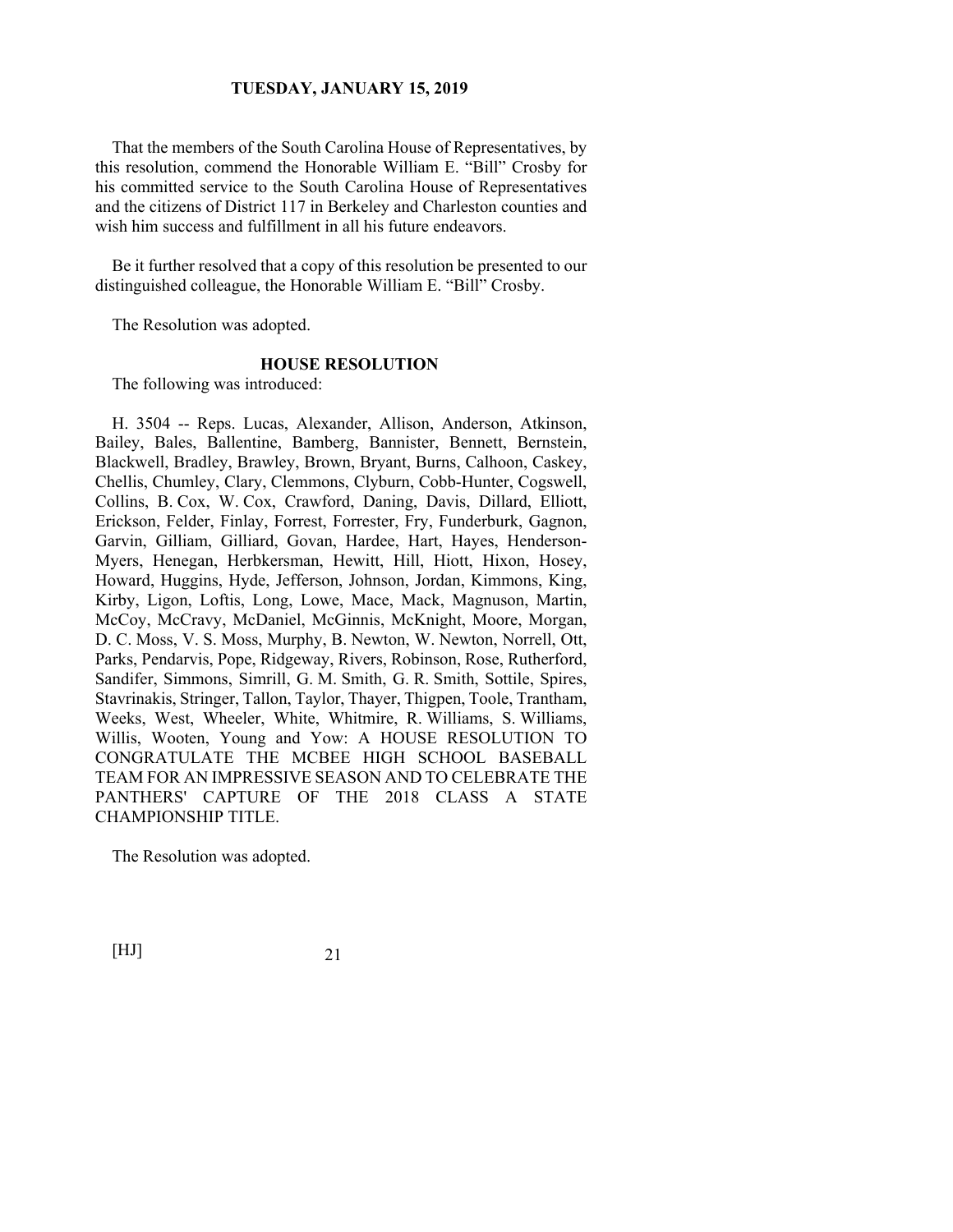# **HOUSE RESOLUTION**

The following was introduced:

H. 3505 -- Rep. Lucas: A HOUSE RESOLUTION TO EXTEND THE PRIVILEGE OF THE FLOOR OF THE SOUTH CAROLINA HOUSE OF REPRESENTATIVES TO THE MCBEE HIGH SCHOOL BASEBALL TEAM, ITS COACHES, AND SCHOOL OFFICIALS, AT A DATE AND TIME TO BE DETERMINED BY THE SPEAKER, FOR THE PURPOSE OF BEING RECOGNIZED AND COMMENDED FOR CAPTURING THE 2018 CLASS A STATE CHAMPIONSHIP TITLE.

Be it resolved by the House of Representatives:

That the privilege of the floor of the South Carolina House of Representatives be extended to the McBee High School baseball team, its coaches, and school officials, at a date and time to be determined by the Speaker, for the purpose of being recognized and commended for capturing the 2018 Class A State Championship title.

The Resolution was adopted.

#### **HOUSE RESOLUTION**

The following was introduced:

H. 3506 -- Rep. Clemmons: A HOUSE RESOLUTION TO AMEND RULE 1 OF THE RULES OF THE HOUSE OF REPRESENTATIVES, RELATING TO THE SPEAKER AND THE SPEAKER *PRO TEMPORE*, BY ADDING RULE 1.13 SO AS TO CLARIFY AND EXPRESSLY AUTHORIZE THE SPEAKER OF THE HOUSE TO INITIATE OR INTERVENE IN ANY ACTION ON BEHALF OF THE HOUSE AT ANY TIME, IN HIS DISCRETION, WHEN THE INTERESTS OF THE HOUSE WARRANT.

The Resolution was ordered referred to the Committee on Rules.

#### **HOUSE RESOLUTION**

The following was introduced:

H. 3507 -- Reps. Ballentine, Huggins, Alexander, Allison, Anderson, Atkinson, Bailey, Bales, Bamberg, Bannister, Bennett, Bernstein, Blackwell, Bradley, Brawley, Brown, Bryant, Burns, Calhoon, Caskey,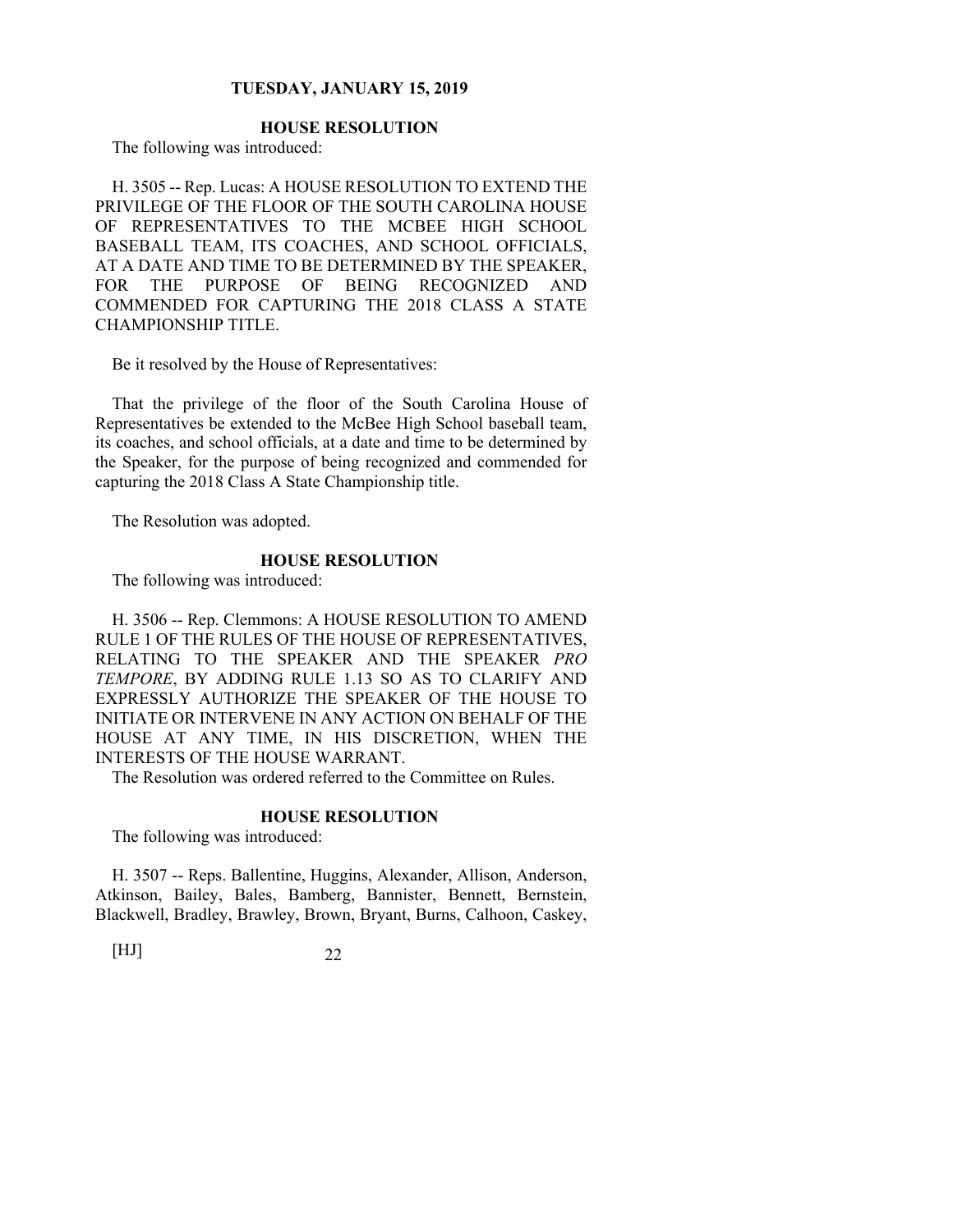Chellis, Chumley, Clary, Clemmons, Clyburn, Cobb-Hunter, Cogswell, Collins, B. Cox, W. Cox, Crawford, Daning, Davis, Dillard, Elliott, Erickson, Felder, Finlay, Forrest, Forrester, Fry, Funderburk, Gagnon, Garvin, Gilliam, Gilliard, Govan, Hardee, Hart, Hayes, Henderson-Myers, Henegan, Herbkersman, Hewitt, Hill, Hiott, Hixon, Hosey, Howard, Hyde, Jefferson, Johnson, Jordan, Kimmons, King, Kirby, Ligon, Loftis, Long, Lowe, Lucas, Mace, Mack, Magnuson, Martin, McCoy, McCravy, McDaniel, McGinnis, McKnight, Moore, Morgan, D. C. Moss, V. S. Moss, Murphy, B. Newton, W. Newton, Norrell, Ott, Parks, Pendarvis, Pope, Ridgeway, Rivers, Robinson, Rose, Rutherford, Sandifer, Simmons, Simrill, G. M. Smith, G. R. Smith, Sottile, Spires, Stavrinakis, Stringer, Tallon, Taylor, Thayer, Thigpen, Toole, Trantham, Weeks, West, Wheeler, White, Whitmire, R. Williams, S. Williams, Willis, Wooten, Young and Yow: A HOUSE RESOLUTION TO CONGRATULATE RIVERLAND HILLS BAPTIST CHURCH OF IRMO ON THE OCCASION OF ITS FIFTIETH ANNIVERSARY AND TO COMMEND THE CHURCH FOR A HALF-CENTURY OF SERVICE TO GOD AND THE COMMUNITY.

The Resolution was adopted.

#### **HOUSE RESOLUTION**

The following was introduced:

H. 3508 -- Reps. Collins, Hiott, Clary, Alexander, Allison, Anderson, Atkinson, Bailey, Bales, Ballentine, Bamberg, Bannister, Bennett, Bernstein, Blackwell, Bradley, Brawley, Brown, Bryant, Burns, Calhoon, Caskey, Chellis, Chumley, Clemmons, Clyburn, Cobb-Hunter, Cogswell, B. Cox, W. Cox, Crawford, Daning, Davis, Dillard, Elliott, Erickson, Felder, Finlay, Forrest, Forrester, Fry, Funderburk, Gagnon, Garvin, Gilliam, Gilliard, Govan, Hardee, Hart, Hayes, Henderson-Myers, Henegan, Herbkersman, Hewitt, Hill, Hixon, Hosey, Howard, Huggins, Hyde, Jefferson, Johnson, Jordan, Kimmons, King, Kirby, Ligon, Loftis, Long, Lowe, Lucas, Mace, Mack, Magnuson, Martin, McCoy, McCravy, McDaniel, McGinnis, McKnight, Moore, Morgan, D. C. Moss, V. S. Moss, Murphy, B. Newton, W. Newton, Norrell, Ott, Parks, Pendarvis, Pope, Ridgeway, Rivers, Robinson, Rose, Rutherford, Sandifer, Simmons, Simrill, G. M. Smith, G. R. Smith, Sottile, Spires, Stavrinakis, Stringer, Tallon, Taylor, Thayer, Thigpen, Toole, Trantham, Weeks, West, Wheeler, White, Whitmire, R. Williams, S. Williams, Willis, Wooten, Young and Yow: A HOUSE RESOLUTION TO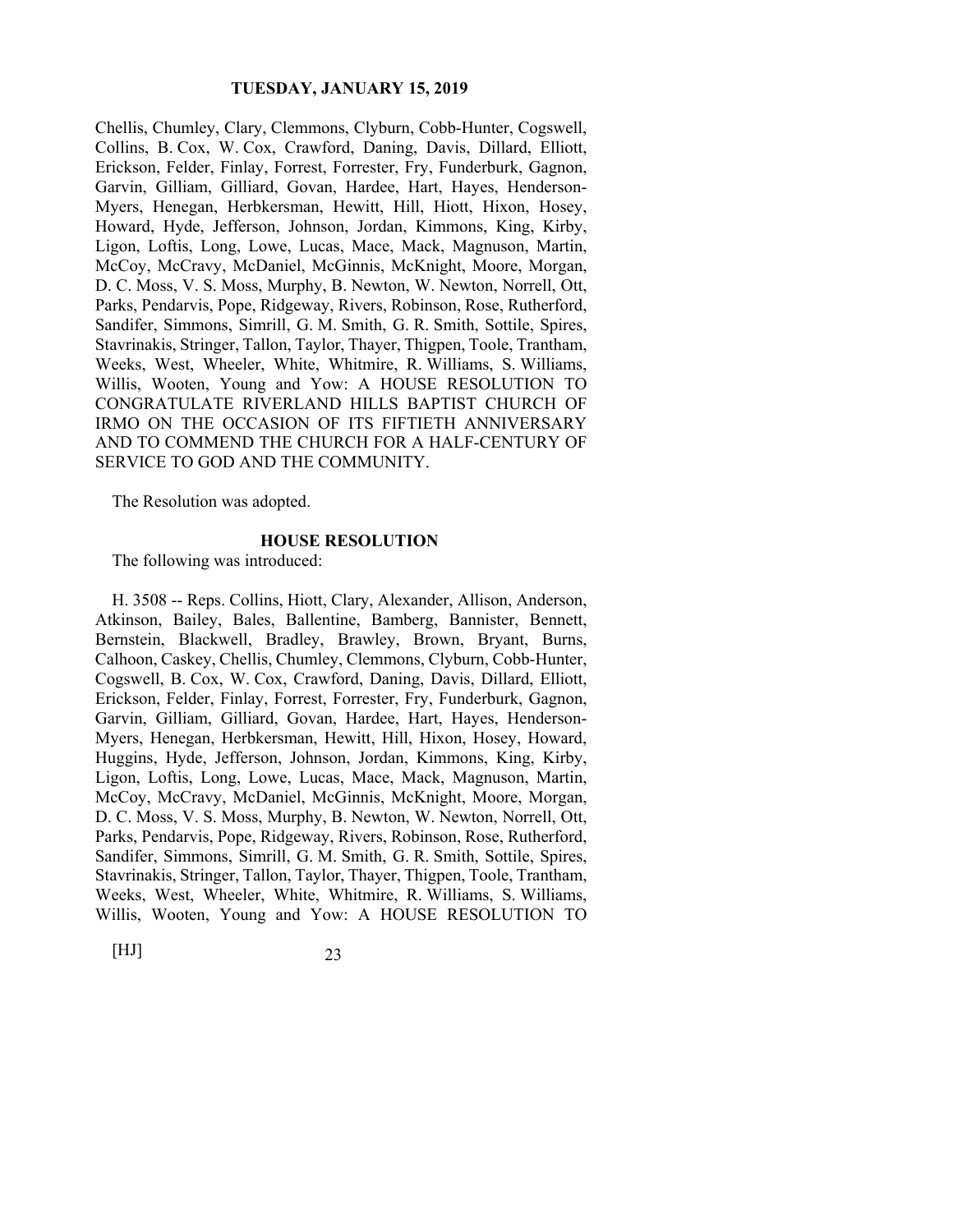RECOGNIZE AND HONOR THE MEMBERS OF THE PICKENS COUNTY EMERGENCY MANAGEMENT RESPONSE TEAM FOR THEIR HEROIC EFFORTS TO ASSIST VICTIMS OF HURRICANE FLORENCE.

The Resolution was adopted.

#### **HOUSE RESOLUTION**

The following was introduced:

H. 3509 -- Reps. Ballentine, Huggins, Alexander, Allison, Anderson, Atkinson, Bailey, Bales, Bamberg, Bannister, Bennett, Bernstein, Blackwell, Bradley, Brawley, Brown, Bryant, Burns, Calhoon, Caskey, Chellis, Chumley, Clary, Clemmons, Clyburn, Cobb-Hunter, Cogswell, Collins, B. Cox, W. Cox, Crawford, Daning, Davis, Dillard, Elliott, Erickson, Felder, Finlay, Forrest, Forrester, Fry, Funderburk, Gagnon, Garvin, Gilliam, Gilliard, Govan, Hardee, Hart, Hayes, Henderson-Myers, Henegan, Herbkersman, Hewitt, Hill, Hiott, Hixon, Hosey, Howard, Hyde, Jefferson, Johnson, Jordan, Kimmons, King, Kirby, Ligon, Loftis, Long, Lowe, Lucas, Mace, Mack, Magnuson, Martin, McCoy, McCravy, McDaniel, McGinnis, McKnight, Moore, Morgan, D. C. Moss, V. S. Moss, Murphy, B. Newton, W. Newton, Norrell, Ott, Parks, Pendarvis, Pope, Ridgeway, Rivers, Robinson, Rose, Rutherford, Sandifer, Simmons, Simrill, G. M. Smith, G. R. Smith, Sottile, Spires, Stavrinakis, Stringer, Tallon, Taylor, Thayer, Thigpen, Toole, Trantham, Weeks, West, Wheeler, White, Whitmire, R. Williams, S. Williams, Willis, Wooten, Young and Yow: A HOUSE RESOLUTION TO HONOR THE DUTCH FORK HIGH SCHOOL FOOTBALL TEAM AND COACHES ON THEIR IMPRESSIVE WIN OF THE 2018 CLASS AAAAA STATE CHAMPIONSHIP TITLE.

The Resolution was adopted.

# **HOUSE RESOLUTION**

The following was introduced:

H. 3510 -- Reps. Ballentine and Huggins: A HOUSE RESOLUTION TO EXTEND THE PRIVILEGE OF THE FLOOR OF THE SOUTH CAROLINA HOUSE OF REPRESENTATIVES TO THE DUTCH FORK HIGH SCHOOL FOOTBALL TEAM, COACHES, AND SCHOOL OFFICIALS, AT A DATE AND TIME TO BE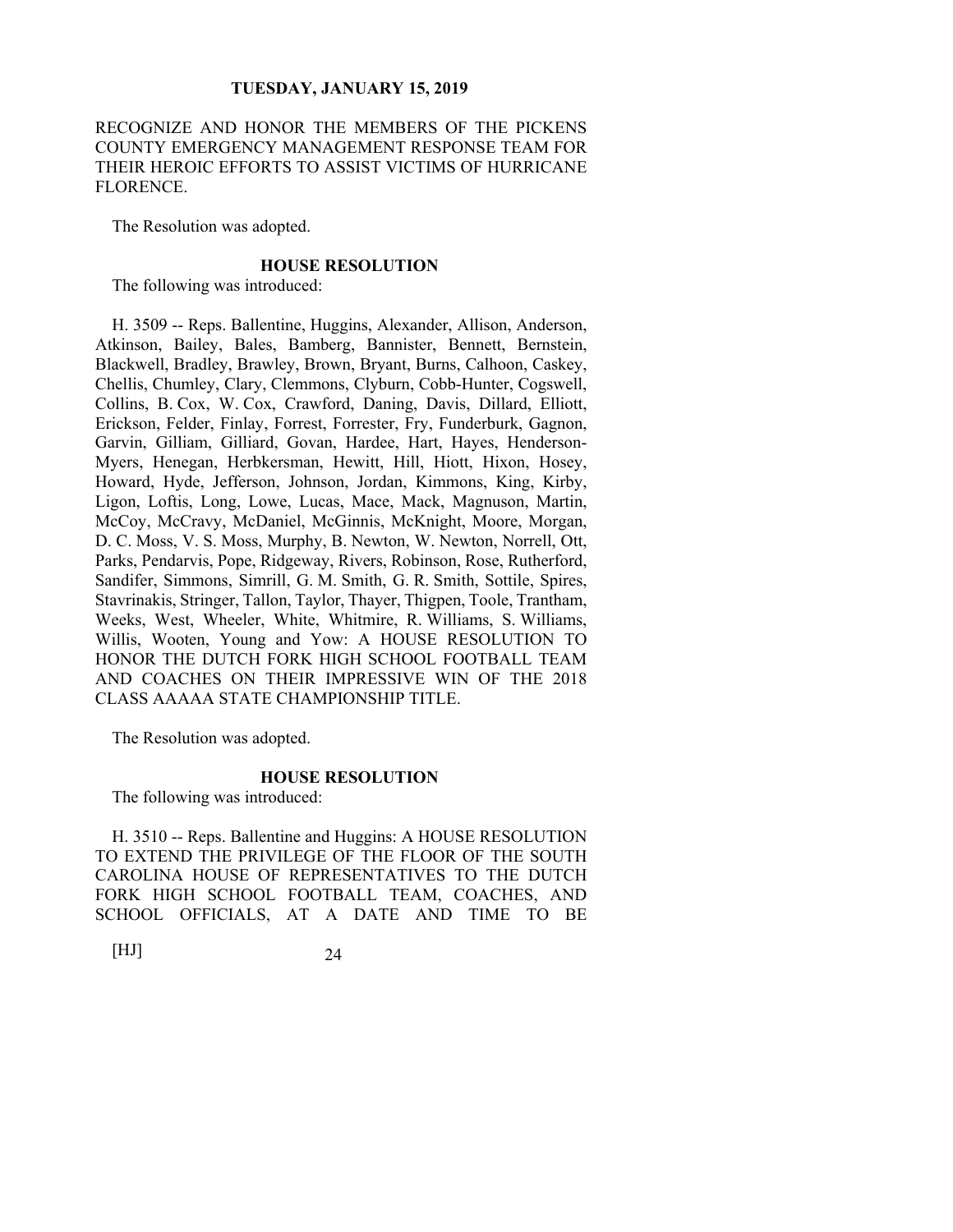# DETERMINED BY THE SPEAKER, FOR THE PURPOSE OF BEING RECOGNIZED AND COMMENDED FOR CAPTURING THE 2018 CLASS AAAAA STATE CHAMPIONSHIP TITLE.

Be it resolved by the House of Representatives:

That the privilege of the floor of the South Carolina House of Representatives be extended to the Dutch Fork High School football team, coaches, and school officials, at a date and time to be determined by the Speaker, for the purpose of being recognized and commended for capturing the 2018 Class AAAAA State Championship title.

The Resolution was adopted.

## **HOUSE RESOLUTION**

The following was introduced:

H. 3511 -- Reps. Allison, Forrester and Chumley: A HOUSE RESOLUTION TO EXTEND THE PRIVILEGE OF THE FLOOR OF THE SOUTH CAROLINA HOUSE OF REPRESENTATIVES TO THE JAMES F. BYRNES HIGH SCHOOL MARCHING BAND, BAND DIRECTORS, AND SCHOOL OFFICIALS, AT A DATE AND TIME TO BE DETERMINED BY THE SPEAKER, FOR THE PURPOSE OF BEING RECOGNIZED AND COMMENDED FOR WINNING THE 2018 SOUTH CAROLINA BAND DIRECTORS ASSOCIATION CLASS AAAAA STATE CHAMPIONSHIP TITLE.

Be it resolved by the House of Representatives:

That the privilege of the floor of the South Carolina House of Representatives be extended to the James F. Byrnes High School marching band, band directors, and school officials, at a date and time to be determined by the Speaker, for the purpose of being recognized and commended for winning the 2018 South Carolina Band Directors Association Class AAAAA State Championship title.

The Resolution was adopted.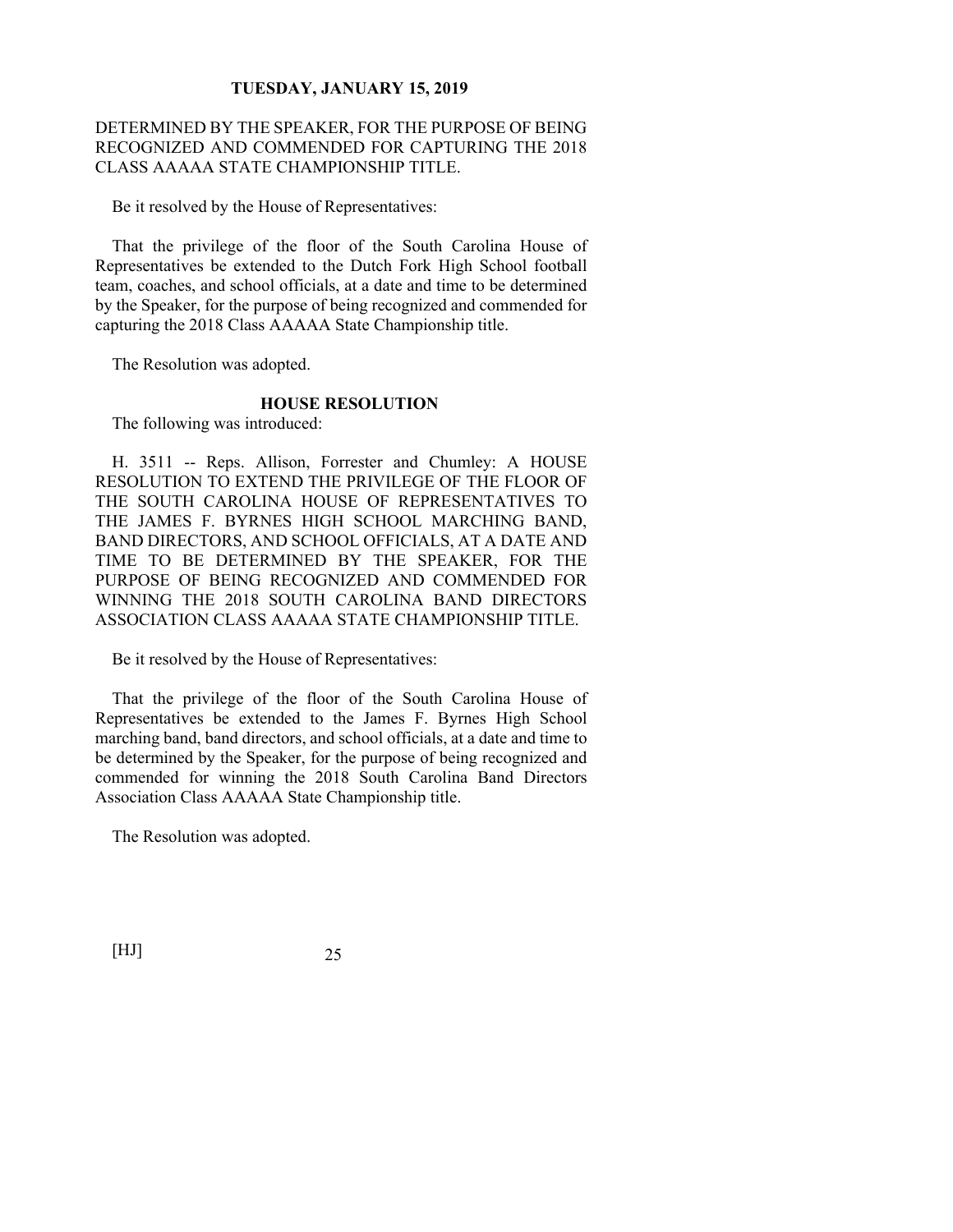# **HOUSE RESOLUTION**

The following was introduced:

H. 3512 -- Reps. Allison, Forrester, Chumley, Alexander, Anderson, Atkinson, Bailey, Bales, Ballentine, Bamberg, Bannister, Bennett, Bernstein, Blackwell, Bradley, Brawley, Brown, Bryant, Burns, Calhoon, Caskey, Chellis, Clary, Clemmons, Clyburn, Cobb-Hunter, Cogswell, Collins, B. Cox, W. Cox, Crawford, Daning, Davis, Dillard, Elliott, Erickson, Felder, Finlay, Forrest, Fry, Funderburk, Gagnon, Garvin, Gilliam, Gilliard, Govan, Hardee, Hart, Hayes, Henderson-Myers, Henegan, Herbkersman, Hewitt, Hill, Hiott, Hixon, Hosey, Howard, Huggins, Hyde, Jefferson, Johnson, Jordan, Kimmons, King, Kirby, Ligon, Loftis, Long, Lowe, Lucas, Mace, Mack, Magnuson, Martin, McCoy, McCravy, McDaniel, McGinnis, McKnight, Moore, Morgan, D. C. Moss, V. S. Moss, Murphy, B. Newton, W. Newton, Norrell, Ott, Parks, Pendarvis, Pope, Ridgeway, Rivers, Robinson, Rose, Rutherford, Sandifer, Simmons, Simrill, G. M. Smith, G. R. Smith, Sottile, Spires, Stavrinakis, Stringer, Tallon, Taylor, Thayer, Thigpen, Toole, Trantham, Weeks, West, Wheeler, White, Whitmire, R. Williams, S. Williams, Willis, Wooten, Young and Yow: A HOUSE RESOLUTION TO SALUTE THE JAMES F. BYRNES HIGH SCHOOL MARCHING BAND, BAND DIRECTORS, AND SCHOOL OFFICIALS FOR A SENSATIONAL SEASON AND TO CONGRATULATE THEM ON WINNING THE 2018 SOUTH CAROLINA BAND DIRECTORS ASSOCIATION CLASS AAAAA STATE CHAMPIONSHIP TITLE.

The Resolution was adopted.

## **HOUSE RESOLUTION**

The following was introduced:

H. 3513 -- Rep. Atkinson: A HOUSE RESOLUTION TO EXTEND THE PRIVILEGE OF THE FLOOR OF THE SOUTH CAROLINA HOUSE OF REPRESENTATIVES TO THE PEE DEE ACADEMY BASEBALL TEAM, COACHES, AND SCHOOL OFFICIALS, AT A DATE AND TIME TO BE DETERMINED BY THE SPEAKER, FOR THE PURPOSE OF BEING RECOGNIZED AND COMMENDED FOR CAPTURING THE 2018 SOUTH CAROLINA INDEPENDENT SCHOOL ASSOCIATION CLASS 2A STATE CHAMPIONSHIP TITLE.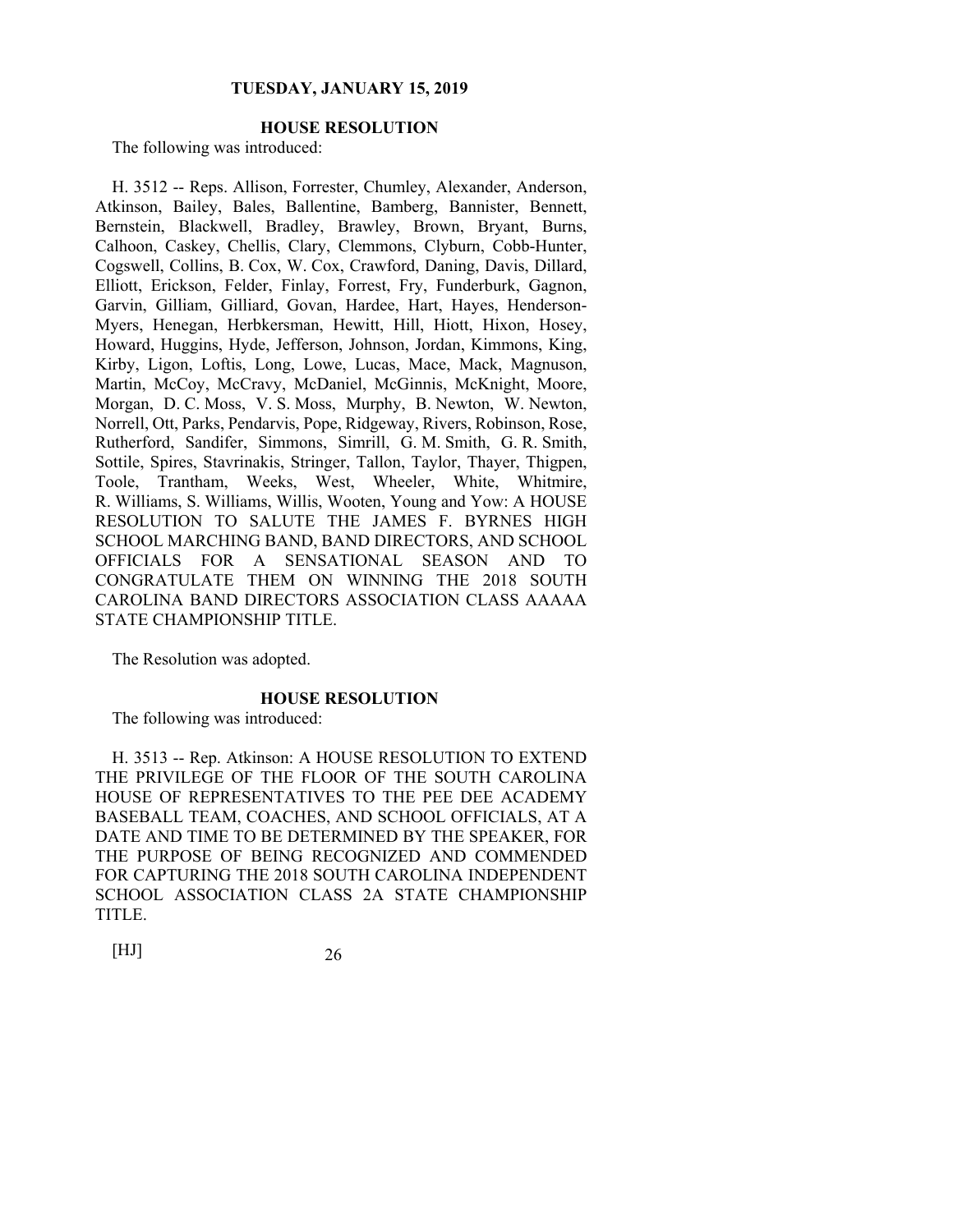Be it resolved by the House of Representatives:

That the privilege of the floor of the South Carolina House of Representatives be extended to the Pee Dee Academy baseball team, coaches, and school officials, at a date and time to be determined by the Speaker, for the purpose of being recognized and commended for capturing the 2018 South Carolina Independent School Association Class 2A State Championship title.

The Resolution was adopted.

#### **HOUSE RESOLUTION**

The following was introduced:

H. 3514 -- Reps. Atkinson, Alexander, Allison, Anderson, Bailey, Bales, Ballentine, Bamberg, Bannister, Bennett, Bernstein, Blackwell, Bradley, Brawley, Brown, Bryant, Burns, Calhoon, Caskey, Chellis, Chumley, Clary, Clemmons, Clyburn, Cobb-Hunter, Cogswell, Collins, B. Cox, W. Cox, Crawford, Daning, Davis, Dillard, Elliott, Erickson, Felder, Finlay, Forrest, Forrester, Fry, Funderburk, Gagnon, Garvin, Gilliam, Gilliard, Govan, Hardee, Hart, Hayes, Henderson-Myers, Henegan, Herbkersman, Hewitt, Hill, Hiott, Hixon, Hosey, Howard, Huggins, Hyde, Jefferson, Johnson, Jordan, Kimmons, King, Kirby, Ligon, Loftis, Long, Lowe, Lucas, Mace, Mack, Magnuson, Martin, McCoy, McCravy, McDaniel, McGinnis, McKnight, Moore, Morgan, D. C. Moss, V. S. Moss, Murphy, B. Newton, W. Newton, Norrell, Ott, Parks, Pendarvis, Pope, Ridgeway, Rivers, Robinson, Rose, Rutherford, Sandifer, Simmons, Simrill, G. M. Smith, G. R. Smith, Sottile, Spires, Stavrinakis, Stringer, Tallon, Taylor, Thayer, Thigpen, Toole, Trantham, Weeks, West, Wheeler, White, Whitmire, R. Williams, S. Williams, Willis, Wooten, Young and Yow: A HOUSE RESOLUTION TO CONGRATULATE THE PEE DEE ACADEMY BASEBALL TEAM FOR AN IMPRESSIVE SEASON AND TO CELEBRATE THE GOLDEN EAGLES' CAPTURE OF THE 2018 SOUTH CAROLINA INDEPENDENT SCHOOL ASSOCIATION (SCISA) CLASS 2A STATE CHAMPIONSHIP TITLE.

The Resolution was adopted.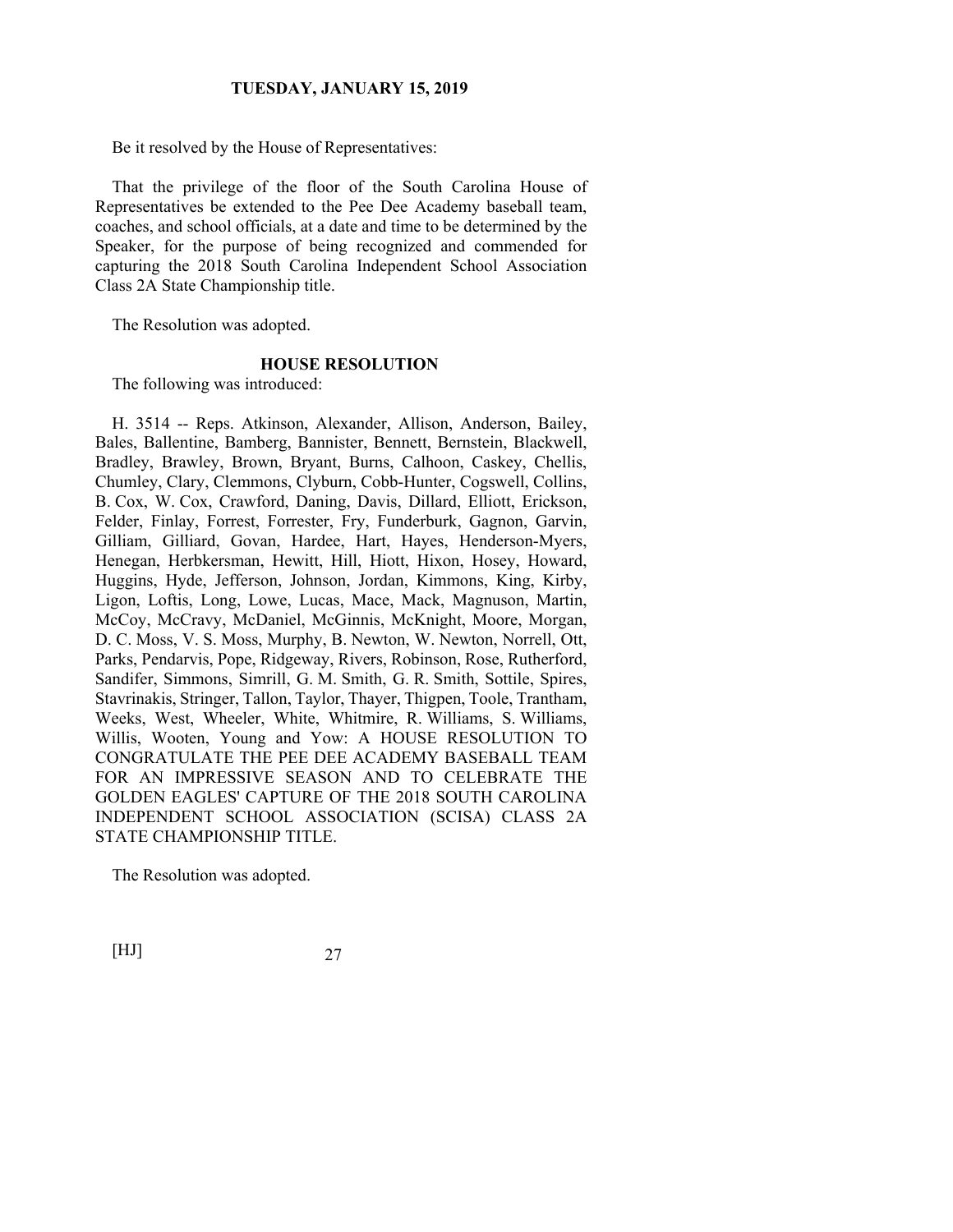# **HOUSE RESOLUTION**

The following was introduced:

H. 3515 -- Reps. Atkinson, Alexander, Allison, Anderson, Bailey, Bales, Ballentine, Bamberg, Bannister, Bennett, Bernstein, Blackwell, Bradley, Brawley, Brown, Bryant, Burns, Calhoon, Caskey, Chellis, Chumley, Clary, Clemmons, Clyburn, Cobb-Hunter, Cogswell, Collins, B. Cox, W. Cox, Crawford, Daning, Davis, Dillard, Elliott, Erickson, Felder, Finlay, Forrest, Forrester, Fry, Funderburk, Gagnon, Garvin, Gilliam, Gilliard, Govan, Hardee, Hart, Hayes, Henderson-Myers, Henegan, Herbkersman, Hewitt, Hill, Hiott, Hixon, Hosey, Howard, Huggins, Hyde, Jefferson, Johnson, Jordan, Kimmons, King, Kirby, Ligon, Loftis, Long, Lowe, Lucas, Mace, Mack, Magnuson, Martin, McCoy, McCravy, McDaniel, McGinnis, McKnight, Moore, Morgan, D. C. Moss, V. S. Moss, Murphy, B. Newton, W. Newton, Norrell, Ott, Parks, Pendarvis, Pope, Ridgeway, Rivers, Robinson, Rose, Rutherford, Sandifer, Simmons, Simrill, G. M. Smith, G. R. Smith, Sottile, Spires, Stavrinakis, Stringer, Tallon, Taylor, Thayer, Thigpen, Toole, Trantham, Weeks, West, Wheeler, White, Whitmire, R. Williams, S. Williams, Willis, Wooten, Young and Yow: A HOUSE RESOLUTION TO RECOGNIZE AND HONOR THE PEE DEE ACADEMY VARSITY SOFTBALL TEAM, COACHES, AND SCHOOL OFFICIALS AND TO CONGRATULATE THEM FOR AN OUTSTANDING SEASON AND FOR CAPTURING THE 2018 SOUTH CAROLINA INDEPENDENT SCHOOL ASSOCIATION CLASS 2A STATE CHAMPIONSHIP TITLE.

The Resolution was adopted.

## **HOUSE RESOLUTION**

The following was introduced:

H. 3516 -- Rep. Atkinson: A HOUSE RESOLUTION TO EXTEND THE PRIVILEGE OF THE FLOOR OF THE SOUTH CAROLINA HOUSE OF REPRESENTATIVES TO THE PEE DEE ACADEMY VARSITY SOFTBALL TEAM, OF MARION COUNTY WITH THE TEAM COACHES AND SCHOOL OFFICIALS, AT A DATE AND TIME TO BE DETERMINED BY THE SPEAKER, FOR THE PURPOSE OF BEING RECOGNIZED AND COMMENDED FOR CAPTURING THE 2018 SOUTH CAROLINA INDEPENDENT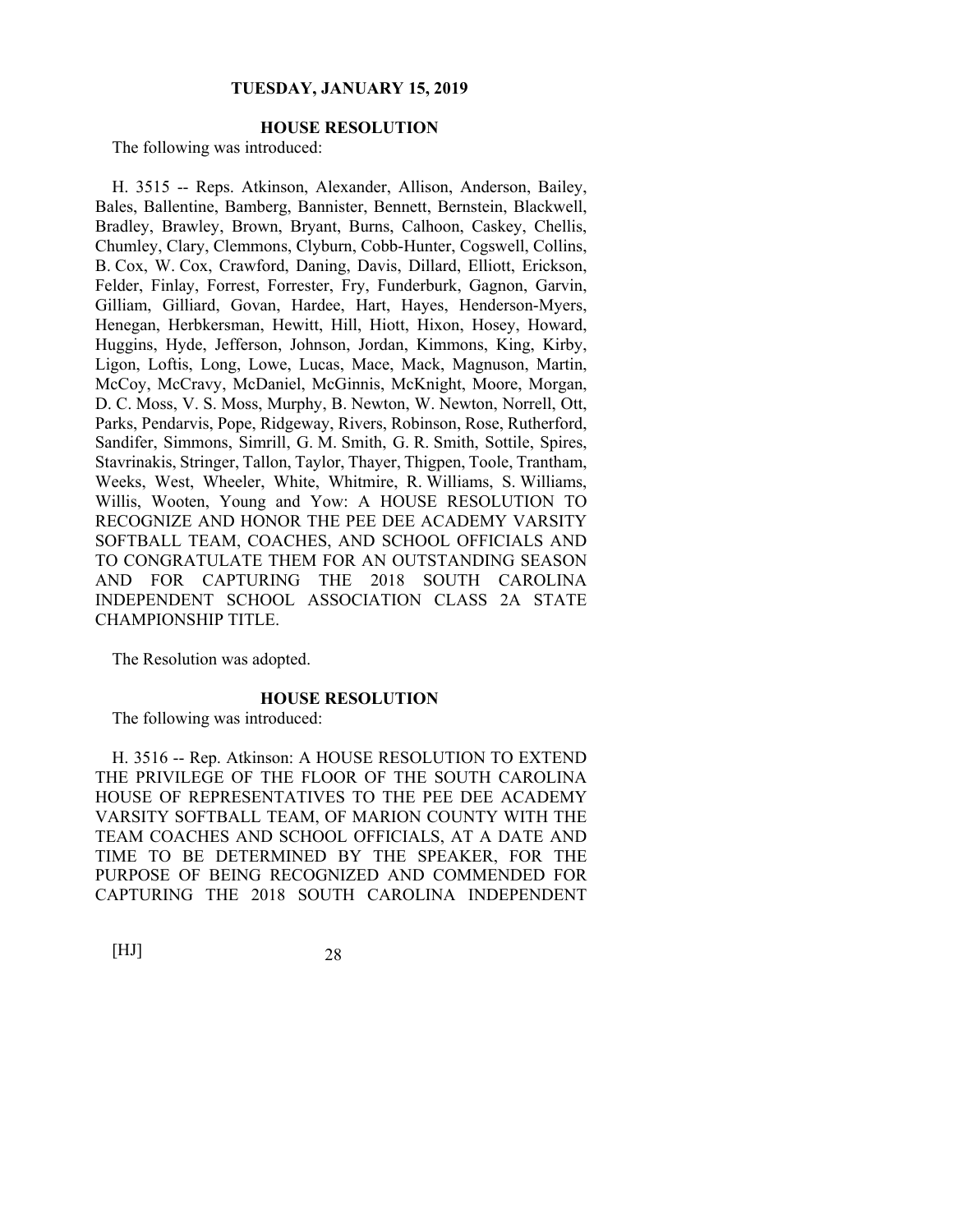# SCHOOL ASSOCIATION CLASS 2A STATE CHAMPIONSHIP TITLE.

Be it resolved by the House of Representatives:

That the privilege of the floor of the South Carolina House of Representatives be extended to the Pee Dee Academy varsity softball team of Marion County with the team coaches and school officials, at a date and time to be determined by the Speaker, for the purpose of being recognized and commended for capturing the 2018 South Carolina Independent School Association Class 2A State Championship title.

The Resolution was adopted.

#### **HOUSE RESOLUTION**

The following was introduced:

H. 3517 -- Reps. Atkinson, Hayes, Alexander, Allison, Anderson, Bailey, Bales, Ballentine, Bamberg, Bannister, Bennett, Bernstein, Blackwell, Bradley, Brawley, Brown, Bryant, Burns, Calhoon, Caskey, Chellis, Chumley, Clary, Clemmons, Clyburn, Cobb-Hunter, Cogswell, Collins, B. Cox, W. Cox, Crawford, Daning, Davis, Dillard, Elliott, Erickson, Felder, Finlay, Forrest, Forrester, Fry, Funderburk, Gagnon, Garvin, Gilliam, Gilliard, Govan, Hardee, Hart, Henderson-Myers, Henegan, Herbkersman, Hewitt, Hill, Hiott, Hixon, Hosey, Howard, Huggins, Hyde, Jefferson, Johnson, Jordan, Kimmons, King, Kirby, Ligon, Loftis, Long, Lowe, Lucas, Mace, Mack, Magnuson, Martin, McCoy, McCravy, McDaniel, McGinnis, McKnight, Moore, Morgan, D. C. Moss, V. S. Moss, Murphy, B. Newton, W. Newton, Norrell, Ott, Parks, Pendarvis, Pope, Ridgeway, Rivers, Robinson, Rose, Rutherford, Sandifer, Simmons, Simrill, G. M. Smith, G. R. Smith, Sottile, Spires, Stavrinakis, Stringer, Tallon, Taylor, Thayer, Thigpen, Toole, Trantham, Weeks, West, Wheeler, White, Whitmire, R. Williams, S. Williams, Willis, Wooten, Young and Yow: A HOUSE RESOLUTION TO CONGRATULATE THE LATTA HIGH SCHOOL BASEBALL TEAM FOR AN IMPRESSIVE SEASON AND TO CELEBRATE THE VIKINGS' CAPTURE OF THE 2018 CLASS AA STATE CHAMPIONSHIP TITLE.

The Resolution was adopted.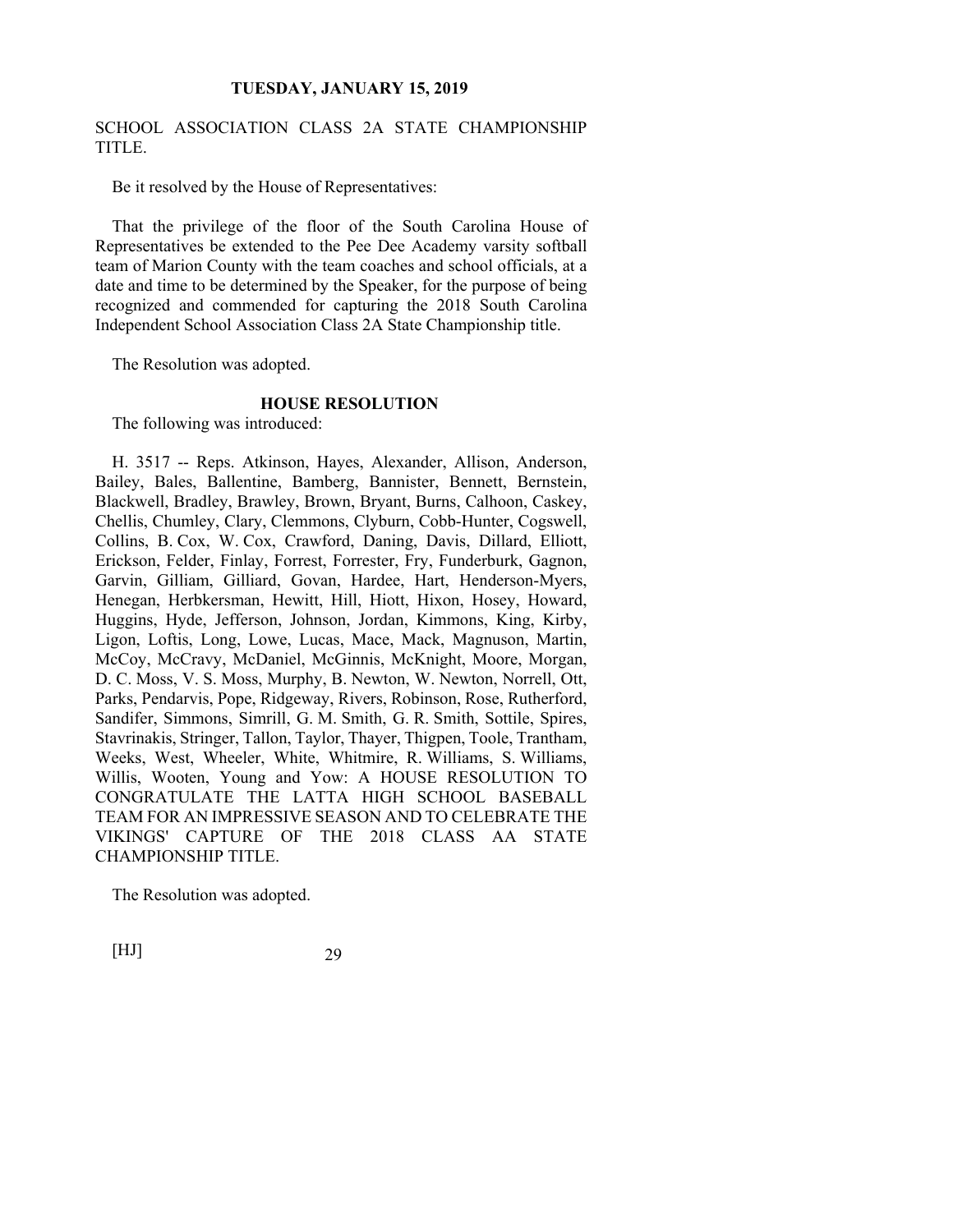# **HOUSE RESOLUTION**

The following was introduced:

H. 3518 -- Reps. Atkinson and Hayes: A HOUSE RESOLUTION TO EXTEND THE PRIVILEGE OF THE FLOOR OF THE SOUTH CAROLINA HOUSE OF REPRESENTATIVES TO THE LATTA HIGH SCHOOL BASEBALL TEAM, ITS COACHES, AND SCHOOL OFFICIALS, AT A DATE AND TIME TO BE DETERMINED BY THE SPEAKER, FOR THE PURPOSE OF BEING RECOGNIZED AND COMMENDED FOR CAPTURING THE 2018 CLASS AA STATE CHAMPIONSHIP TITLE.

Be it resolved by the House of Representatives:

That the privilege of the floor of the South Carolina House of Representatives be extended to the Latta High School baseball team, its coaches, and school officials, at a date and time to be determined by the Speaker, for the purpose of being recognized and commended for capturing the 2018 Class AA State Championship title.

The Resolution was adopted.

#### **HOUSE RESOLUTION**

The following was introduced:

H. 3519 -- Reps. Finlay, Alexander, Allison, Anderson, Atkinson, Bailey, Bales, Ballentine, Bamberg, Bannister, Bennett, Bernstein, Blackwell, Bradley, Brawley, Brown, Bryant, Burns, Calhoon, Caskey, Chellis, Chumley, Clary, Clemmons, Clyburn, Cobb-Hunter, Cogswell, Collins, B. Cox, W. Cox, Crawford, Daning, Davis, Dillard, Elliott, Erickson, Felder, Forrest, Forrester, Fry, Funderburk, Gagnon, Garvin, Gilliam, Gilliard, Govan, Hardee, Hart, Hayes, Henderson-Myers, Henegan, Herbkersman, Hewitt, Hill, Hiott, Hixon, Hosey, Howard, Huggins, Hyde, Jefferson, Johnson, Jordan, Kimmons, King, Kirby, Ligon, Loftis, Long, Lowe, Lucas, Mace, Mack, Magnuson, Martin, McCoy, McCravy, McDaniel, McGinnis, McKnight, Moore, Morgan, D. C. Moss, V. S. Moss, Murphy, B. Newton, W. Newton, Norrell, Ott, Parks, Pendarvis, Pope, Ridgeway, Rivers, Robinson, Rose, Rutherford, Sandifer, Simmons, Simrill, G. M. Smith, G. R. Smith, Sottile, Spires, Stavrinakis, Stringer, Tallon, Taylor, Thayer, Thigpen, Toole, Trantham, Weeks, West, Wheeler, White, Whitmire, R. Williams, S. Williams,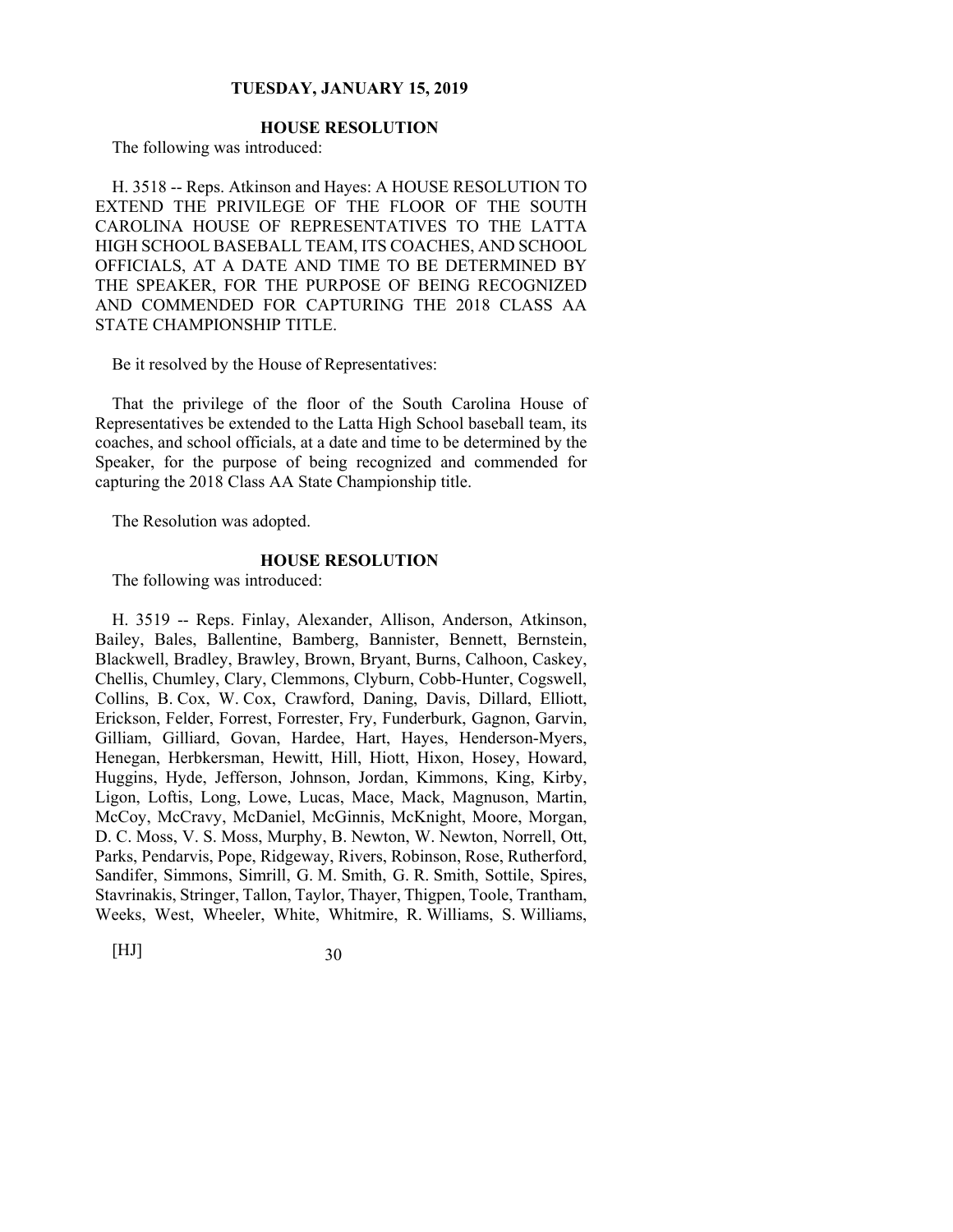Willis, Wooten, Young and Yow: A HOUSE RESOLUTION TO RECOGNIZE AND HONOR RICHARD LEON "RICH" O'DELL, PRESIDENT AND GENERAL MANAGER OF WLTX-TV, FOR HIS DISTINGUISHED SERVICE TO THE CITIZENS OF THE PALMETTO STATE THROUGHOUT HIS TWENTY YEARS AS AN OUTSTANDING BROADCASTER WITH WLTX.

The Resolution was adopted.

#### **HOUSE RESOLUTION**

The following was introduced:

H. 3520 -- Reps. Finlay, Alexander, Allison, Anderson, Atkinson, Bailey, Bales, Ballentine, Bamberg, Bannister, Bennett, Bernstein, Blackwell, Bradley, Brawley, Brown, Bryant, Burns, Calhoon, Caskey, Chellis, Chumley, Clary, Clemmons, Clyburn, Cobb-Hunter, Cogswell, Collins, B. Cox, W. Cox, Crawford, Daning, Davis, Dillard, Elliott, Erickson, Felder, Forrest, Forrester, Fry, Funderburk, Gagnon, Garvin, Gilliam, Gilliard, Govan, Hardee, Hart, Hayes, Henderson-Myers, Henegan, Herbkersman, Hewitt, Hill, Hiott, Hixon, Hosey, Howard, Huggins, Hyde, Jefferson, Johnson, Jordan, Kimmons, King, Kirby, Ligon, Loftis, Long, Lowe, Lucas, Mace, Mack, Magnuson, Martin, McCoy, McCravy, McDaniel, McGinnis, McKnight, Moore, Morgan, D. C. Moss, V. S. Moss, Murphy, B. Newton, W. Newton, Norrell, Ott, Parks, Pendarvis, Pope, Ridgeway, Rivers, Robinson, Rose, Rutherford, Sandifer, Simmons, Simrill, G. M. Smith, G. R. Smith, Sottile, Spires, Stavrinakis, Stringer, Tallon, Taylor, Thayer, Thigpen, Toole, Trantham, Weeks, West, Wheeler, White, Whitmire, R. Williams, S. Williams, Willis, Wooten, Young and Yow: A HOUSE RESOLUTION TO CONGRATULATE LOG CREEK TIMBER COMPANY of JOHNSTON ON BEING NAMED THE 2018 TIMBER HARVESTING LOGGING BUSINESS OF THE YEAR AND TO WISH THE COMPANY MUCH CONTINUED SUCCESS IN THE YEARS TO COME.

The Resolution was adopted.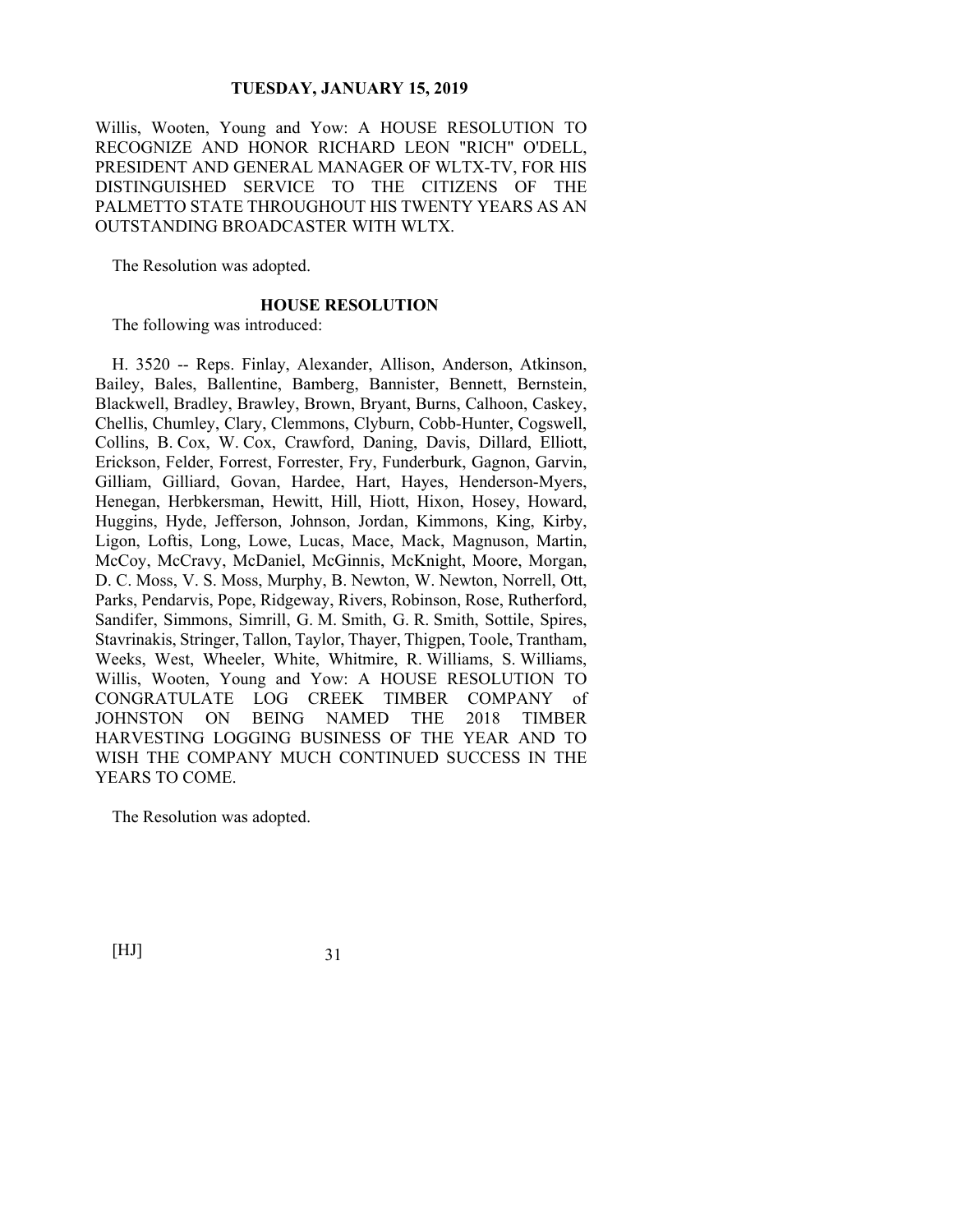# **HOUSE RESOLUTION**

The following was introduced:

H. 3521 -- Rep. Funderburk: A HOUSE RESOLUTION TO RECOGNIZE AND HONOR THE TIRELESS COMMITMENT OF THE LUGOFF FIRE DEPARTMENT TO PUBLIC SAFETY AND TO CELEBRATE ITS FIFTY YEARS OF DEDICATED PUBLIC SERVICE TO THE COMMUNITY.

The Resolution was adopted.

#### **HOUSE RESOLUTION**

The following was introduced:

H. 3522 -- Reps. Murphy, Bennett, Chellis, Jefferson, Kimmons, Mack and Pendarvis: A HOUSE RESOLUTION TO CELEBRATE THE PINEWOOD PREPARATORY SCHOOL COMPETITIVE CHEER TEAM, COACHES, AND SCHOOL OFFICIALS FOR A SPLENDID SEASON AND TO CONGRATULATE THEM ON CAPTURING THE 2018 SOUTH CAROLINA INDEPENDENT SCHOOL ASSOCIATION (SCISA) CLASS 3A STATE CHAMPIONSHIP TITLE.

The Resolution was adopted.

## **HOUSE RESOLUTION**

The following was introduced:

H. 3523 -- Reps. Murphy, Bennett, Chellis, Jefferson, Kimmons, Mack and Pendarvis: A HOUSE RESOLUTION TO EXTEND THE PRIVILEGE OF THE FLOOR OF THE SOUTH CAROLINA HOUSE OF REPRESENTATIVES TO THE PINEWOOD PREPARATORY SCHOOL COMPETITIVE CHEER TEAM, COACHES, AND SCHOOL OFFICIALS, AT A DATE AND TIME TO BE DETERMINED BY THE SPEAKER, FOR THE PURPOSE OF RECOGNIZING AND COMMENDING THEM ON THEIR OUTSTANDING SEASON AND FOR CAPTURING THE 2018 SOUTH CAROLINA INDEPENDENT SCHOOL ASSOCIATION CLASS AAA STATE CHAMPIONSHIP TITLE.

Be it resolved by the House of Representatives: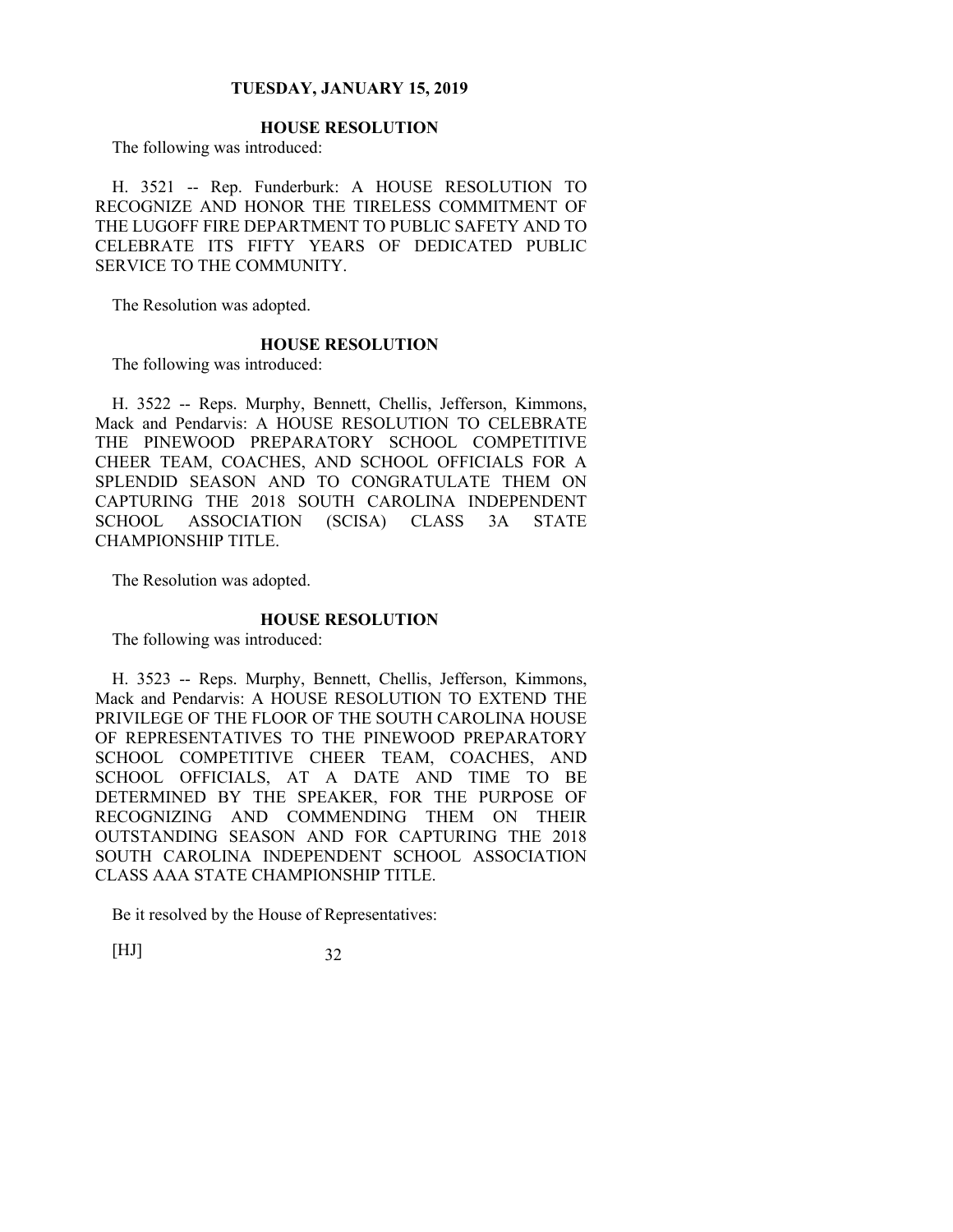That the privilege of the floor of the South Carolina House of Representatives be extended to the Pinewood Preparatory School competitive cheer team, coaches, and school officials, at a date and time to be determined by the Speaker, for the purpose of recognizing and commending them on their outstanding season and for capturing the 2018 South Carolina Independent School Association Class AAA State Championship title.

The Resolution was adopted.

#### **HOUSE RESOLUTION**

The following was introduced:

H. 3524 -- Reps. Huggins and Ballentine: A HOUSE RESOLUTION TO EXTEND THE PRIVILEGE OF THE FLOOR OF THE SOUTH CAROLINA HOUSE OF REPRESENTATIVES TO THE CHAPIN HIGH SCHOOL COMPETITIVE CHEER TEAM, COACHES, AND SCHOOL OFFICIALS, AT A DATE AND TIME TO BE DETERMINED BY THE SPEAKER, FOR THE PURPOSE OF BEING RECOGNIZED AND COMMENDED FOR WINNING THE 2018 CLASS AAAAA STATE CHAMPIONSHIP TITLE.

Be it resolved by the House of Representatives:

That the privilege of the floor of the South Carolina House of Representatives be extended to the Chapin High School competitive cheer team, coaches, and school officials, at a date and time to be determined by the Speaker, for the purpose of being recognized and commended for winning the 2018 Class AAAAA State Championship title.

The Resolution was adopted.

#### **HOUSE RESOLUTION**

The following was introduced:

H. 3525 -- Reps. Huggins, Ballentine, Alexander, Allison, Anderson, Atkinson, Bailey, Bales, Bamberg, Bannister, Bennett, Bernstein, Blackwell, Bradley, Brawley, Brown, Bryant, Burns, Calhoon, Caskey, Chellis, Chumley, Clary, Clemmons, Clyburn, Cobb-Hunter, Cogswell,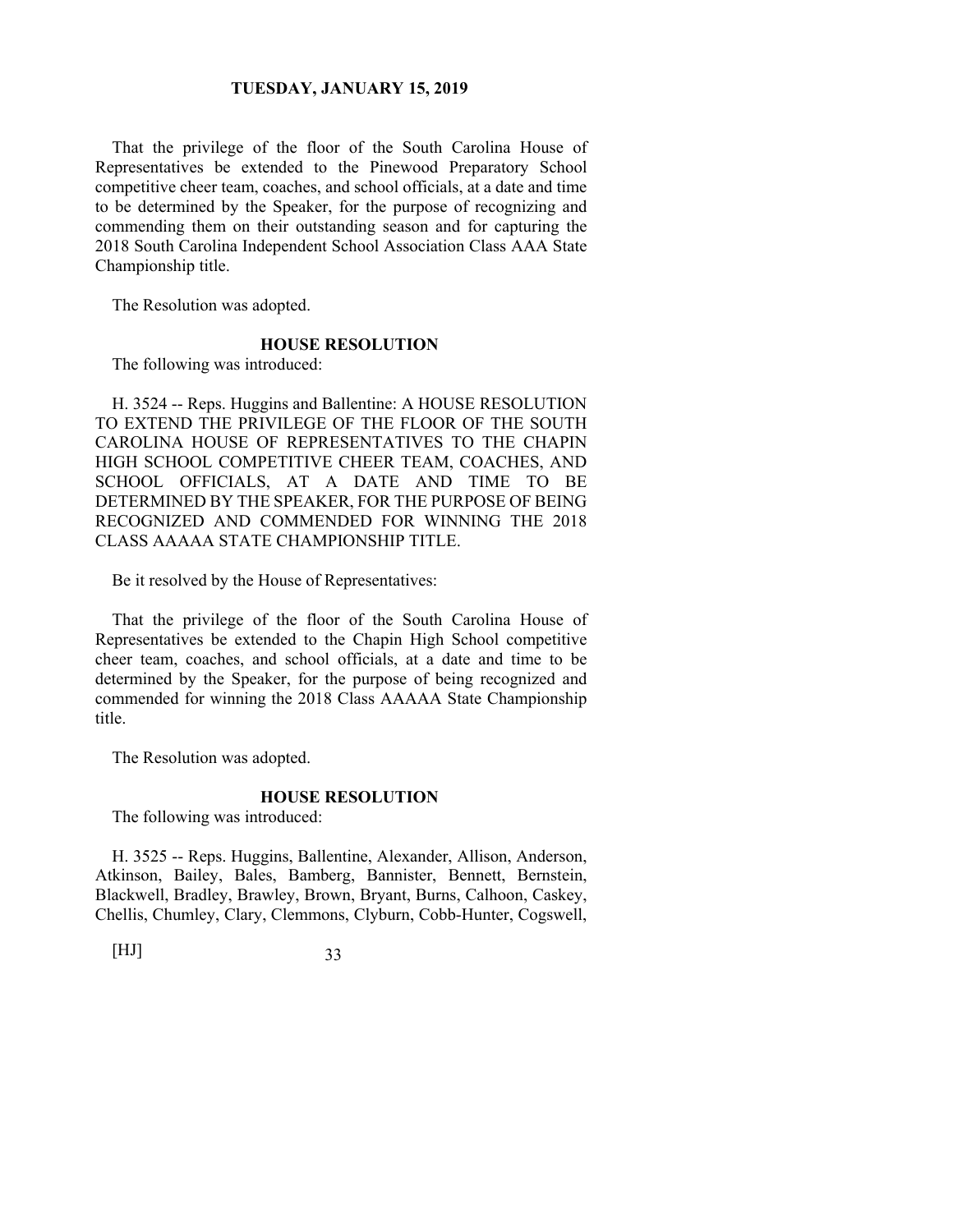Collins, B. Cox, W. Cox, Crawford, Daning, Davis, Dillard, Elliott, Erickson, Felder, Finlay, Forrest, Forrester, Fry, Funderburk, Gagnon, Garvin, Gilliam, Gilliard, Govan, Hardee, Hart, Hayes, Henderson-Myers, Henegan, Herbkersman, Hewitt, Hill, Hiott, Hixon, Hosey, Howard, Hyde, Jefferson, Johnson, Jordan, Kimmons, King, Kirby, Ligon, Loftis, Long, Lowe, Lucas, Mace, Mack, Magnuson, Martin, McCoy, McCravy, McDaniel, McGinnis, McKnight, Moore, Morgan, D. C. Moss, V. S. Moss, Murphy, B. Newton, W. Newton, Norrell, Ott, Parks, Pendarvis, Pope, Ridgeway, Rivers, Robinson, Rose, Rutherford, Sandifer, Simmons, Simrill, G. M. Smith, G. R. Smith, Sottile, Spires, Stavrinakis, Stringer, Tallon, Taylor, Thayer, Thigpen, Toole, Trantham, Weeks, West, Wheeler, White, Whitmire, R. Williams, S. Williams, Willis, Wooten, Young and Yow: A HOUSE RESOLUTION TO CELEBRATE THE CHAPIN HIGH SCHOOL COMPETITIVE CHEER TEAM, COACHES, AND SCHOOL OFFICIALS FOR A SUPERB SEASON AND TO CONGRATULATE THEM ON CAPTURING THE CLASS AAAAA STATE CHAMPIONSHIP TITLE.

The Resolution was adopted.

#### **HOUSE RESOLUTION**

The following was introduced:

H. 3526 -- Reps. Huggins, Alexander, Allison, Anderson, Atkinson, Bailey, Bales, Ballentine, Bamberg, Bannister, Bennett, Bernstein, Blackwell, Bradley, Brawley, Brown, Bryant, Burns, Calhoon, Caskey, Chellis, Chumley, Clary, Clemmons, Clyburn, Cobb-Hunter, Cogswell, Collins, B. Cox, W. Cox, Crawford, Daning, Davis, Dillard, Elliott, Erickson, Felder, Finlay, Forrest, Forrester, Fry, Funderburk, Gagnon, Garvin, Gilliam, Gilliard, Govan, Hardee, Hart, Hayes, Henderson-Myers, Henegan, Herbkersman, Hewitt, Hill, Hiott, Hixon, Hosey, Howard, Hyde, Jefferson, Johnson, Jordan, Kimmons, King, Kirby, Ligon, Loftis, Long, Lowe, Lucas, Mace, Mack, Magnuson, Martin, McCoy, McCravy, McDaniel, McGinnis, McKnight, Moore, Morgan, D. C. Moss, V. S. Moss, Murphy, B. Newton, W. Newton, Norrell, Ott, Parks, Pendarvis, Pope, Ridgeway, Rivers, Robinson, Rose, Rutherford, Sandifer, Simmons, Simrill, G. M. Smith, G. R. Smith, Sottile, Spires, Stavrinakis, Stringer, Tallon, Taylor, Thayer, Thigpen, Toole, Trantham, Weeks, West, Wheeler, White, Whitmire, R. Williams, S. Williams, Willis, Wooten, Young and Yow: A HOUSE RESOLUTION TO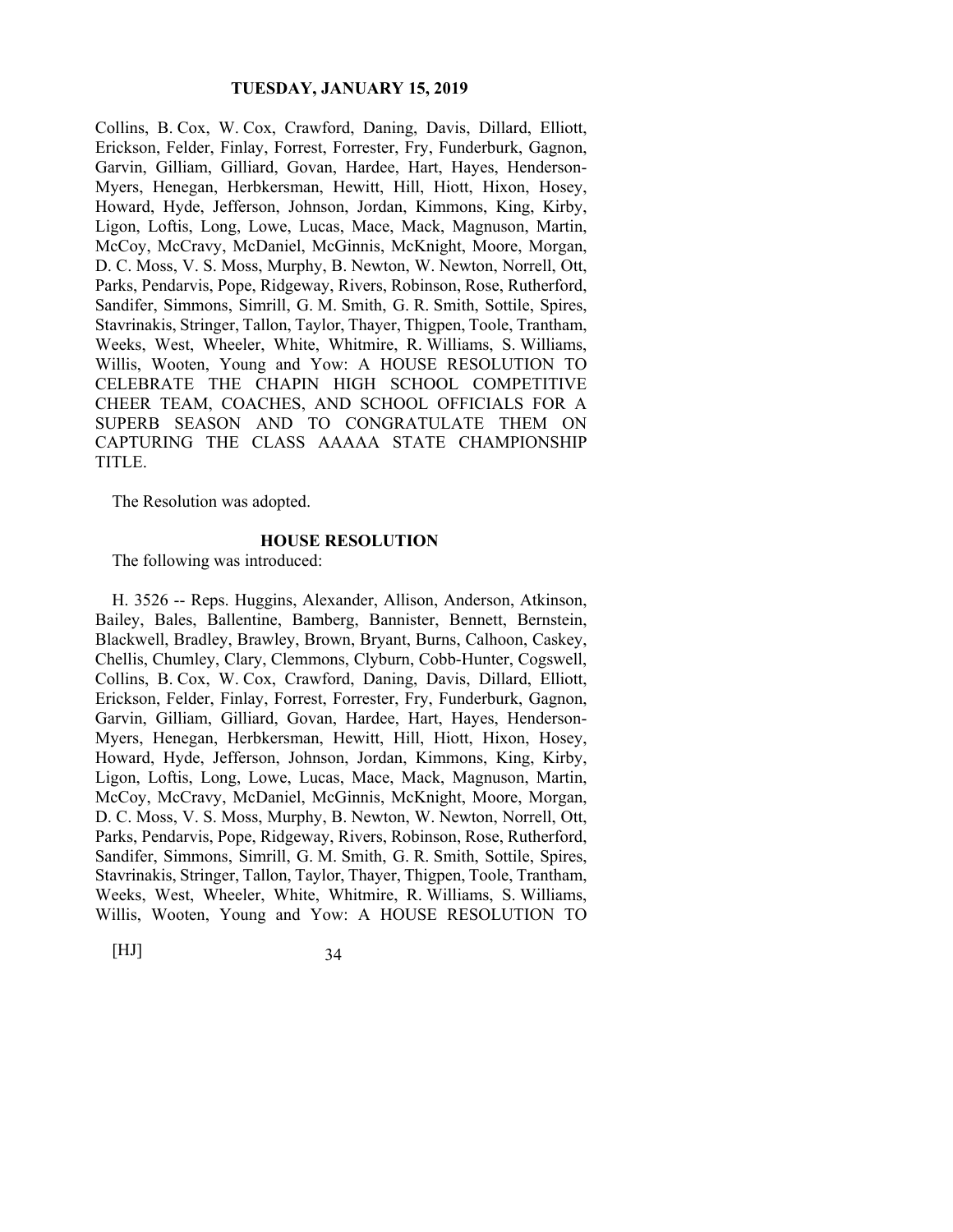RECOGNIZE AND COMMEND SKILLSUSA FOR ITS OUTSTANDING WORK IN HELPING ITS MEMBERS BECOME VALUABLE WORKERS AND RESPONSIBLE AMERICANS AND TO DECLARE FEBRUARY 3-9, 2019, AS SKILLSUSA WEEK IN SOUTH CAROLINA.

The Resolution was adopted.

## **HOUSE RESOLUTION**

The following was introduced:

H. 3527 -- Reps. Rutherford, Alexander, Allison, Anderson, Atkinson, Bailey, Bales, Ballentine, Bamberg, Bannister, Bennett, Bernstein, Blackwell, Bradley, Brawley, Brown, Bryant, Burns, Calhoon, Caskey, Chellis, Chumley, Clary, Clemmons, Clyburn, Cobb-Hunter, Cogswell, Collins, B. Cox, W. Cox, Crawford, Daning, Davis, Dillard, Elliott, Erickson, Felder, Finlay, Forrest, Forrester, Fry, Funderburk, Gagnon, Garvin, Gilliam, Gilliard, Govan, Hardee, Hart, Hayes, Henderson-Myers, Henegan, Herbkersman, Hewitt, Hill, Hiott, Hixon, Hosey, Howard, Huggins, Hyde, Jefferson, Johnson, Jordan, Kimmons, King, Kirby, Ligon, Loftis, Long, Lowe, Lucas, Mace, Mack, Magnuson, Martin, McCoy, McCravy, McDaniel, McGinnis, McKnight, Moore, Morgan, D. C. Moss, V. S. Moss, Murphy, B. Newton, W. Newton, Norrell, Ott, Parks, Pendarvis, Pope, Ridgeway, Rivers, Robinson, Rose, Sandifer, Simmons, Simrill, G. M. Smith, G. R. Smith, Sottile, Spires, Stavrinakis, Stringer, Tallon, Taylor, Thayer, Thigpen, Toole, Trantham, Weeks, West, Wheeler, White, Whitmire, R. Williams, S. Williams, Willis, Wooten, Young and Yow: A HOUSE RESOLUTION TO CONGRATULATE THE REVEREND AZALEE REBEKAH CHAPLIN BISHOP OF COLUMBIA ON THE OCCASION OF HER EIGHTIETH BIRTHDAY AND TO WISH HER A JOYOUS BIRTHDAY CELEBRATION AND MUCH HAPPINESS IN THE DAYS AHEAD.

The Resolution was adopted.

## **HOUSE RESOLUTION**

The following was introduced:

H. 3528 -- Rep. Rutherford: A HOUSE RESOLUTION TO CONGRATULATE MRS. EDDIE LEE STRINGER OF RICHLAND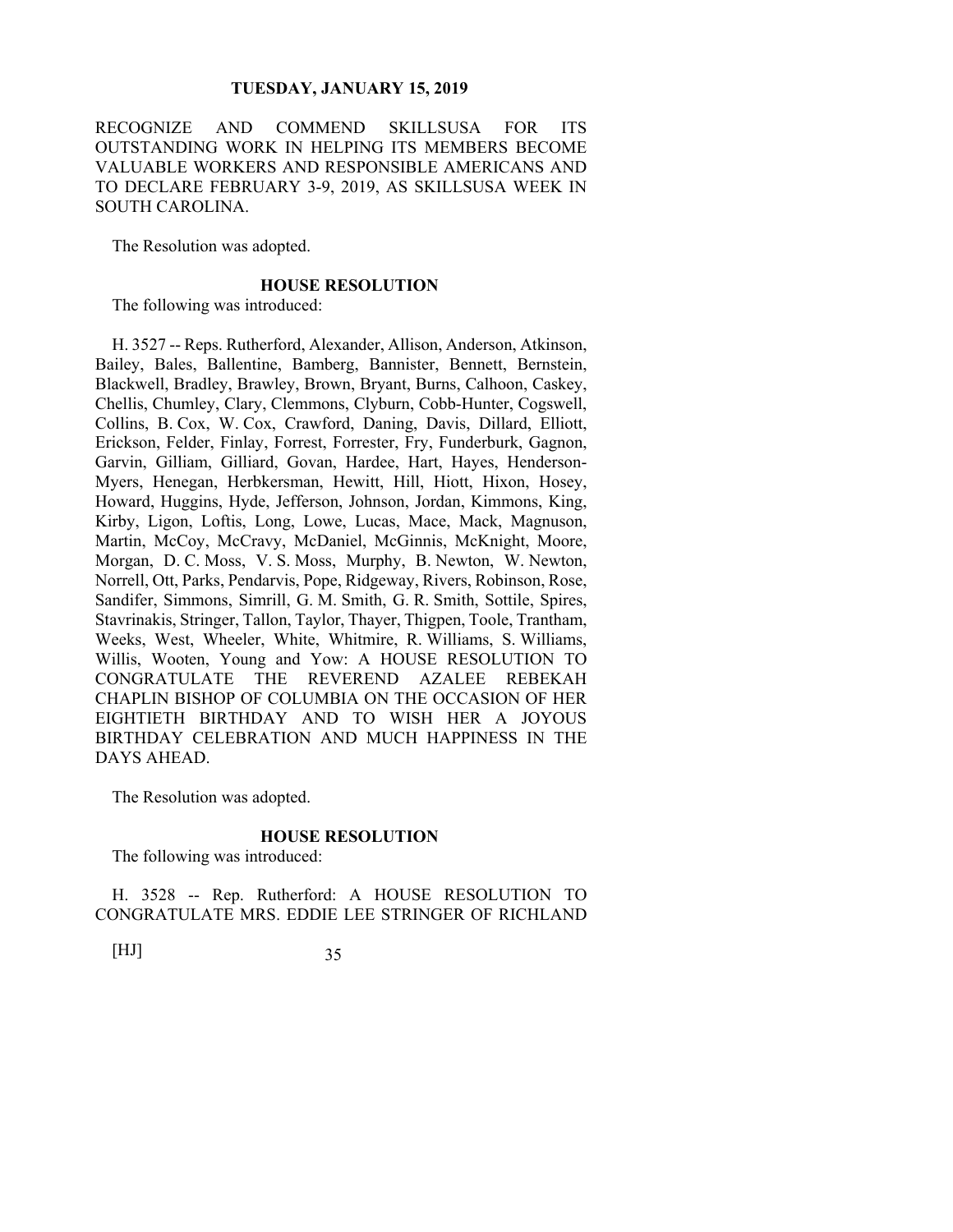COUNTY ON THE OCCASION OF HER ONE HUNDREDTH BIRTHDAY AND TO WISH HER A JOYOUS BIRTHDAY CELEBRATION AND MUCH HAPPINESS IN THE DAYS AHEAD.

The Resolution was adopted.

#### **HOUSE RESOLUTION**

The following was introduced:

H. 3529 -- Rep. Rutherford: A HOUSE RESOLUTION TO EXPRESS THE PROFOUND SORROW OF THE SOUTH CAROLINA HOUSE OF REPRESENTATIVES UPON THE PASSING OF DEAN WILLIE LLOYD HARRIFORD, JR., OF COLUMBIA AND TO EXTEND THE DEEPEST SYMPATHY TO HIS FAMILY AND MANY FRIENDS.

The Resolution was adopted.

#### **HOUSE RESOLUTION**

The following was introduced:

H. 3530 -- Reps. Rutherford, Alexander, Allison, Anderson, Atkinson, Bailey, Bales, Ballentine, Bamberg, Bannister, Bennett, Bernstein, Blackwell, Bradley, Brawley, Brown, Bryant, Burns, Calhoon, Caskey, Chellis, Chumley, Clary, Clemmons, Clyburn, Cobb-Hunter, Cogswell, Collins, B. Cox, W. Cox, Crawford, Daning, Davis, Dillard, Elliott, Erickson, Felder, Finlay, Forrest, Forrester, Fry, Funderburk, Gagnon, Garvin, Gilliam, Gilliard, Govan, Hardee, Hart, Hayes, Henderson-Myers, Henegan, Herbkersman, Hewitt, Hill, Hiott, Hixon, Hosey, Howard, Huggins, Hyde, Jefferson, Johnson, Jordan, Kimmons, King, Kirby, Ligon, Loftis, Long, Lowe, Lucas, Mace, Mack, Magnuson, Martin, McCoy, McCravy, McDaniel, McGinnis, McKnight, Moore, Morgan, D. C. Moss, V. S. Moss, Murphy, B. Newton, W. Newton, Norrell, Ott, Parks, Pendarvis, Pope, Ridgeway, Rivers, Robinson, Rose, Sandifer, Simmons, Simrill, G. M. Smith, G. R. Smith, Sottile, Spires, Stavrinakis, Stringer, Tallon, Taylor, Thayer, Thigpen, Toole, Trantham, Weeks, West, Wheeler, White, Whitmire, R. Williams, S. Williams, Willis, Wooten, Young and Yow: A HOUSE RESOLUTION TO RECOGNIZE AND HONOR DR. GLORIA LADSON-BILLINGS, KELLNER FAMILY DISTINGUISHED PROFESSOR OF URBAN EDUCATION AT THE UNIVERSITY OF WISCONSIN (MADISON),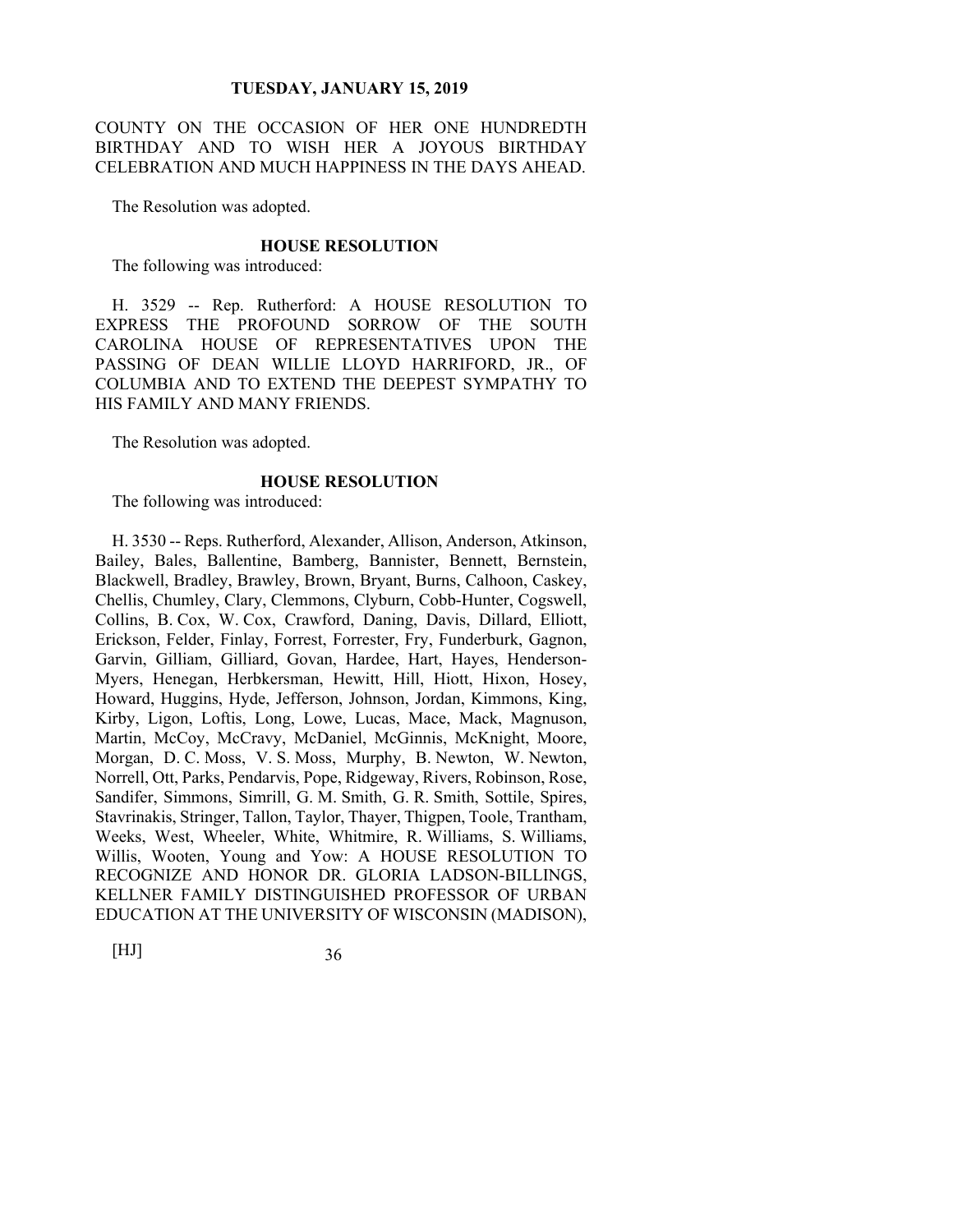AND TO WELCOME HER TO THE PALMETTO STATE AS THE KEYNOTE SPEAKER AT THE UNIVERSITY OF SOUTH CAROLINA SECOND ANNUAL EQUITY IN EDUCATION CONFERENCE.

The Resolution was adopted.

#### **HOUSE RESOLUTION**

The following was introduced:

H. 3531 -- Rep. Rutherford: A HOUSE RESOLUTION TO EXPRESS THE PROFOUND SORROW OF THE MEMBERS OF THE SOUTH CAROLINA HOUSE OF REPRESENTATIVES UPON THE PASSING OF CHRISTOPHER PATRICK LINDSAY OF COLUMBIA AND TO EXTEND THE DEEPEST SYMPATHY TO HIS FAMILY AND MANY FRIENDS.

The Resolution was adopted.

## **HOUSE RESOLUTION**

The following was introduced:

H. 3532 -- Reps. Rutherford and Caskey: A HOUSE RESOLUTION TO EXPRESS PROFOUND SORROW UPON THE PASSING OF FREDRICK "FRED" GILLENS AND TO EXTEND SYMPATHY TO HIS FAMILY AND MANY FRIENDS.

The Resolution was adopted.

## **HOUSE RESOLUTION**

The following was introduced:

H. 3533 -- Reps. Forrester, Alexander, Allison, Anderson, Atkinson, Bailey, Bales, Ballentine, Bamberg, Bannister, Bennett, Bernstein, Blackwell, Bradley, Brawley, Brown, Bryant, Burns, Calhoon, Caskey, Chellis, Chumley, Clary, Clemmons, Clyburn, Cobb-Hunter, Cogswell, Collins, B. Cox, W. Cox, Crawford, Daning, Davis, Dillard, Elliott, Erickson, Felder, Finlay, Forrest, Fry, Funderburk, Gagnon, Garvin, Gilliam, Gilliard, Govan, Hardee, Hart, Hayes, Henderson-Myers, Henegan, Herbkersman, Hewitt, Hill, Hiott, Hixon, Hosey, Howard, Huggins, Hyde, Jefferson, Johnson, Jordan, Kimmons, King, Kirby,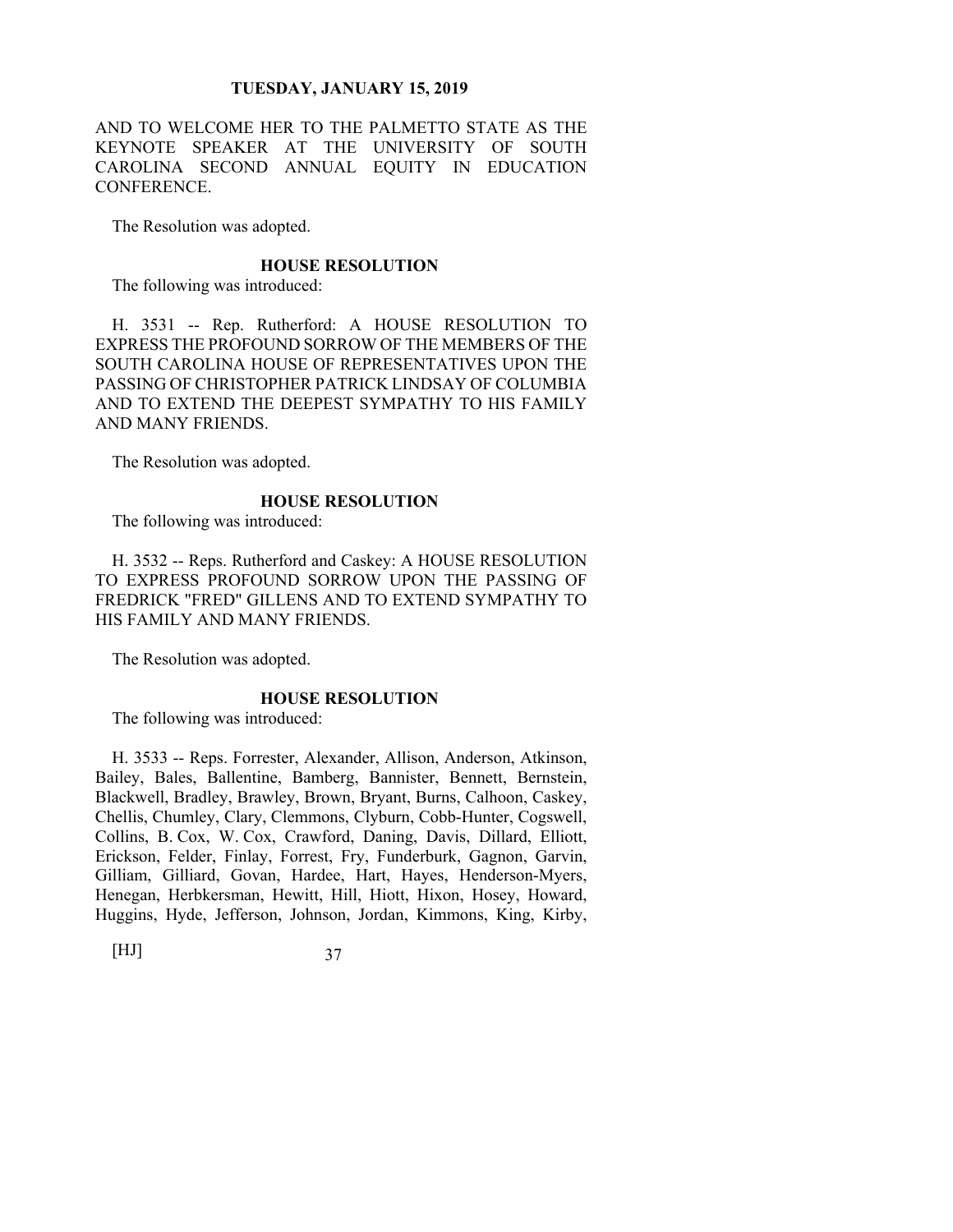Ligon, Loftis, Long, Lowe, Lucas, Mace, Mack, Magnuson, Martin, McCoy, McCravy, McDaniel, McGinnis, McKnight, Moore, Morgan, D. C. Moss, V. S. Moss, Murphy, B. Newton, W. Newton, Norrell, Ott, Parks, Pendarvis, Pope, Ridgeway, Rivers, Robinson, Rose, Rutherford, Sandifer, Simmons, Simrill, G. M. Smith, G. R. Smith, Sottile, Spires, Stavrinakis, Stringer, Tallon, Taylor, Thayer, Thigpen, Toole, Trantham, Weeks, West, Wheeler, White, Whitmire, R. Williams, S. Williams, Willis, Wooten, Young and Yow: A HOUSE RESOLUTION TO CELEBRATE THE DORMAN HIGH SCHOOL GIRLS CROSS COUNTRY TEAM ON WINNING THE 2018 CLASS AAAAA STATE CHAMPIONSHIP TITLE AND TO COMMEND THESE RUNNERS ON A STELLAR SEASON.

The Resolution was adopted.

#### **HOUSE RESOLUTION**

The following was introduced:

H. 3534 -- Reps. Forrester, Alexander, Allison, Anderson, Atkinson, Bailey, Bales, Ballentine, Bamberg, Bannister, Bennett, Bernstein, Blackwell, Bradley, Brawley, Brown, Bryant, Burns, Calhoon, Caskey, Chellis, Chumley, Clary, Clemmons, Clyburn, Cobb-Hunter, Cogswell, Collins, B. Cox, W. Cox, Crawford, Daning, Davis, Dillard, Elliott, Erickson, Felder, Finlay, Forrest, Fry, Funderburk, Gagnon, Garvin, Gilliam, Gilliard, Govan, Hardee, Hart, Hayes, Henderson-Myers, Henegan, Herbkersman, Hewitt, Hill, Hiott, Hixon, Hosey, Howard, Huggins, Hyde, Jefferson, Johnson, Jordan, Kimmons, King, Kirby, Ligon, Loftis, Long, Lowe, Lucas, Mace, Mack, Magnuson, Martin, McCoy, McCravy, McDaniel, McGinnis, McKnight, Moore, Morgan, D. C. Moss, V. S. Moss, Murphy, B. Newton, W. Newton, Norrell, Ott, Parks, Pendarvis, Pope, Ridgeway, Rivers, Robinson, Rose, Rutherford, Sandifer, Simmons, Simrill, G. M. Smith, G. R. Smith, Sottile, Spires, Stavrinakis, Stringer, Tallon, Taylor, Thayer, Thigpen, Toole, Trantham, Weeks, West, Wheeler, White, Whitmire, R. Williams, S. Williams, Willis, Wooten, Young and Yow: A HOUSE RESOLUTION TO RECOGNIZE AND COMMEND THE DORMAN HIGH SCHOOL BOYS CROSS COUNTRY TEAM FOR A SUCCESSFUL SEASON AND TO CONGRATULATE THE TEAM AND COACHES ON CAPTURING THE 2018 CLASS AAAAA STATE CHAMPIONSHIP.

The Resolution was adopted.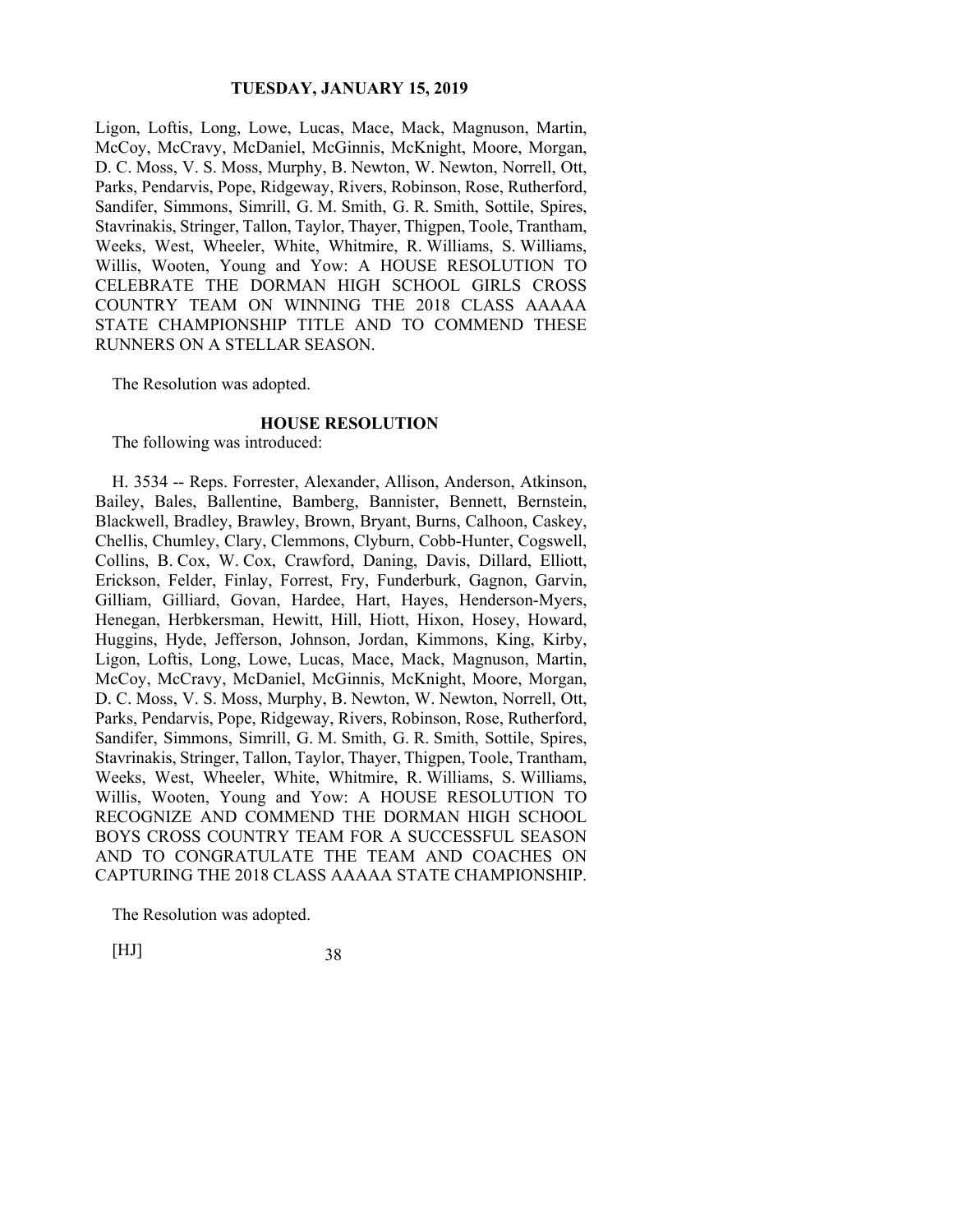# **HOUSE RESOLUTION**

The following was introduced:

H. 3535 -- Reps. Forrester, Alexander, Allison, Anderson, Atkinson, Bailey, Bales, Ballentine, Bamberg, Bannister, Bennett, Bernstein, Blackwell, Bradley, Brawley, Brown, Bryant, Burns, Calhoon, Caskey, Chellis, Chumley, Clary, Clemmons, Clyburn, Cobb-Hunter, Cogswell, Collins, B. Cox, W. Cox, Crawford, Daning, Davis, Dillard, Elliott, Erickson, Felder, Finlay, Forrest, Fry, Funderburk, Gagnon, Garvin, Gilliam, Gilliard, Govan, Hardee, Hart, Hayes, Henderson-Myers, Henegan, Herbkersman, Hewitt, Hill, Hiott, Hixon, Hosey, Howard, Huggins, Hyde, Jefferson, Johnson, Jordan, Kimmons, King, Kirby, Ligon, Loftis, Long, Lowe, Lucas, Mace, Mack, Magnuson, Martin, McCoy, McCravy, McDaniel, McGinnis, McKnight, Moore, Morgan, D. C. Moss, V. S. Moss, Murphy, B. Newton, W. Newton, Norrell, Ott, Parks, Pendarvis, Pope, Ridgeway, Rivers, Robinson, Rose, Rutherford, Sandifer, Simmons, Simrill, G. M. Smith, G. R. Smith, Sottile, Spires, Stavrinakis, Stringer, Tallon, Taylor, Thayer, Thigpen, Toole, Trantham, Weeks, West, Wheeler, White, Whitmire, R. Williams, S. Williams, Willis, Wooten, Young and Yow: A HOUSE RESOLUTION TO CONGRATULATE THE DORMAN HIGH SCHOOL BASEBALL TEAM FOR AN IMPRESSIVE SEASON AND TO CELEBRATE THE CAVALIERS' CAPTURE OF THE 2018 CLASS AAAAA STATE CHAMPIONSHIP TITLE.

The Resolution was adopted.

#### **HOUSE RESOLUTION**

The following was introduced:

H. 3536 -- Rep. Forrester: A HOUSE RESOLUTION TO EXTEND THE PRIVILEGE OF THE FLOOR OF THE SOUTH CAROLINA HOUSE OF REPRESENTATIVES TO THE DORMAN HIGH SCHOOL BASEBALL, GIRLS CROSS COUNTRY, AND BOYS CROSS COUNTRY TEAMS, THEIR COACHES, AND SCHOOL OFFICIALS, AT A DATE AND TIME TO BE DETERMINED BY THE SPEAKER, FOR THE PURPOSE OF BEING RECOGNIZED AND COMMENDED FOR CAPTURING THEIR RESPECTIVE 2018 CLASS AAAAA STATE CHAMPIONSHIP TITLES.

Be it resolved by the House of Representatives: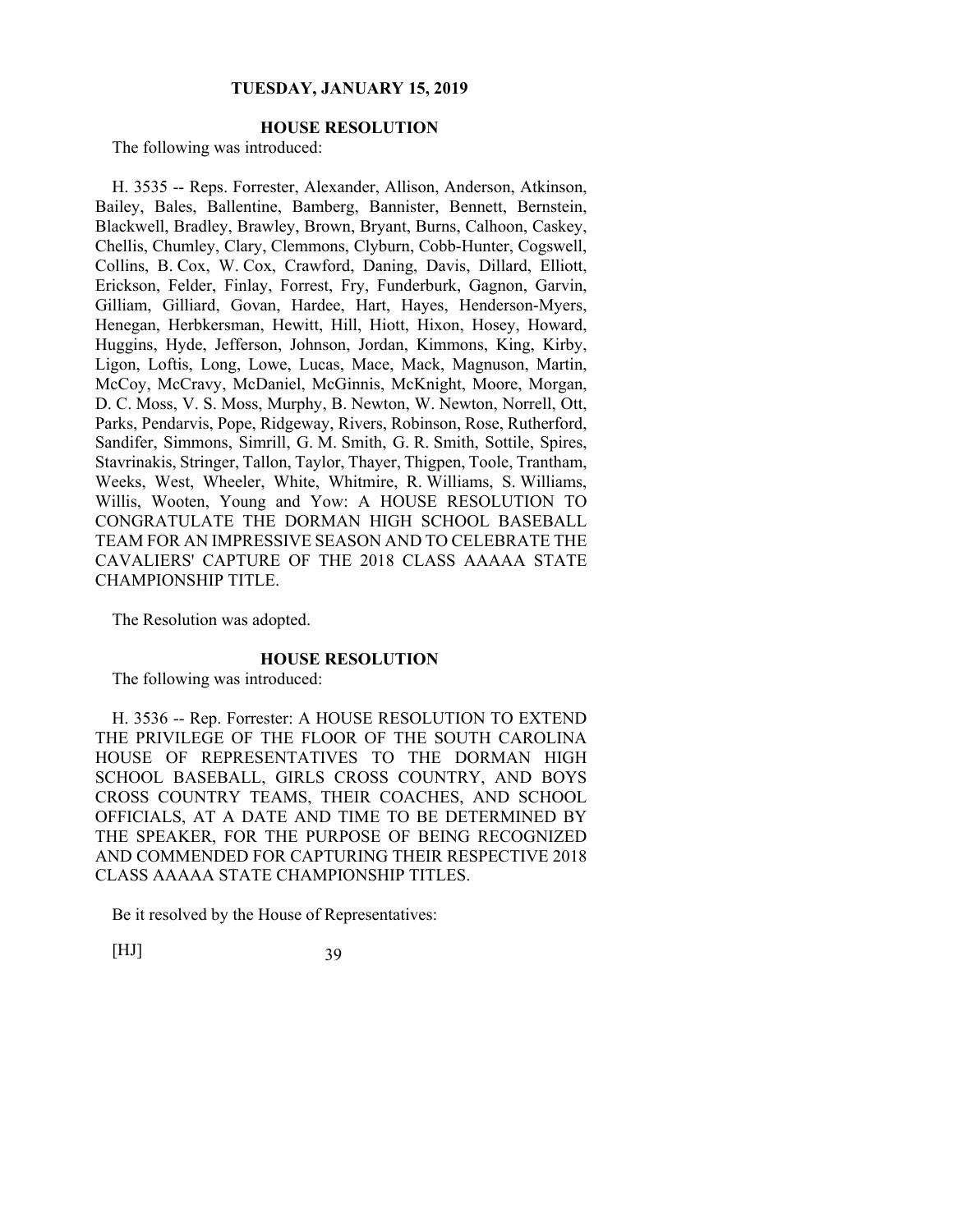That the privilege of the floor of the South Carolina House of Representatives be extended to the Dorman High School baseball, girls cross country, and boys cross country teams, their coaches, and school officials, at a date and time to be determined by the Speaker, for the purpose of being recognized and commended for capturing their respective 2018 Class AAAAA State Championship titles.

The Resolution was adopted.

#### **HOUSE RESOLUTION**

The following was introduced:

H. 3537 -- Rep. Forrester: A HOUSE RESOLUTION TO EXTEND THE PRIVILEGE OF THE FLOOR OF THE SOUTH CAROLINA HOUSE OF REPRESENTATIVES TO THE STUDENTS AND SCHOOL OFFICIALS OF THE SOUTH CAROLINA SCHOOL FOR THE DEAF AND THE BLIND, AT A DATE AND TIME TO BE DETERMINED BY THE SPEAKER, TO RECOGNIZE THEM FOR A DEMONSTRATION OF THEIR UNIQUE ACCOMPLISHMENTS.

Be it resolved by the House of Representatives:

That the members of the South Carolina House of Representatives, by this resolution, extend the privilege of the floor to the students and school officials of the South Carolina School for the Deaf and the Blind, at a date and time to be determined by the Speaker, to recognize them for a demonstration of their unique accomplishments.

The Resolution was adopted.

## **HOUSE RESOLUTION**

The following was introduced:

H. 3538 -- Reps. G. M. Smith, Weeks, Alexander, Allison, Anderson, Atkinson, Bailey, Bales, Ballentine, Bamberg, Bannister, Bennett, Bernstein, Blackwell, Bradley, Brawley, Brown, Bryant, Burns, Calhoon, Caskey, Chellis, Chumley, Clary, Clemmons, Clyburn, Cobb-Hunter, Cogswell, Collins, B. Cox, W. Cox, Crawford, Daning, Davis, Dillard, Elliott, Erickson, Felder, Finlay, Forrest, Forrester, Fry, Funderburk, Gagnon, Garvin, Gilliam, Gilliard, Govan, Hardee, Hart, Hayes, Henderson-Myers, Henegan, Herbkersman, Hewitt, Hill, Hiott,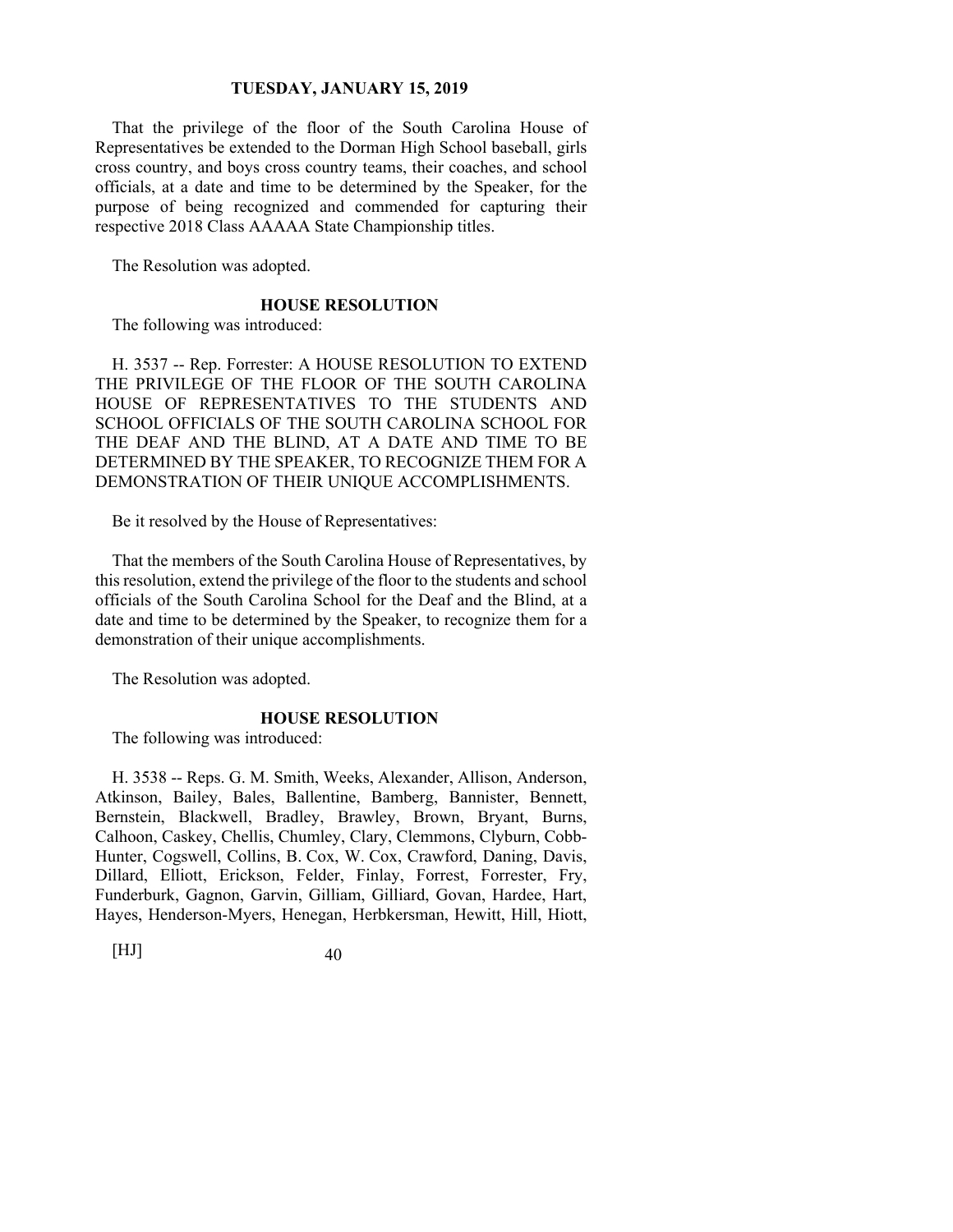Hixon, Hosey, Howard, Huggins, Hyde, Jefferson, Johnson, Jordan, Kimmons, King, Kirby, Ligon, Loftis, Long, Lowe, Lucas, Mace, Mack, Magnuson, Martin, McCoy, McCravy, McDaniel, McGinnis, McKnight, Moore, Morgan, D. C. Moss, V. S. Moss, Murphy, B. Newton, W. Newton, Norrell, Ott, Parks, Pendarvis, Pope, Ridgeway, Rivers, Robinson, Rose, Rutherford, Sandifer, Simmons, Simrill, G. R. Smith, Sottile, Spires, Stavrinakis, Stringer, Tallon, Taylor, Thayer, Thigpen, Toole, Trantham, West, Wheeler, White, Whitmire, R. Williams, S. Williams, Willis, Wooten, Young and Yow: A HOUSE RESOLUTION TO SALUTE THE THOMAS SUMTER ACADEMY GIRLS CROSS COUNTRY TEAM ON CAPTURING THE 2018 SOUTH CAROLINA INDEPENDENT SCHOOL ASSOCIATION CLASS 2A STATE CHAMPIONSHIP TITLE AND TO CONGRATULATE THE TEAM'S COACHES, STAFF, AND RUNNERS ON A SUPERLATIVE SEASON.

The Resolution was adopted.

#### **HOUSE RESOLUTION**

The following was introduced:

H. 3539 -- Reps. G. M. Smith and Weeks: A HOUSE RESOLUTION TO EXTEND THE PRIVILEGE OF THE FLOOR OF THE SOUTH CAROLINA HOUSE OF REPRESENTATIVES TO THE THOMAS SUMTER ACADEMY GIRLS CROSS COUNTRY TEAM, COACHES, AND SCHOOL OFFICIALS, AT A DATE AND TIME TO BE DETERMINED BY THE SPEAKER, FOR THE PURPOSE OF BEING RECOGNIZED AND COMMENDED FOR CAPTURING THE 2018 SOUTH CAROLINA INDEPENDENT SCHOOL ASSOCIATION CLASS 2A STATE CHAMPIONSHIP TITLE.

Be it resolved by the House of Representatives:

That the privilege of the floor of the South Carolina House of Representatives be extended to the Thomas Sumter Academy girls cross country team, coaches, and school officials, at a date and time to be determined by the Speaker, for the purpose of being recognized and commended for capturing the 2018 South Carolina Independent School Association Class 2A State Championship title.

The Resolution was adopted.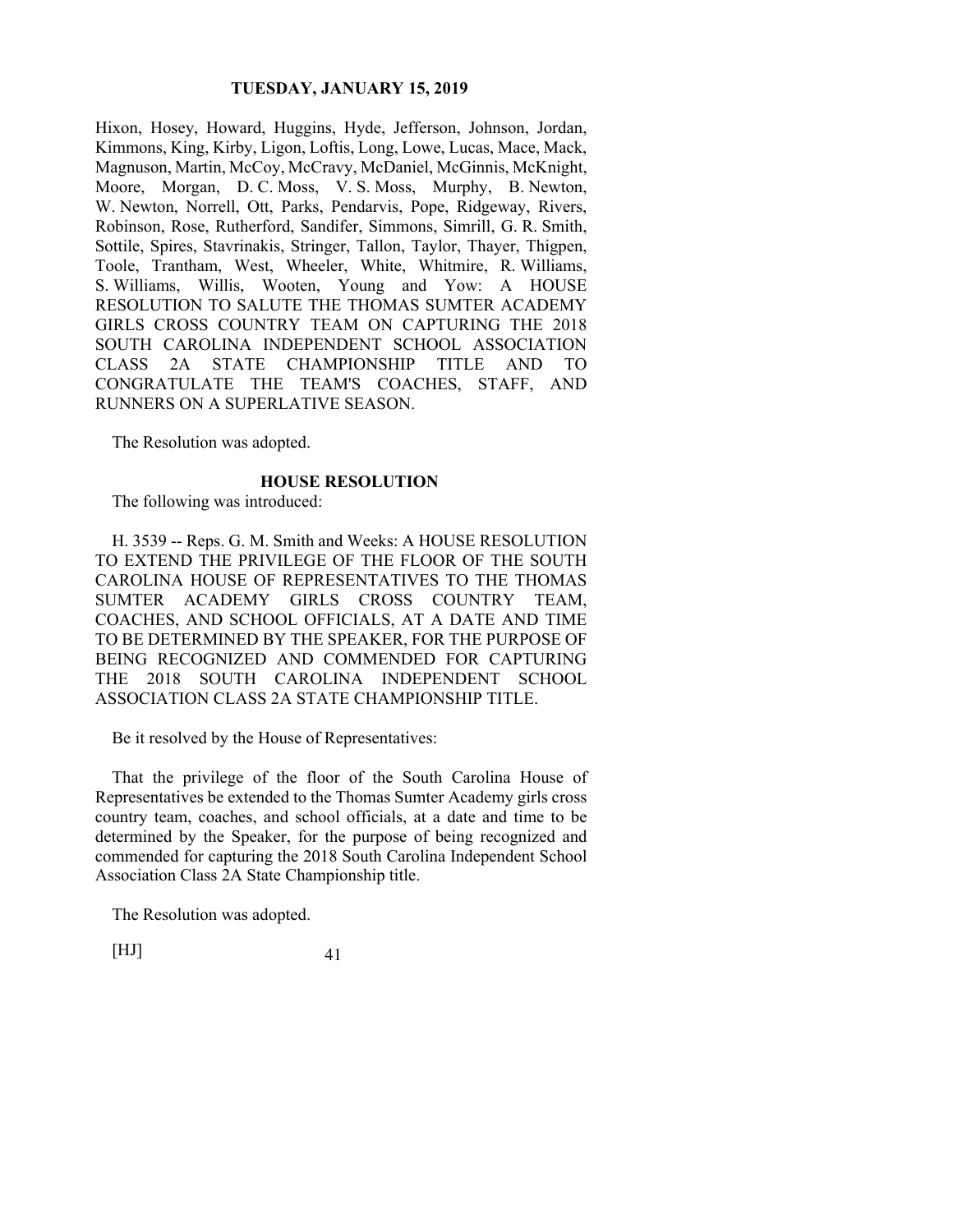## **HOUSE RESOLUTION**

The following was introduced:

H. 3540 -- Reps. Clemmons, Crawford, Fry, Hardee, Johnson, McGinnis, Bailey and Hewitt: A HOUSE RESOLUTION TO EXTEND THE PRIVILEGE OF THE FLOOR OF THE SOUTH CAROLINA HOUSE OF REPRESENTATIVES TO THE MYRTLE BEACH HIGH SCHOOL FOOTBALL TEAM, COACHES, AND SCHOOL OFFICIALS, AT A DATE AND TIME TO BE DETERMINED BY THE SPEAKER, FOR THE PURPOSE OF BEING RECOGNIZED AND COMMENDED FOR CAPTURING THE 2018 CLASS AAAA STATE CHAMPIONSHIP.

Be it resolved by the House of Representatives:

That the privilege of the floor of the South Carolina House of Representatives be extended to the Myrtle Beach High School football team, coaches, and school officials, at a date and time to be determined by the Speaker, for the purpose of being recognized and commended for capturing the 2018 Class AAAA State Championship.

The Resolution was adopted.

#### **HOUSE RESOLUTION**

The following was introduced:

H. 3541 -- Reps. Govan, Ott, Hosey, Cobb-Hunter, Alexander, Allison, Anderson, Atkinson, Bailey, Bales, Ballentine, Bamberg, Bannister, Bennett, Bernstein, Blackwell, Bradley, Brawley, Brown, Bryant, Burns, Calhoon, Caskey, Chellis, Chumley, Clary, Clemmons, Clyburn, Cogswell, Collins, B. Cox, W. Cox, Crawford, Daning, Davis, Dillard, Elliott, Erickson, Felder, Finlay, Forrest, Forrester, Fry, Funderburk, Gagnon, Garvin, Gilliam, Gilliard, Hardee, Hart, Hayes, Henderson-Myers, Henegan, Herbkersman, Hewitt, Hill, Hiott, Hixon, Howard, Huggins, Hyde, Jefferson, Johnson, Jordan, Kimmons, King, Kirby, Ligon, Loftis, Long, Lowe, Lucas, Mace, Mack, Magnuson, Martin, McCoy, McCravy, McDaniel, McGinnis, McKnight, Moore, Morgan, D. C. Moss, V. S. Moss, Murphy, B. Newton, W. Newton, Norrell, Parks, Pendarvis, Pope, Ridgeway, Rivers, Robinson, Rose, Rutherford, Sandifer, Simmons, Simrill, G. M. Smith, G. R. Smith,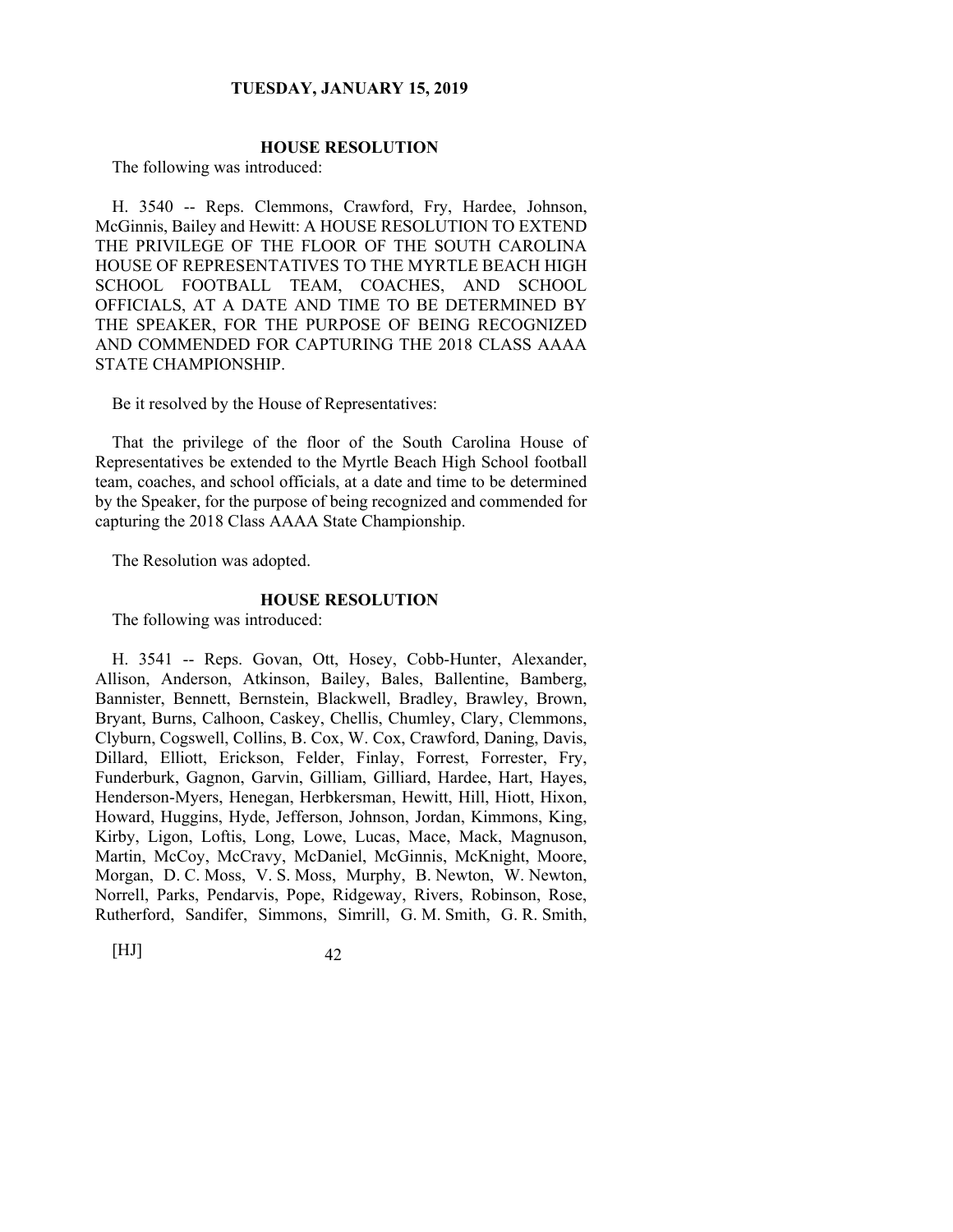Sottile, Spires, Stavrinakis, Stringer, Tallon, Taylor, Thayer, Thigpen, Toole, Trantham, Weeks, West, Wheeler, White, Whitmire, R. Williams, S. Williams, Willis, Wooten, Young and Yow: A HOUSE RESOLUTION TO RECOGNIZE AND HONOR SHERYL SPIGNER JEFFCOAT, EXECUTIVE DIRECTOR OF THE ORANGEBURG COUNTY COUNCIL ON AGING, INC., UPON THE OCCASION OF HER RETIREMENT AFTER MORE THAN THIRTY YEARS OF EXEMPLARY SERVICE, AND TO WISH HER CONTINUED SUCCESS AND HAPPINESS IN ALL HER FUTURE ENDEAVORS.

The Resolution was adopted.

#### **HOUSE RESOLUTION**

The following was introduced:

H. 3542 -- Reps. G. R. Smith, Alexander, Allison, Anderson, Atkinson, Bailey, Bales, Ballentine, Bamberg, Bannister, Bennett, Bernstein, Blackwell, Bradley, Brawley, Brown, Bryant, Burns, Calhoon, Caskey, Chellis, Chumley, Clary, Clemmons, Clyburn, Cobb-Hunter, Cogswell, Collins, B. Cox, W. Cox, Crawford, Daning, Davis, Dillard, Elliott, Erickson, Felder, Finlay, Forrest, Forrester, Fry, Funderburk, Gagnon, Garvin, Gilliam, Gilliard, Govan, Hardee, Hart, Hayes, Henderson-Myers, Henegan, Herbkersman, Hewitt, Hill, Hiott, Hixon, Hosey, Howard, Huggins, Hyde, Jefferson, Johnson, Jordan, Kimmons, King, Kirby, Ligon, Loftis, Long, Lowe, Lucas, Mace, Mack, Magnuson, Martin, McCoy, McCravy, McDaniel, McGinnis, McKnight, Moore, Morgan, D. C. Moss, V. S. Moss, Murphy, B. Newton, W. Newton, Norrell, Ott, Parks, Pendarvis, Pope, Ridgeway, Rivers, Robinson, Rose, Rutherford, Sandifer, Simmons, Simrill, G. M. Smith, Sottile, Spires, Stavrinakis, Stringer, Tallon, Taylor, Thayer, Thigpen, Toole, Trantham, Weeks, West, Wheeler, White, Whitmire, R. Williams, S. Williams, Willis, Wooten, Young and Yow: A HOUSE RESOLUTION TO SALUTE THE IRON ORDER MOTORCYCLE CLUB OF SOUTH CAROLINA FOR ITS MANY CHARITABLE CONTRIBUTIONS TO THE PEOPLE OF THE PALMETTO STATE AND TO EXTEND GRATEFUL THANKS AND BEST WISHES FOR MUCH CONTINUED SUCCESS IN THE YEARS TO COME.

The Resolution was adopted.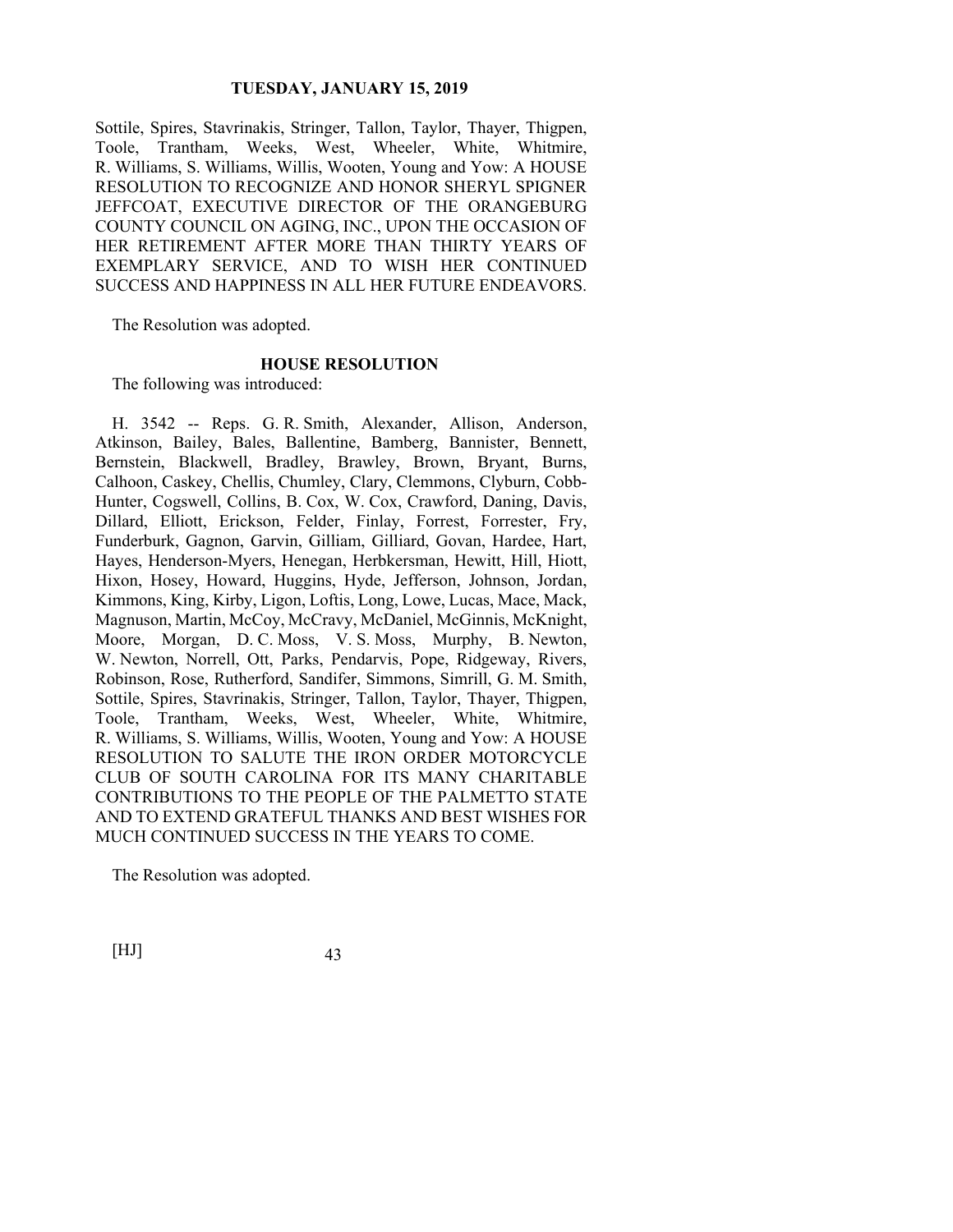# **HOUSE RESOLUTION**

The following was introduced:

H. 3543 -- Rep. Sandifer: A HOUSE RESOLUTION TO CONGRATULATE JAMEY GOLDIN AND JULIE GOLDIN ON THE BIRTH OF THEIR SON, JAMES HAROLD GOLDIN, JR., ON NOVEMBER 2, 2018.

The Resolution was adopted.

## **HOUSE RESOLUTION**

The following was introduced:

H. 3544 -- Rep. Sandifer: A HOUSE RESOLUTION TO RECOGNIZE AND HONOR CHERYL MARIE STANTON, EXECUTIVE DIRECTOR OF THE SOUTH CAROLINA DEPARTMENT OF EMPLOYMENT AND WORKFORCE, FOR HER YEARS OF EXEMPLARY SERVICE AND TO WISH HER THE BEST IN HER FUTURE ENDEAVORS.

The Resolution was adopted.

#### **HOUSE RESOLUTION**

The following was introduced:

H. 3545 -- Rep. Hixon: A HOUSE RESOLUTION TO HONOR THE MEMORY OF ALLEN "AL" MINK, JR., ON THE OCCASION OF HIS PASSING FROM THIS WORLD ON JANUARY 6, 2019, AND TO EXPRESS THE DEEPEST SYMPATHY TO HIS FAMILY AND ALL THOSE WHOSE LIVES HE TOUCHED IN HIS NEARLY NINETY YEARS ON THIS EARTH.

The Resolution was adopted.

#### **HOUSE RESOLUTION**

The following was introduced:

H. 3546 -- Reps. King, Gilliard, Brawley, Henegan, Cobb-Hunter, McDaniel, Moore, Pendarvis, Govan, Henderson-Myers, Howard and McKnight: A HOUSE RESOLUTION TO EXPRESS THE DISAPPROVAL OF THE MEMBERS OF THE SOUTH CAROLINA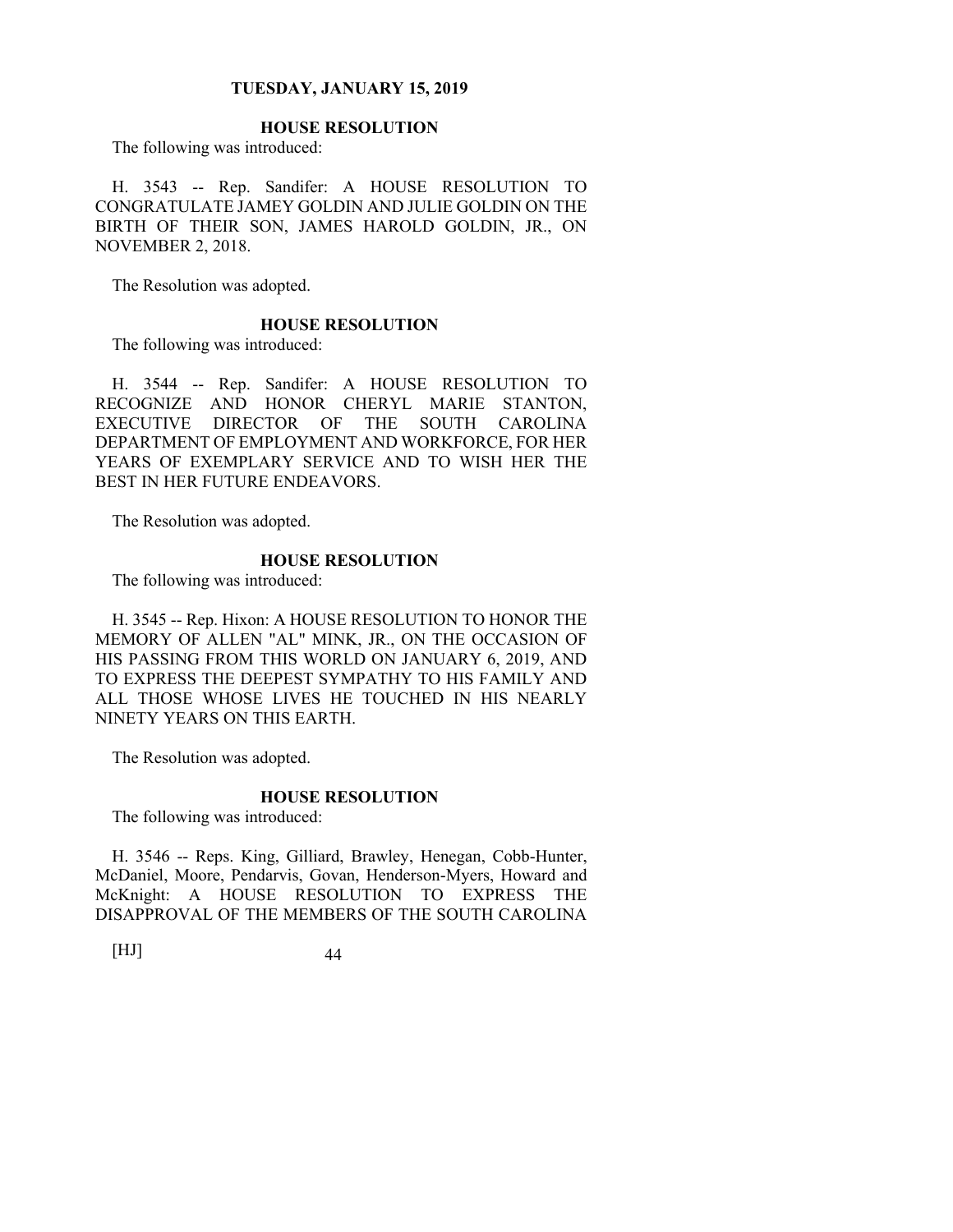HOUSE OF REPRESENTATIVES IN THE FEDERAL GOVERNMENT SHUTDOWN, TO CONDEMN PRESIDENT DONALD TRUMP FOR PLAYING POLITICS WITH THE PAYCHECKS OF FEDERAL EMPLOYEES, AND TO URGE THE MEMBERS OF THE UNITED STATES CONGRESS TO ENACT LEGISLATION TO END THE SHUTDOWN.

The Resolution was ordered referred to the Committee on Judiciary.

# **HOUSE RESOLUTION**

The following was introduced:

H. 3547 -- Reps. Atkinson, Alexander, Allison, Anderson, Bailey, Bales, Ballentine, Bamberg, Bannister, Bennett, Bernstein, Blackwell, Bradley, Brawley, Brown, Bryant, Burns, Calhoon, Caskey, Chellis, Chumley, Clary, Clemmons, Clyburn, Cobb-Hunter, Cogswell, Collins, B. Cox, W. Cox, Crawford, Daning, Davis, Dillard, Elliott, Erickson, Felder, Finlay, Forrest, Forrester, Fry, Funderburk, Gagnon, Garvin, Gilliam, Gilliard, Govan, Hardee, Hart, Hayes, Henderson-Myers, Henegan, Herbkersman, Hewitt, Hill, Hiott, Hixon, Hosey, Howard, Huggins, Hyde, Jefferson, Johnson, Jordan, Kimmons, King, Kirby, Ligon, Loftis, Long, Lowe, Lucas, Mace, Mack, Magnuson, Martin, McCoy, McCravy, McDaniel, McGinnis, McKnight, Moore, Morgan, D. C. Moss, V. S. Moss, Murphy, B. Newton, W. Newton, Norrell, Ott, Parks, Pendarvis, Pope, Ridgeway, Rivers, Robinson, Rose, Rutherford, Sandifer, Simmons, Simrill, G. M. Smith, G. R. Smith, Sottile, Spires, Stavrinakis, Stringer, Tallon, Taylor, Thayer, Thigpen, Toole, Trantham, Weeks, West, Wheeler, White, Whitmire, R. Williams, S. Williams, Willis, Wooten, Young and Yow: A HOUSE RESOLUTION TO RECOGNIZE AND HONOR THE LATTA HIGH SCHOOL ACADEMIC CHALLENGE TEAM, COACHES, AND SCHOOL OFFICIALS FOR AN OUTSTANDING SEASON AND TO CONGRATULATE THEM FOR WINNING THE 2018 SOUTH CAROLINA DIVISION II STATE CHAMPIONSHIP OF ACADEMICS.

The Resolution was adopted.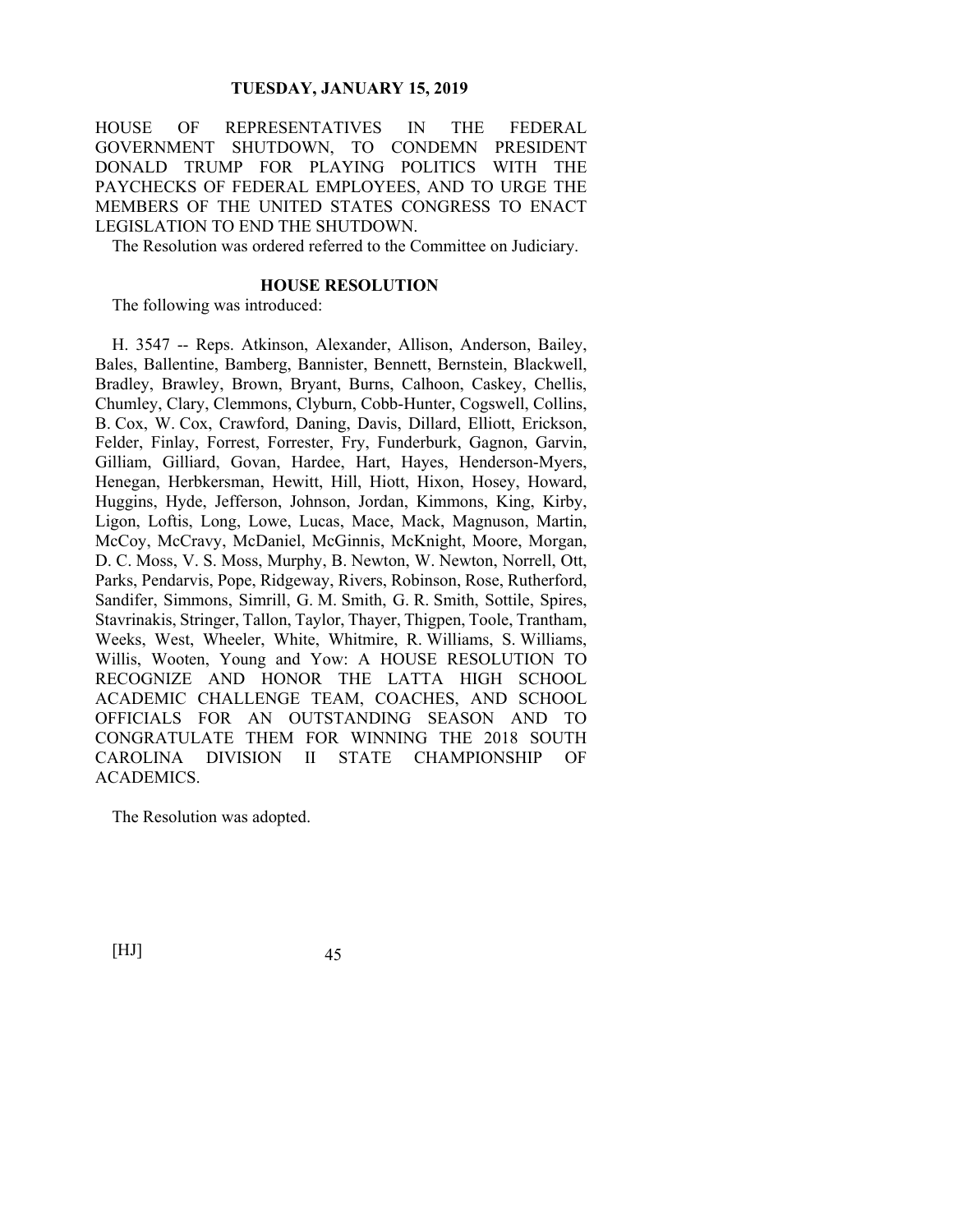# **HOUSE RESOLUTION**

The following was introduced:

H. 3548 -- Reps. Felder, Bryant, Ligon, King, D. C. Moss, V. S. Moss, B. Newton, Pope and Simrill: A HOUSE RESOLUTION TO HONOR THE AMERICAN GOLD STAR MOTHERS, INC., FOR ITS MEMBERS' SACRIFICE OF SONS AND DAUGHTERS KILLED WHILE SERVING IN THE U.S. ARMED FORCES AND TO RECOGNIZE SUNDAY, SEPTEMBER 30, 2018, AS GOLD STAR MOTHER'S AND FAMILY'S DAY IN SOUTH CAROLINA.

The Resolution was adopted.

# **HOUSE RESOLUTION**

The following was introduced:

H. 3549 -- Reps. White, McCravy, Parks, Alexander, Allison, Anderson, Atkinson, Bailey, Bales, Ballentine, Bamberg, Bannister, Bennett, Bernstein, Blackwell, Bradley, Brawley, Brown, Bryant, Burns, Calhoon, Caskey, Chellis, Chumley, Clary, Clemmons, Clyburn, Cobb-Hunter, Cogswell, Collins, B. Cox, W. Cox, Crawford, Daning, Davis, Dillard, Elliott, Erickson, Felder, Finlay, Forrest, Forrester, Fry, Funderburk, Gagnon, Garvin, Gilliam, Gilliard, Govan, Hardee, Hart, Hayes, Henderson-Myers, Henegan, Herbkersman, Hewitt, Hill, Hiott, Hixon, Hosey, Howard, Huggins, Hyde, Jefferson, Johnson, Jordan, Kimmons, King, Kirby, Ligon, Loftis, Long, Lowe, Lucas, Mace, Mack, Magnuson, Martin, McCoy, McDaniel, McGinnis, McKnight, Moore, Morgan, D. C. Moss, V. S. Moss, Murphy, B. Newton, W. Newton, Norrell, Ott, Pendarvis, Pope, Ridgeway, Rivers, Robinson, Rose, Rutherford, Sandifer, Simmons, Simrill, G. M. Smith, G. R. Smith, Sottile, Spires, Stavrinakis, Stringer, Tallon, Taylor, Thayer, Thigpen, Toole, Trantham, Weeks, West, Wheeler, Whitmire, R. Williams, S. Williams, Willis, Wooten, Young and Yow: A HOUSE RESOLUTION TO COMMEND THE HONORABLE MICHAEL A. PITTS FOR HIS COMMITTED SERVICE TO THE SOUTH CAROLINA HOUSE OF REPRESENTATIVES AND THE CITIZENS OF DISTRICT 14 IN GREENWOOD AND LAURENS COUNTIES AND TO WISH HIM SUCCESS AND FULFILLMENT IN ALL HIS FUTURE ENDEAVORS.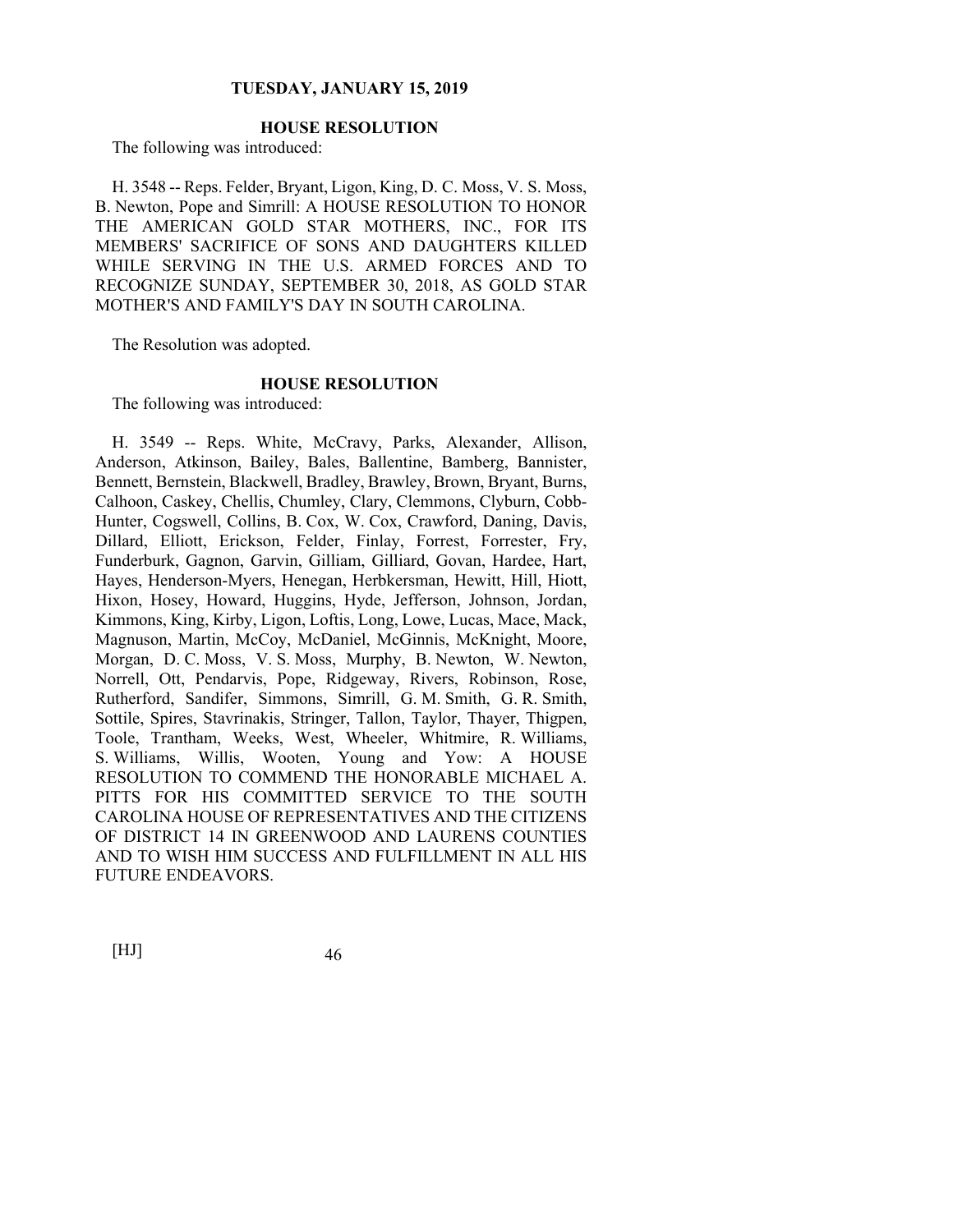Whereas, for sixteen years, the Honorable Michael A. Pitts represented the citizens of House District 14 in Greenwood and Laurens counties with faithfulness in the House of Representatives of this great State; and

Whereas, a native of Laurens and a graduate of Lander University (1985), Mike Pitts retired from the Greenville Police Department; and

Whereas, during his years in the House of Representatives, Mike Pitts used his experience for the benefit of his constituents and other citizens of our State as a member of the Ways and Means Committee and, until recently, as chair of the House Ethics Committee; and

Whereas, prior to his service in the House, Mike Pitts served on Laurens County Council. As a member of that body, he was vice chairman for seven years (1996-2002); and

Whereas, former Representative Pitts firmly believes in active participation in the community and beyond, and his convictions have led him to become a part of numerous organizations. These include the NASC Executive Council, NRA (life member), North American Hunting Club, Gun Owners of South Carolina, Rocky Mountain Elk Foundation, National Wild Turkey Federation, and the American Legislative Exchange Council. He is also a former member and former president of the National Assembly of Sportsmen's Caucuses; and

Whereas, as a patriotic American, he served in the United States Army Reserve from 1981 to 1987, and he is a member of Rabun Creek Baptist Church; and

Whereas, in recognition of his many years of service, he has been granted several honors, including the Fraternal Order of Police Legislator of the Year award, NRA Defender of Freedom award, and South Carolina Association of Regional Councils Legislator of the Year award; and

Whereas, South Carolina House Speaker Jay Lucas offers this high praise of Mike Pitts: "[He] is a man of character and integrity who can be counted on to do the right thing, no matter the circumstances"; and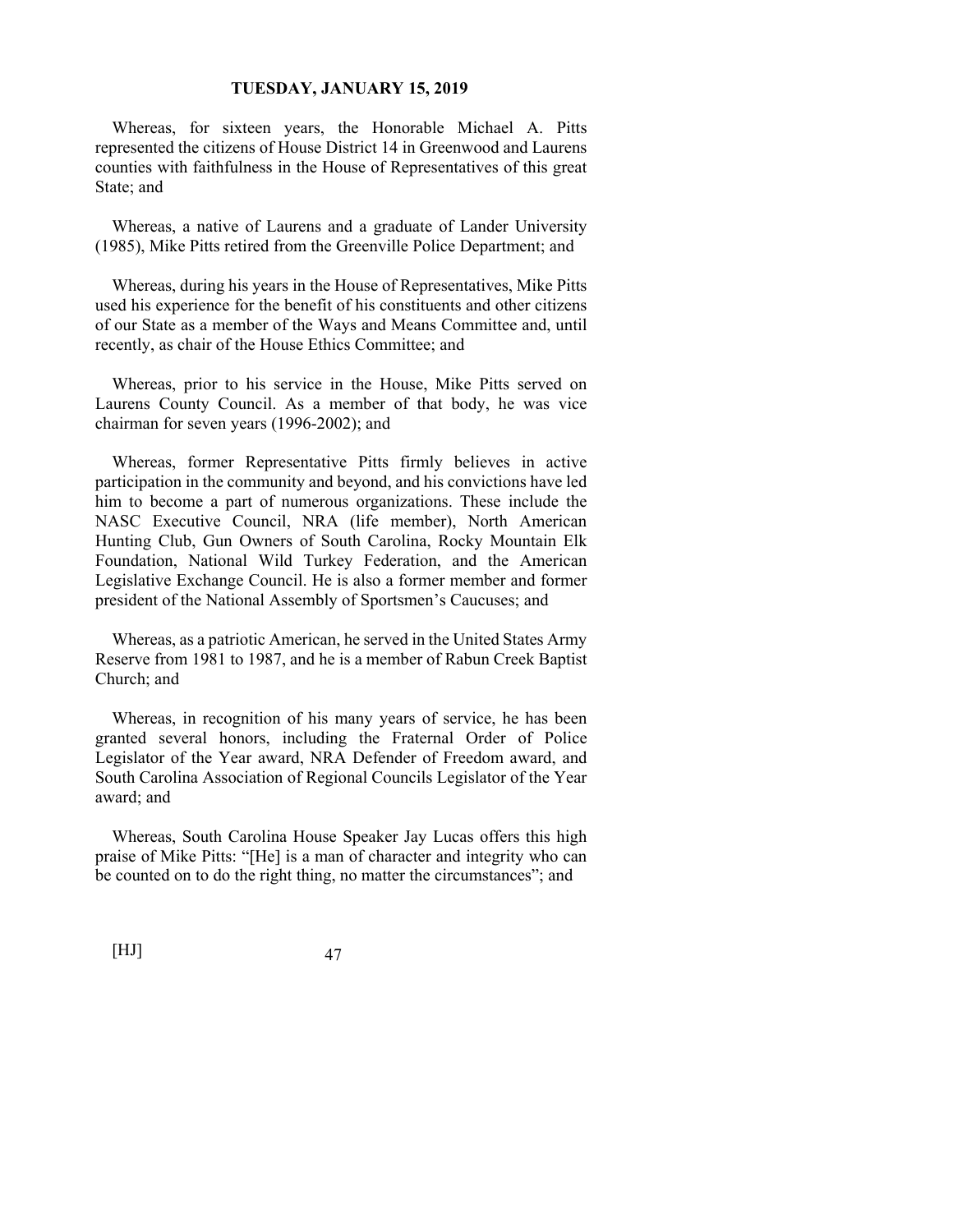Whereas, Mike finds strength for his labors in the strong support of his beautiful wife, Susan. Wed for more than forty-four years, the couple are the proud parents of Nolan, Clifton, and Della and the delighted grandparents of two; and

Whereas, on the occasion of his departure from the House of Representatives, his House colleagues, grateful for Mike Pitts' committed service to this body and the people of District 14, extend warmest best wishes for much contentment and blessing in this new phase of his life. Now, therefore,

Be it resolved by the House of Representatives:

That the members of the South Carolina House of Representatives, by this resolution, commend the Honorable Michael A. Pitts for his committed service to the South Carolina House of Representatives and the citizens of District 14 in Greenwood and Laurens counties and wish him success and fulfillment in all his future endeavors.

Be it further resolved that a copy of this resolution be presented to our distinguished colleague, the Honorable Michael A. Pitts.

The Resolution was adopted.

#### **HOUSE RESOLUTION**

The following was introduced:

H. 3550 -- Reps. R. Williams, Alexander, Allison, Anderson, Atkinson, Bailey, Bales, Ballentine, Bamberg, Bannister, Bennett, Bernstein, Blackwell, Bradley, Brawley, Brown, Bryant, Burns, Calhoon, Caskey, Chellis, Chumley, Clary, Clemmons, Clyburn, Cobb-Hunter, Cogswell, Collins, B. Cox, W. Cox, Crawford, Daning, Davis, Dillard, Elliott, Erickson, Felder, Finlay, Forrest, Forrester, Fry, Funderburk, Gagnon, Garvin, Gilliam, Gilliard, Govan, Hardee, Hart, Hayes, Henderson-Myers, Henegan, Herbkersman, Hewitt, Hill, Hiott, Hixon, Hosey, Howard, Huggins, Hyde, Jefferson, Johnson, Jordan, Kimmons, King, Kirby, Ligon, Loftis, Long, Lowe, Lucas, Mace, Mack, Magnuson, Martin, McCoy, McCravy, McDaniel, McGinnis, McKnight, Moore, Morgan, D. C. Moss, V. S. Moss, Murphy, B. Newton, W. Newton, Norrell, Ott, Parks, Pendarvis, Pope, Ridgeway, Rivers, Robinson, Rose, Rutherford, Sandifer, Simmons, Simrill, G. M. Smith,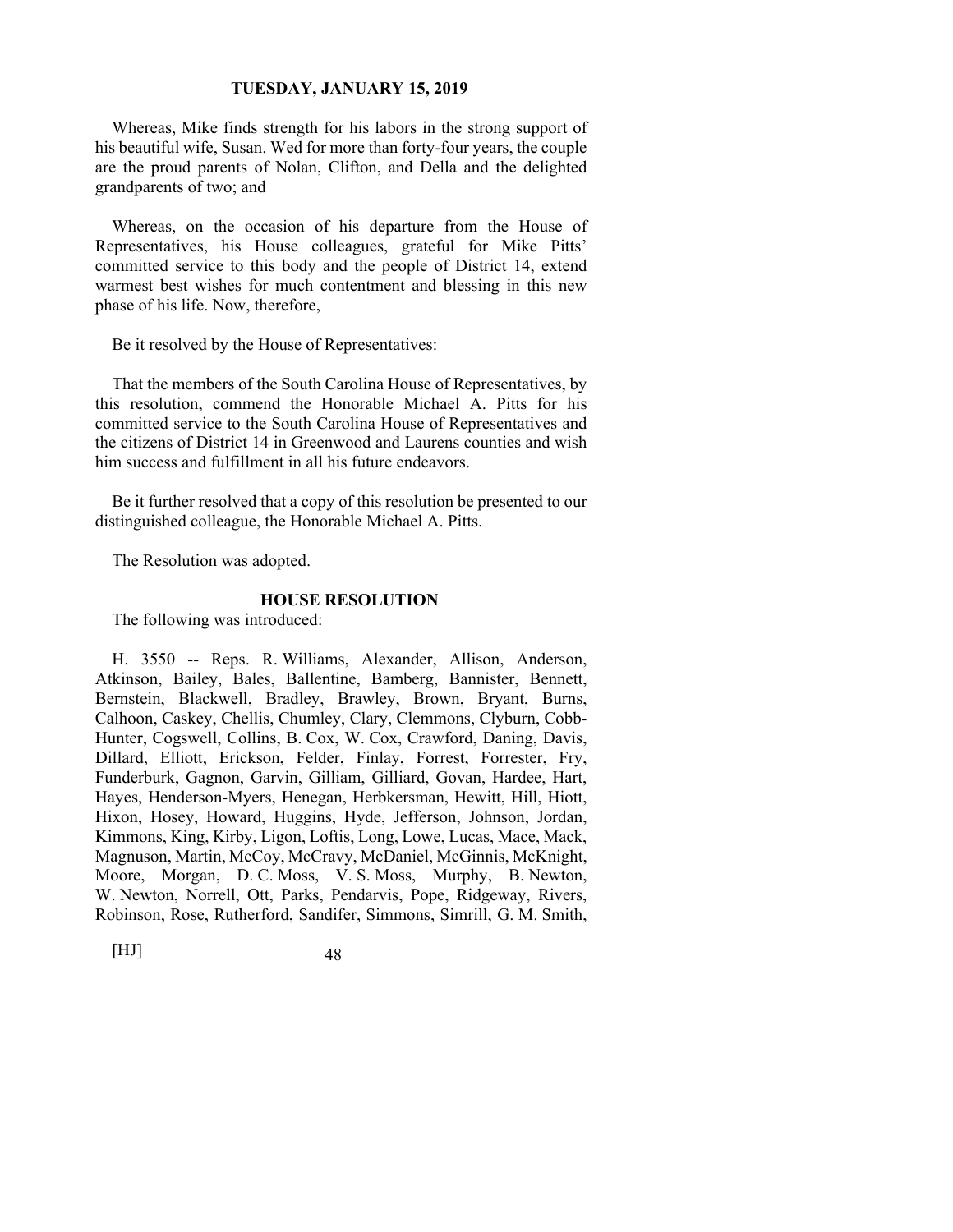G. R. Smith, Sottile, Spires, Stavrinakis, Stringer, Tallon, Taylor, Thayer, Thigpen, Toole, Trantham, Weeks, West, Wheeler, White, Whitmire, S. Williams, Willis, Wooten, Young and Yow: A HOUSE RESOLUTION TO EXPRESS THE PROFOUND SORROW OF THE SOUTH CAROLINA HOUSE OF REPRESENTATIVES UPON THE PASSING OF DAVID S. NEILSON OF DARLINGTON AND TO EXTEND THE DEEPEST SYMPATHY TO HIS FAMILY AND MANY FRIENDS.

The Resolution was adopted.

#### **HOUSE RESOLUTION**

The following was introduced:

H. 3551 -- Reps. W. Newton, Herbkersman, Erickson, Bradley, Rivers and S. Williams: A HOUSE RESOLUTION TO RECOGNIZE AND HONOR NANCY SCHEIDER, EXECUTIVE ASSISTANT TO THE CHANCELLOR OF THE UNIVERSITY OF SOUTH CAROLINA BEAUFORT, ON THE OCCASION OF HER RETIREMENT, TO THANK HER FOR HER SEVENTEEN YEARS OF OUTSTANDING AND DEDICATED SERVICE TO THE STATE OF SOUTH CAROLINA, AND TO WISH HER MUCH SUCCESS AND FULFILLMENT IN ALL HER FUTURE ENDEAVORS.

The Resolution was adopted.

#### **HOUSE RESOLUTION**

The following was introduced:

H. 3552 -- Rep. Gagnon: A HOUSE RESOLUTION TO EXTEND THE PRIVILEGE OF THE FLOOR OF THE SOUTH CAROLINA HOUSE OF REPRESENTATIVES TO THE ABBEVILLE HIGH SCHOOL FOOTBALL TEAM, COACHES, AND SCHOOL OFFICIALS, AT A DATE AND TIME TO BE DETERMINED BY THE SPEAKER, FOR THE PURPOSE OF BEING RECOGNIZED AND COMMENDED FOR CAPTURING THE 2018 CLASS AA STATE CHAMPIONSHIP.

Be it resolved by the House of Representatives: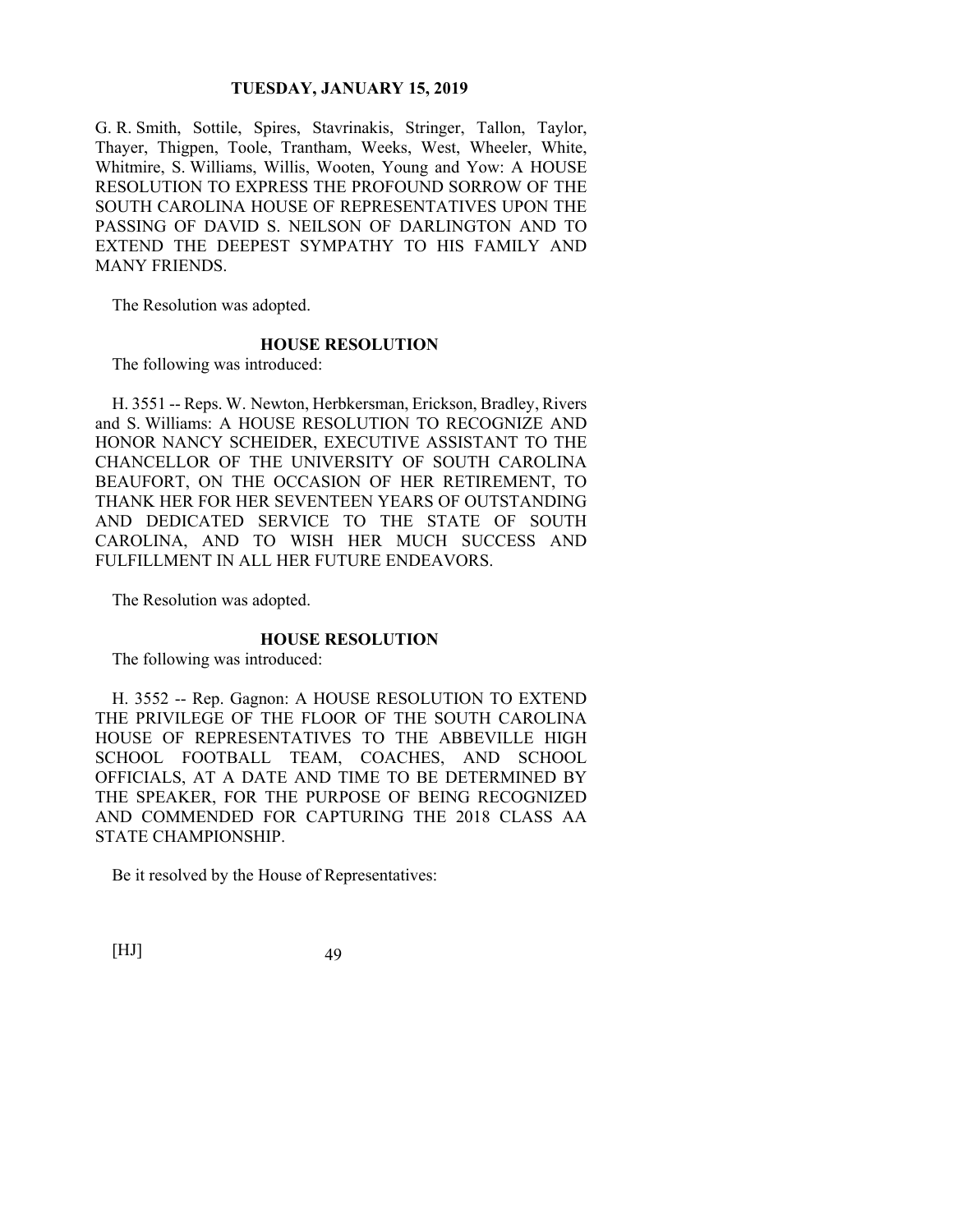That the privilege of the floor of the South Carolina House of Representatives be extended to the Abbeville High School football team, coaches, and school officials, at a date and time to be determined by the Speaker, for the purpose of being recognized and commended for capturing the 2018 Class AA State Championship.

The Resolution was adopted.

## **HOUSE RESOLUTION**

The following was introduced:

H. 3553 -- Reps. Gilliard, Mack, Alexander, Allison, Anderson, Atkinson, Bailey, Bales, Ballentine, Bamberg, Bannister, Bennett, Bernstein, Blackwell, Bradley, Brawley, Brown, Bryant, Burns, Calhoon, Caskey, Chellis, Chumley, Clary, Clemmons, Clyburn, Cobb-Hunter, Cogswell, Collins, B. Cox, W. Cox, Crawford, Daning, Davis, Dillard, Elliott, Erickson, Felder, Finlay, Forrest, Forrester, Fry, Funderburk, Gagnon, Garvin, Gilliam, Govan, Hardee, Hart, Hayes, Henderson-Myers, Henegan, Herbkersman, Hewitt, Hill, Hiott, Hixon, Hosey, Howard, Huggins, Hyde, Jefferson, Johnson, Jordan, Kimmons, King, Kirby, Ligon, Loftis, Long, Lowe, Lucas, Mace, Magnuson, Martin, McCoy, McCravy, McDaniel, McGinnis, McKnight, Moore, Morgan, D. C. Moss, V. S. Moss, Murphy, B. Newton, W. Newton, Norrell, Ott, Parks, Pendarvis, Pope, Ridgeway, Rivers, Robinson, Rose, Rutherford, Sandifer, Simmons, Simrill, G. M. Smith, G. R. Smith, Sottile, Spires, Stavrinakis, Stringer, Tallon, Taylor, Thayer, Thigpen, Toole, Trantham, Weeks, West, Wheeler, White, Whitmire, R. Williams, S. Williams, Willis, Wooten, Young and Yow: A HOUSE RESOLUTION TO HONOR THE REVEREND EUGENE COLLINS, SR., SENIOR PASTOR OF SHILOH AME CHURCH IN CHARLESTON, FOR HIS FAITHFULNESS IN GOSPEL MINISTRY; TO THANK HIM FOR HIS MANY YEARS OF SERVICE TO THE COMMUNITY, OUR STATE, AND OUR NATION; AND TO WISH HIM GOD'S RICHEST BLESSINGS AS HE CONTINUES TO SERVE THE LORD.

The Resolution was adopted.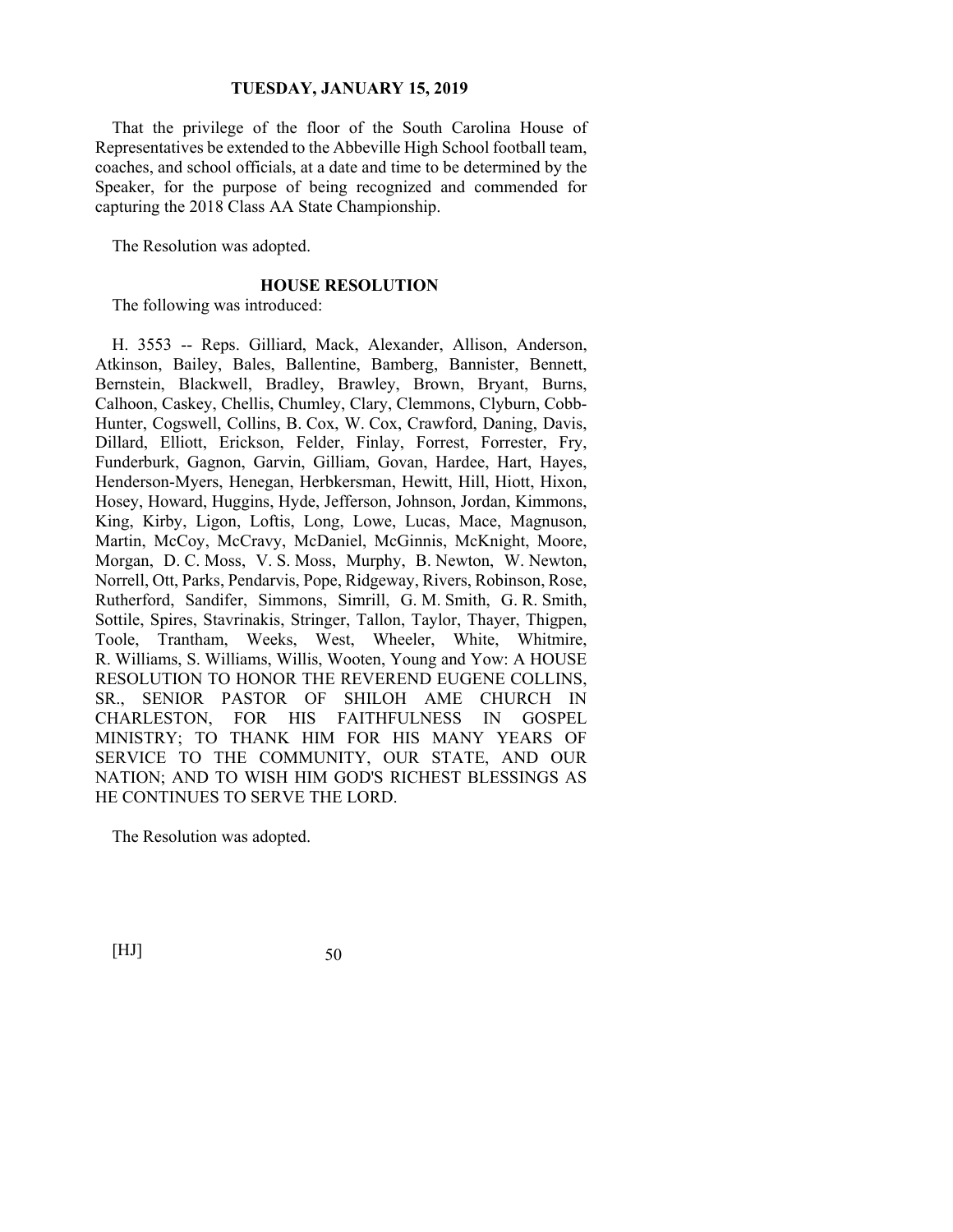# **HOUSE RESOLUTION**

The following was introduced:

H. 3554 -- Rep. Brown: A HOUSE RESOLUTION TO MEMORIALIZE THE MEMBERS OF THE SOUTH CAROLINA CONGRESSIONAL DELEGATION AND URGE THEM TO INTRODUCE LEGISLATION THAT WOULD SUSPEND COMPENSATION FOR MEMBERS OF THE UNITED STATES CONGRESS AND CABINET MEMBERS OF THE EXECUTIVE BRANCH OF THE UNITED STATES GOVERNMENT DURING A GOVERNMENT SHUTDOWN.

The Resolution was ordered referred to the Committee on Invitations and Memorial Resolutions.

## **HOUSE RESOLUTION**

The following was introduced:

H. 3555 -- Reps. Brawley, Alexander, Allison, Anderson, Atkinson, Bailey, Bales, Ballentine, Bamberg, Bannister, Bennett, Bernstein, Blackwell, Bradley, Brown, Bryant, Burns, Calhoon, Caskey, Chellis, Chumley, Clary, Clemmons, Clyburn, Cobb-Hunter, Cogswell, Collins, B. Cox, W. Cox, Crawford, Daning, Davis, Dillard, Elliott, Erickson, Felder, Finlay, Forrest, Forrester, Fry, Funderburk, Gagnon, Garvin, Gilliam, Gilliard, Govan, Hardee, Hart, Hayes, Henderson-Myers, Henegan, Herbkersman, Hewitt, Hill, Hiott, Hixon, Hosey, Howard, Huggins, Hyde, Jefferson, Johnson, Jordan, Kimmons, King, Kirby, Ligon, Loftis, Long, Lowe, Lucas, Mace, Mack, Magnuson, Martin, McCoy, McCravy, McDaniel, McGinnis, McKnight, Moore, Morgan, D. C. Moss, V. S. Moss, Murphy, B. Newton, W. Newton, Norrell, Ott, Parks, Pendarvis, Pope, Ridgeway, Rivers, Robinson, Rose, Rutherford, Sandifer, Simmons, Simrill, G. M. Smith, G. R. Smith, Sottile, Spires, Stavrinakis, Stringer, Tallon, Taylor, Thayer, Thigpen, Toole, Trantham, Weeks, West, Wheeler, White, Whitmire, R. Williams, S. Williams, Willis, Wooten, Young and Yow: A HOUSE RESOLUTION TO CONGRATULATE JAMES AND BERTHELMA JEFFCOAT OF COLUMBIA ON THE OCCASION OF THEIR SEVENTIETH WEDDING ANNIVERSARY AND EXTEND BEST WISHES FOR MANY MORE YEARS OF BLESSING AND FULFILLMENT.

The Resolution was adopted.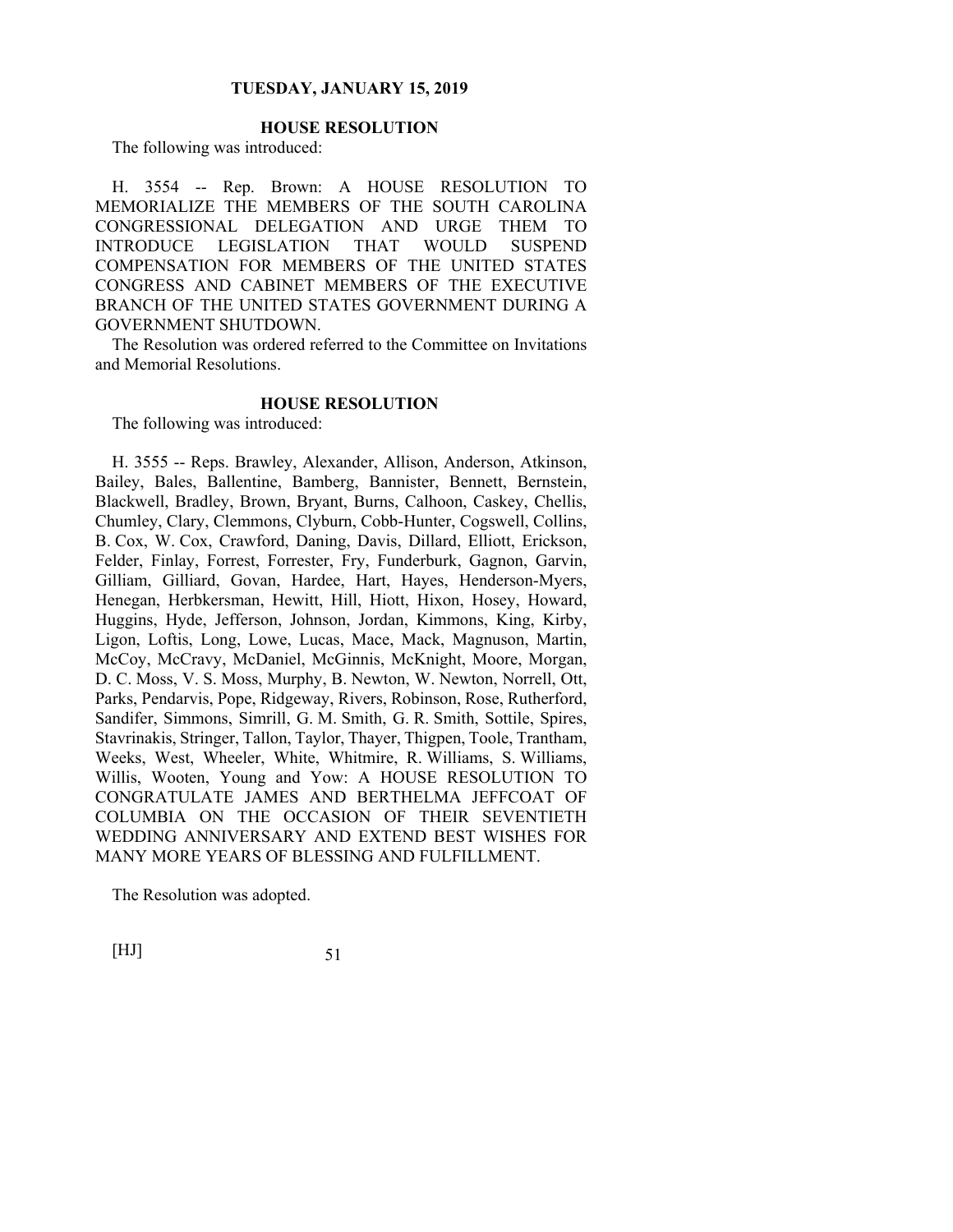# **HOUSE RESOLUTION**

The following was introduced:

H. 3556 -- Reps. Hayes, Alexander, Allison, Anderson, Atkinson, Bailey, Bales, Ballentine, Bamberg, Bannister, Bennett, Bernstein, Blackwell, Bradley, Brawley, Brown, Bryant, Burns, Calhoon, Caskey, Chellis, Chumley, Clary, Clemmons, Clyburn, Cobb-Hunter, Cogswell, Collins, B. Cox, W. Cox, Crawford, Daning, Davis, Dillard, Elliott, Erickson, Felder, Finlay, Forrest, Forrester, Fry, Funderburk, Gagnon, Garvin, Gilliam, Gilliard, Govan, Hardee, Hart, Henderson-Myers, Henegan, Herbkersman, Hewitt, Hill, Hiott, Hixon, Hosey, Howard, Huggins, Hyde, Jefferson, Johnson, Jordan, Kimmons, King, Kirby, Ligon, Loftis, Long, Lowe, Lucas, Mace, Mack, Magnuson, Martin, McCoy, McCravy, McDaniel, McGinnis, McKnight, Moore, Morgan, D. C. Moss, V. S. Moss, Murphy, B. Newton, W. Newton, Norrell, Ott, Parks, Pendarvis, Pope, Ridgeway, Rivers, Robinson, Rose, Rutherford, Sandifer, Simmons, Simrill, G. M. Smith, G. R. Smith, Sottile, Spires, Stavrinakis, Stringer, Tallon, Taylor, Thayer, Thigpen, Toole, Trantham, Weeks, West, Wheeler, White, Whitmire, R. Williams, S. Williams, Willis, Wooten, Young and Yow: A HOUSE RESOLUTION TO HONOR THE GREEN SEA FLOYDS HIGH SCHOOL FOOTBALL TEAM AND COACHES ON THEIR IMPRESSIVE WIN OF THE 2018 CLASS A STATE CHAMPIONSHIP.

The Resolution was adopted.

#### **HOUSE RESOLUTION**

The following was introduced:

H. 3557 -- Rep. Hayes: A HOUSE RESOLUTION TO EXTEND THE PRIVILEGE OF THE FLOOR OF THE SOUTH CAROLINA HOUSE OF REPRESENTATIVES TO THE GREEN SEA FLOYDS HIGH SCHOOL FOOTBALL TEAM, COACHES, AND SCHOOL OFFICIALS, AT A DATE AND TIME TO BE DETERMINED BY THE SPEAKER, FOR THE PURPOSE OF BEING RECOGNIZED AND COMMENDED FOR CAPTURING THE 2018 CLASS A STATE CHAMPIONSHIP.

Be it resolved by the House of Representatives: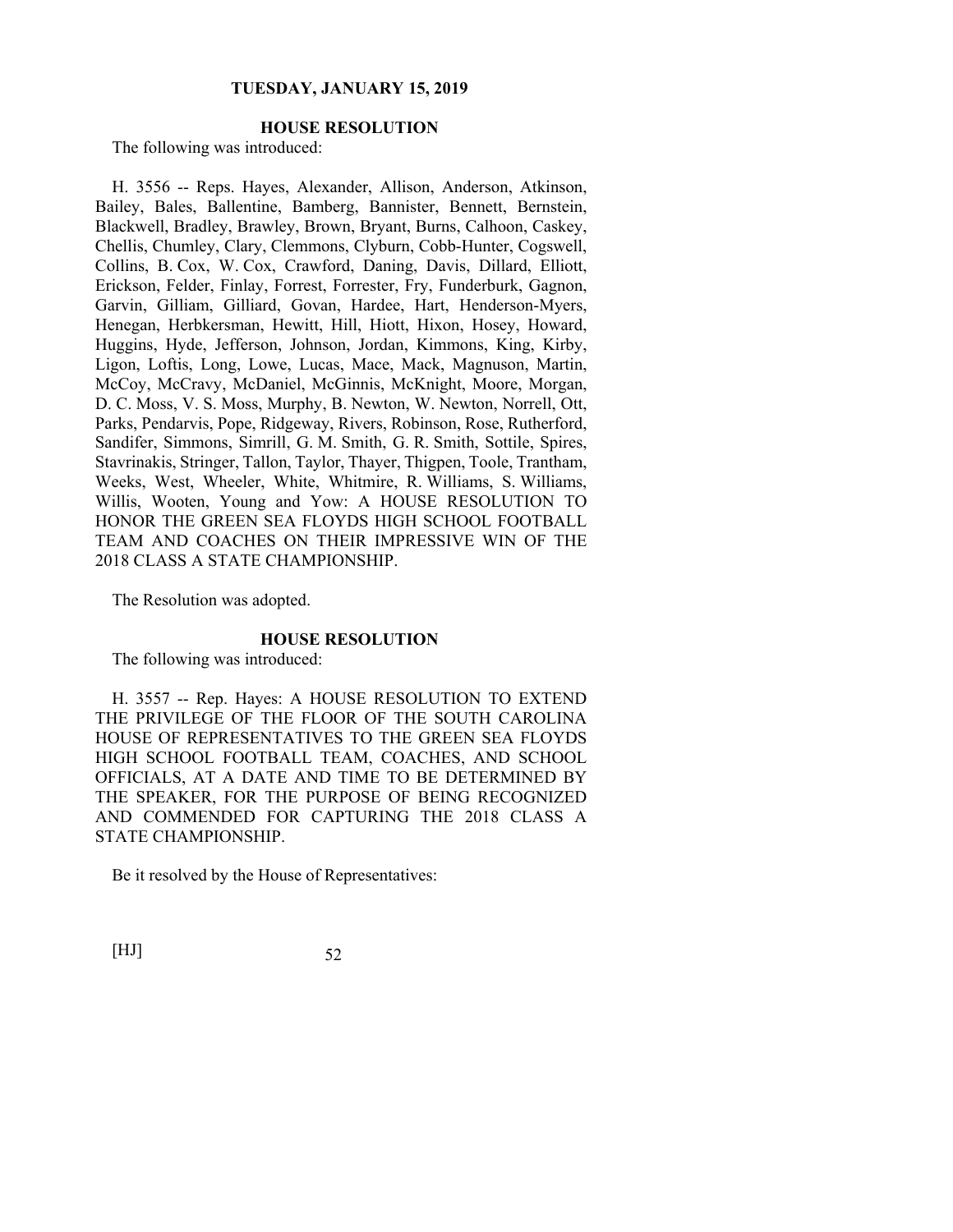That the privilege of the floor of the South Carolina House of Representatives be extended to the Green Sea Floyds High School football team, coaches, and school officials, at a date and time to be determined by the Speaker, for the purpose of being recognized and commended for capturing the 2018 Class A State Championship.

The Resolution was adopted.

## **HOUSE RESOLUTION**

The following was introduced:

H. 3558 -- Rep. Martin: A HOUSE RESOLUTION TO SALUTE SENIOR ELISE MILLS OF MID-CAROLINA HIGH SCHOOL ON AN OUTSTANDING HIGH SCHOOL ATHLETIC CAREER AND TO RECOGNIZE AND HONOR HER FOR WINNING HER FOURTH CONSECUTIVE STATE SINGLES CHAMPIONSHIP IN TENNIS.

The Resolution was adopted.

#### **HOUSE RESOLUTION**

The following was introduced:

H. 3559 -- Reps. Sottile, Alexander, Allison, Anderson, Atkinson, Bailey, Bales, Ballentine, Bamberg, Bannister, Bennett, Bernstein, Blackwell, Bradley, Brawley, Brown, Bryant, Burns, Calhoon, Caskey, Chellis, Chumley, Clary, Clemmons, Clyburn, Cobb-Hunter, Cogswell, Collins, B. Cox, W. Cox, Crawford, Daning, Davis, Dillard, Elliott, Erickson, Felder, Finlay, Forrest, Forrester, Fry, Funderburk, Gagnon, Garvin, Gilliam, Gilliard, Govan, Hardee, Hart, Hayes, Henderson-Myers, Henegan, Herbkersman, Hewitt, Hill, Hiott, Hixon, Hosey, Howard, Huggins, Hyde, Jefferson, Johnson, Jordan, Kimmons, King, Kirby, Ligon, Loftis, Long, Lowe, Lucas, Mace, Mack, Magnuson, Martin, McCoy, McCravy, McDaniel, McGinnis, McKnight, Moore, Morgan, D. C. Moss, V. S. Moss, Murphy, B. Newton, W. Newton, Norrell, Ott, Parks, Pendarvis, Pope, Ridgeway, Rivers, Robinson, Rose, Rutherford, Sandifer, Simmons, Simrill, G. M. Smith, G. R. Smith, Spires, Stavrinakis, Stringer, Tallon, Taylor, Thayer, Thigpen, Toole, Trantham, Weeks, West, Wheeler, White, Whitmire, R. Williams, S. Williams, Willis, Wooten, Young and Yow: A HOUSE RESOLUTION TO SALUTE THE WANDO HIGH SCHOOL MARCHING BAND, BAND DIRECTOR, AND SCHOOL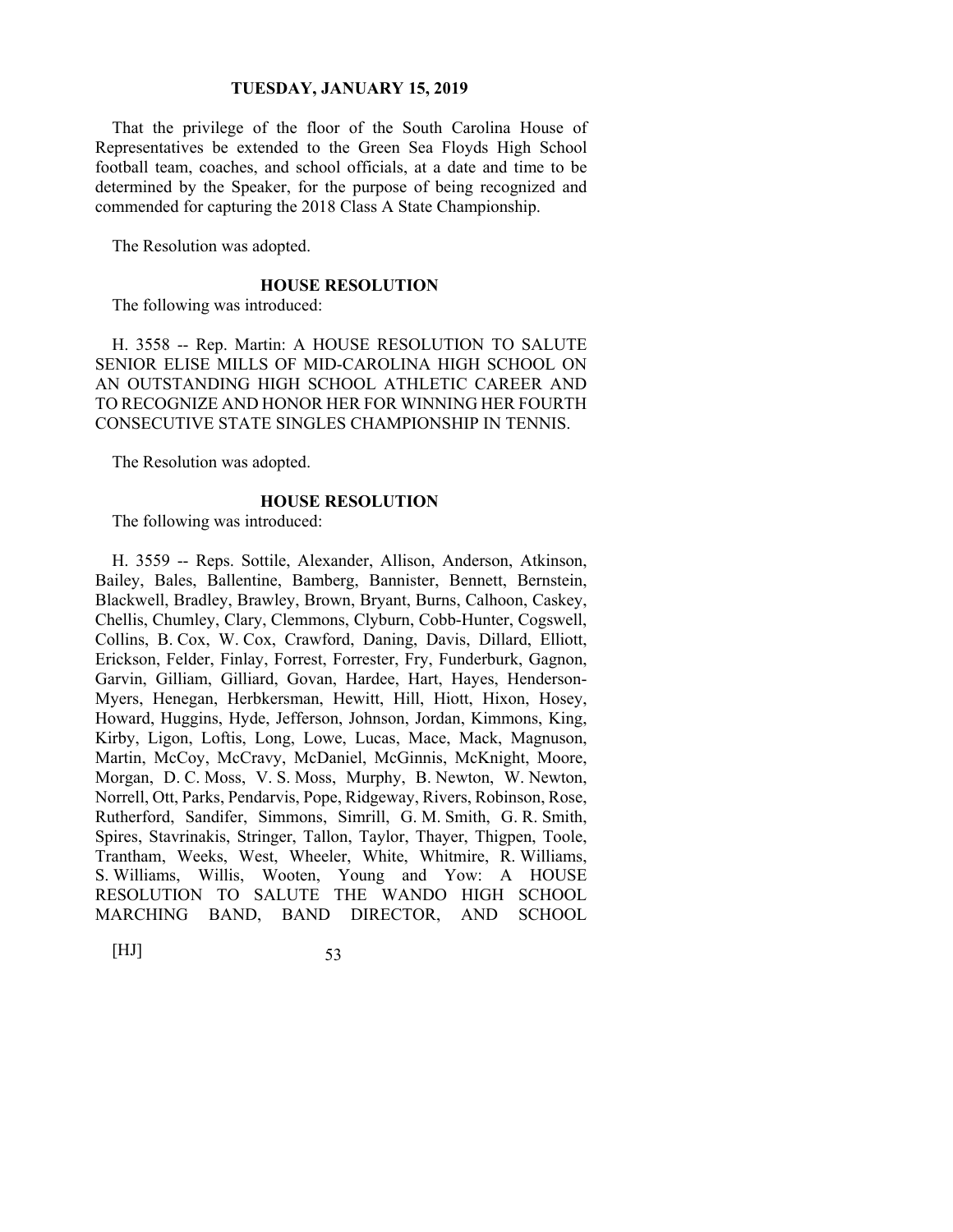OFFICIALS FOR A SENSATIONAL SEASON AND TO CONGRATULATE THEM ON ONCE AGAIN BECOMING A 2018 BANDS OF AMERICA GRAND NATIONAL FINALIST.

The Resolution was adopted.

#### **HOUSE RESOLUTION**

The following was introduced:

H. 3565 -- Reps. Bernstein, Alexander, Allison, Anderson, Atkinson, Bailey, Bales, Ballentine, Bamberg, Bannister, Bennett, Blackwell, Bradley, Brawley, Brown, Bryant, Burns, Calhoon, Caskey, Chellis, Chumley, Clary, Clemmons, Clyburn, Cobb-Hunter, Cogswell, Collins, B. Cox, W. Cox, Crawford, Daning, Davis, Dillard, Elliott, Erickson, Felder, Finlay, Forrest, Forrester, Fry, Funderburk, Gagnon, Garvin, Gilliam, Gilliard, Govan, Hardee, Hart, Hayes, Henderson-Myers, Henegan, Herbkersman, Hewitt, Hill, Hiott, Hixon, Hosey, Howard, Huggins, Hyde, Jefferson, Johnson, Jordan, Kimmons, King, Kirby, Ligon, Loftis, Long, Lowe, Lucas, Mace, Mack, Magnuson, Martin, McCoy, McCravy, McDaniel, McGinnis, McKnight, Moore, Morgan, D. C. Moss, V. S. Moss, Murphy, B. Newton, W. Newton, Norrell, Ott, Parks, Pendarvis, Pope, Ridgeway, Rivers, Robinson, Rose, Rutherford, Sandifer, Simmons, Simrill, G. M. Smith, G. R. Smith, Sottile, Spires, Stavrinakis, Stringer, Tallon, Taylor, Thayer, Thigpen, Toole, Trantham, Weeks, West, Wheeler, White, Whitmire, R. Williams, S. Williams, Willis, Wooten, Young and Yow: A HOUSE RESOLUTION TO RECOGNIZE DR. ROBERT AND LINDA "COOKIE" WINBURN OF SPRING VALLEY BAPTIST CHURCH IN COLUMBIA UPON THE OCCASION OF THEIR THIRTIETH ANNIVERSARY AND TO WISH THEM GOD'S RICHEST BLESSINGS AS THEY CONTINUE TO SERVE THE LORD.

The Resolution was adopted.

#### **HOUSE RESOLUTION**

The following was introduced:

H. 3566 -- Reps. Gilliard, Alexander, Allison, Anderson, Atkinson, Bailey, Bales, Ballentine, Bamberg, Bannister, Bennett, Bernstein, Blackwell, Bradley, Brawley, Brown, Bryant, Burns, Calhoon, Caskey, Chellis, Chumley, Clary, Clemmons, Clyburn, Cobb-Hunter, Cogswell,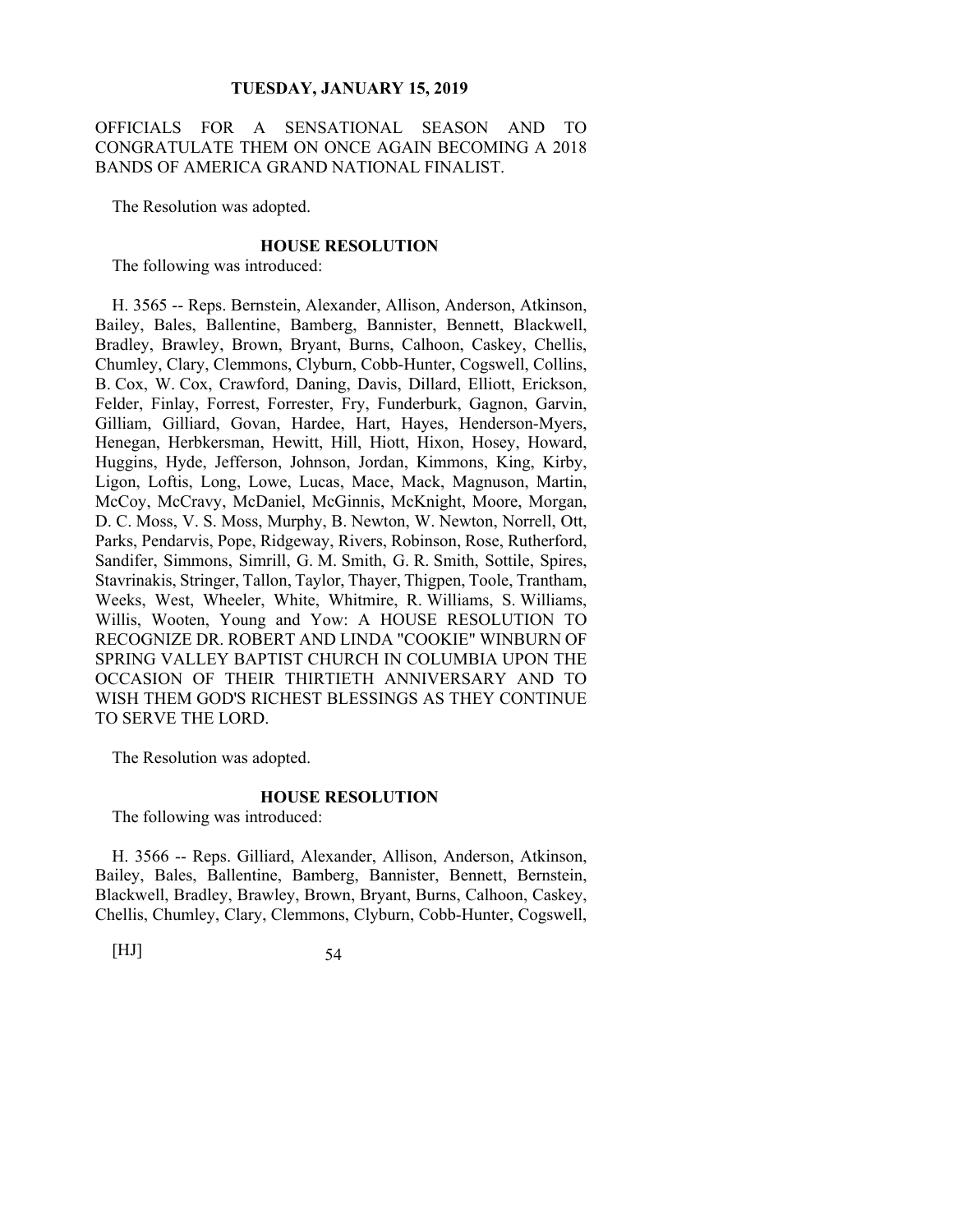Collins, B. Cox, W. Cox, Crawford, Daning, Davis, Dillard, Elliott, Erickson, Felder, Finlay, Forrest, Forrester, Fry, Funderburk, Gagnon, Garvin, Gilliam, Govan, Hardee, Hart, Hayes, Henderson-Myers, Henegan, Herbkersman, Hewitt, Hill, Hiott, Hixon, Hosey, Howard, Huggins, Hyde, Jefferson, Johnson, Jordan, Kimmons, King, Kirby, Ligon, Loftis, Long, Lowe, Lucas, Mace, Mack, Magnuson, Martin, McCoy, McCravy, McDaniel, McGinnis, McKnight, Moore, Morgan, D. C. Moss, V. S. Moss, Murphy, B. Newton, W. Newton, Norrell, Ott, Parks, Pendarvis, Pope, Ridgeway, Rivers, Robinson, Rose, Rutherford, Sandifer, Simmons, Simrill, G. M. Smith, G. R. Smith, Sottile, Spires, Stavrinakis, Stringer, Tallon, Taylor, Thayer, Thigpen, Toole, Trantham, Weeks, West, Wheeler, White, Whitmire, R. Williams, S. Williams, Willis, Wooten, Young and Yow: A HOUSE RESOLUTION TO RECOGNIZE AND HONOR CYRIL ROBINSON OF CHARLESTON FOR HIS MANY YEARS OF DEDICATED SERVICE TO THE PEOPLE OF CHARLESTON AND TO EXTEND BEST WISHES AS HE CONTINUES TO SERVE IN THE YEARS AHEAD.

The Resolution was adopted.

#### **HOUSE RESOLUTION**

The following was introduced:

H. 3567 -- Rep. Simrill: A HOUSE RESOLUTION TO CELEBRATE DENI MITCHELL'S CONTRIBUTIONS TO THE COLLEGE OF CHARLESTON, SALUTE HER FOR FIFTEEN YEARS OF DEDICATED SERVICE TO THE COLLEGE, AND EXTEND BEST WISHES FOR CONTINUED SUCCESS AND FULFILLMENT IN THE YEARS TO COME.

The Resolution was adopted.

#### **HOUSE RESOLUTION**

The following was introduced:

H. 3568 -- Reps. Gilliard, Govan, Toole, Garvin, Pendarvis, Hosey, Alexander, Jefferson, Robinson, Henegan, King, Brawley, Bamberg, Thigpen, Anderson, Howard, Mack, Stavrinakis, Weeks, R. Williams and S. Williams: A HOUSE RESOLUTION TO EXPRESS THE BELIEF OF THE MEMBERS OF THE HOUSE OF REPRESENTATIVES THAT DOMINION ENERGY, INC., NOW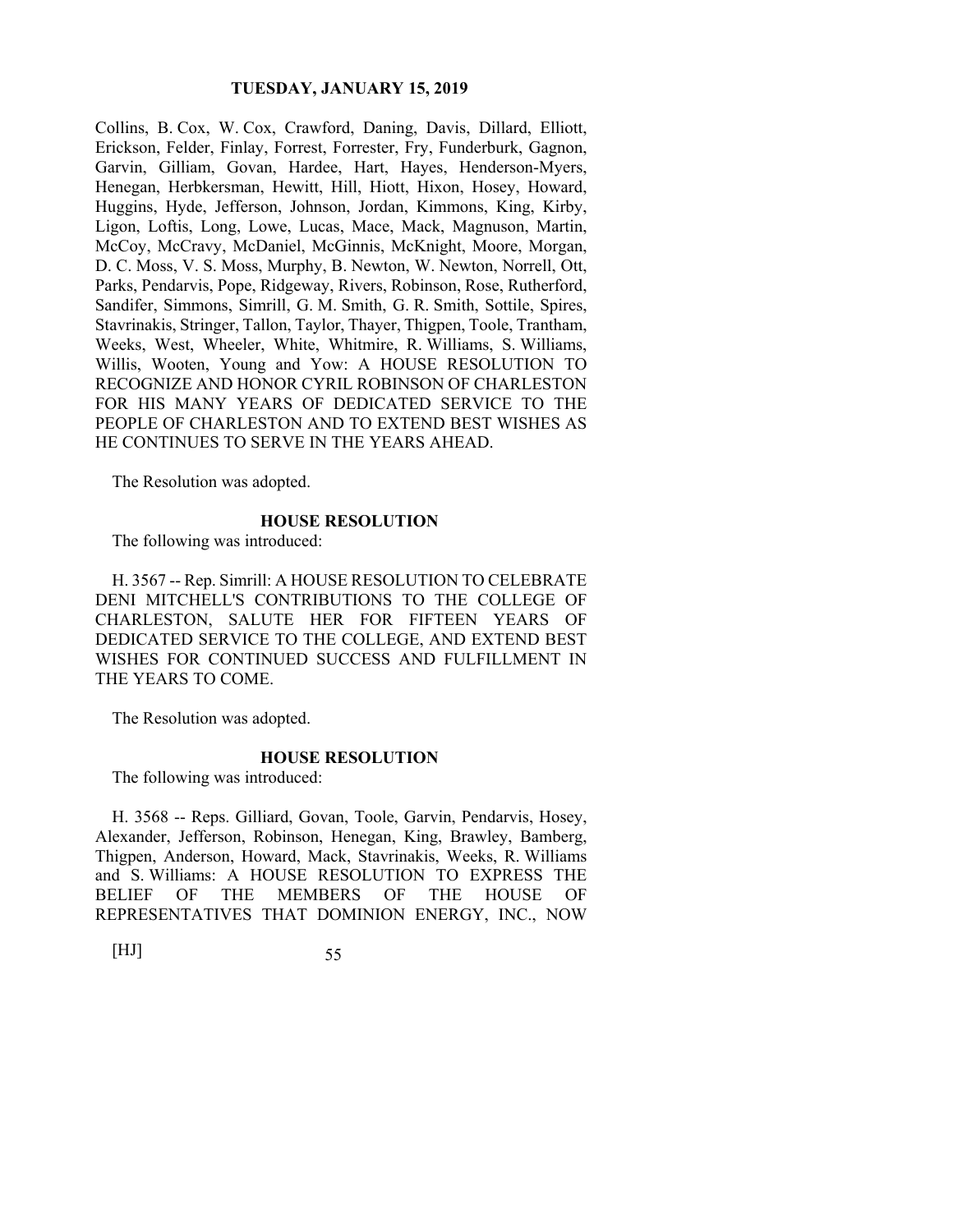THAT ITS PURCHASE OF THE SCANA CORPORATION HAS BEEN APPROVED, SHOULD HONOR ITS FIRST REPRESENTATIONS TO RATEPAYERS AND PAY THEM THE AVERAGE ONE THOUSAND DOLLAR REFUND OF CHARGES PAID BY THEM IN REGARD TO THE CONSTRUCTION OF THE NOW ABANDONED NUCLEAR REACTORS AT JENKINSVILLE, SOUTH CAROLINA, AND TO ALSO EXPRESS THE BELIEF OF THE MEMBERS OF THE HOUSE OF REPRESENTATIVES THAT IF DOMINION FAILS TO HONOR IN GOOD FAITH THIS OBLIGATION, THE SOUTH CAROLINA PUBLIC SERVICE COMMISSION, AS PART OF FUTURE RATE PROCEEDINGS, SHOULD REQUIRE DOMINION TO DO SO.

The Resolution was ordered referred to the Committee on Labor, Commerce and Industry.

#### **HOUSE RESOLUTION**

The following was introduced:

H. 3569 -- Reps. Weeks, G. M. Smith, Brawley, Ridgeway, Wheeler, Alexander, Allison, Anderson, Atkinson, Bailey, Bales, Ballentine, Bamberg, Bannister, Bennett, Bernstein, Blackwell, Bradley, Brown, Bryant, Burns, Calhoon, Caskey, Chellis, Chumley, Clary, Clemmons, Clyburn, Cobb-Hunter, Cogswell, Collins, B. Cox, W. Cox, Crawford, Daning, Davis, Dillard, Elliott, Erickson, Felder, Finlay, Forrest, Forrester, Fry, Funderburk, Gagnon, Garvin, Gilliam, Gilliard, Govan, Hardee, Hart, Hayes, Henderson-Myers, Henegan, Herbkersman, Hewitt, Hill, Hiott, Hixon, Hosey, Howard, Huggins, Hyde, Jefferson, Johnson, Jordan, Kimmons, King, Kirby, Ligon, Loftis, Long, Lowe, Lucas, Mace, Mack, Magnuson, Martin, McCoy, McCravy, McDaniel, McGinnis, McKnight, Moore, Morgan, D. C. Moss, V. S. Moss, Murphy, B. Newton, W. Newton, Norrell, Ott, Parks, Pendarvis, Pope, Rivers, Robinson, Rose, Rutherford, Sandifer, Simmons, Simrill, G. R. Smith, Sottile, Spires, Stavrinakis, Stringer, Tallon, Taylor, Thayer, Thigpen, Toole, Trantham, West, White, Whitmire, R. Williams, S. Williams, Willis, Wooten, Young and Yow: A HOUSE RESOLUTION TO RECOGNIZE AND HONOR TRAVIS ALLEN JOHNSON OF LYNCHBURG AND TO CONGRATULATE HIM ON HIS SELECTION TO PARTICIPATE IN THE 57TH ANNUAL UNITED STATES SENATE YOUTH PROGRAM.

The Resolution was adopted.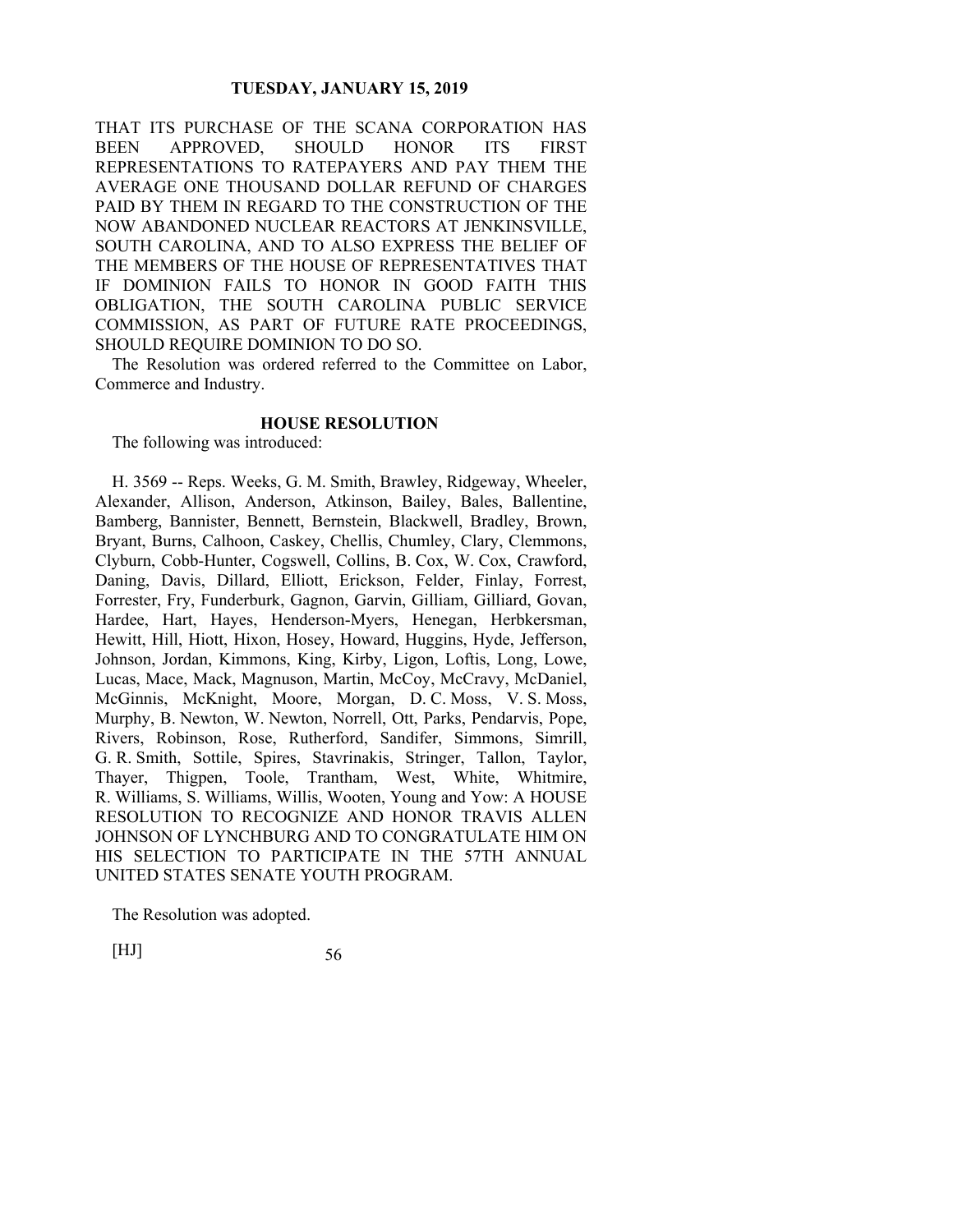# **HOUSE RESOLUTION**

The following was introduced:

H. 3570 -- Reps. Thayer, W. Cox, West, Alexander, Allison, Anderson, Atkinson, Bailey, Bales, Ballentine, Bamberg, Bannister, Bennett, Bernstein, Blackwell, Bradley, Brawley, Brown, Bryant, Burns, Calhoon, Caskey, Chellis, Chumley, Clary, Clemmons, Clyburn, Cobb-Hunter, Cogswell, Collins, B. Cox, Crawford, Daning, Davis, Dillard, Elliott, Erickson, Felder, Finlay, Forrest, Forrester, Fry, Funderburk, Gagnon, Garvin, Gilliam, Gilliard, Govan, Hardee, Hart, Hayes, Henderson-Myers, Henegan, Herbkersman, Hewitt, Hill, Hiott, Hixon, Hosey, Howard, Huggins, Hyde, Jefferson, Johnson, Jordan, Kimmons, King, Kirby, Ligon, Loftis, Long, Lowe, Lucas, Mace, Mack, Magnuson, Martin, McCoy, McCravy, McDaniel, McGinnis, McKnight, Moore, Morgan, D. C. Moss, V. S. Moss, Murphy, B. Newton, W. Newton, Norrell, Ott, Parks, Pendarvis, Pope, Ridgeway, Rivers, Robinson, Rose, Rutherford, Sandifer, Simmons, Simrill, G. M. Smith, G. R. Smith, Sottile, Spires, Stavrinakis, Stringer, Tallon, Taylor, Thigpen, Toole, Trantham, Weeks, Wheeler, White, Whitmire, R. Williams, S. Williams, Willis, Wooten, Young and Yow: A HOUSE RESOLUTION TO RECOGNIZE AND HONOR THE PALMETTO HIGH SCHOOL VARSITY COMPETITIVE CHEERLEADING SQUAD, COACHES, AND SCHOOL OFFICIALS FOR AN OUTSTANDING SEASON AND TO CONGRATULATE THEM FOR WINNING THE 2018 SOUTH CAROLINA CLASS AAAA STATE CHAMPIONSHIP TITLE.

The Resolution was adopted.

#### **HOUSE RESOLUTION**

The following was introduced:

H. 3571 -- Reps. Thayer, W. Cox and West: A HOUSE RESOLUTION TO EXTEND THE PRIVILEGE OF THE FLOOR OF THE SOUTH CAROLINA HOUSE OF REPRESENTATIVES TO THE PALMETTO HIGH SCHOOL VARSITY CHEERLEADING SQUAD OF ANDERSON COUNTY WITH THE TEAM COACHES AND SCHOOL OFFICIALS, AT A DATE AND TIME TO BE DETERMINED BY THE SPEAKER, FOR THE PURPOSE OF BEING RECOGNIZED AND COMMENDED FOR CAPTURING THE 2018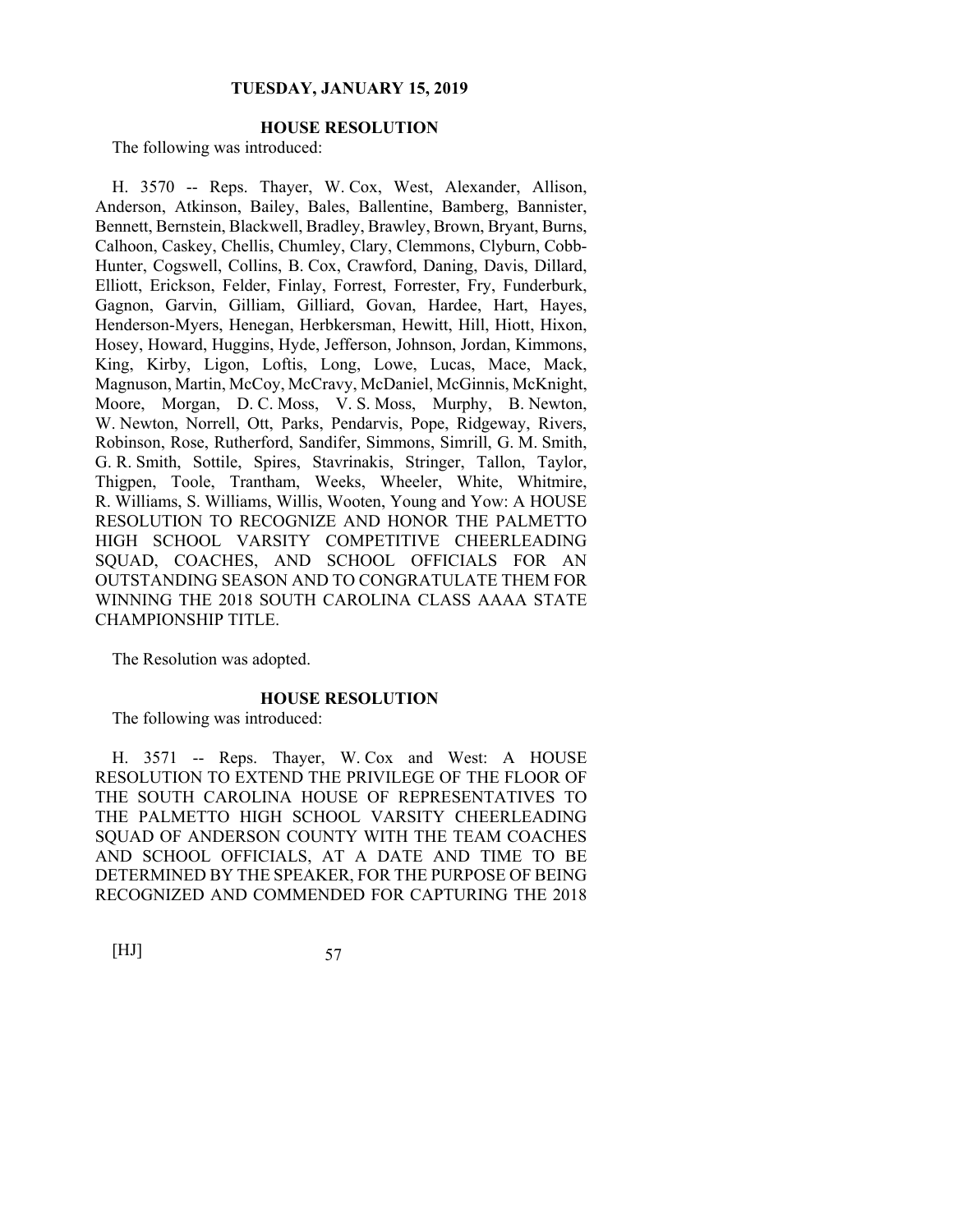# SOUTH CAROLINA CLASS AAAA STATE CHAMPIONSHIP TITLE.

Be it resolved by the House of Representatives:

That the privilege of the floor of the South Carolina House of Representatives be extended to the Palmetto High School varsity cheerleading squad of Anderson County with the team coaches and school officials, at a date and time to be determined by the Speaker, for the purpose of being recognized and commended for capturing the 2018 South Carolina Class AAAA State Championship title.

The Resolution was adopted.

## **HOUSE RESOLUTION**

The following was introduced:

H. 3599 -- Rep. Martin: A HOUSE RESOLUTION TO EXTEND THE PRIVILEGE OF THE FLOOR OF THE SOUTH CAROLINA HOUSE OF REPRESENTATIVES TO THE MID-CAROLINA HIGH SCHOOL COMPETITIVE CHEER TEAM, COACHES, AND SCHOOL OFFICIALS, AT A DATE AND TIME TO BE DETERMINED BY THE SPEAKER, FOR THE PURPOSE OF BEING RECOGNIZED AND COMMENDED FOR WINNING THE 2018 CLASS AAA STATE CHAMPIONSHIP TITLE.

Be it resolved by the House of Representatives:

That the privilege of the floor of the South Carolina House of Representatives be extended to the Mid-Carolina High School competitive cheer team, coaches, and school officials, at a date and time to be determined by the Speaker, for the purpose of being recognized and commended for winning the 2018 Class AAA State Championship title.

The Resolution was adopted.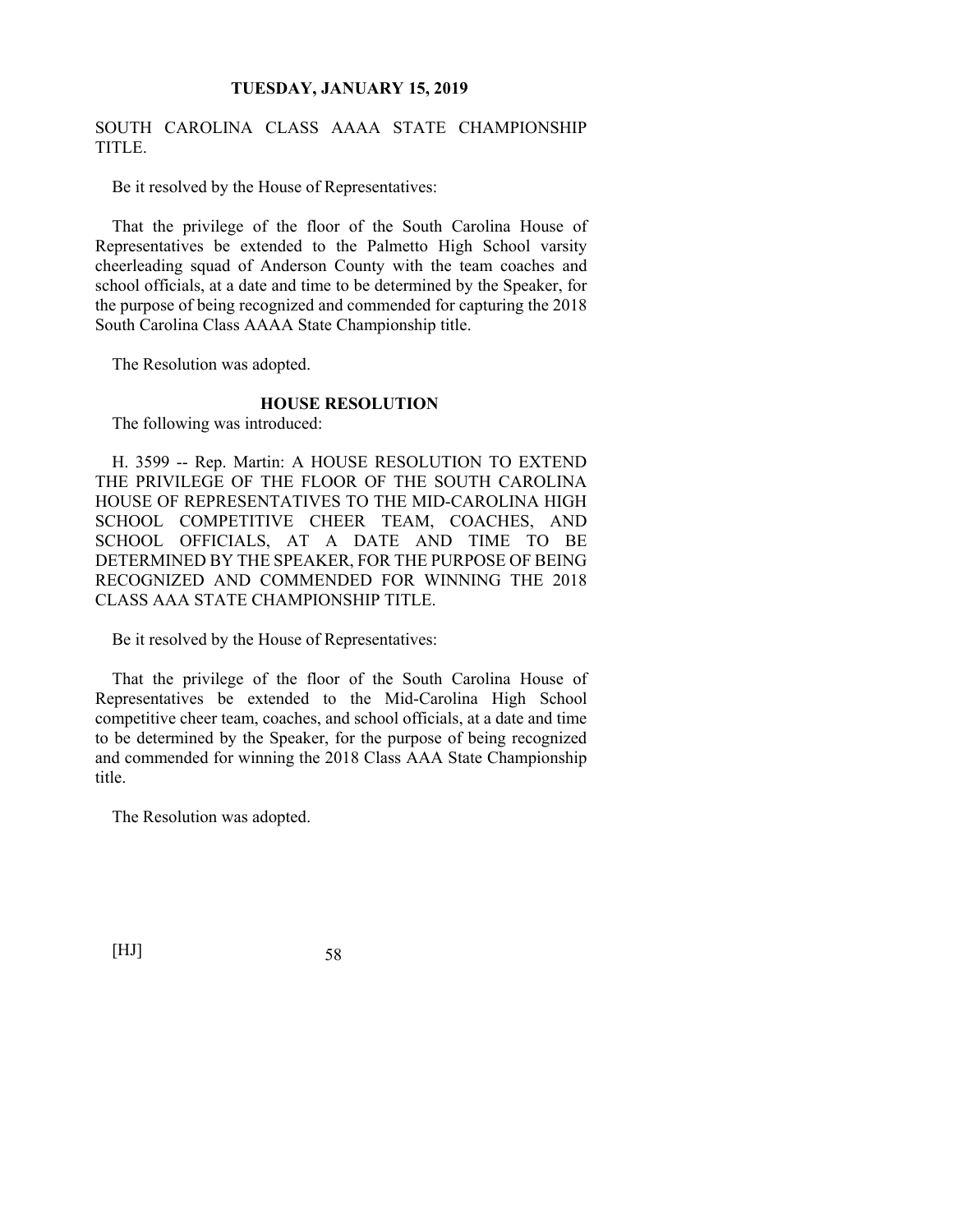# **HOUSE RESOLUTION**

The following was introduced:

H. 3600 -- Rep. Martin: A HOUSE RESOLUTION TO CELEBRATE THE MID-CAROLINA HIGH SCHOOL COMPETITIVE CHEER TEAM, COACHES, AND SCHOOL OFFICIALS FOR A SUPERB SEASON AND TO CONGRATULATE THEM ON CAPTURING THE 2018 CLASS AAA STATE CHAMPIONSHIP TITLE.

The Resolution was adopted.

## **CONCURRENT RESOLUTION**

The following was introduced:

H. 3488 -- Reps. Bernstein, Ballentine and Huggins: A CONCURRENT RESOLUTION TO REQUEST THE DEPARTMENT OF TRANSPORTATION NAME THE INTERSTATE HIGHWAY 126 INTERCHANGE LOCATED AT ELMWOOD AVENUE AND HUGER STREET IN THE CITY OF COLUMBIA "THOMAS MOFFATT BURRISS INTERCHANGE" AND ERECT APPROPRIATE MARKERS OR SIGNS AT THIS INTERCHANGE CONTAINING THIS DESIGNATION.

The Concurrent Resolution was ordered referred to the Committee on Invitations and Memorial Resolutions.

#### **CONCURRENT RESOLUTION**

The following was introduced:

H. 3560 -- Reps. Wooten, Alexander, Allison, Anderson, Atkinson, Bailey, Bales, Ballentine, Bamberg, Bannister, Bennett, Bernstein, Blackwell, Bradley, Brawley, Brown, Bryant, Burns, Calhoon, Caskey, Chellis, Chumley, Clary, Clemmons, Clyburn, Cobb-Hunter, Cogswell, Collins, B. Cox, W. Cox, Crawford, Daning, Davis, Dillard, Elliott, Erickson, Felder, Finlay, Forrest, Forrester, Fry, Funderburk, Gagnon, Garvin, Gilliam, Gilliard, Govan, Hardee, Hart, Hayes, Henderson-Myers, Henegan, Herbkersman, Hewitt, Hill, Hiott, Hixon, Hosey, Howard, Huggins, Hyde, Jefferson, Johnson, Jordan, Kimmons, King, Kirby, Ligon, Loftis, Long, Lowe, Lucas, Mace, Mack, Magnuson, Martin, McCoy, McCravy, McDaniel, McGinnis, McKnight, Moore, Morgan, D. C. Moss, V. S. Moss, Murphy, B. Newton, W. Newton, Norrell, Ott, Parks, Pendarvis, Pope, Ridgeway, Rivers, Robinson, Rose,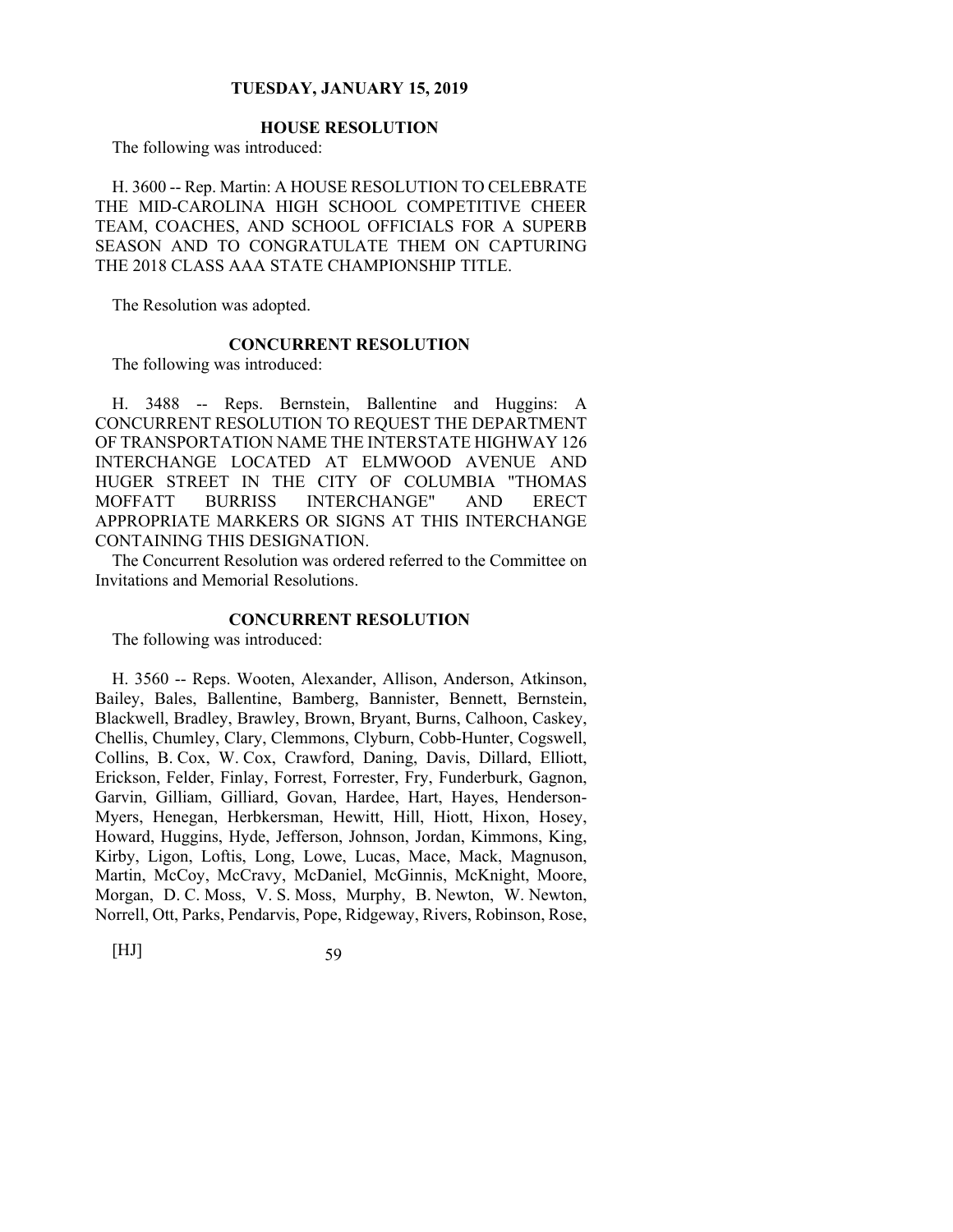Rutherford, Sandifer, Simmons, Simrill, G. M. Smith, G. R. Smith, Sottile, Spires, Stavrinakis, Stringer, Tallon, Taylor, Thayer, Thigpen, Toole, Trantham, Weeks, West, Wheeler, White, Whitmire, R. Williams, S. Williams, Willis, Young and Yow: A CONCURRENT RESOLUTION TO RECOGNIZE AND HONOR DR. LUCAS CLAMP, PRINCIPAL OF RIVER BLUFF HIGH SCHOOL IN LEXINGTON, AND TO CONGRATULATE HIM FOR BEING NAMED THE 2019 NATIONAL PRINCIPAL OF THE YEAR BY THE NATIONAL ASSOCIATION OF SECONDARY SCHOOL PRINCIPALS.

The Concurrent Resolution was agreed to and ordered sent to the Senate.

## **CONCURRENT RESOLUTION**

The following was introduced:

H. 3561 -- Reps. Gagnon, Alexander, Allison, Anderson, Atkinson, Bailey, Bales, Ballentine, Bamberg, Bannister, Bennett, Bernstein, Blackwell, Bradley, Brawley, Brown, Bryant, Burns, Calhoon, Caskey, Chellis, Chumley, Clary, Clemmons, Clyburn, Cobb-Hunter, Cogswell, Collins, B. Cox, W. Cox, Crawford, Daning, Davis, Dillard, Elliott, Erickson, Felder, Finlay, Forrest, Forrester, Fry, Funderburk, Garvin, Gilliam, Gilliard, Govan, Hardee, Hart, Hayes, Henderson-Myers, Henegan, Herbkersman, Hewitt, Hill, Hiott, Hixon, Hosey, Howard, Huggins, Hyde, Jefferson, Johnson, Jordan, Kimmons, King, Kirby, Ligon, Loftis, Long, Lowe, Lucas, Mace, Mack, Magnuson, Martin, McCoy, McCravy, McDaniel, McGinnis, McKnight, Moore, Morgan, D. C. Moss, V. S. Moss, Murphy, B. Newton, W. Newton, Norrell, Ott, Parks, Pendarvis, Pope, Ridgeway, Rivers, Robinson, Rose, Rutherford, Sandifer, Simmons, Simrill, G. M. Smith, G. R. Smith, Sottile, Spires, Stavrinakis, Stringer, Tallon, Taylor, Thayer, Thigpen, Toole, Trantham, Weeks, West, Wheeler, White, Whitmire, R. Williams, S. Williams, Willis, Wooten, Young and Yow: A CONCURRENT RESOLUTION TO HONOR THE ABBEVILLE HIGH SCHOOL FOOTBALL TEAM AND COACHES ON THEIR IMPRESSIVE WIN OF THE 2018 CLASS AA STATE CHAMPIONSHIP.

The Concurrent Resolution was agreed to and ordered sent to the Senate.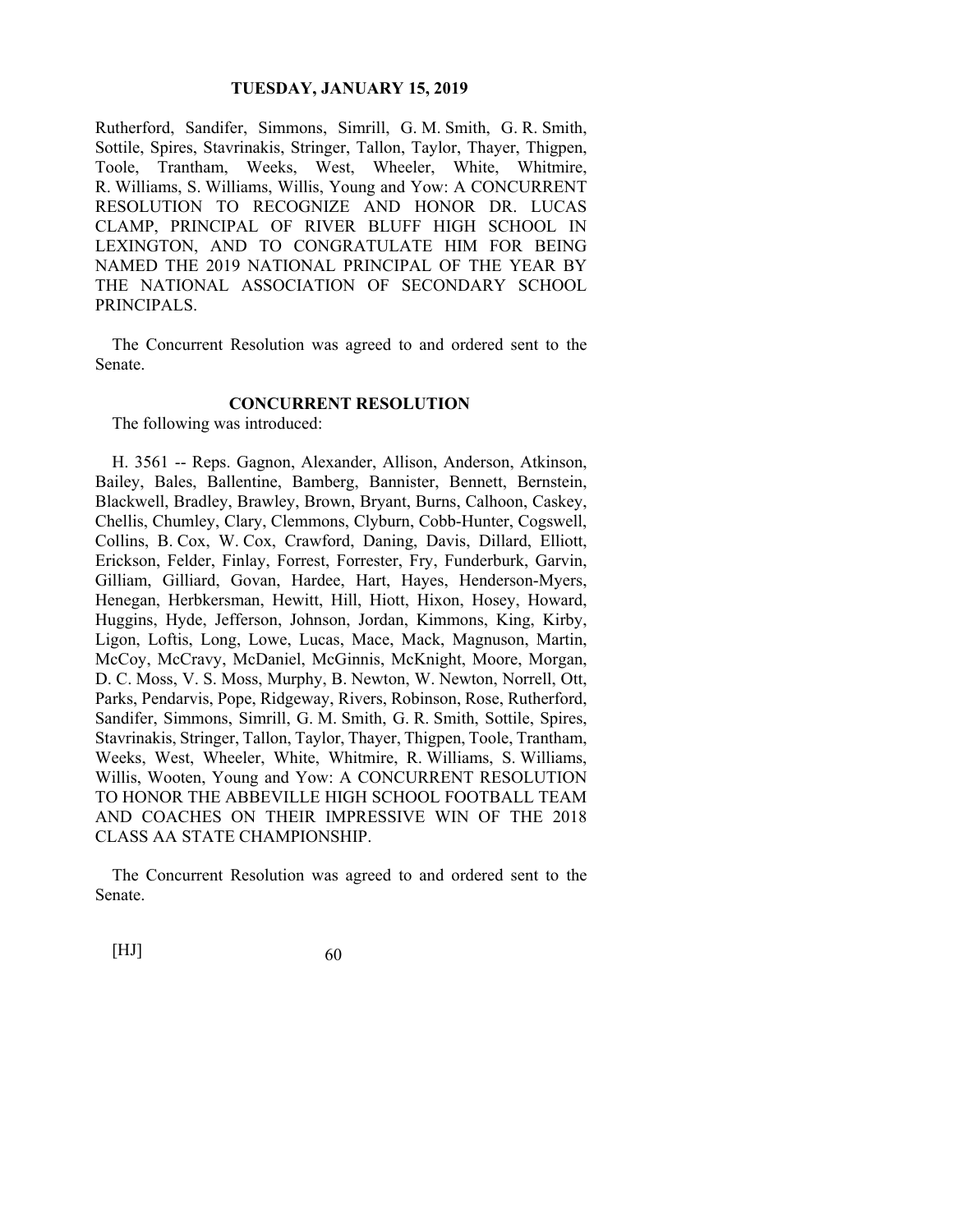# **CONCURRENT RESOLUTION**

The following was introduced:

H. 3562 -- Reps. Hiott, Alexander, Allison, Anderson, Atkinson, Bailey, Bales, Ballentine, Bamberg, Bannister, Bennett, Bernstein, Blackwell, Bradley, Brawley, Brown, Bryant, Burns, Calhoon, Caskey, Chellis, Chumley, Clary, Clemmons, Clyburn, Cobb-Hunter, Cogswell, Collins, B. Cox, W. Cox, Crawford, Daning, Davis, Dillard, Elliott, Erickson, Felder, Finlay, Forrest, Forrester, Fry, Funderburk, Gagnon, Garvin, Gilliam, Gilliard, Govan, Hardee, Hart, Hayes, Henderson-Myers, Henegan, Herbkersman, Hewitt, Hill, Hixon, Hosey, Howard, Huggins, Hyde, Jefferson, Johnson, Jordan, Kimmons, King, Kirby, Ligon, Loftis, Long, Lowe, Lucas, Mace, Mack, Magnuson, Martin, McCoy, McCravy, McDaniel, McGinnis, McKnight, Moore, Morgan, D. C. Moss, V. S. Moss, Murphy, B. Newton, W. Newton, Norrell, Ott, Parks, Pendarvis, Pope, Ridgeway, Rivers, Robinson, Rose, Rutherford, Sandifer, Simmons, Simrill, G. M. Smith, G. R. Smith, Sottile, Spires, Stavrinakis, Stringer, Tallon, Taylor, Thayer, Thigpen, Toole, Trantham, Weeks, West, Wheeler, White, Whitmire, R. Williams, S. Williams, Willis, Wooten, Young and Yow: A CONCURRENT RESOLUTION TO RECOGNIZE AND COMMEND SOUTH CAROLINA'S FFA MEMBERS, FORMERLY KNOWN AS THE FUTURE FARMERS OF AMERICA, AND ALL WHO SUPPORT, PROMOTE, AND ENCOURAGE THESE OUTSTANDING STUDENTS OF AGRICULTURAL EDUCATION AND TO JOIN THEM IN OBSERVANCE OF NATIONAL FFA WEEK, FEBRUARY 16-23, 2019.

The Concurrent Resolution was agreed to and ordered sent to the Senate.

## **CONCURRENT RESOLUTION**

The following was introduced:

H. 3563 -- Reps. Murphy, Bennett, Chellis, Jefferson, Kimmons, Mack and Pendarvis: A CONCURRENT RESOLUTION TO REQUEST THE DEPARTMENT OF TRANSPORTATION NAME THE INTERSECTION LOCATED AT THE JUNCTION OF ORANGEBURG ROAD (S-18-22) AND DORCHESTER ROAD (SOUTH CAROLINA HIGHWAY 642) IN DORCHESTER COUNTY "BENJAMIN JAMES SINGLETON, SR. MEMORIAL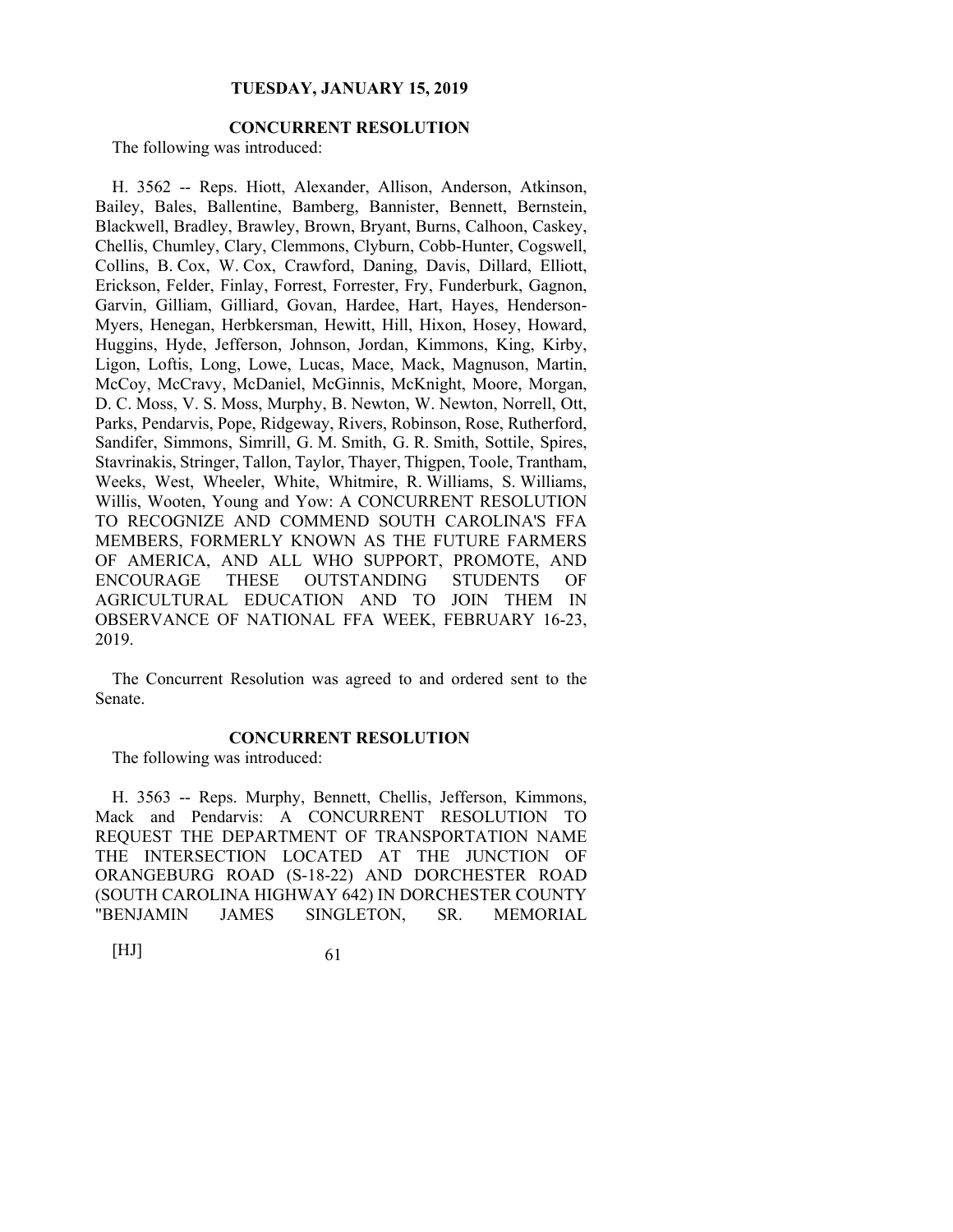INTERSECTION" AND ERECT APPROPRIATE MARKERS OR SIGNS AT THIS INTERSECTION CONTAINING THIS DESIGNATION.

The Concurrent Resolution was ordered referred to the Committee on Invitations and Memorial Resolutions.

## **CONCURRENT RESOLUTION**

The following was introduced:

H. 3564 -- Reps. Taylor, Clyburn, Blackwell, Hixon and Young: A CONCURRENT RESOLUTION TO EXPRESS THE PROFOUND SORROW OF THE SOUTH CAROLINA GENERAL ASSEMBLY UPON THE PASSING OF CHIEF J. CARROL BUSBEE, SR., FORMER DIRECTOR OF THE AIKEN DEPARTMENT OF PUBLIC SAFETY, AND TO EXTEND THE DEEPEST SYMPATHY TO HIS FAMILY AND MANY FRIENDS.

The Concurrent Resolution was agreed to and ordered sent to the Senate.

#### **CONCURRENT RESOLUTION**

The following was introduced:

H. 3572 -- Reps. Felder, Pope, B. Newton, Ligon, Bryant, King and Simrill: A CONCURRENT RESOLUTION TO REQUEST THE DEPARTMENT OF TRANSPORTATION NAME THE INTERSECTION LOCATED AT THE JUNCTION OF UNITED STATES HIGHWAY 21 AND SOUTH CAROLINA HIGHWAY 160 IN YORK COUNTY "KARSON BAILEY WHITESELL MEMORIAL INTERSECTION" AND ERECT APPROPRIATE MARKERS OR SIGNS AT THIS LOCATION CONTAINING THIS DESIGNATION.

The Concurrent Resolution was ordered referred to the Committee on Invitations and Memorial Resolutions.

## **CONCURRENT RESOLUTION**

The following was introduced:

H. 3573 -- Rep. Thayer: A CONCURRENT RESOLUTION TO RECOGNIZE AND ACKNOWLEDGE THE PUBLIC HEALTH HAZARD OF PORNOGRAPHY WHICH LEADS TO A BROAD SPECTRUM OF INDIVIDUAL AND SOCIETAL HARMS, TO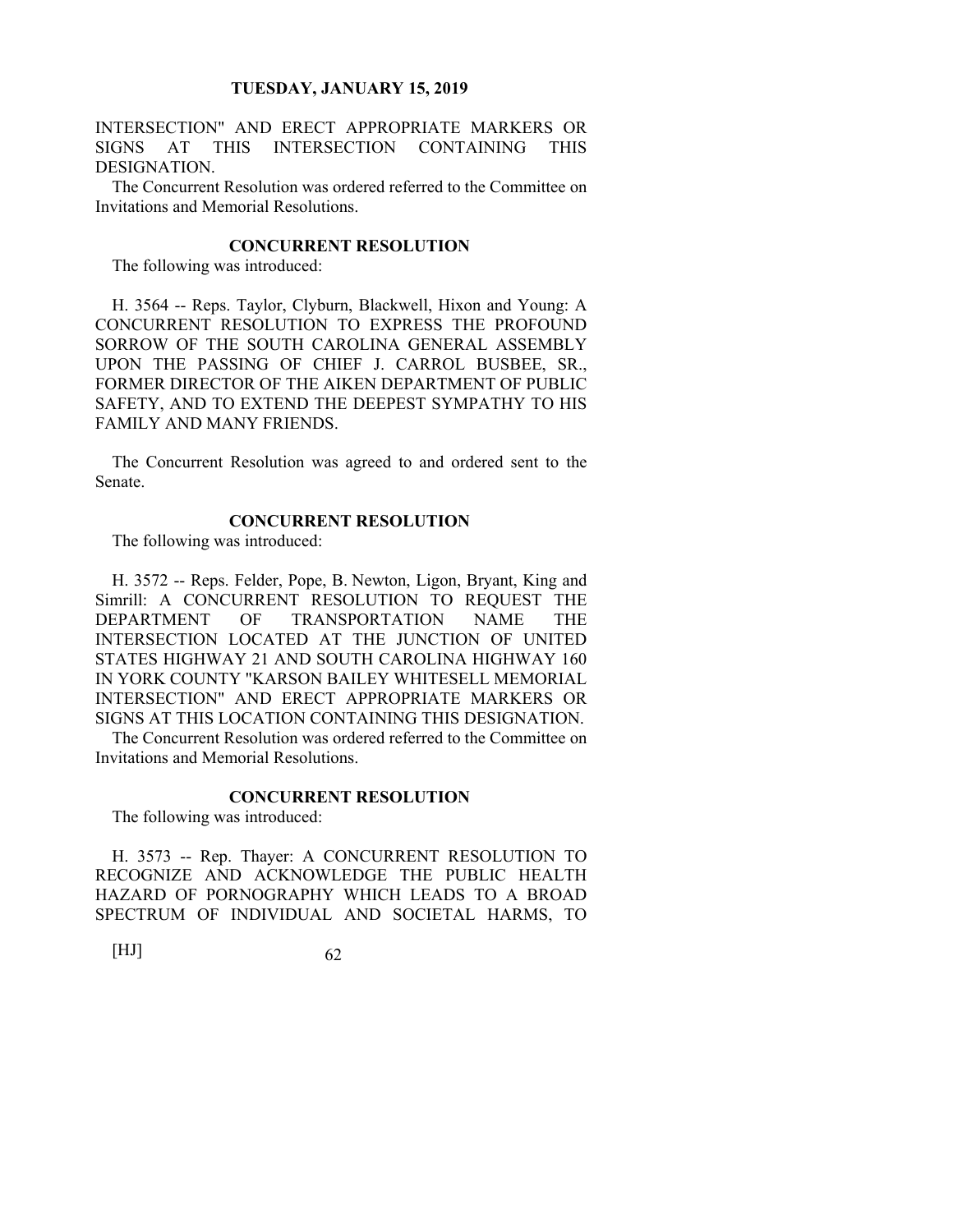EXPRESS THE NEED TO ADDRESS THE PORNOGRAPHY EPIDEMIC BY ENCOURAGING EDUCATION, PREVENTION, RESEARCH, AND POLICY CHANGES TO ADDRESS THE PROLIFERATION OF PORNOGRAPHY ON THE INTERNET IN PARTICULAR, AND TO CALL FOR REGULATION OF PORNOGRAPHY ON THE INTERNET TO ENSURE COMPLIANCE WITH OBSCENITY LAWS OF THE STATE.

The Concurrent Resolution was ordered referred to the Committee on Medical, Military, Public and Municipal Affairs.

## **CONCURRENT RESOLUTION**

The following was introduced:

H. 3574 -- Reps. Gagnon and West: A CONCURRENT RESOLUTION TO RECOGNIZE AND HONOR SERGEANT TIM WRIGHT OF THE ABBEVILLE COUNTY SHERIFF'S OFFICE FOR EXCEPTIONAL COURAGE IN THE FACE OF DANGER WHILE IN THE LINE OF DUTY AND TO CONGRATULATE HIM UPON RECEIVING THE SOUTH CAROLINA SHERIFFS' ASSOCIATION MEDAL OF VALOR AWARD.

The Concurrent Resolution was agreed to and ordered sent to the Senate.

## **CONCURRENT RESOLUTION**

The following was introduced:

H. 3575 -- Rep. Gilliard: A CONCURRENT RESOLUTION TO MEMORIALIZE THE PRESIDENT OF THE UNITED STATES AND CONGRESSIONAL LEADERS TO IMMEDIATELY RESOLVE THE CURRENT BUDGET IMPASSE REGARDING THE FUNDING OF CERTAIN FEDERAL AGENCIES AND PROGRAMS IN ORDER TO REOPEN ALL ASPECTS OF THE FEDERAL GOVERNMENT AND TO FURTHER ENSURE THAT ANY FEDERAL EMPLOYEE ADVERSELY AFFECTED FINANCIALLY BY THIS SHUTDOWN WILL RECEIVE FULL BACK PAY AND BENEFITS.

The Concurrent Resolution was ordered referred to the Committee on Judiciary.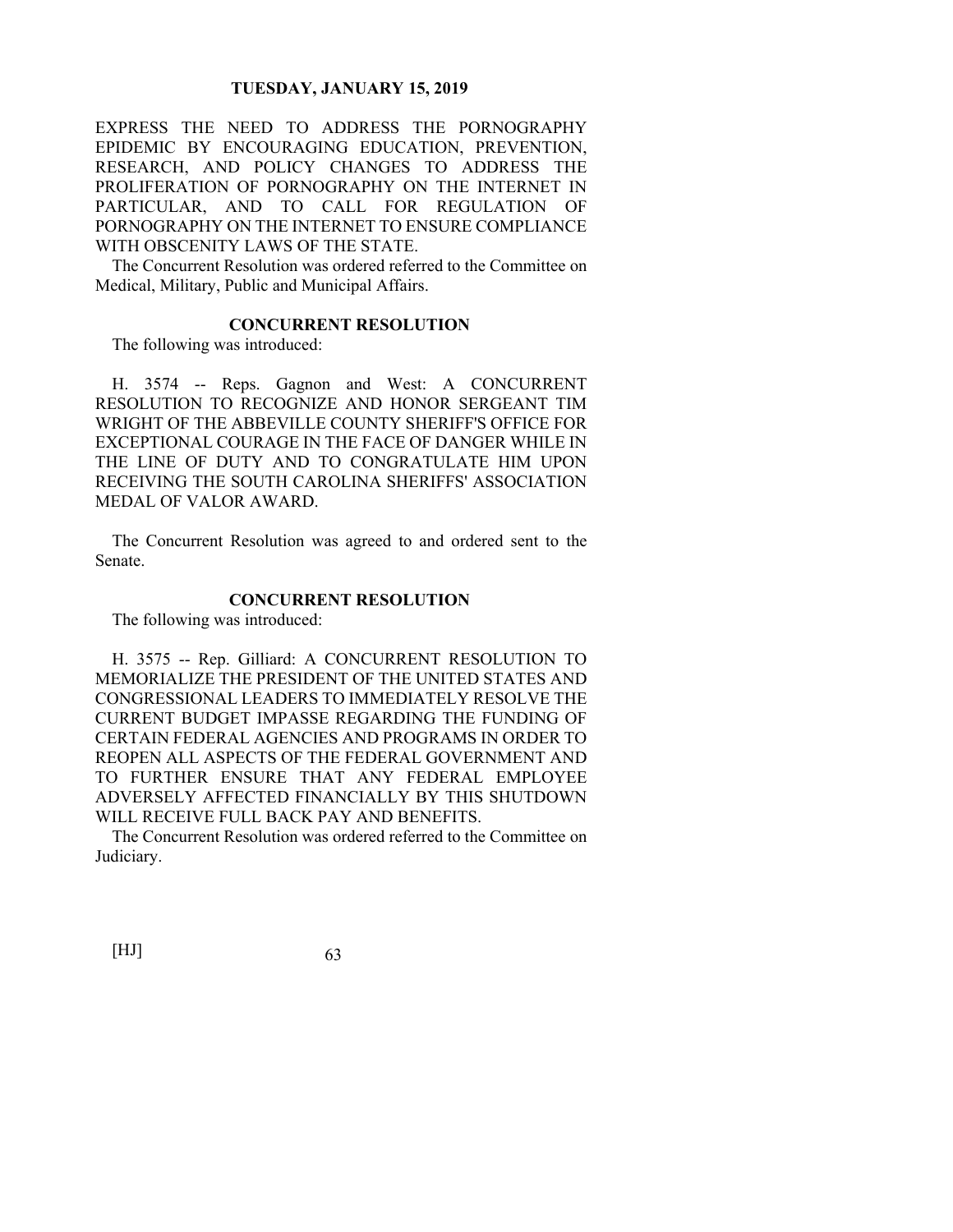# **CONCURRENT RESOLUTION**

The Senate sent to the House the following:

S. 14 -- Senators Rankin, Young, Sabb, Peeler, Alexander, Verdin and Scott: A CONCURRENT RESOLUTION TO FIX NOON ON WEDNESDAY, FEBRUARY 6, 2019, AS THE TIME TO ELECT A SUCCESSOR TO A CERTAIN JUDGE OF THE COURT OF APPEALS, SEAT 1, UPON HIS RETIREMENT ON OR BEFORE DECEMBER 31, 2019, AND THE SUCCESSOR WILL FILL THE UNEXPIRED TERM OF THAT OFFICE WHICH WILL EXPIRE JUNE 30, 2023; TO ELECT A SUCCESSOR TO A CERTAIN JUDGE OF THE COURT OF APPEALS, SEAT 3, WHICH WILL EXPIRE JUNE 30, 2019; TO ELECT A SUCCESSOR TO A CERTAIN JUDGE OF THE COURT OF APPEALS, SEAT 4, WHICH WILL EXPIRE JUNE 30, 2019; TO ELECT A SUCCESSOR TO A CERTAIN JUDGE OF THE CIRCUIT COURT, FIFTH JUDICIAL CIRCUIT, SEAT 1, WHICH WILL EXPIRE JUNE 30, 2019; TO ELECT A SUCCESSOR TO A CERTAIN JUDGE OF THE CIRCUIT COURT, SEVENTH JUDICIAL CIRCUIT, SEAT 1, WHICH WILL EXPIRE JUNE 30, 2019; TO ELECT A SUCCESSOR TO A CERTAIN JUDGE OF THE CIRCUIT COURT, NINTH JUDICIAL CIRCUIT, SEAT 1, WHICH WILL EXPIRE JUNE 30, 2019; TO ELECT A SUCCESSOR TO A CERTAIN JUDGE OF THE CIRCUIT COURT, NINTH JUDICIAL CIRCUIT, SEAT 2, AND THE SUCCESSOR WILL FILL THE UNEXPIRED TERM OF THAT OFFICE WHICH WILL EXPIRE JUNE 30, 2024; TO ELECT A SUCCESSOR TO A CERTAIN JUDGE OF THE CIRCUIT COURT, TENTH JUDICIAL CIRCUIT, SEAT 1, WHICH WILL EXPIRE JUNE 30, 2019; TO ELECT A SUCCESSOR TO A CERTAIN JUDGE OF THE CIRCUIT COURT, AT-LARGE, SEAT 2, UPON HIS RETIREMENT ON OR BEFORE DECEMBER 31, 2019, AND THE SUCCESSOR WILL FILL THE UNEXPIRED TERM OF THAT OFFICE WHICH WILL EXPIRE JUNE 30, 2021; TO ELECT A SUCCESSOR TO A CERTAIN JUDGE OF THE CIRCUIT COURT, AT-LARGE, SEAT 14, WHICH WILL EXPIRE JUNE 30, 2019; TO ELECT A SUCCESSOR TO A CERTAIN JUDGE OF THE CIRCUIT COURT, AT-LARGE, SEAT 15, WHICH WILL EXPIRE JUNE 30, 2019; TO ELECT A SUCCESSOR TO A CERTAIN JUDGE OF THE CIRCUIT COURT, AT-LARGE, SEAT 16, WHICH WILL EXPIRE JUNE 30, 2019; TO ELECT A SUCCESSOR TO A CERTAIN JUDGE OF THE FAMILY COURT, FIRST JUDICIAL CIRCUIT, SEAT 1, WHICH WILL EXPIRE ON JUNE 30, 2019; TO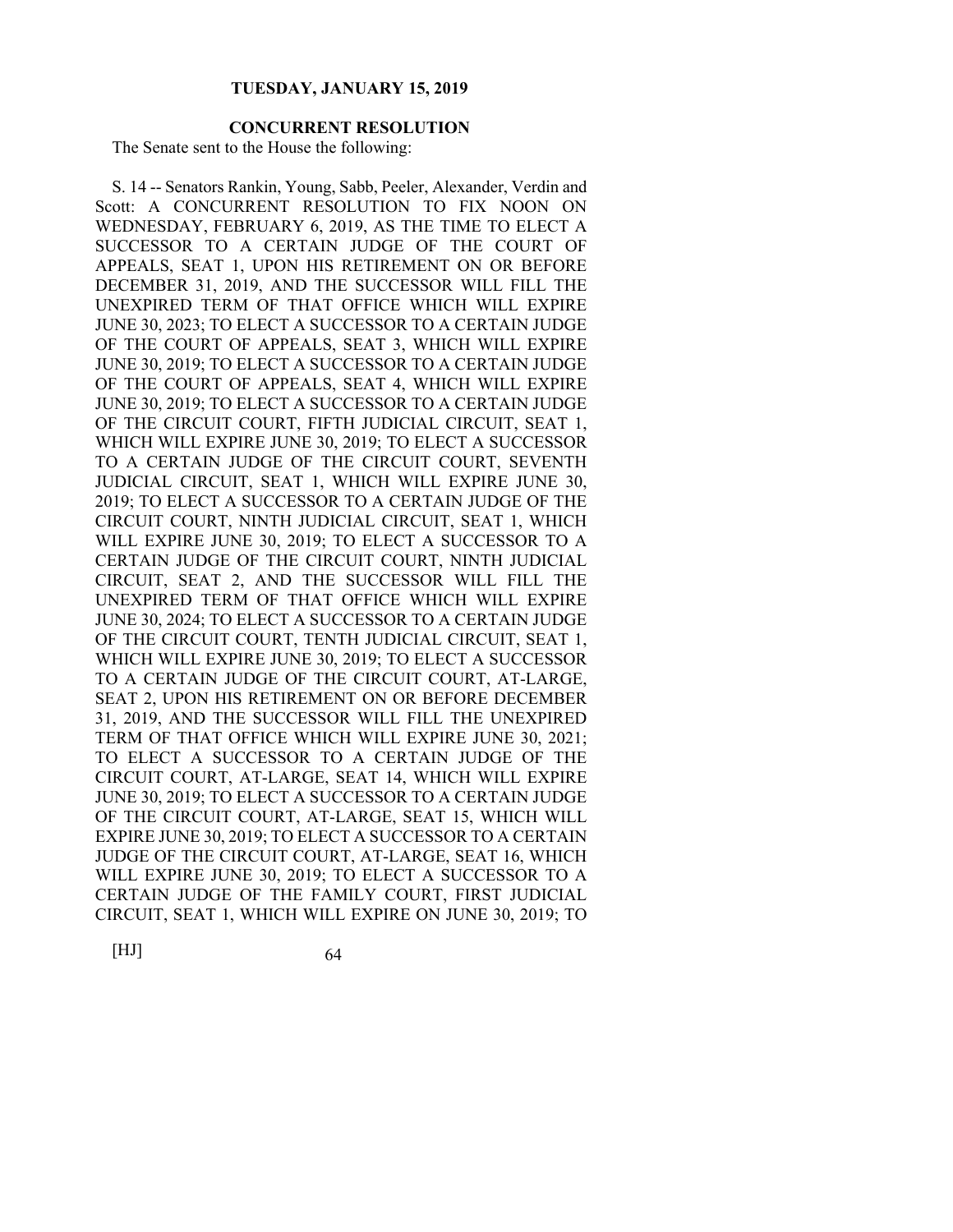ELECT A SUCCESSOR TO A CERTAIN JUDGE OF THE FAMILY COURT, SECOND JUDICIAL CIRCUIT, SEAT 2, WHICH WILL EXPIRE ON JUNE 30, 2019; TO ELECT A SUCCESSOR TO A CERTAIN JUDGE OF THE FAMILY COURT, THIRD JUDICIAL CIRCUIT, SEAT 2, WHICH WILL EXPIRE ON JUNE 30, 2019; TO ELECT A SUCCESSOR TO A CERTAIN JUDGE OF THE FAMILY COURT, THIRD JUDICIAL CIRCUIT, SEAT 3, WHICH WILL EXPIRE ON JUNE 30, 2019; TO ELECT A SUCCESSOR TO A CERTAIN JUDGE OF THE FAMILY COURT, FOURTH JUDICIAL CIRCUIT, SEAT 2, WHICH WILL EXPIRE ON JUNE 30, 2019; TO ELECT A SUCCESSOR TO A CERTAIN JUDGE OF THE FAMILY COURT, FIFTH JUDICIAL CIRCUIT, SEAT 2, WHICH WILL EXPIRE ON JUNE 30, 2019; TO ELECT A SUCCESSOR TO A CERTAIN JUDGE OF THE FAMILY COURT, FIFTH JUDICIAL CIRCUIT, SEAT 3, WHICH WILL EXPIRE ON JUNE 30, 2019; TO ELECT A SUCCESSOR TO A CERTAIN JUDGE OF THE FAMILY COURT, SIXTH JUDICIAL CIRCUIT, SEAT 1, WHICH WILL EXPIRE ON JUNE 30, 2019; TO ELECT A SUCCESSOR TO A CERTAIN JUDGE OF THE FAMILY COURT, SEVENTH JUDICIAL CIRCUIT, SEAT 1, WHICH WILL EXPIRE ON JUNE 30, 2019; TO ELECT A SUCCESSOR TO A CERTAIN JUDGE OF THE FAMILY COURT, SEVENTH JUDICIAL CIRCUIT, SEAT 2, UPON HIS RETIREMENT ON OR BEFORE JUNE 30, 2019, AND THE SUCCESSOR WILL FILL THE UNEXPIRED TERM OF THAT OFFICE WHICH WILL EXPIRE JUNE 30, 2025; TO ELECT A SUCCESSOR TO A CERTAIN JUDGE OF THE FAMILY COURT, EIGHTH JUDICIAL CIRCUIT, SEAT 1, WHICH WILL EXPIRE ON JUNE 30, 2019; TO ELECT A SUCCESSOR TO A CERTAIN JUDGE OF THE FAMILY COURT, EIGHTH JUDICIAL CIRCUIT, SEAT 3, WHICH WILL EXPIRE ON JUNE 30, 2019; TO ELECT A SUCCESSOR TO A CERTAIN JUDGE OF THE FAMILY COURT, NINTH JUDICIAL CIRCUIT, SEAT 2, WHICH WILL EXPIRE ON JUNE 30, 2019; TO ELECT A SUCCESSOR TO A CERTAIN JUDGE OF THE FAMILY COURT, NINTH JUDICIAL CIRCUIT, SEAT 4, WHICH WILL EXPIRE ON JUNE 30, 2019; TO ELECT A SUCCESSOR TO A CERTAIN JUDGE OF THE FAMILY COURT, TENTH JUDICIAL CIRCUIT, SEAT 1, WHICH WILL EXPIRE ON JUNE 30, 2019; TO ELECT A SUCCESSOR TO A CERTAIN JUDGE OF THE FAMILY COURT, ELEVENTH JUDICIAL CIRCUIT, SEAT 2, WHICH WILL EXPIRE ON JUNE 30, 2019; TO ELECT A SUCCESSOR TO A CERTAIN JUDGE OF THE FAMILY COURT,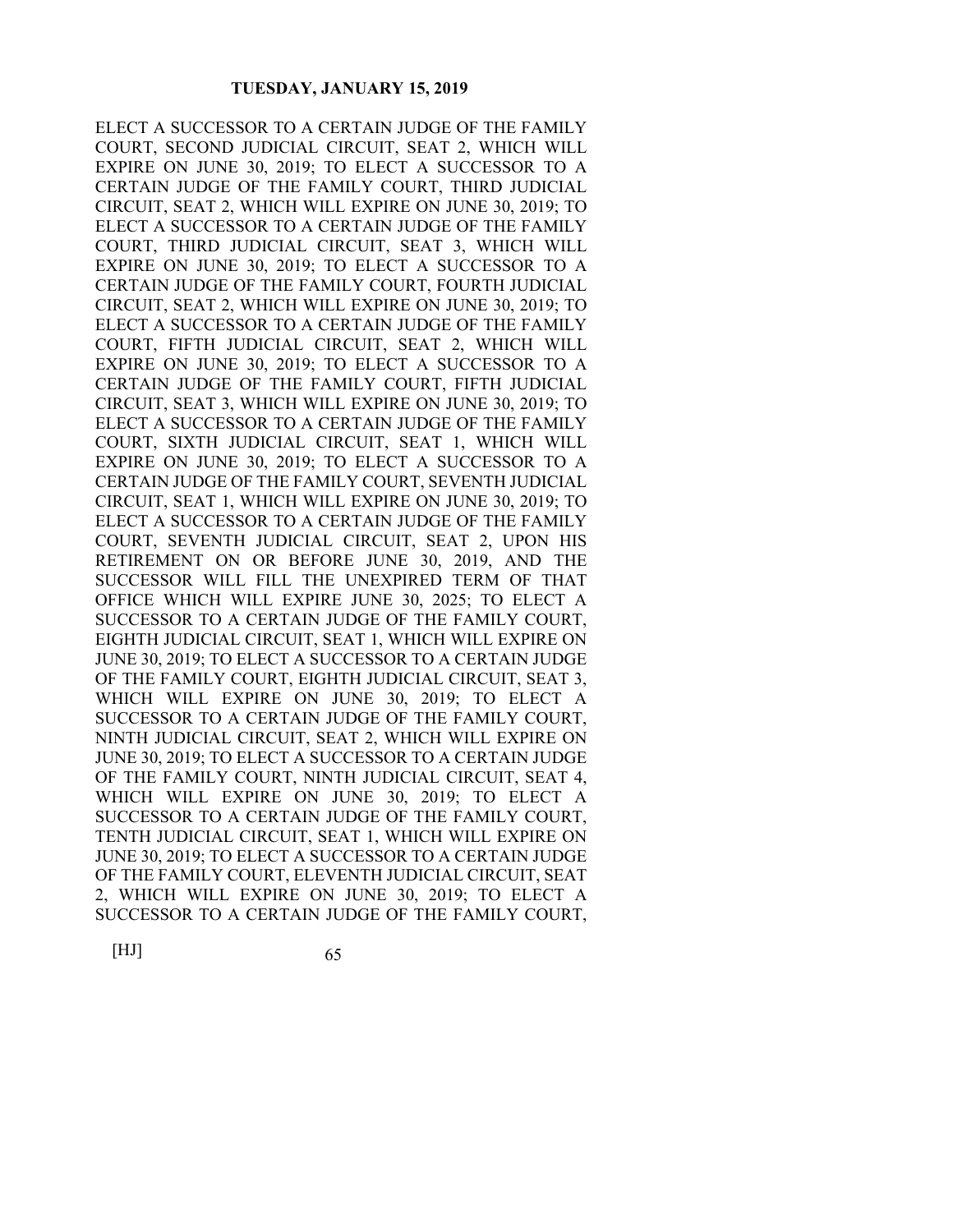ELEVENTH JUDICIAL CIRCUIT, SEAT 3, WHICH WILL EXPIRE ON JUNE 30, 2019; TO ELECT A SUCCESSOR TO A CERTAIN JUDGE OF THE FAMILY COURT, TWELFTH JUDICIAL CIRCUIT, SEAT 1, WHICH WILL EXPIRE ON JUNE 30, 2019; TO ELECT A SUCCESSOR TO A CERTAIN JUDGE OF THE FAMILY COURT, TWELFTH JUDICIAL CIRCUIT, SEAT 2, WHICH WILL EXPIRE ON JUNE 30, 2019; TO ELECT A SUCCESSOR TO A CERTAIN JUDGE OF THE FAMILY COURT, THIRTEENTH JUDICIAL CIRCUIT, SEAT 1, WHICH WILL EXPIRE ON JUNE 30, 2019; TO ELECT A SUCCESSOR TO A CERTAIN JUDGE OF THE FAMILY COURT, THIRTEENTH JUDICIAL CIRCUIT, SEAT 2, WHICH WILL EXPIRE ON JUNE 30, 2019; TO ELECT A SUCCESSOR TO A CERTAIN JUDGE OF THE FAMILY COURT, THIRTEENTH JUDICIAL CIRCUIT, SEAT 6, UPON HIS ELECTION TO THE CIRCUIT COURT, THIRTEENTH JUDICIAL CIRCUIT, SEAT 4, AND THE SUCCESSOR WILL FILL THE UNEXPIRED TERM OF THAT OFFICE WHICH WILL EXPIRE JUNE 30, 2022; TO ELECT A SUCCESSOR TO A CERTAIN JUDGE OF THE FAMILY COURT, FOURTEENTH JUDICIAL CIRCUIT, SEAT 1, WHICH WILL EXPIRE ON JUNE 30, 2019; TO ELECT A SUCCESSOR TO A CERTAIN JUDGE OF THE FAMILY COURT, FOURTEENTH JUDICIAL CIRCUIT, SEAT 3, WHICH WILL EXPIRE ON JUNE 30, 2019; TO ELECT A SUCCESSOR TO A CERTAIN JUDGE OF THE FAMILY COURT, FIFTEENTH JUDICIAL CIRCUIT, SEAT 1, WHICH WILL EXPIRE ON JUNE 30, 2019; TO ELECT A SUCCESSOR TO A CERTAIN JUDGE OF THE FAMILY COURT, SIXTEENTH JUDICIAL CIRCUIT, SEAT 2, WHICH WILL EXPIRE ON JUNE 30, 2019; TO ELECT A SUCCESSOR TO A CERTAIN JUDGE OF THE FAMILY COURT, AT-LARGE, SEAT 2, WHICH WILL EXPIRE ON JUNE 30, 2019; TO ELECT A SUCCESSOR TO A CERTAIN JUDGE OF THE FAMILY COURT, AT-LARGE, SEAT 3, WHICH WILL EXPIRE ON JUNE 30, 2019; TO ELECT A SUCCESSOR TO A CERTAIN JUDGE OF THE FAMILY COURT, AT-LARGE, SEAT 4, WHICH WILL EXPIRE ON JUNE 30, 2019; TO ELECT A SUCCESSOR TO A CERTAIN JUDGE OF THE FAMILY COURT, AT-LARGE, SEAT 5, WHICH WILL EXPIRE ON JUNE 30, 2019; TO ELECT A SUCCESSOR TO A CERTAIN JUDGE OF THE FAMILY COURT, AT-LARGE, SEAT 6, WHICH WILL EXPIRE ON JUNE 30, 2019; TO ELECT A SUCCESSOR TO A CERTAIN JUDGE OF THE ADMINISTRATIVE LAW COURT, SEAT 1, WHICH WILL EXPIRE ON JUNE 30, 2019; AND AS THE DATE TO MEET IN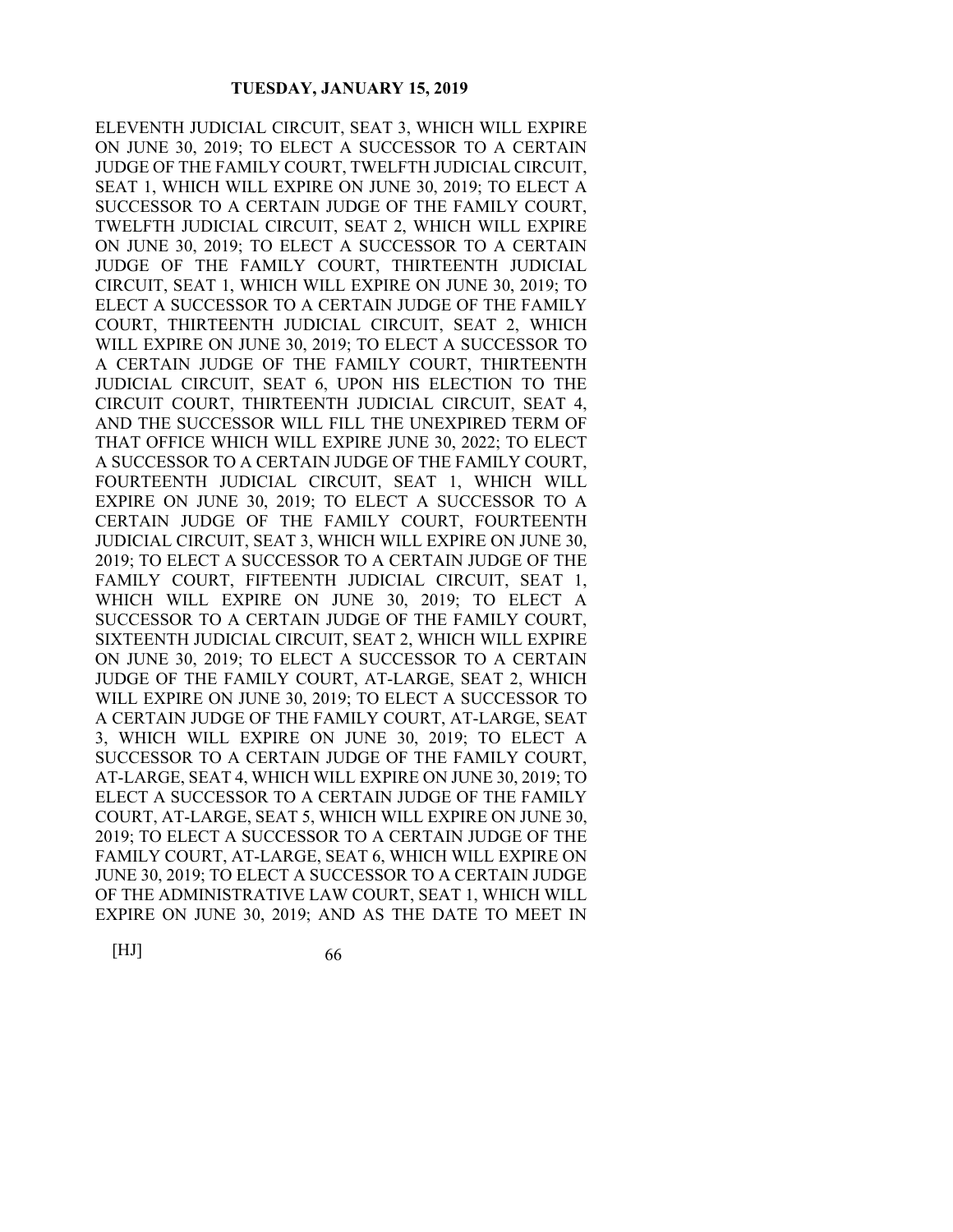JOINT SESSION FOR THE PURPOSE OF ELECTING A MEMBER TO THE BOARD OF TRUSTEES OF THE COLLEGE OF CHARLESTON, FIFTH CONGRESSIONAL DISTRICT, SEAT 10, WHOSE TERM WILL EXPIRE JUNE 30, 2020; TO ELECT A MEMBER TO THE BOARD OF VISITORS OF THE CITADEL, AT-LARGE SEAT, WHOSE TERM WILL EXPIRE JUNE 30, 2023; TO ELECT A MEMBER TO THE BOARD OF TRUSTEES OF THE MEDICAL UNIVERSITY OF SOUTH CAROLINA, FOURTH CONGRESSIONAL DISTRICT, MEDICAL SEAT, WHOSE TERM WILL EXPIRE JUNE 30, 2020; AND TO ELECT TWO AT-LARGE MEMBERS TO THE COMMISSION OF THE OLD EXCHANGE BUILDING, WHOSE TERMS WILL EXPIRE JUNE 30, 2020.

The Concurrent Resolution was agreed to and ordered returned to the Senate with concurrence.

# **CONCURRENT RESOLUTION**

The Senate sent to the House the following:

S. 346 -- Senator Hembree: A CONCURRENT RESOLUTION TO HONOR THE GREEN SEA FLOYDS HIGH SCHOOL FOOTBALL TEAM AND COACHES ON THEIR IMPRESSIVE WIN OF THE 2018 CLASS A STATE CHAMPIONSHIP TITLE.

The Concurrent Resolution was agreed to and ordered returned to the Senate with concurrence.

# **CONCURRENT RESOLUTION**

The Senate sent to the House the following:

S. 347 -- Senator Hembree: A CONCURRENT RESOLUTION TO SALUTE THE NORTH MYRTLE BEACH HIGH SCHOOL VOLLEYBALL TEAM FOR ITS OUTSTANDING SEASON AND TO CONGRATULATE THE TEAM'S EXCEPTIONAL PLAYERS, COACHES, AND STAFF ON CAPTURING THE 2018 CLASS AAAA STATE CHAMPIONSHIP TITLE.

The Concurrent Resolution was agreed to and ordered returned to the Senate with concurrence.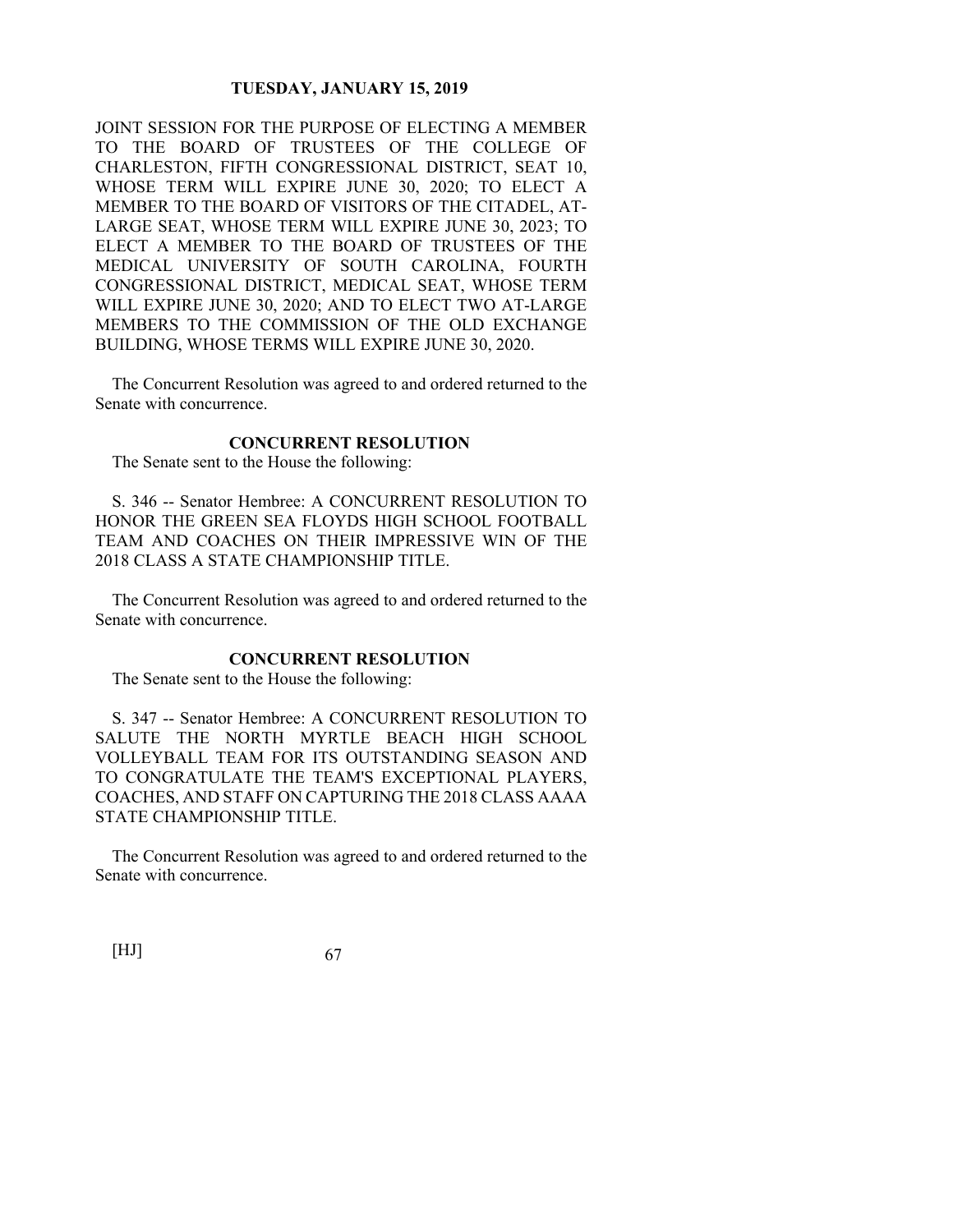## **CONCURRENT RESOLUTION**

The Senate sent to the House the following:

S. 355 -- Senator Shealy: A CONCURRENT RESOLUTION TO CONGRATULATE MARION B. MASON, SENIOR ART EDUCATOR OF LEXINGTON COUNTY SCHOOL DISTRICT ONE, UPON THE OCCASION OF HIS RETIREMENT; TO COMMEND HIM FOR HIS FORTY-TWO YEARS OF DEDICATED HIGH SCHOOL TEACHING AND SERVICE TO THE CITIZENS OF THE MIDLANDS OF SOUTH CAROLINA, AND TO WISH HIM CONTINUED SUCCESS IN ALL HIS FUTURE ENDEAVORS.

The Concurrent Resolution was agreed to and ordered returned to the Senate with concurrence.

### **CONCURRENT RESOLUTION**

The Senate sent to the House the following:

S. 356 -- Senator Shealy: A CONCURRENT RESOLUTION TO CONGRATULATE THE LEXINGTON HIGH SCHOOL GIRLS' GOLF TEAM, COACHES, AND SCHOOL OFFICIALS ON AN OUTSTANDING SEASON AND TO HONOR THEM FOR WINNING THE AAAAA SOUTH CAROLINA GIRLS' GOLF STATE CHAMPIONSHIP.

The Concurrent Resolution was agreed to and ordered returned to the Senate with concurrence.

## **INTRODUCTION OF BILLS**

The following Bills were introduced, read the first time, and referred to appropriate committees:

H. 3576 -- Reps. White and Cobb-Hunter: A BILL TO AMEND THE CODE OF LAWS OF SOUTH CAROLINA, 1976, BY ADDING SECTION 59-150-365 SO AS TO ESTABLISH THE SOUTH CAROLINA WORKFORCE INDUSTRY NEEDS SCHOLARSHIP (SC WINS), TO PROVIDE THAT CERTAIN STUDENTS ATTENDING A TWO-YEAR TECHNICAL COLLEGE ARE ELIGIBLE FOR THE SCHOLARSHIP, AND TO PROVIDE ELIGIBILITY REQUIREMENTS.

Referred to Committee on Ways and Means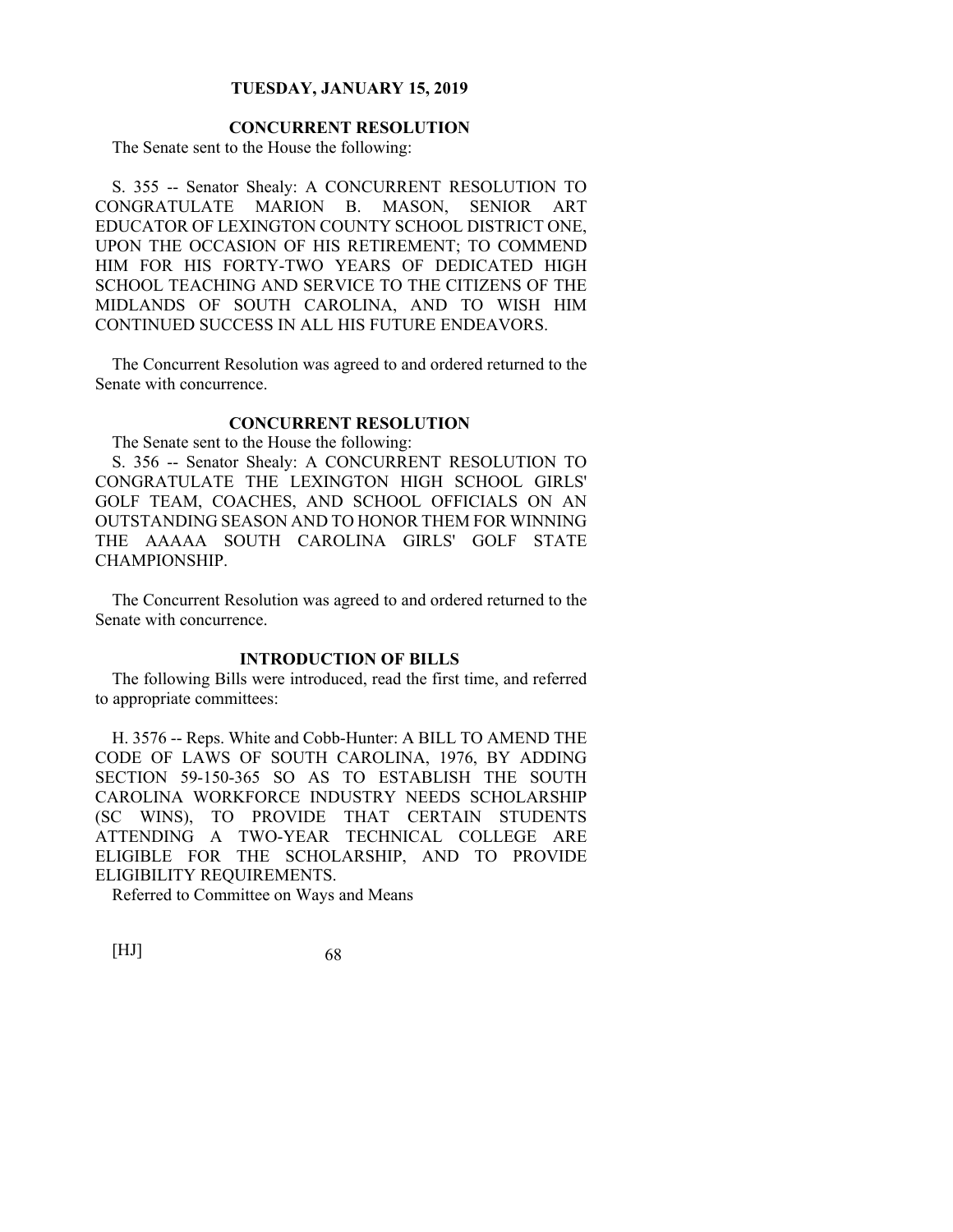H. 3577 -- Reps. Allison, Taylor and Felder: A BILL TO AMEND THE CODE OF LAWS OF SOUTH CAROLINA, 1976, BY ADDING SECTION 59-25-25 SO AS TO PROVIDE EDUCATOR PREPARATION PROGRAMS IN INSTITUTIONS OF HIGHER EDUCATION MAY SUBMIT SEPARATE AND DISTINCT EDUCATOR PREPARATION PROGRAMS FOR ALTERNATIVE PREPARATION TO THE STATE BOARD OF EDUCATION FOR APPROVAL, TO PROVIDE THESE PROGRAMS ARE NOT REQUIRED TO BE NATIONALLY ACCREDITED BUT MUST MEET CERTAIN OTHER REQUIREMENTS, AND TO PROVIDE THE STATE DEPARTMENT OF EDUCATION ANNUALLY SHALL REPORT RELATED DATA TO THE STATE BOARD OF EDUCATION AND THE GENERAL ASSEMBLY; AND TO AMEND SECTION 59-26-20, RELATING TO DUTIES OF THE STATE BOARD OF EDUCATION AND COMMISSION ON HIGHER EDUCATION CONCERNING THE TRAINING, CERTIFICATION, AND EVALUATION OF PUBLIC EDUCATORS, SO AS TO PROVIDE THE STATE BOARD OF EDUCATION SHALL PROMULGATE REGULATIONS REGARDING A CYCLICAL EVALUATION PROCESS FOR APPROVED TEACHER EDUCATOR PROGRAMS, AND TO PROVIDE RELATED REQUIREMENTS.

Referred to Committee on Education and Public Works

H. 3578 -- Reps. Allison, Taylor and Felder: A BILL TO AMEND THE CODE OF LAWS OF SOUTH CAROLINA, 1976, BY ADDING SECTION 59-26-120 SO AS TO PROVIDE THE STATE DEPARTMENT OF EDUCATION SHALL PROVIDE CERTAIN EDUCATOR PREPARATION PROGRAMS WITH CERTAIN INFORMATION REGARDING GRADUATES OF THOSE PROGRAMS, TO PROVIDE EDUCATOR PREPARATION PROGRAMS MAY NOT SHARE IDENTIFIABLE EDUCATOR DATA WITH THIRD PARTIES WITHOUT WRITTEN CONSENT, AND TO PROVIDE THIS INFORMATION IS NOT SUBJECT TO THE FREEDOM OF INFORMATION ACT.

Referred to Committee on Education and Public Works

H. 3579 -- Reps. Felder and Allison: A BILL TO AMEND THE CODE OF LAWS OF SOUTH CAROLINA, 1976, BY ADDING ARTICLE 5 TO CHAPTER 19, TITLE 59 SO AS TO DEFINE NECESSARY TERMINOLOGY, TO PROVIDE REQUIREMENTS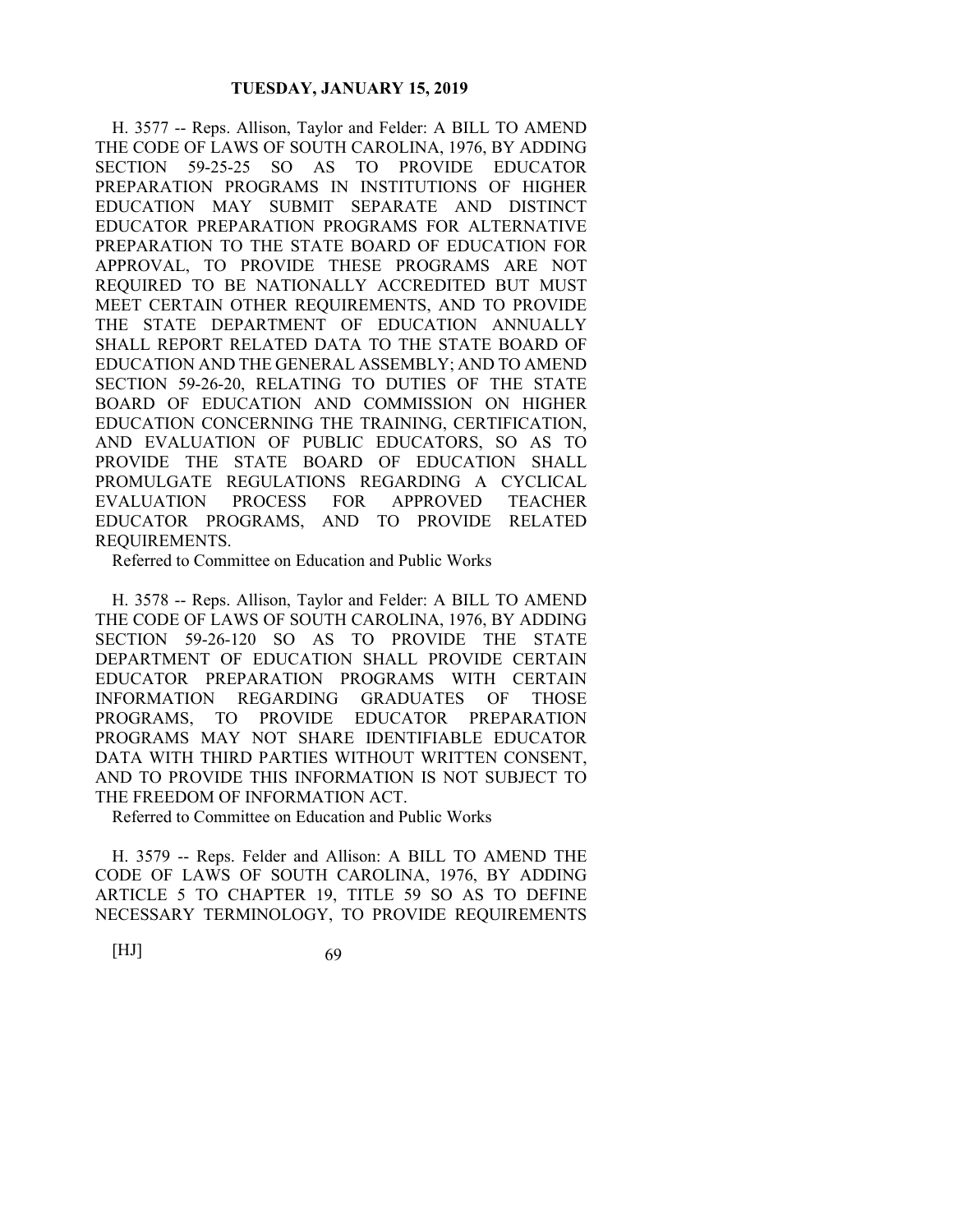FOR LOCAL SCHOOL BOARD GOVERNANCE AND BOARD MEMBER CONDUCT, TO PROVIDE THE STATE BOARD OF EDUCATION SHALL ADOPT A MODEL CODE OF ETHICS FOR LOCAL SCHOOL BOARD MEMBER CONDUCT, TO PROVIDE LOCAL SCHOOL BOARDS SHALL ADOPT CODES OF ETHICS BASED ON THIS MODEL CODE, TO PROVIDE LOCAL SCHOOL BOARDS SHALL ADOPT NEPOTISM POLICIES THAT MEET CERTAIN MINIMUM REQUIREMENTS, TO PROHIBIT CONFLICTS OF INTEREST BY SCHOOL BOARD MEMBERS, TO PROVIDE FOR THE REFERRAL OF CONFLICT OF INTEREST ALLEGATIONS TO THE STATE ETHICS COMMISSION UPON A TWO-THIRDS VOTE OF SCHOOL BOARD MEMBERS PRESENT FOR SUCH A VOTE, TO REQUIRE NOTICE TO THE STATE BOARD OF EDUCATION WHEN A PUBLIC SCHOOL ACCREDITING BODY PLACES A DISTRICT OR SCHOOL ON A LEVEL OF ACCREDITATION THAT IMMEDIATELY PRECEDES ACCREDITATION LOSS FOR GOVERNANCE REASONS, TO PROVIDE THE STATE BOARD OF EDUCATION SHALL CONDUCT A HEARING ON THE MATTER AND MAY RECOMMEND SUSPENSION OF A BOARD TO THE GOVERNOR, AND TO PROVIDE THE GOVERNOR MAY SUSPEND AN ENTIRE BOARD AND APPOINT A TEMPORARY BOARD; BY ADDING SECTION 59-19-55 SO AS TO PROVIDE SCHOOL BOARD TRUSTEES AND SCHOOL OFFICIALS SHALL COMPLY WITH CERTAIN ETHICS PROVISIONS APPLICABLE TO PUBLIC OFFICERS AND EMPLOYEES; BY ADDING SECTION 8-13-810 SO AS TO PROVIDE THE STATE BOARD OF EDUCATION SHALL NOTIFY THE STATE ETHICS COMMISSION OF ANY SCHOOL BOARD TRUSTEE WHO FAILS TO COMPLETE REQUIRED ETHICS TRAINING, TO PROVIDE FAILURE OF A SCHOOL BOARD MEMBER TO COMPLETE THIS TRAINING CONSTITUTES A VIOLATION OF THE STATE ETHICS ACT AND SUBJECTS THE MEMBER TO CERTAIN CIVIL AND CRIMINAL PENALTIES, TO PROVIDE THE COMMISSION ALSO MAY IMPOSE ORAL OR WRITTEN WARNINGS OR REPRIMANDS, AND TO PROVIDE TRUSTEES MUST BE PROVIDED NOTICE AND OPPORTUNITY FOR A HEARING BEFORE THEIR POSITION ON THE SCHOOL BOARD MAY BE TERMINATED FOR VIOLATIONS OF THE STATE ETHICS ACT; AND TO AMEND SECTION 59-19-45, RELATING TO MANDATORY ORIENTATION FOR SCHOOL BOARD MEMBERS, SO AS TO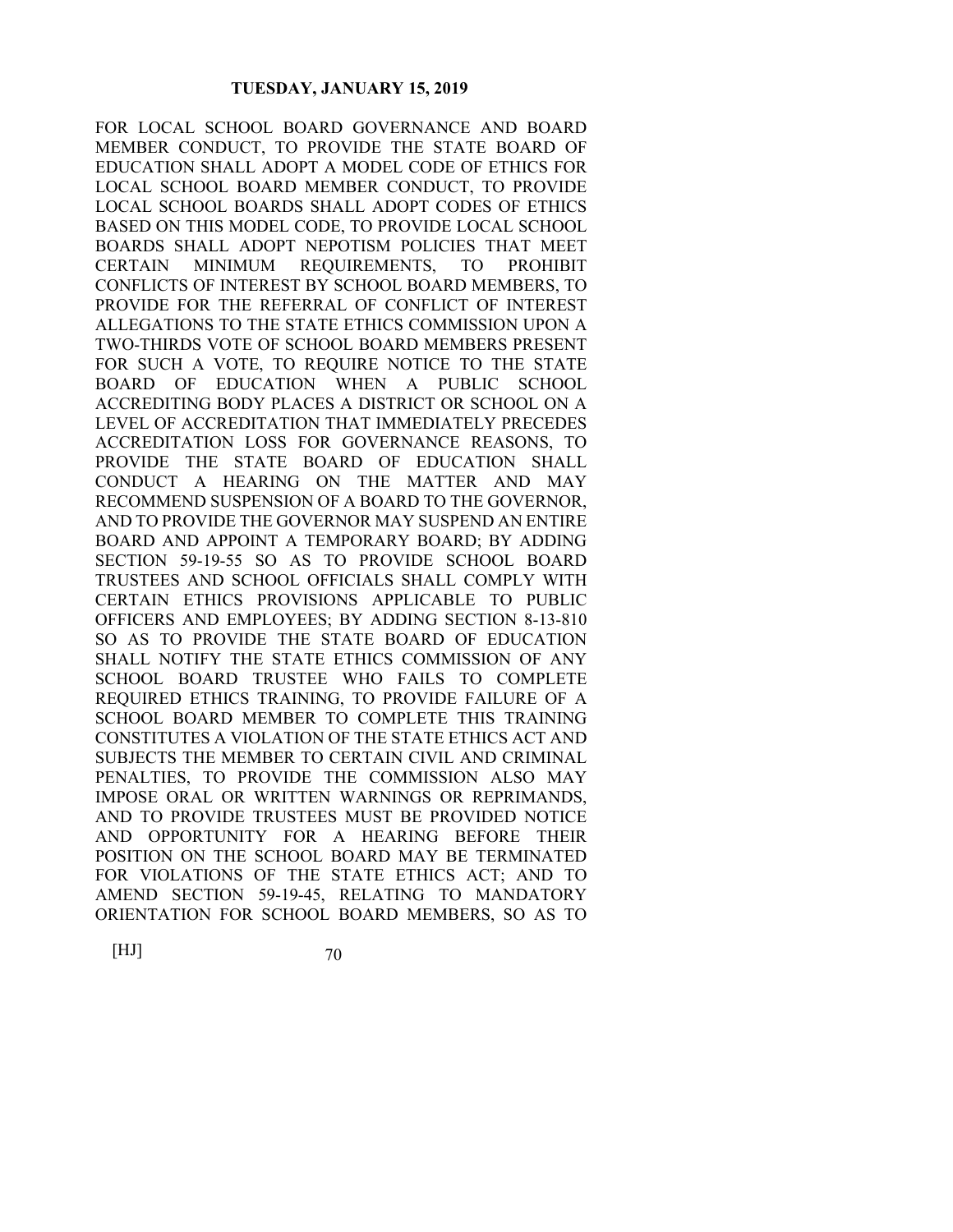PROVIDE THE STATE BOARD OF EDUCATION SHALL ADOPT A MODEL TRAINING PROGRAM FOR SCHOOL BOARD MEMBERS WHICH DISTRICTS SHALL ADOPT, TO PROVIDE SCHOOL DISTRICTS SHALL ADOPT LOCAL TRAINING PROGRAMS, AND TO PROVIDE SCHOOL DISTRICTS SHALL PROVIDE SUCH TRAINING TO BOARD MEMBERS WITHIN ONE YEAR AFTER TAKING OFFICE.

Referred to Committee on Education and Public Works

H. 3580 -- Rep. Alexander: A BILL TO AMEND THE CODE OF LAWS OF SOUTH CAROLINA, 1976, BY ADDING SECTION 24- 13-233 SO AS TO PROVIDE THE PROCEDURE WHEREBY REDUCTIONS IN AN INMATE'S SENTENCE ARE CALCULATED; BY ADDING ARTICLE 7 TO CHAPTER 27, TITLE 24 SO AS TO PROVIDE THE CIRCUMSTANCES IN WHICH AN INMATE WHO HAS BEEN INCARCERATED AT LEAST FIFTEEN YEARS MAY PETITION THE COURT TO HAVE HIS SENTENCE MODIFIED; TO AMEND SECTION 24-13-150, RELATING TO THE EARLY RELEASE OF AN INMATE, SO AS TO REDUCE THE NUMBER OF YEARS AN INMATE WHO HAS COMMITTED A "NO PAROLE OFFENSE" MUST SERVE BEFORE HE MAY BECOME ELIGIBLE FOR EARLY RELEASE, DISCHARGE, OR COMMUNITY SUPERVISION, AND TO PROVIDE A PROCEDURE THAT ALLOWS CERTAIN INMATES TO PETITION THE COURT TO MODIFY THEIR SENTENCE; AND TO AMEND SECTION 24-13- 210, RELATING TO CREDIT GIVEN TO AN INMATE FOR GOOD BEHAVIOR, SO AS TO INCREASE THE NUMBER OF GOOD BEHAVIOR DAYS AN INMATE WHO HAS COMMITTED A "NO PAROLE OFFENSE" MAY RECEIVE; TO PROVIDE THAT THIS ACT APPLIES TO CERTAIN OFFENSES COMMITTED BEFORE THE DATE OF ENACTMENT; AND TO PROVIDE THAT CERTAIN PERSONS MAY PETITION THE COURT TO HAVE THEIR SENTENCES REDUCED.

Referred to Committee on Judiciary

H. 3581 -- Reps. Loftis, Clemmons, Burns, Chumley, Taylor, G. M. Smith, Morgan, Magnuson, B. Cox and Bradley: A BILL TO AMEND THE CODE OF LAWS OF SOUTH CAROLINA, 1976, BY ADDING SECTION 7-5-115 SO AS TO PROVIDE THAT A PERSON IS NOT ALLOWED TO VOTE IN A PARTISAN PRIMARY ELECTION OR PARTISAN ADVISORY REFERENDUM UNLESS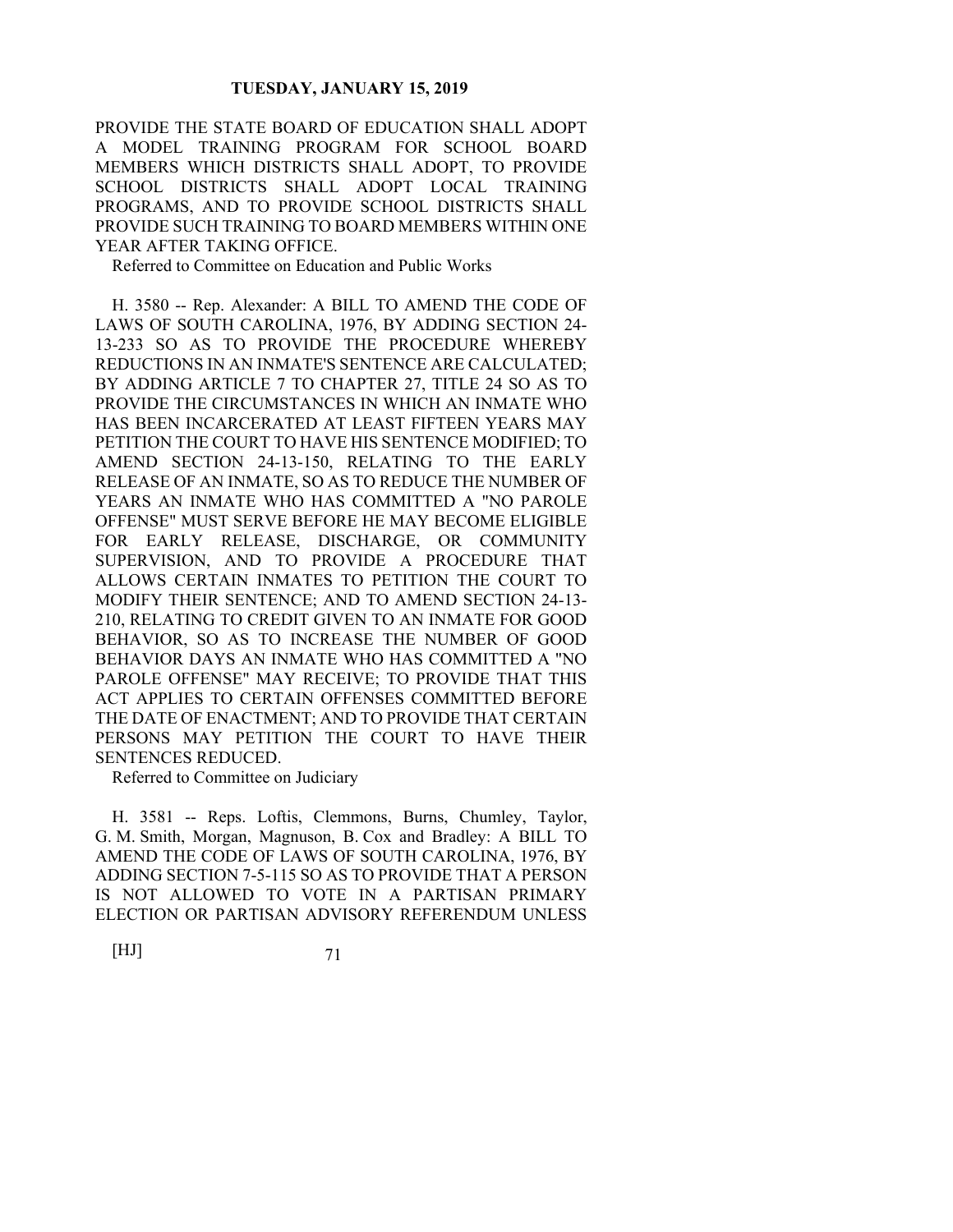THE PERSON HAS REGISTERED AS BEING A MEMBER OF THAT PARTY; TO AMEND SECTION 7-5-110, RELATING TO THE REQUIREMENT OF REGISTRATION IN ORDER TO VOTE, SO AS TO PROVIDE THAT A PERSON IS NOT ALLOWED TO VOTE IN A PARTISAN PRIMARY ELECTION OR PARTISAN ADVISORY REFERENDUM UNLESS THE PERSON HAS REGISTERED AS BEING A MEMBER OF THAT POLITICAL PARTY; TO AMEND SECTION 7-5-170, RELATING TO THE REQUIREMENTS FOR VOTER REGISTRATION, SO AS TO PROVIDE THE REQUIREMENT OF STATING POLITICAL PARTY AFFILIATION, IF ANY, ON THE FORM AND INCLUDING IT IN THE OATH, AND TO REQUIRE THE STATE ELECTION COMMISSION TO ASSIST IN CAPTURING THIS DATA; AND TO AMEND SECTION 7-9-20, RELATING TO THE QUALIFICATIONS FOR VOTING IN PRIMARY ELECTIONS, SO AS TO INCLUDE, AS A REQUIREMENT, REGISTERING AS A MEMBER OF THE PARTY AND TO PROVIDE A PROCEDURE FOR CHANGING POLITICAL PARTY AFFILIATION OR NONAFFILIATION AFTER A SELECTION HAS BEEN MADE.

Referred to Committee on Judiciary

H. 3582 -- Reps. McKnight, Brawley and Pendarvis: A BILL TO AMEND SECTION 63-7-310, AS AMENDED, CODE OF LAWS OF SOUTH CAROLINA, 1976, RELATING TO MANDATED REPORTERS OF CHILD ABUSE OR NEGLECT, SO AS TO ADD PARENTS, STEPPARENTS, AND GUARDIANS AS MANDATED REPORTERS.

Referred to Committee on Judiciary

H. 3583 -- Reps. Herbkersman, Murphy and Mace: A BILL TO AMEND THE CODE OF LAWS OF SOUTH CAROLINA, 1976, BY ADDING SECTION 9-4-60 SO AS TO REQUIRE THE SOUTH CAROLINA PUBLIC EMPLOYEE BENEFIT AUTHORITY TO UPDATE ITS PENSION ADMINISTRATIVE SYSTEM AND TO PROVIDE CERTAIN REQUIREMENTS FOR HIRING A CONTRACTOR.

Referred to Committee on Ways and Means

H. 3584 -- Reps. Bennett, Govan, Allison, Murphy, Sottile, Hosey, Martin, Felder, Taylor, B. Newton, Kirby, West, McCravy, Anderson, Bales, Brown, Cogswell, Davis, Forrest, Moore and Wheeler: A BILL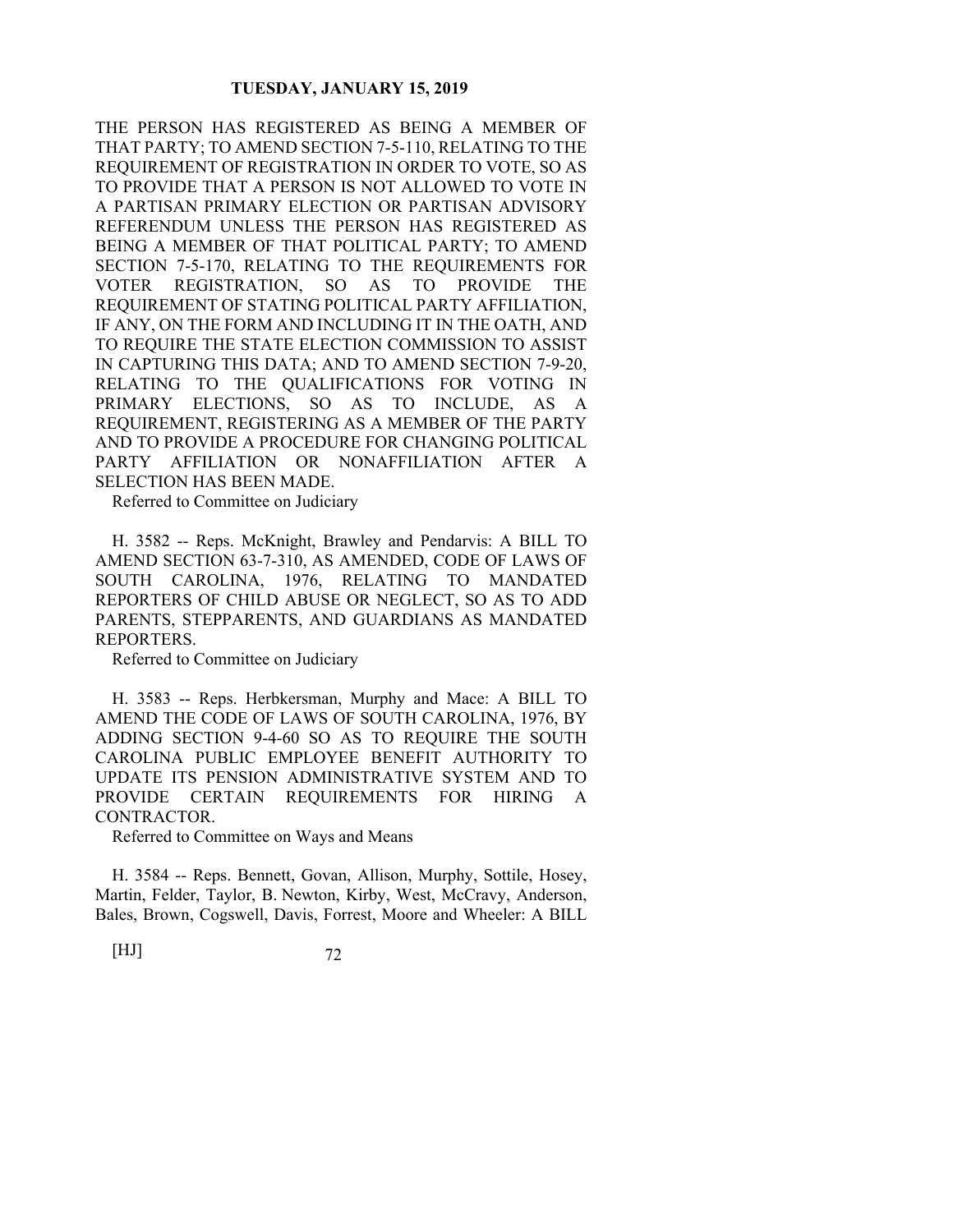TO AMEND SECTION 8-13-1110, CODE OF LAWS OF SOUTH CAROLINA, 1976, RELATING TO PUBLIC OFFICIALS, PUBLIC MEMBERS, AND PUBLIC EMPLOYEES WHO ARE REQUIRED TO FILE A STATEMENT OF ECONOMIC INTERESTS, SO AS TO INCLUDE MEMBERS OF THE GOVERNING BODIES OF CHARTER SCHOOLS.

Referred to Committee on Judiciary

H. 3585 -- Reps. Spires and Sandifer: A BILL TO AMEND THE CODE OF LAWS OF SOUTH CAROLINA, 1976, BY ADDING SECTION 38-47-55 SO AS TO CLARIFY THAT CERTAIN INDIVIDUALS ARE AUTHORIZED TO ADJUST FOOD SPOILAGE CLAIMS WITHOUT AN ADJUSTER'S LICENSE; BY ADDING SECTION 38-72-75 SO AS TO REQUIRE A LONG-TERM CARE INSURANCE PROVIDER TO SUBMIT ALL PREMIUM RATE SCHEDULES TO THE DEPARTMENT OF INSURANCE AND TO ESTABLISH CERTAIN PROCEDURES CONCERNING THE PREMIUM APPROVAL PROCESS; TO AMEND SECTION 38-3- 110, RELATING TO THE DUTIES OF THE DIRECTOR OF THE DEPARTMENT OF INSURANCE, SO AS TO ALTER PUBLIC HEARING REQUIREMENTS; TO AMEND SECTION 38-7-20, RELATING TO INSURANCE PREMIUM TAXES, SO AS TO EXCLUDE CERTAIN FACTORS FROM THE TOTAL PREMIUM COMPUTATION; TO AMEND SECTION 38-7-60, RELATING TO THE SUBMISSION OF A RETURN OF PREMIUMS, SO AS TO REQUIRE THE SUBMISSION OF A RETURN OF PREMIUMS COLLECTED; TO AMEND SECTION 38-43-247, RELATING TO THE REPORTING OF CRIMINAL PROSECUTIONS, SO AS TO ONLY REQUIRE THE REPORTING OF CRIMINAL CONVICTIONS; TO AMEND SECTION 38-44-50, RELATING TO THE REVIEW OF A MANAGING GENERAL AGENT, SO AS TO ALTER THE SUBMISSION DATE FROM MARCH FIRST TO JUNE FIRST; TO AMEND SECTIONS 38-46-60 AND 38-46-90, BOTH RELATING TO A PARTY ENGAGED AS A REINSURANCE INTERMEDIARY-BROKER, SO AS TO ALTER THE SUBMISSION DATE OF CERTAIN DOCUMENTS FROM MARCH FIRST TO JUNE FIRST; TO AMEND SECTIONS 38-57-130, 38-57-140, AND 38-57-150, ALL RELATING TO PROHIBITED TRADE PRACTICES, SO AS TO CLARIFY THAT CERTAIN PRACTICES ARE PROHIBITED; TO AMEND SECTIONS 38-75-730 AND 38-75-1200, BOTH RELATING TO CANCELLATIONS OF PROPERTY,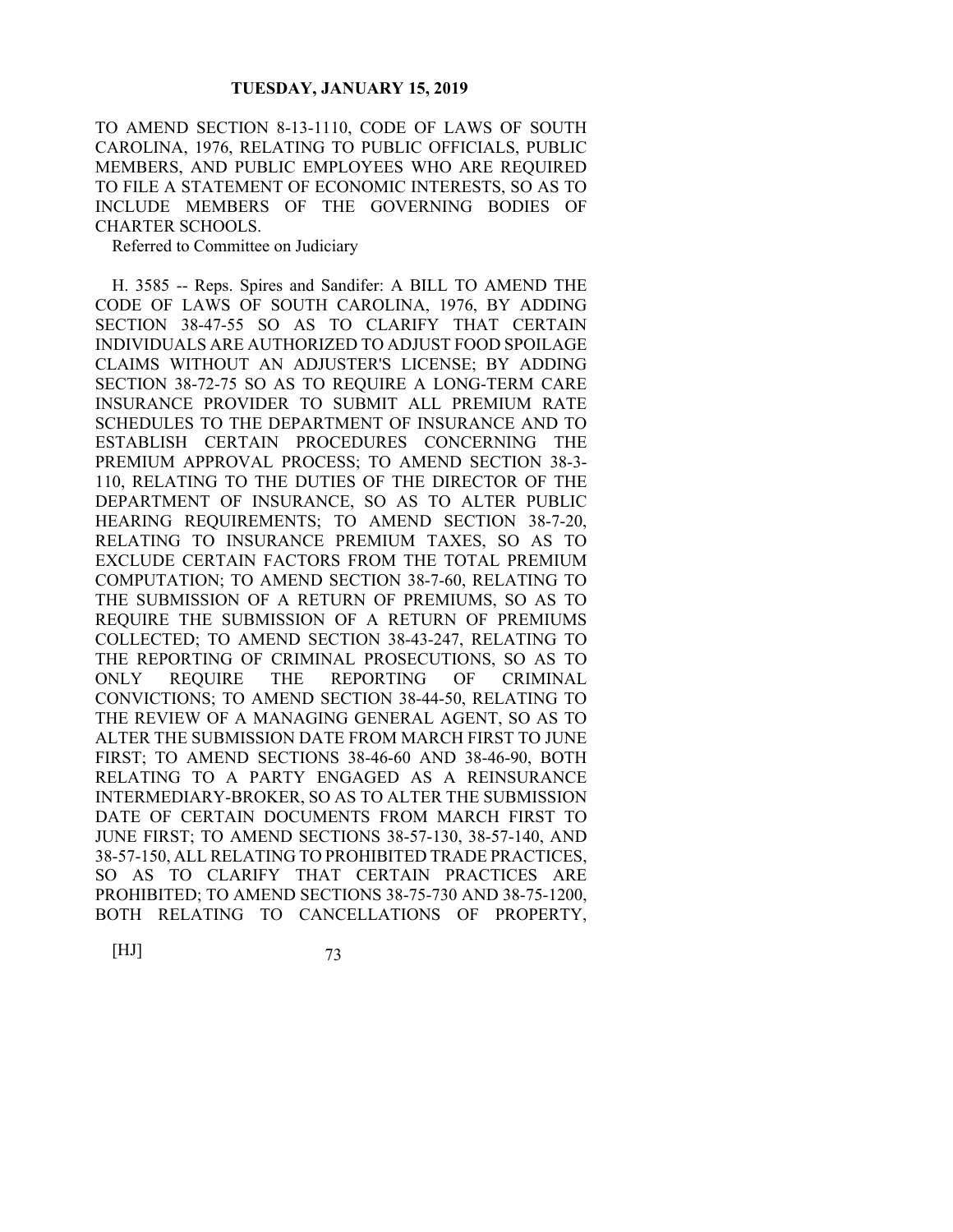CASUALTY, AND TITLE INSURANCE POLICIES, SO AS TO EXTEND WHEN AN INSURER CAN CANCEL A POLICY WITHOUT CAUSE TO ONE HUNDRED TWENTY DAYS AND TO PROHIBIT AN INSURER FROM CANCELLING A POLICY OUTSIDE OF THE ONE HUNDRED TWENTY-DAY PERIOD IF THEY HAD NOTICE OF A CHANGE IN RISK PRIOR TO THE EXPIRATION OF THE ONE HUNDRED TWENTY-DAY PERIOD; TO AMEND SECTION 38-90-160, AS AMENDED, RELATING TO THE APPLICATION OF CERTAIN PROVISIONS TO CAPTIVE INSURANCE COMPANIES, SO AS TO APPLY THE SOUTH CAROLINA INSURANCE DATA SECURITY ACT TO CAPTIVE INSURANCE COMPANIES; AND TO AMEND SECTION 38-99-70, RELATING TO LICENSEES EXEMPTED FROM CERTAIN DATA SECURITY REQUIREMENTS, SO AS TO ONLY EXEMPT THE LICENSEES FROM THE PROVISIONS OF SECTION 38-99-20.

Referred to Committee on Labor, Commerce and Industry

H. 3586 -- Reps. Sandifer and Forrester: A BILL TO AMEND SECTION 23-47-10, CODE OF LAWS OF SOUTH CAROLINA, 1976, RELATING TO CERTAIN TERMS AND THEIR DEFINITIONS REGARDING THE PUBLIC SAFETY COMMUNICATIONS CENTER, SO AS TO PROVIDE ADDITIONAL TERMS AND THEIR DEFINITIONS; TO AMEND SECTION 23-47-20, RELATING TO REQUIREMENTS THAT PERTAIN TO A 911 SYSTEM, SO AS TO PROVIDE THAT THE REVENUE AND FISCAL AFFAIRS OFFICE IS RESPONSIBLE FOR CREATING AND UPDATING A COMPREHENSIVE STRATEGIC 911 AND NEXTGEN 9-1-1 (NG9-1-1) SYSTEM, AND TO REVISE THE STANDARDS THAT GOVERN THE OPERATION OF 911 AND NG9-1-1 SYSTEMS; TO AMEND SECTION 23-47-40, RELATING TO 911 CHARGES THAT MAY BE IMPOSED UPON EACH LOCAL EXCHANGE ACCESS FACILITY SUBSCRIBED TO BY TELEPHONE SUBSCRIBERS WHOSE LOCAL EXCHANGE ACCESS LINES ARE IN THE AREA SERVED OR WHICH WOULD BE SERVED BY THE 911 SERVICE, SO AS TO REVISE THE LIST OF ITEMS THAT MAY BE FUNDED WITH THESE CHARGES; TO AMEND SECTION 23-47-50, RELATING TO SUBSCRIBER BILLING FOR THE PROVISION OF 911 SERVICE, SO AS TO MAKE TECHNICAL CHANGES, TO PROVIDE THAT THE "EMERGENCY TELEPHONE SYSTEM" FUND MUST BE INCLUDED IN THE ANNUAL AUDIT OF THE LOCAL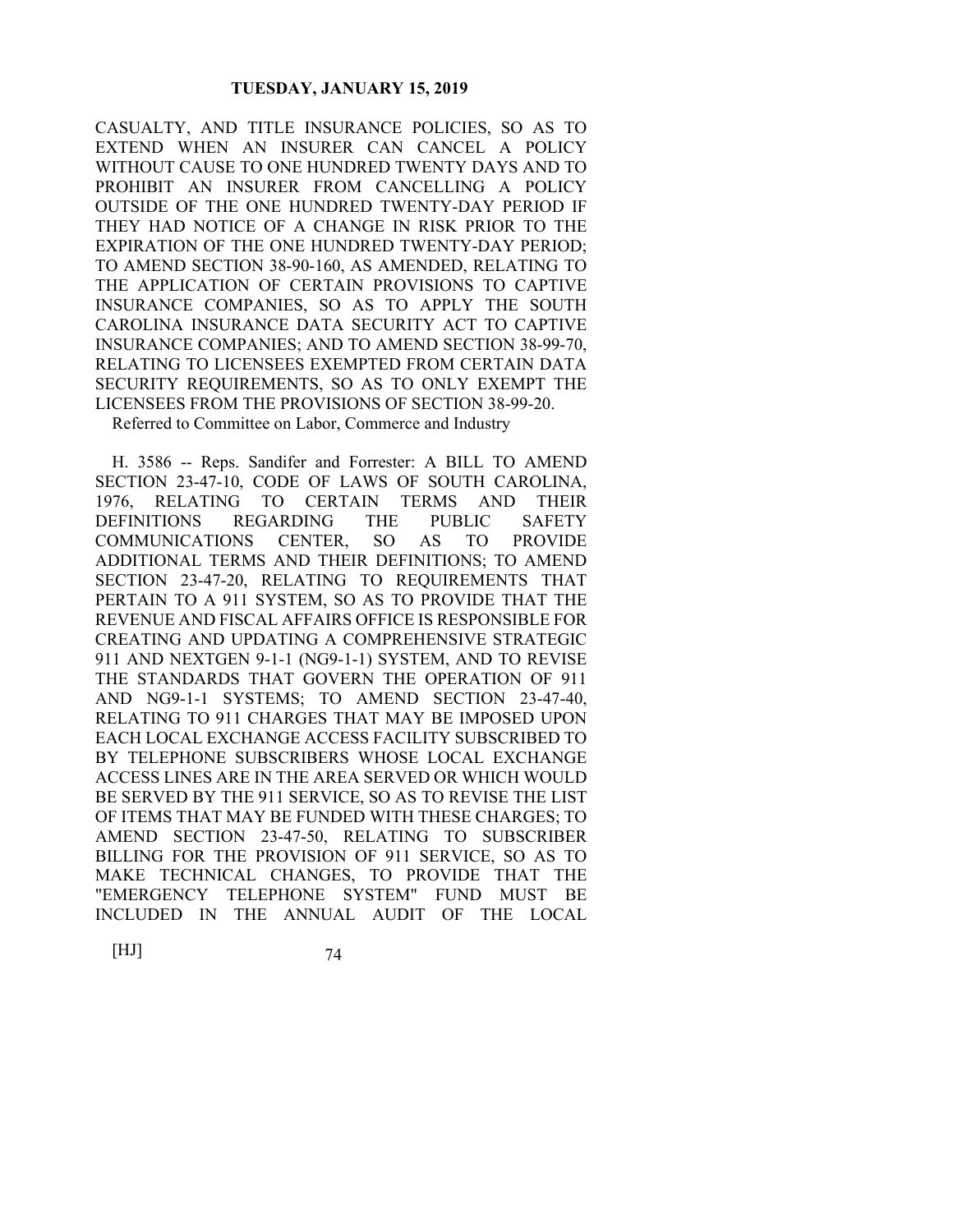GOVERNMENT, TO PROVIDE THAT UPON THE FINDING OF INAPPROPRIATE USE OF 911 FUNDS PURSUANT TO AN AUDIT, THE LOCAL GOVERNMENT MUST RESTORE THOSE FUNDS WITHIN NINETY DAYS, TO PROVIDE THAT THE LOCAL GOVERNMENT MUST PROVIDE THE REVENUE AND FISCAL AFFAIRS OFFICE A COPY OF THE AUDITED REPORT, TO PROVIDE THAT FUNDS MAY BE WITHHELD FROM A LOCAL GOVERNMENT THAT FAILS TO COMPLY WITH THE AUDIT PROVISIONS, AND TO REVISE THE PURPOSE FOR LEVYING A CMRS 911 CHARGE; TO AMEND SECTION 23-47-60, RELATING TO A LOCAL GOVERNMENT PROVIDING STANDARD ADDRESSES FOR THEIR RESIDENTS BEFORE ENHANCED 911 IS PLACED IN SERVICE, SO AS TO PROVIDE THAT THE REVENUE AND FISCAL AFFAIRS OFFICE SHALL DESIGNATE ONE OFFICE WITHIN EACH COUNTY AS THE ADDRESSING OFFICIAL; TO AMEND SECTION 23-47-65, AS AMENDED, RELATING TO THE CREATION AND RESPONSIBILITIES OF THE SOUTH CAROLINA 911 ADVISORY COMMITTEE, SO AS TO INCREASE ITS RESPONSIBILITIES, TO INCREASE THE SIZE OF ITS MEMBERSHIP, TO REVISE THE PROCESS OF APPOINTING MEMBERS, TO PROVIDE ITS MEMBERS COMPENSATION FOR CERTAIN EXPENSES, TO INCREASE AND REVISE THE RESPONSIBILITIES OF THE REVENUE AND FISCAL AFFAIRS OFFICE AND TO MAKE TECHNICAL CHANGES; TO AMEND SECTION 23-47-75, RELATING TO CERTAIN 911 INFORMATION THAT IS NOT SUBJECT TO THE FREEDOM OF INFORMATION ACT OR DISCLOSURE, SO AS TO MAKE A TECHNICAL CHANGE, TO PROVIDE THAT CERTAIN LOCATION INFORMATION IS NOT CONSIDERED A RECORD OF THE LOCAL 911 SYSTEM, AND TO PROVIDE RESTRICTIONS ON THE RELEASE OF CERTAIN DATA AND TELEPHONE CALLS TO CERTAIN AGENCIES AND THE PUBLIC; AND TO AMEND SECTION 23-47-80, RELATING TO PENALTIES ASSOCIATED WITH UNLAWFULLY PLACING A 911 CALL, SO AS MAKE TECHNICAL CHANGES.

Referred to Committee on Labor, Commerce and Industry

H. 3587 -- Reps. Spires and Sandifer: A BILL TO AMEND THE CODE OF LAWS OF SOUTH CAROLINA, 1976, BY ADDING ARTICLE 9 TO CHAPTER 13, TITLE 38 SO AS TO REQUIRE AN INSURER OR AN INSURANCE GROUP TO SUBMIT A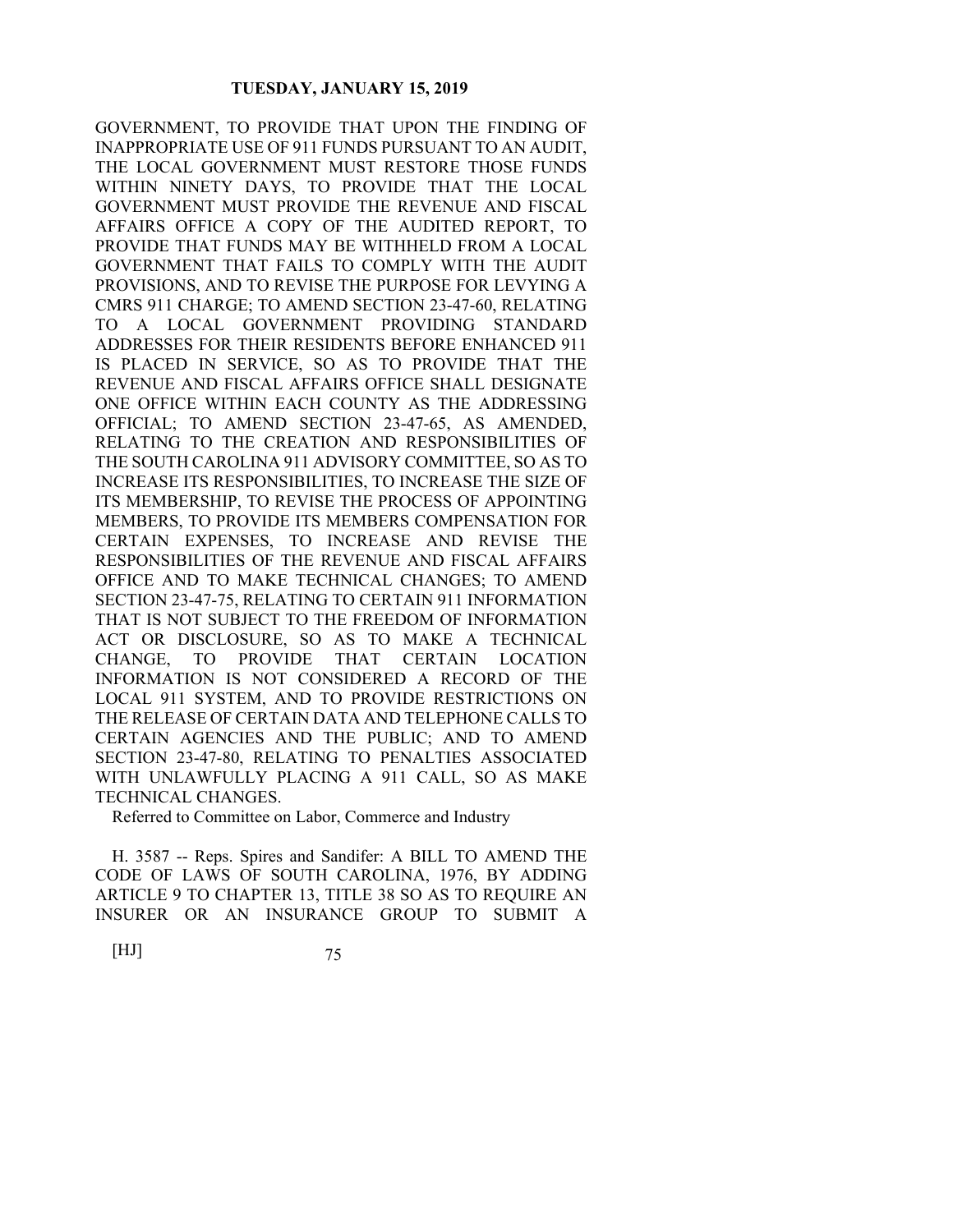CORPORATE GOVERNANCE ANNUAL DISCLOSURE AND ESTABLISH CERTAIN REQUIREMENTS FOR THE DISCLOSURE, TO DEFINE NECESSARY TERMS, TO AUTHORIZE THE DIRECTOR OF THE DEPARTMENT OF INSURANCE TO PROMULGATE REGULATIONS RELATED TO THE DISCLOSURE, TO PROVIDE CERTAIN CONFIDENTIALITY REQUIREMENTS FOR INFORMATION SUBMITTED TO THE DIRECTOR AND TO PROHIBIT THE DIRECTOR OR A PERSON WHO RECEIVES INFORMATION RELATED TO THE ANNUAL DISCLOSURE FROM TESTIFYING IN A PRIVATE CIVIL ACTION CONCERNING THE CONFIDENTIAL INFORMATION, TO AUTHORIZE THE DIRECTOR TO RETAIN THIRD PARTY CONSULTANTS AND PRESCRIBE CERTAIN RULES FOR THE CONSULTANTS, TO PROVIDE A PENALTY FOR AN INSURER WHO FAILS TO FILE THE CORPORATE GOVERNANCE ANNUAL DISCLOSURE, AND TO SET AN EFFECTIVE DATE; BY ADDING SECTION 38-21-295 SO AS TO AUTHORIZE THE DIRECTOR TO ACT AS THE GROUP-WIDE SUPERVISOR FOR AN INTERNATIONALLY ACTIVE INSURANCE GROUP UNDER CERTAIN CIRCUMSTANCES, TO ESTABLISH A PROCEDURE FOR THE DIRECTOR TO DETERMINE WHETHER HE MAY ACT AS THE GROUP-WIDE SUPERVISOR OR ACKNOWLEDGE ANOTHER REGULATORY OFFICIAL TO ACT AS THE GROUP-WIDE SUPERVISOR, TO AUTHORIZE THE DIRECTOR TO ENGAGE IN CERTAIN ACTIVITIES AS GROUP-WIDE SUPERVISOR, AND TO AUTHORIZE THE DIRECTOR TO PROMULGATE REGULATIONS; AND TO AMEND SECTION 38- 21-10, RELATING TO INSURANCE HOLDING COMPANY REGULATORY ACT DEFINITIONS, SO AS TO DEFINE THE TERMS "DIRECTOR," "GROUP-WIDE SUPERVISOR," AND "INTERNATIONALLY ACTIVE INSURANCE GROUP".

Referred to Committee on Labor, Commerce and Industry

H. 3588 -- Reps. Rose and Huggins: A BILL TO AMEND SECTION 47-1-40, CODE OF LAWS OF SOUTH CAROLINA, 1976, RELATING TO THE ILL-TREATMENT OF ANIMALS, SO AS TO INCREASE THE MAXIMUM PENALTY FROM FIVE YEARS TO TEN YEARS.

Referred to Committee on Judiciary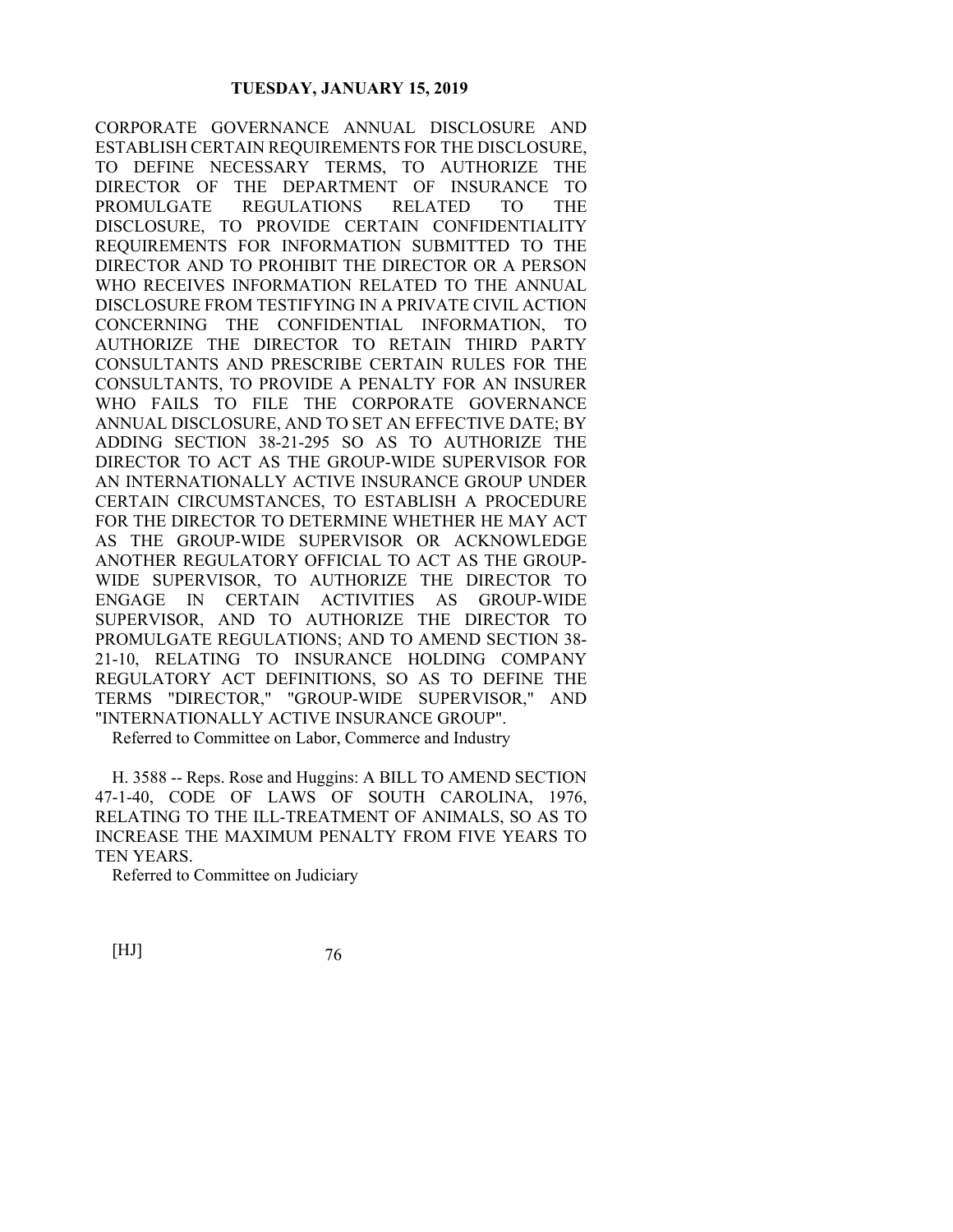H. 3589 -- Reps. Norrell and Rose: A BILL TO AMEND SECTION 1-13-80, AS AMENDED, CODE OF LAWS OF SOUTH CAROLINA, 1976, RELATING TO UNLAWFUL EMPLOYMENT PRACTICES UNDER THE SOUTH CAROLINA CONSUMER AFFAIRS LAW, SO AS TO PROHIBIT CERTAIN EMPLOYMENT PRACTICES INVOLVING DISCLOSURES OF INFORMATION ABOUT WAGES AND WAGE HISTORIES, AND TO REQUIRE EMPLOYERS TO PROVIDE WAGE RANGES FOR EMPLOYMENT POSITIONS TO PROSPECTIVE EMPLOYEES UPON REQUEST.

Referred to Committee on Judiciary

H. 3590 -- Rep. Norrell: A BILL TO AMEND SECTION 44-23-1150, CODE OF LAWS OF SOUTH CAROLINA, 1976, RELATING IN PART TO SEXUAL MISCONDUCT WITH INMATES OR OFFENDERS, SO AS TO ADD AN ARRESTING OR CUSTODIAL LAW ENFORCEMENT OFFICER AS AN "ACTOR" AND A PERSON ARRESTED OR WITHIN POLICE CUSTODY AS A "VICTIM" INCAPABLE OF CONSENTING TO SEXUAL INTERCOURSE OR SEXUAL CONTACT WITH AN ACTOR, AND TO MAKE SEXUAL CONDUCT BETWEEN SUCH ACTORS AND VICTIMS A CRIMINAL OFFENSE.

Referred to Committee on Judiciary

H. 3591 -- Reps. Allison and Felder: A BILL TO AMEND THE CODE OF LAWS OF SOUTH CAROLINA, 1976, BY ADDING CHAPTER 60 TO TITLE 11 SO AS TO ESTABLISH THE TRUST FUND FOR PERFORMANCE ACCOUNTABILITY TO FUND PAY-FOR-SUCCESS CONTRACTS, WHEREBY THE STATE CONTRACTS WITH A PRIVATE-SECTOR ORGANIZATION TO ACHIEVE SPECIFICALLY DEFINED MEASUREABLE OUTCOMES IN WHICH THE STATE PAYS ONLY TO THE EXTENT THAT THE DESIRED OUTCOMES ARE ACHIEVED. Referred to Committee on Education and Public Works

H. 3592 -- Reps. Clary and Pendarvis: A BILL TO AMEND SECTION 44-17-440, CODE OF LAWS OF SOUTH CAROLINA, 1976, RELATING TO THE CUSTODY AND TRANSPORT OF A PERSON WHO IS BELIEVED TO HAVE A MENTAL ILLNESS AND IS REQUIRING IMMEDIATE CARE, SO AS TO PROVIDE THAT A STATE OR LOCAL LAW ENFORCEMENT OFFICER RESPONSIBLE FOR TRANSPORTING THE PATIENT MUST BE A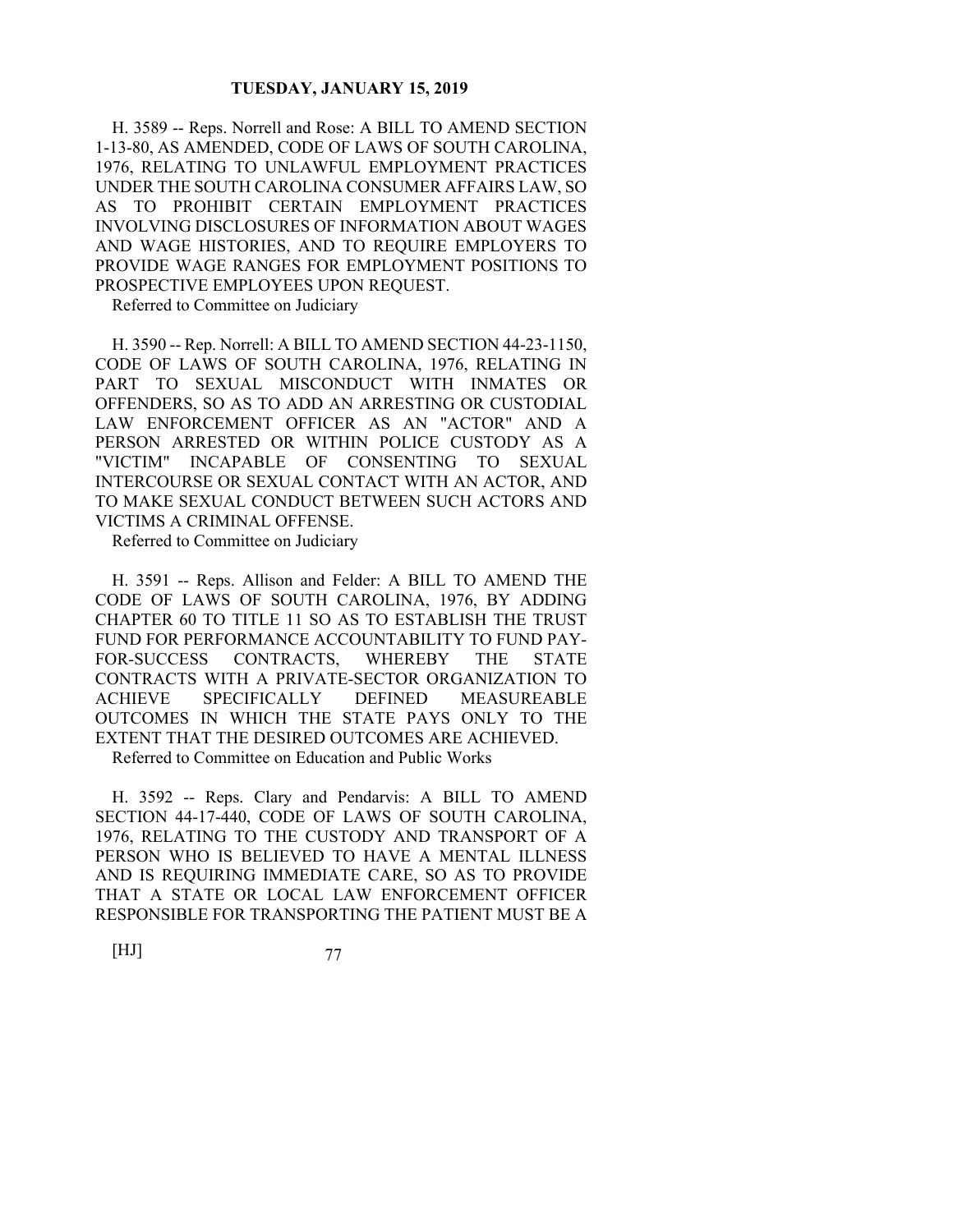PART OF A THERAPEUTIC TRANSPORT UNIT AND HAVE UNDERGONE MENTAL HEALTH AND CRISIS INTERVENTION TRAINING, AND TO PROVIDE THAT A PHYSICIAN RESPONSIBLE FOR THE PATIENT'S CARE MUST NOTIFY A FRIEND OR RELATIVE THAT THE FRIEND OR RELATIVE MAY TRANSPORT THE PATIENT TO THE MENTAL HEALTH FACILITY AND THAT THE FRIEND OR RELATIVE FREELY CHOOSES TO ASSUME THAT RESPONSIBILITY AND LIABILITY FOR THE TRANSPORT.

Referred to Committee on Judiciary

H. 3593 -- Rep. G. M. Smith: A BILL TO AMEND THE CODE OF LAWS OF SOUTH CAROLINA, 1976, BY ADDING ARTICLE 147 TO CHAPTER 3, TITLE 56 SO AS TO PROVIDE THAT THE DEPARTMENT OF MOTOR VEHICLES MAY ISSUE "AIR MEDAL" SPECIAL LICENSE PLATES; AND BY ADDING SECTION 16-11-605 SO AS TO PROVIDE THAT IT IS UNLAWFUL FOR CERTAIN PERSONS TO OPERATE AN UNMANNED AERIAL VEHICLE IN CERTAIN AREAS, AND TO PROVIDE A PENALTY.

Referred to Committee on Education and Public Works

H. 3594 -- Rep. G. M. Smith: A BILL TO AMEND THE CODE OF LAWS OF SOUTH CAROLINA, 1976, TO ENACT THE "MILITARY TEMPORARY REMOTE SCHOOL ENROLLMENT ACT" BY ADDING SECTION 59-63-33 SO AS TO PROVIDE PUBLIC SCHOOL PUPILS COMPLY WITH SCHOOL ENROLLMENT REQUIREMENTS IF THEIR PARENTS ARE TRANSFERRED TO OR ARE PENDING TRANSFER TO MILITARY INSTALLATIONS IN THIS STATE WHILE ON ACTIVE MILITARY DUTY PURSUANT TO OFFICIAL MILITARY ORDERS, TO PROVIDE SCHOOL DISTRICTS SHALL ACCEPT APPLICATIONS FOR ENROLLMENT AND COURSE REGISTRATION FROM SUCH PUPILS BY ELECTRONIC MEANS, TO PROVIDE PARENTS OF SUCH STUDENTS SHALL PROVIDE CERTAIN PROOF OF RESIDENCE WITHIN TEN DAYS AFTER THE ARRIVAL DATE, TO PROVIDE THE PROVISIONS OF THIS ACT APPLY NOTWITHSTANDING ANOTHER PROVISION OF LAW, TO PROVIDE AMBIGUITIES IN CONSTRUING THE PROVISIONS OF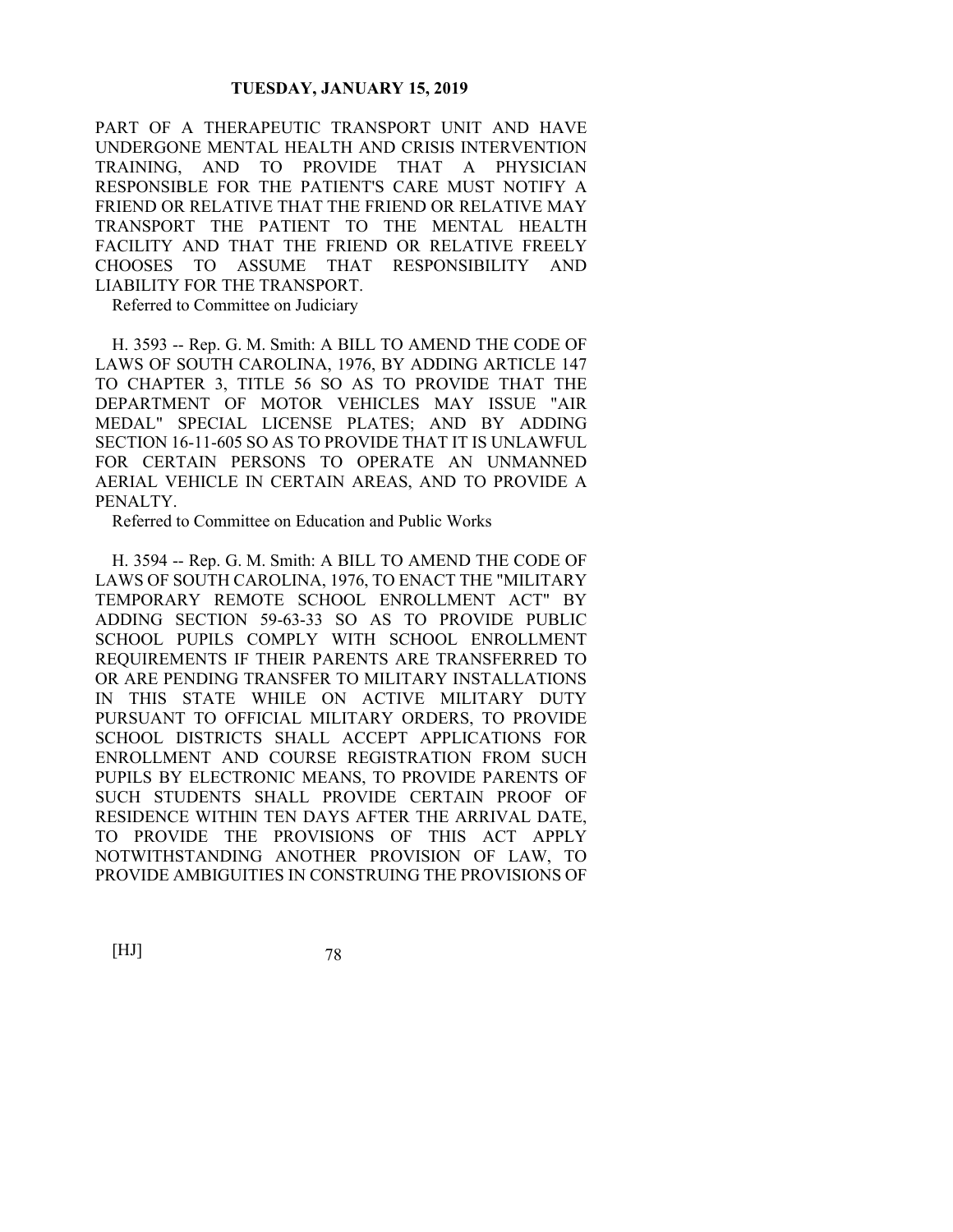THIS ACT MUST BE RESOLVED IN FAVOR OF ENROLLMENT, AND TO DEFINE NECESSARY TERMINOLOGY. Referred to Committee on Education and Public Works

H. 3595 -- Reps. Elliott, G. M. Smith, Simrill and Stavrinakis: A BILL TO AMEND SECTION 12-6-3585, CODE OF LAWS OF SOUTH CAROLINA, 1976, RELATING TO THE INDUSTRY PARTNERSHIP FUND TAX CREDIT, SO AS TO INCREASE THE AGGREGATE ANNUAL CREDIT AMOUNT.

Referred to Committee on Ways and Means

H. 3596 -- Reps. Long, Erickson, Clemmons, Bales, Fry, Loftis, Burns, Hewitt, Bannister, Forrester, Herbkersman, Huggins, Lowe, D. C. Moss, B. Newton, W. Newton, Pope, Robinson, Sandifer, Simrill, G. M. Smith, G. R. Smith, Tallon, Toole and Trantham: A BILL TO AMEND SECTION 12-43-220, CODE OF LAWS OF SOUTH CAROLINA, 1976, RELATING TO CLASSIFICATION OF PROPERTY AND ASSESSMENT RATIOS FOR PURPOSES OF AD VALOREM TAXATION, SO AS TO LIMIT ROLLBACK TAXES TO ONE YEAR WHEN LAND CLASSIFIED AS AGRICULTURAL REAL PROPERTY IS APPLIED TO ANOTHER USE.

Referred to Committee on Ways and Means

H. 3597 -- Rep. Long: A BILL TO AMEND SECTION 7-13-1820, CODE OF LAWS OF SOUTH CAROLINA, 1976, RELATING TO THE MAXIMUM PERIOD OF TIME A VOTER MAY REMAIN IN THE VOTING BOOTH, SO AS TO INCREASE THIS PERIOD FROM THREE MINUTES TO FIVE MINUTES AS PROVIDED ELSEWHERE THROUGHOUT TITLE 7.

Referred to Committee on Judiciary

H. 3598 -- Reps. Felder, Bryant, Martin, King, Ridgeway, Simrill and B. Newton: A BILL TO AMEND THE CODE OF LAWS OF SOUTH CAROLINA, 1976, BY ADDING SECTION 38-71-42 SO AS TO REQUIRE HEALTH MAINTENANCE ORGANIZATIONS, INDIVIDUAL AND GROUP HEALTH INSURANCE POLICIES, AND INSURANCE CONTRACTS ISSUED BEGINNING JANUARY 1, 2020, TO PROVIDE COVERAGE FOR CERTAIN TESTS FOR THE EARLY DETECTION OF CARDIOVASCULAR DISEASE; AND TO AMEND SECTION 1-11-710, AS AMENDED, RELATING TO THE PUBLIC EMPLOYEE BENEFIT AUTHORITY'S DUTY TO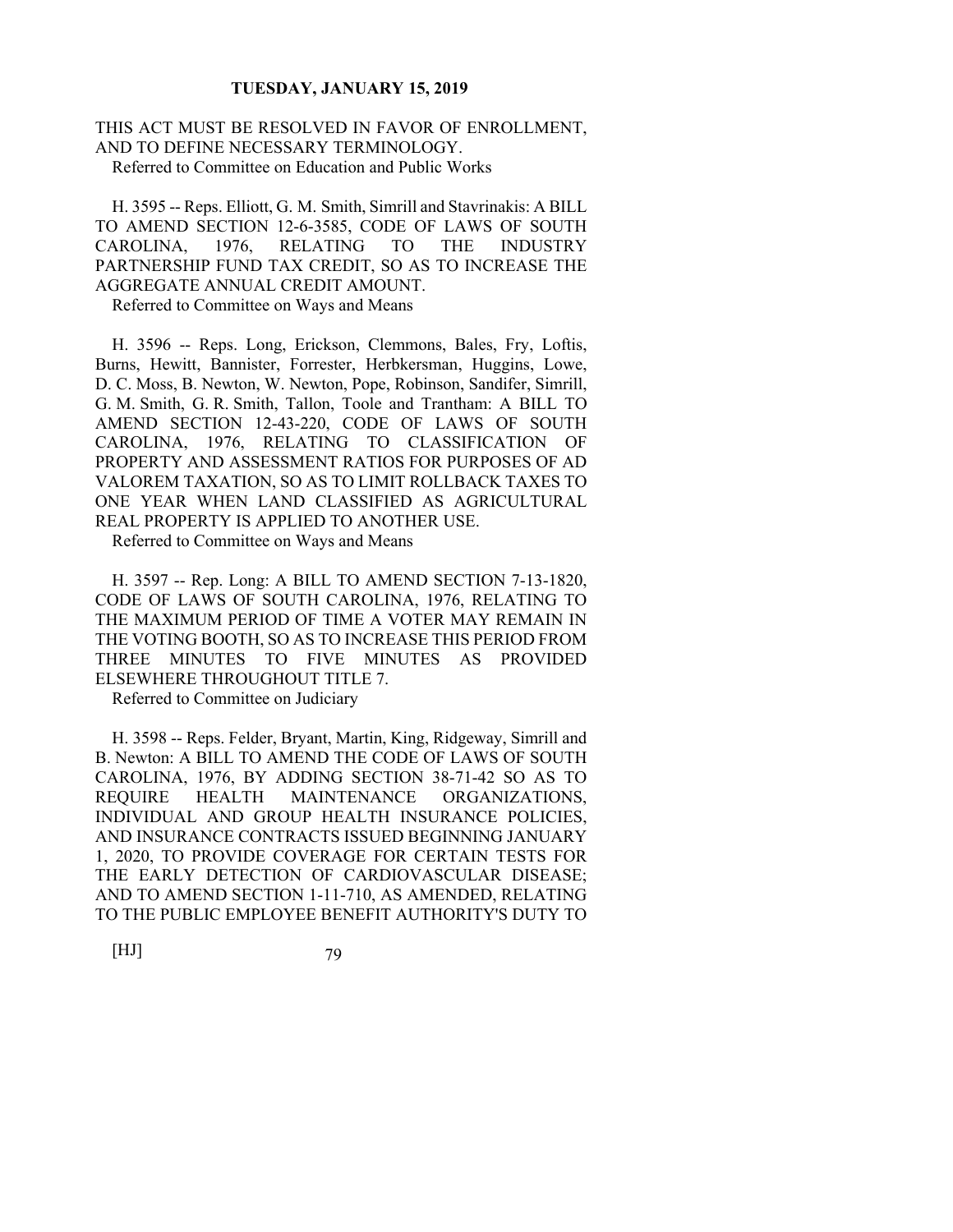MAKE CERTAIN INSURANCE PLANS AVAILABLE, SO AS TO REQUIRE THE GROUP HEALTH PLAN COVER CERTAIN TESTS FOR THE EARLY DETECTION OF CARDIOVASCULAR DISEASE.

Referred to Committee on Labor, Commerce and Industry

H. 3601 -- Reps. Rose and McCoy: A BILL TO AMEND SECTION 16-17-530, CODE OF LAWS OF SOUTH CAROLINA, 1976, RELATING TO PUBLIC DISORDERLY CONDUCT, SO AS TO

ALLOW AND PROVIDE PROCEDURES FOR CONDITIONAL DISCHARGE FOR FIRST TIME OFFENDERS.

Referred to Committee on Judiciary

H. 3602 -- Rep. Rose: A BILL TO AMEND SECTION 44-66-30, CODE OF LAWS OF SOUTH CAROLINA, 1976, RELATING TO PERSONS WHO MAY MAKE HEALTH CARE DECISIONS FOR A PATIENT WHO IS UNABLE TO CONSENT, SO AS TO ADD AN ADDITIONAL CATEGORY OF PERSONS.

Referred to Committee on Judiciary

H. 3603 -- Reps. Rose and Pope: A BILL TO AMEND SECTION 16- 15-130, CODE OF LAWS OF SOUTH CAROLINA, 1976, RELATING TO INDECENT EXPOSURE, SO AS TO RESTRUCTURE THE PENALTY PROVISIONS BY PROVIDING GRADUATED PENALTIES AND ENHANCEMENT FOR COMMISSION OF THE OFFENSE IN THE PRESENCE OF A CHILD FOURTEEN YEARS OF AGE OR UNDER.

Referred to Committee on Judiciary

## **ROLL CALL**

The roll call of the House of Representatives was taken resulting as follows:

| Alexander      | Allison      | Anderson         |
|----------------|--------------|------------------|
| Atkinson       | Bailey       | <b>Bales</b>     |
| Ballentine     | Bamberg      | Bannister        |
| Bennett        | Bernstein    | <b>Blackwell</b> |
| <b>Bradley</b> | Brawley      | <b>Brown</b>     |
| <b>Bryant</b>  | <b>Burns</b> | Calhoon          |
| Caskey         | Chellis      | Chumley          |
| Clary          | Clemmons     | Cobb-Hunter      |
|                |              |                  |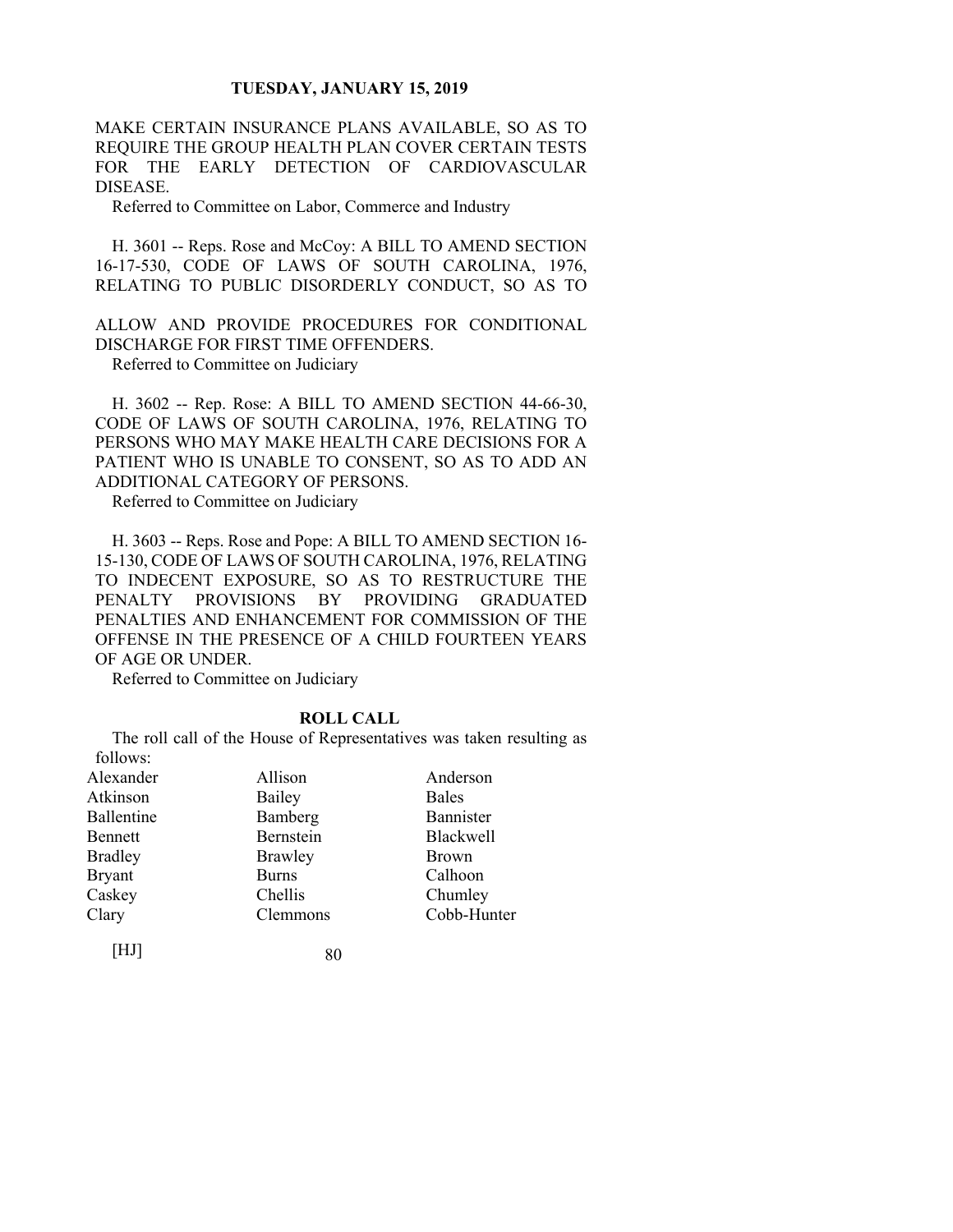| Cogswell         | Collins     | B. Cox      |
|------------------|-------------|-------------|
| W. Cox           | Crawford    | Daning      |
| Davis            | Dillard     | Elliott     |
| Erickson         | Felder      | Finlay      |
| Forrest          | Forrester   | Fry         |
| Funderburk       | Gagnon      | Garvin      |
| Gilliam          | Gilliard    | Govan       |
| Hardee           | Hart        | Hayes       |
| Henderson-Myers  | Henegan     | Herbkersman |
| Hewitt           | Hill        | Hiott       |
| Hixon            | Hosey       | Howard      |
| Huggins          | Hyde        | Jefferson   |
| Johnson          | Jordan      | Kimmons     |
| King             | Kirby       | Ligon       |
| Loftis           | Long        | Lowe        |
| Lucas            | Mace        | Mack        |
| Magnuson         | Martin      | McCoy       |
| McCravy          | McDaniel    | McGinnis    |
| McKnight         | Moore       | Morgan      |
| D. C. Moss       | V.S. Moss   | Murphy      |
| <b>B.</b> Newton | W. Newton   | Norrell     |
| Ott              | Pendarvis   | Pope        |
| Ridgeway         | Rivers      | Robinson    |
| Rose             | Rutherford  | Simmons     |
| Simrill          | G. M. Smith | G. R. Smith |
| Sottile          | Spires      | Stavrinakis |
| Tallon           | Taylor      | Thayer      |
| Thigpen          | Toole       | Trantham    |
| Weeks            | West        | Wheeler     |
| White            | Whitmire    | R. Williams |
| S. Williams      | Willis      | Wooten      |
| Young            | Yow         |             |

## **Total Present--119**

## **LEAVE OF ABSENCE**

The SPEAKER granted Rep. SANDIFER a leave of absence for the day due to a death in the family.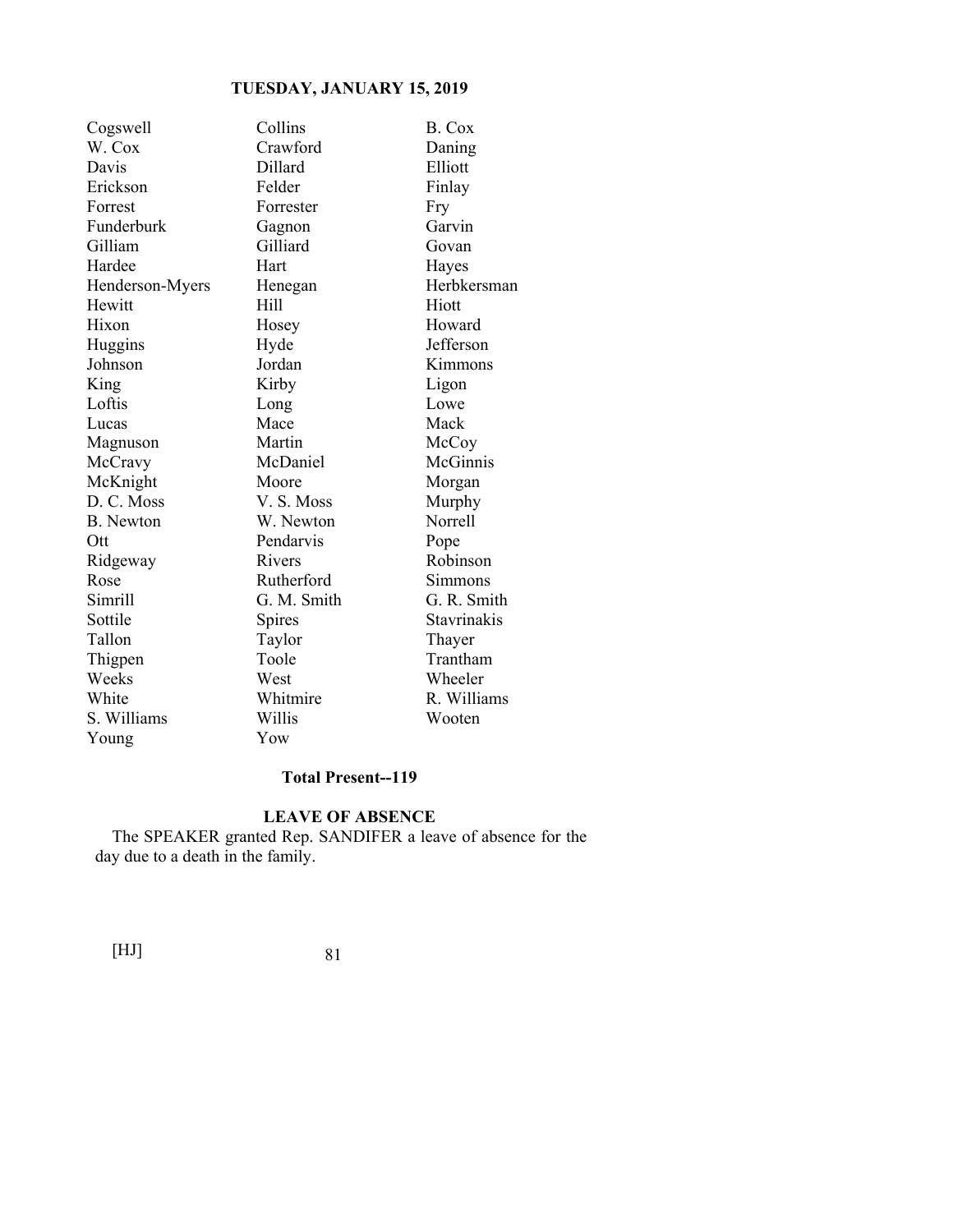## **LEAVE OF ABSENCE**

The SPEAKER granted Rep. PARKS a leave of absence for the day due to medical reasons.

## **LEAVE OF ABSENCE**

The SPEAKER granted Rep. STRINGER a leave of absence for the day due to business reasons.

## **LEAVE OF ABSENCE**

The SPEAKER granted Rep. CLYBURN a leave of absence for the day due to a death in the family.

## **STATEMENT OF ATTENDANCE**

Rep. CRAWFORD signed a statement with the Clerk that she came in after the roll call of the House and was present for the Session on Thursday, January 10.

## **DOCTOR OF THE DAY**

Announcement was made that Dr. Christopher A. Yeakel of Chapin was the Doctor of the Day for the General Assembly.

## **CO-SPONSORS ADDED**

In accordance with House Rule 5.2 below:

**"**5.2 Every bill before presentation shall have its title endorsed; every report, its title at length; every petition, memorial, or other paper, its prayer or substance; and, in every instance, the name of the member presenting any paper shall be endorsed and the papers shall be presented by the member to the Speaker at the desk. A member may add his name to a bill or resolution or a co-sponsor of a bill or resolution may remove his name at any time prior to the bill or resolution receiving passage on second reading. The member or co-sponsor shall notify the Clerk of the House in writing of his desire to have his name added or removed from the bill or resolution. The Clerk of the House shall print the member's or co-sponsor's written notification in the House Journal. The removal or addition of a name does not apply to a bill or resolution sponsored by a committee."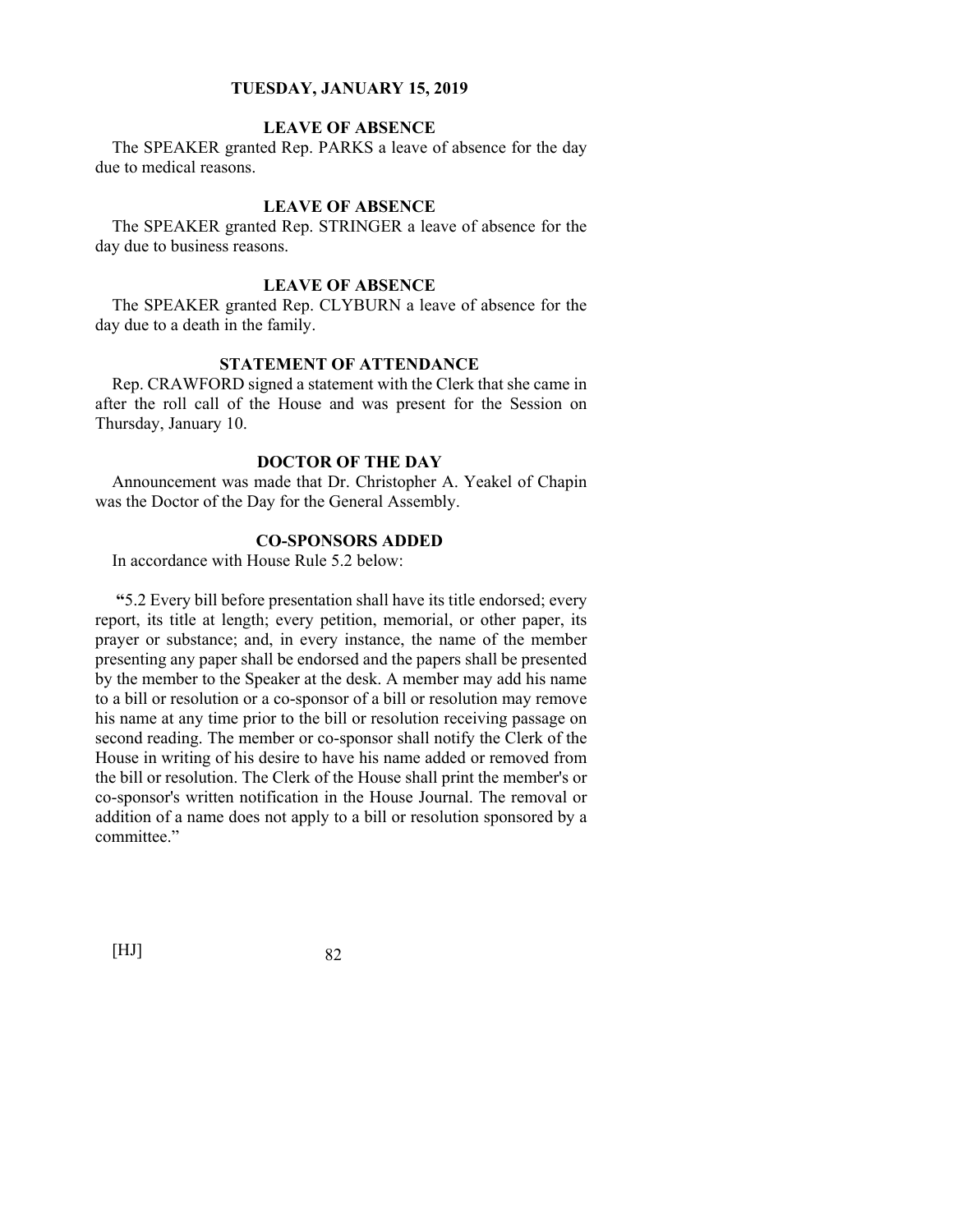|              | <b>CO-SPONSOR ADDED</b> |
|--------------|-------------------------|
| Bill Number: | H. 3003                 |
| Date:        | ADD:                    |
| 01/15/19     | <b>HENEGAN</b>          |

## **CO-SPONSOR ADDED**

Bill Number: H. 3005 Date: ADD: 01/15/19 HENEGAN

# **CO-SPONSOR ADDED**

Bill Number: Date: ADD: 01/15/19 HEWITT

## **CO-SPONSOR ADDED**

| Bill Number: | H. 3037        |
|--------------|----------------|
| Date:        | ADD:           |
| 01/15/19     | <b>HENEGAN</b> |

## **CO-SPONSOR ADDED**

Bill Number: H. 3043 Date: ADD: 01/15/19 HENEGAN

## **CO-SPONSOR ADDED**

Bill Number: H. 3044 Date: ADD: 01/15/19 HENEGAN

# **CO-SPONSOR ADDED**

Bill Number: Date: ADD: 01/15/19 **BERNSTEIN** 

## **CO-SPONSORS ADDED**

| Bill Number: | H. 3056         |
|--------------|-----------------|
| Date:        | ADD:            |
| 01/15/19     | HILL and LOFTIS |

| 83 |
|----|
|    |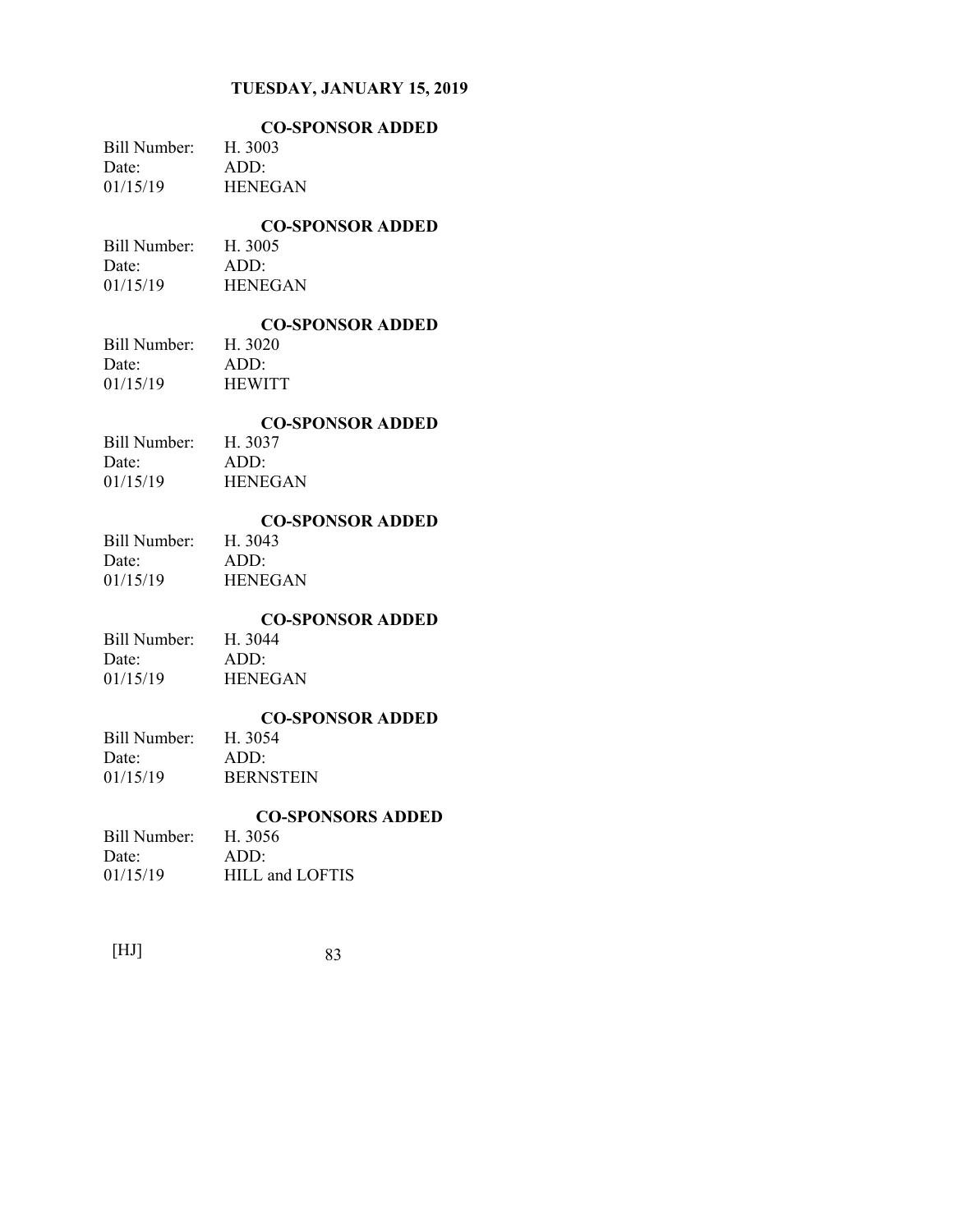|              | <b>CO-SPONSOR ADDED</b> |
|--------------|-------------------------|
| Bill Number: | H. 3058                 |
| Date:        | ADD:                    |
| 01/15/19     | <b>HENEGAN</b>          |
|              |                         |

## **CO-SPONSOR ADDED**

Bill Number: H. 3061 Date: ADD: 01/15/19 HENEGAN

# **CO-SPONSOR ADDED**

Bill Number: Date: ADD: 01/15/19 SOTTILE

## **CO-SPONSOR ADDED**

| Bill Number: | H. 3065       |
|--------------|---------------|
| Date:        | ADD:          |
| 01/15/19     | <b>HEWITT</b> |

## **CO-SPONSOR ADDED**

| Bill Number: | H. 3066        |
|--------------|----------------|
| Date:        | ADD:           |
| 01/15/19     | <b>HENEGAN</b> |

## **CO-SPONSORS ADDED**

| Bill Number: | H. 3087                        |
|--------------|--------------------------------|
| Date:        | ADD:                           |
| 01/15/19     | SOTTILE, CLARY, OTT and HEWITT |

# **CO-SPONSOR ADDED**

## Bill Number: Date: ADD: 01/15/19 HENEGAN

# **CO-SPONSOR ADDED**

| Bill Number: H. 3125 |
|----------------------|
| $ADD^*$              |
| <b>SOTTILE</b>       |
|                      |

| 84 |
|----|
|    |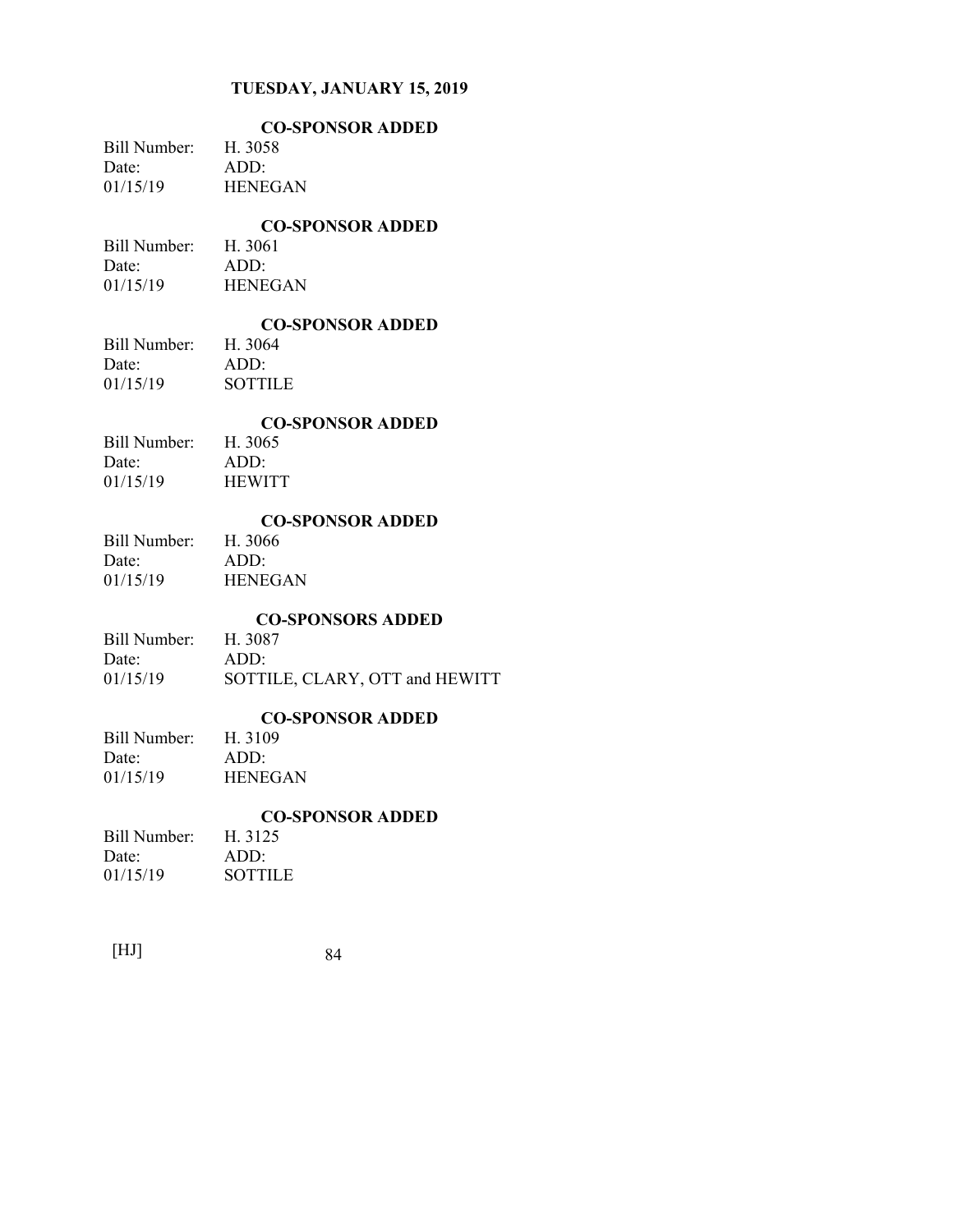|                       | <b>CO-SPONSORS ADDED</b>           |
|-----------------------|------------------------------------|
| Bill Number:<br>Date: | H. 3131<br>ADD:                    |
| 01/15/19              | HENEGAN and HEWITT                 |
| Bill Number:          | <b>CO-SPONSOR ADDED</b><br>H. 3132 |
| Date:                 | ADD:                               |
| 01/15/19              | <b>SOTTILE</b>                     |
|                       | <b>CO-SPONSOR ADDED</b>            |
| Bill Number:<br>Date: | H. 3139<br>ADD:                    |
| 01/15/19              | <b>HENEGAN</b>                     |
|                       | <b>CO-SPONSOR ADDED</b>            |
| Bill Number:          | H. 3172                            |
| Date:                 | ADD:                               |
| 01/15/19              | <b>FELDER</b>                      |
|                       | <b>CO-SPONSOR ADDED</b><br>H. 3173 |
| Bill Number:<br>Date: | ADD:                               |
| 01/15/19              | <b>FELDER</b>                      |
|                       | <b>CO-SPONSOR ADDED</b>            |
| Bill Number:          | H. 3174                            |
| Date:<br>01/15/19     | ADD:<br><b>FELDER</b>              |
|                       |                                    |
| Bill Number:          | <b>CO-SPONSOR ADDED</b><br>H. 3178 |
| Date:                 | ADD:                               |
| 01/15/19              | W. NEWTON                          |
|                       | <b>CO-SPONSOR ADDED</b>            |
| Bill Number:<br>Date: | H. 3181<br>ADD:                    |
| 01/15/19              | <b>HEWITT</b>                      |
|                       |                                    |
|                       |                                    |

| 85 |
|----|
|    |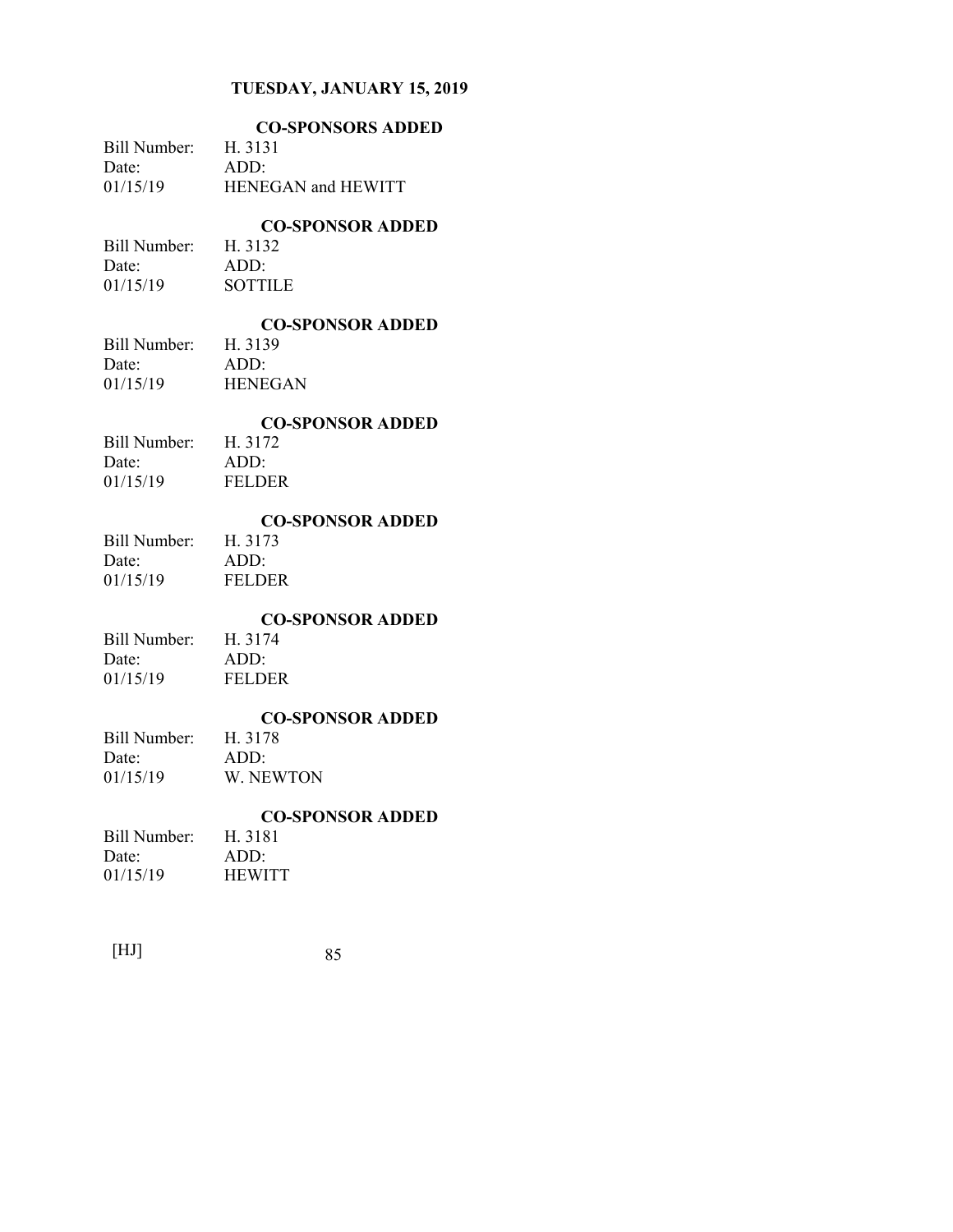|                      | <b>CO-SPONSOR ADDED</b>                  |
|----------------------|------------------------------------------|
| <b>Bill Number:</b>  | H. 3182                                  |
| Date:                | ADD:                                     |
| 01/15/19             | <b>HEWITT</b>                            |
|                      | <b>CO-SPONSORS ADDED</b>                 |
| Bill Number: H. 3202 |                                          |
| Date:                | ADD:                                     |
| 01/15/19             | CLARY and WILLIS                         |
|                      | <b>CO-SPONSOR ADDED</b>                  |
| <b>Bill Number:</b>  | H. 3216                                  |
| Date:                | ADD:                                     |
| 01/15/19             | <b>HEWITT</b>                            |
|                      | <b>CO-SPONSOR ADDED</b>                  |
| <b>Bill Number:</b>  | H. 3226                                  |
| Date:                | ADD:                                     |
| 01/15/19             | <b>HILL</b>                              |
|                      | <b>CO-SPONSOR ADDED</b>                  |
| <b>Bill Number:</b>  | H. 3234                                  |
| Date:                | ADD:                                     |
| 01/15/19             | <b>MARTIN</b>                            |
|                      | <b>CO-SPONSOR ADDED</b>                  |
| Bill Number:         | H. 3255                                  |
| Date:                | ADD:                                     |
| 01/15/19             | <b>WILLIS</b>                            |
|                      | <b>CO-SPONSOR ADDED</b>                  |
| Bill Number:         | H. 3271                                  |
| Date:                | ADD:                                     |
| 01/15/19             | <b>GOVAN</b>                             |
|                      | <b>CO-SPONSORS ADDED</b>                 |
| Bill Number: H. 3289 |                                          |
| Date:                | ADD:                                     |
| 01/15/19             | V. S. MOSS, ELLIOTT, TRANTHAM and WILLIS |
|                      |                                          |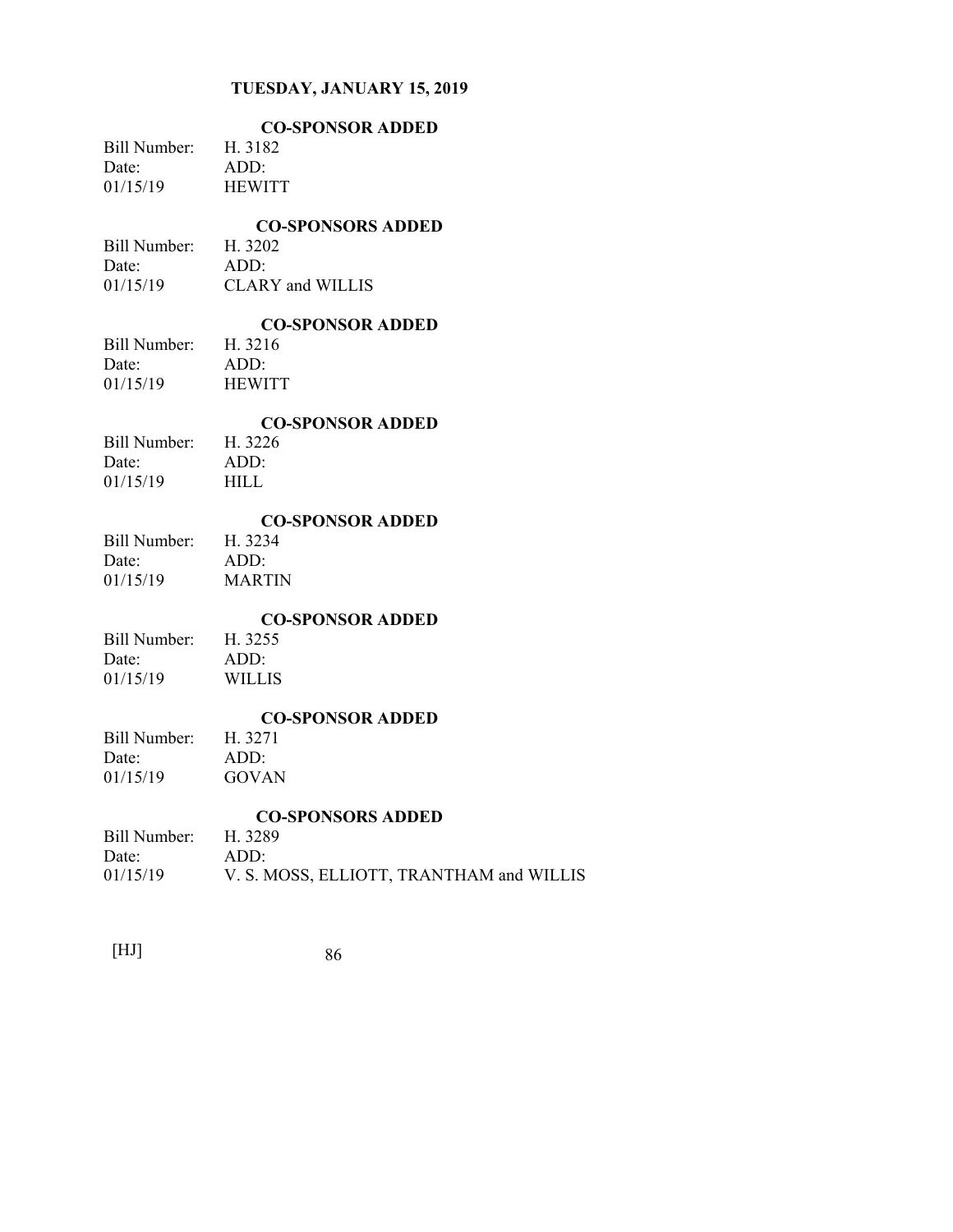|              | <b>CO-SPONSOR ADDED</b> |
|--------------|-------------------------|
| Bill Number: | H. 3295                 |
| Date:        | ADD:                    |
| 01/15/19     | <b>BURNS</b>            |
|              |                         |

## **CO-SPONSOR ADDED**

Bill Number: H. 3302 Date: ADD: 01/15/19 HENEGAN

# **CO-SPONSOR ADDED**

Bill Number: Date: ADD: 01/15/19 WILLIS

#### **CO-SPONSOR ADDED**

| Bill Number: | H. 3323        |
|--------------|----------------|
| Date:        | ADD:           |
| 01/15/19     | <b>HENEGAN</b> |

## **CO-SPONSOR ADDED**

| Bill Number: | H. 3332        |
|--------------|----------------|
| Date:        | ADD:           |
| 01/15/19     | <b>HENEGAN</b> |

# **CO-SPONSOR ADDED**

Bill Number: Date: ADD: 01/15/19 ROSE

# **CO-SPONSOR ADDED**

Bill Number: Date: ADD: 01/15/19 W. NEWTON

## **CO-SPONSOR ADDED**

| Bill Number: | H. 3351   |
|--------------|-----------|
| Date:        | ADD:      |
| 01/15/19     | W. NEWTON |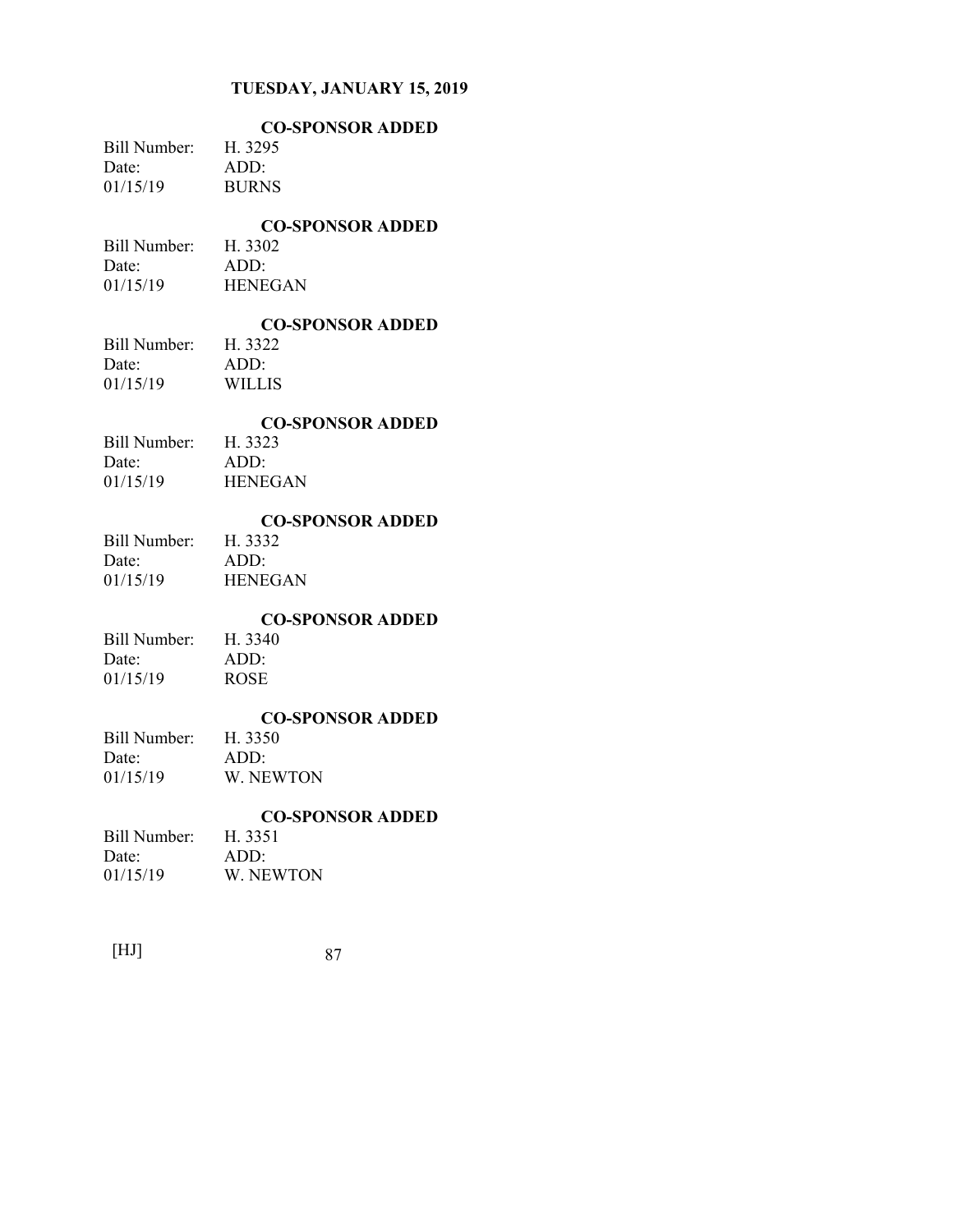|                | <b>CO-SPONSOR ADDED</b> |
|----------------|-------------------------|
| Bill Number: - | H. 3352                 |
| Date:          | ADD:                    |
| 01/15/19       | <b>BERNSTEIN</b>        |
|                |                         |

## **CO-SPONSOR ADDED**

Bill Number: H. 3358 Date: ADD: 01/15/19 HEWITT

# **CO-SPONSOR ADDED**

Bill Number: Date: ADD: 01/15/19 HENEGAN

## **CO-SPONSOR ADDED**

| Bill Number: | H. 3370          |
|--------------|------------------|
| Date:        | ADD:             |
| 01/15/19     | <b>BERNSTEIN</b> |

## **CO-SPONSOR ADDED**

Bill Number: H. 3378 Date: ADD: 01/15/19 SOTTILE

## **CO-SPONSOR ADDED**

Bill Number: H. 3379 Date: ADD: 01/15/19 **KIMMONS** 

# **CO-SPONSOR ADDED**

Bill Number:<br>Date: ADD: 01/15/19 RIDGEWAY

## **CO-SPONSOR ADDED**

| Bill Number: | H. 3389        |
|--------------|----------------|
| Date:        | ADD:           |
| 01/15/19     | <b>HENEGAN</b> |

| 88 |
|----|
|    |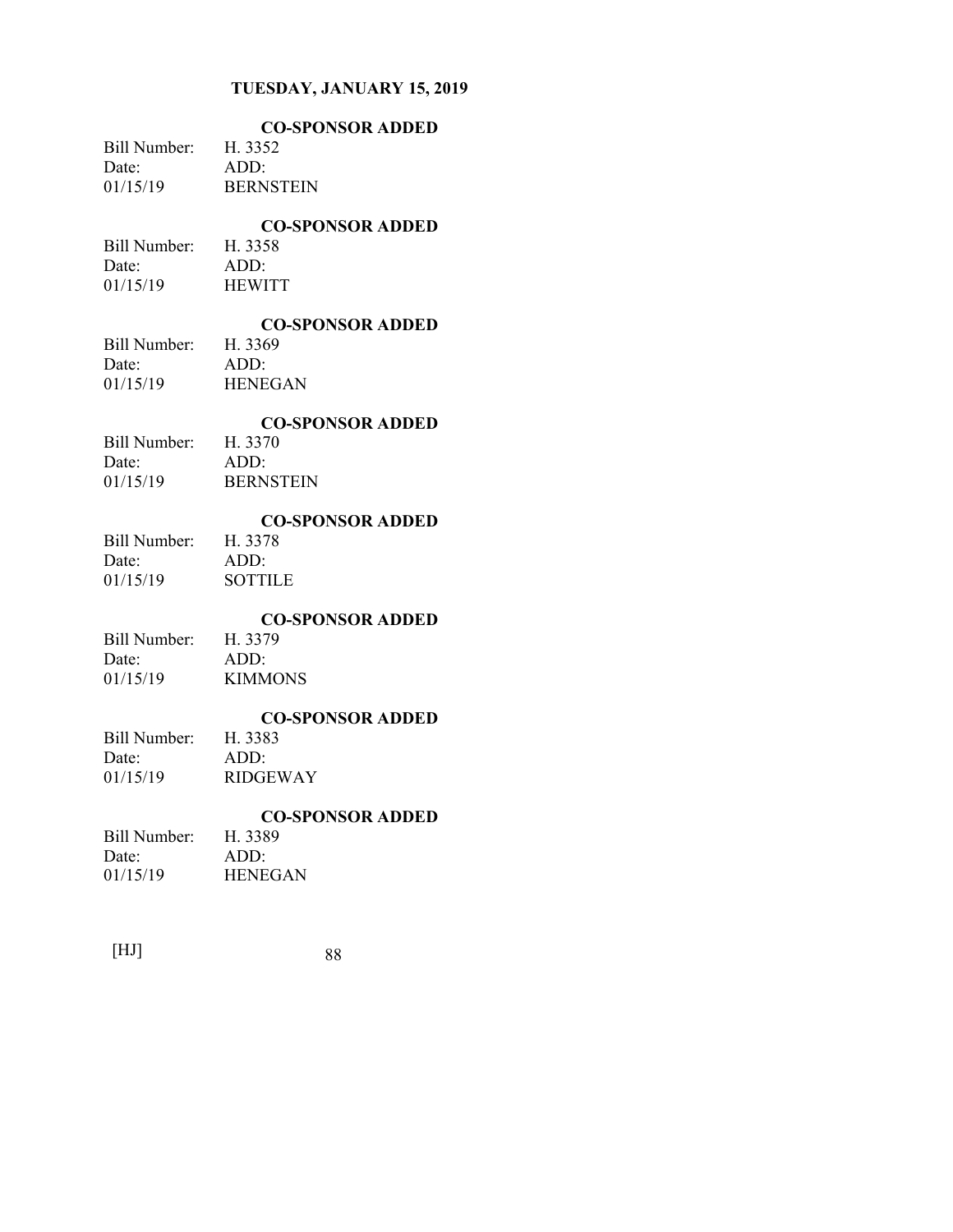|              | <b>CO-SPONSORS ADDED</b> |
|--------------|--------------------------|
| Bill Number: | H. 3391                  |
| Date:        | ADD:                     |
| 01/15/19     | SIMMONS and GARVIN       |
|              | <b>CO-SPONSOR ADDED</b>  |
| Bill Number: | H. 3395                  |
| Date:        | ADD:                     |
| 01/15/19     | <b>HENEGAN</b>           |
|              | <b>CO-SPONSOR ADDED</b>  |
| Bill Number: | H. 3398                  |
| Date:        | ADD:                     |
| 01/15/19     | <b>LOFTIS</b>            |
|              | <b>CO-SPONSOR ADDED</b>  |
| Bill Number: | H. 3404                  |
| Date:        | ADD:                     |
| 01/15/19     | <b>ROSE</b>              |
|              | <b>CO-SPONSOR ADDED</b>  |
| Bill Number: | H. 3417                  |
| Date:        | ADD:                     |
| 01/15/19     | W. NEWTON                |
|              | <b>CO-SPONSORS ADDED</b> |
| Bill Number: | H. 3483                  |
|              |                          |
| Date:        | ADD:                     |

Rep. HART moved that the House do now adjourn, which was agreed to.

# **ADJOURNMENT**

At 1:06 p.m. the House, in accordance with the motion of Rep. WEST, adjourned in memory of William E. Sandifer IV, son of Representative William E. Sandifer III, to meet at 2:00 p.m. tomorrow. \*\*\*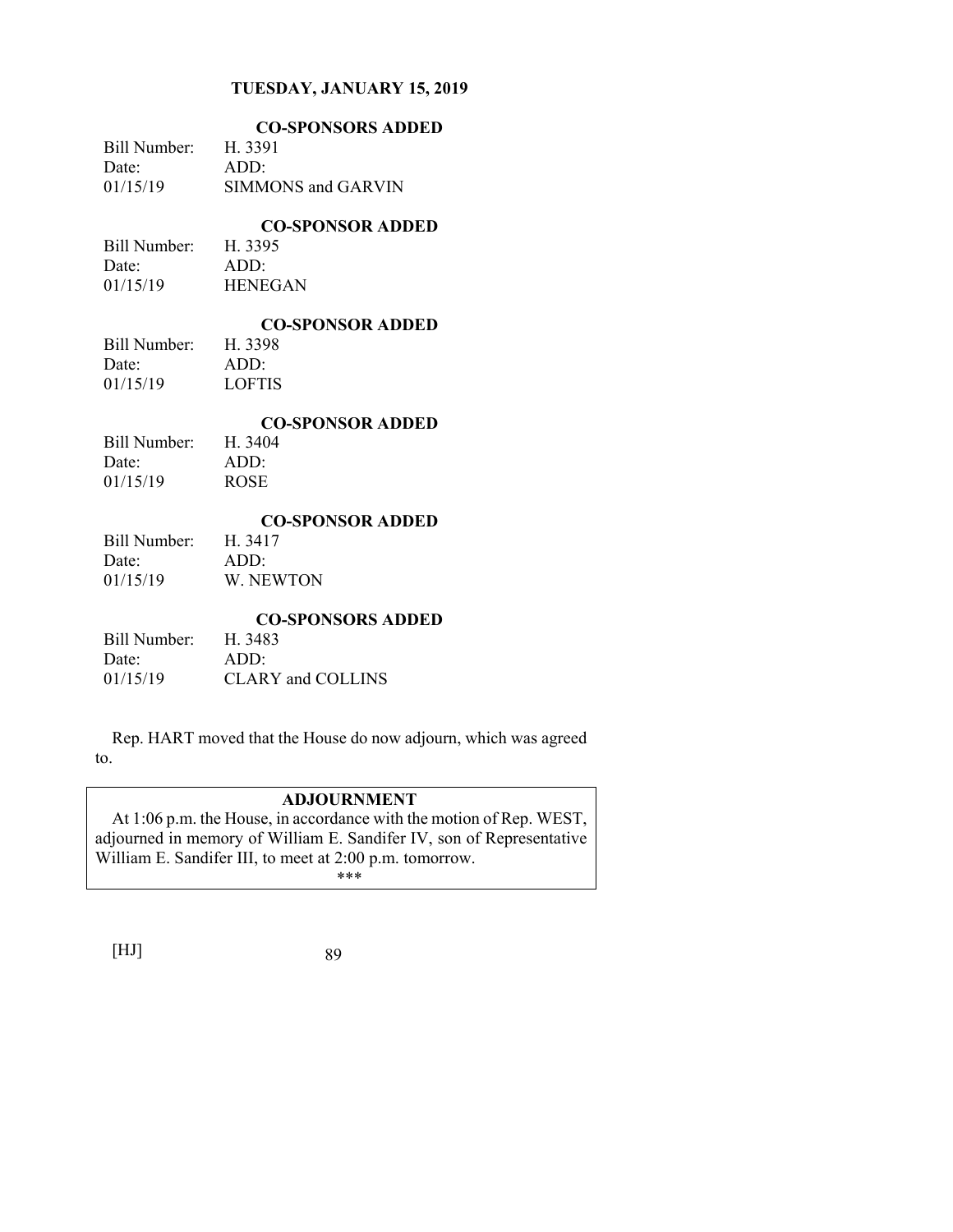| Н.                               |
|----------------------------------|
|                                  |
| Н.                               |
| Н.                               |
| 3037<br>83<br>Н.                 |
| 3043<br>83<br>H.                 |
|                                  |
| $3054$ 83<br>H.                  |
| Н.                               |
| 3058 84<br>Н.                    |
| Η.                               |
| $3064$ 84<br>Н.                  |
|                                  |
| 306684<br>Н.                     |
| 84<br>3087<br>Η.                 |
| 3109 84<br>Н.                    |
| Н.                               |
| 85<br>3131<br>Н.                 |
| 313285<br>Н.                     |
| Н.                               |
| Н.                               |
| $3173$ 85<br>Н.                  |
| Η.                               |
| Н.                               |
| Н.                               |
| Η.                               |
| Н.                               |
| H.                               |
| Η.                               |
|                                  |
| Н.                               |
| Н.                               |
| 3289 86<br>Н.                    |
| 329587<br>Η.                     |
| Н.                               |
| Н.                               |
| Η.<br>332387                     |
| Н.                               |
| Η.                               |
| Н.<br>$3350$ 87<br>87<br>H. 3351 |
|                                  |
| Н.<br>335888<br>Н.               |
| Н.                               |
| 3370<br>H.                       |
| 88                               |

| 3378<br>Н.       |   |
|------------------|---|
| 3379<br>Н.       |   |
| 3383<br>88<br>Н. |   |
| 3389<br>88<br>Н. |   |
| 3391<br>89<br>Н. |   |
| 3395<br>89<br>Н. |   |
| Н.<br>3398       |   |
| 3404 89<br>Н.    |   |
| H.<br>3417       |   |
| Н.<br>3483       |   |
| 3486<br>Н.       |   |
| H.<br>3487       |   |
| Н.<br>3488       |   |
| 3489<br>Н.       |   |
| Η.               |   |
| 3491<br>Н.       |   |
| Н.<br>3492       |   |
| Η.<br>3493<br>11 |   |
| 3494 1<br>Н.     | 1 |
| Н.<br>3495<br>12 |   |
| 3496<br>Н.       |   |
| 3497<br>13<br>Н. |   |
| Н.<br>3498<br>14 |   |
| Н.<br>3499       |   |
| Н.               |   |
| 3501<br>17<br>Н. |   |
| 3502<br>17<br>Н. |   |
| 3503<br>Н.       |   |
| Н.               |   |
| 3505<br>Н.       |   |
| Н.               |   |
| 3507<br>Н.<br>22 |   |
| 3508<br>23<br>Н. |   |
| 3509<br>24<br>Н. |   |
| 3510<br>Н.<br>24 |   |
| 3511<br>Н.       |   |
| 3512<br>Н.       |   |
| 3513<br>Н.<br>26 |   |
| 3514<br>Н.<br>27 |   |
| 3515<br>28<br>H. |   |
| Н.<br>3516<br>28 |   |
| 3517<br>Н.       |   |
| 3518<br>30<br>Н. |   |
| 3519<br>Н.<br>30 |   |
| 3520<br>31<br>H. |   |

 $[HJ]$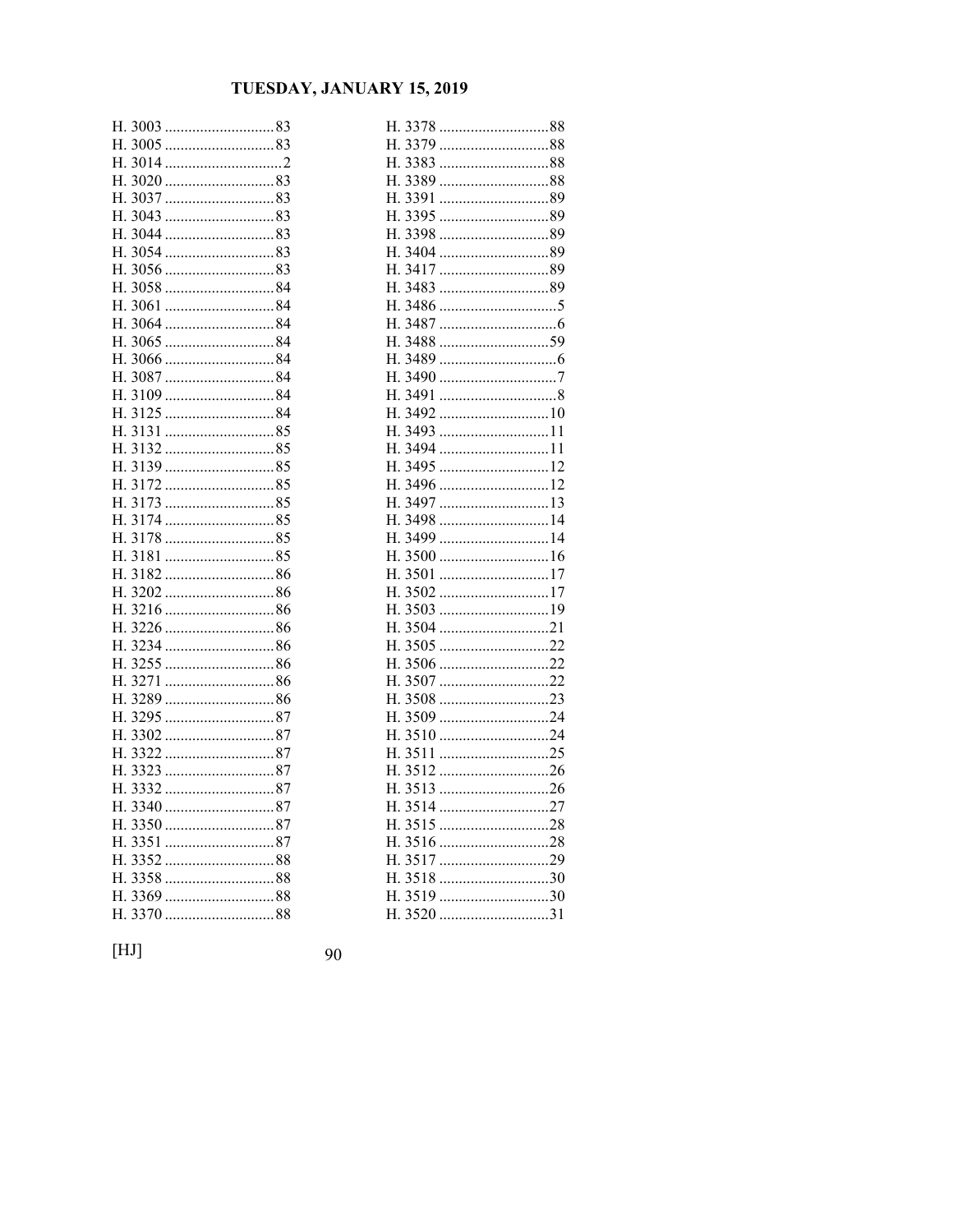| Н. |         | 3521 32    |
|----|---------|------------|
|    |         | H. 3522 32 |
|    |         |            |
|    |         | H. 3524 33 |
|    |         |            |
| Η. |         | 3526 34    |
|    |         | H. 3527 35 |
|    |         | H. 3528 35 |
| H. |         | $3529$ 36  |
|    |         |            |
|    |         |            |
| Н. |         | $3532$ 37  |
| Н. |         |            |
|    |         | H. 3534 38 |
| Н. |         | 353539     |
|    |         |            |
|    |         |            |
| Н. | 3538    |            |
|    | H. 3539 | 41         |
|    |         | H. 3540 42 |
| Н. |         |            |
|    |         |            |
|    |         |            |
| Η. |         |            |
|    |         |            |
|    |         | H. 3546 44 |
|    | H. 3547 | 45         |
|    |         |            |
|    |         | H. 3549 46 |
|    |         |            |
|    |         |            |
|    |         |            |
|    |         |            |
|    |         |            |
|    |         |            |
|    |         | H. 3556 52 |
|    |         |            |
|    |         |            |
|    |         |            |
|    |         |            |
|    | H. 3561 |            |
|    |         |            |
| Н. |         |            |
|    |         |            |
| Η. | 3565    | .54        |

| Н.                     |    |
|------------------------|----|
|                        |    |
| 3568 55<br>Н.          |    |
| Н.                     |    |
| Η.                     |    |
| Η.<br>3571<br>57       |    |
| 3572<br>Н.             |    |
| 3573<br>H.             |    |
| 3574<br>Η.             |    |
| 3575<br>Η.             |    |
| 3576<br>Н.             |    |
| 3577<br>Н.             |    |
| 3578<br>Н.             |    |
| 3579<br>Н.             |    |
| 3580<br>71<br>Н.       |    |
| 3581<br>Н.             |    |
| 3582<br>Η.             |    |
| 3583<br>Η.             |    |
| 3584<br>H.             |    |
| Η.<br>3585             |    |
| Η.<br>3586<br>3587     |    |
| Η.<br>3588<br>H.       |    |
| 76<br>77<br>3589<br>Η. |    |
| Η.<br>3590<br>77       |    |
| H. 3591<br>77          |    |
| 3592<br>H.             | 77 |
| 3593<br>Н.             |    |
| 3594<br>Η.             |    |
| 3595<br>Η.             |    |
| 3596<br>H.             | 79 |
| 3597<br>H.             |    |
| 3598<br>Η.             |    |
| 3599<br>Η.<br>58       |    |
| H.<br>3600             |    |
| 3601<br>H.<br>80       |    |
| 3602<br>Н.             |    |
|                        |    |
|                        |    |
| S. 14                  |    |
|                        |    |
|                        |    |
| S.                     |    |

 $[HJ]$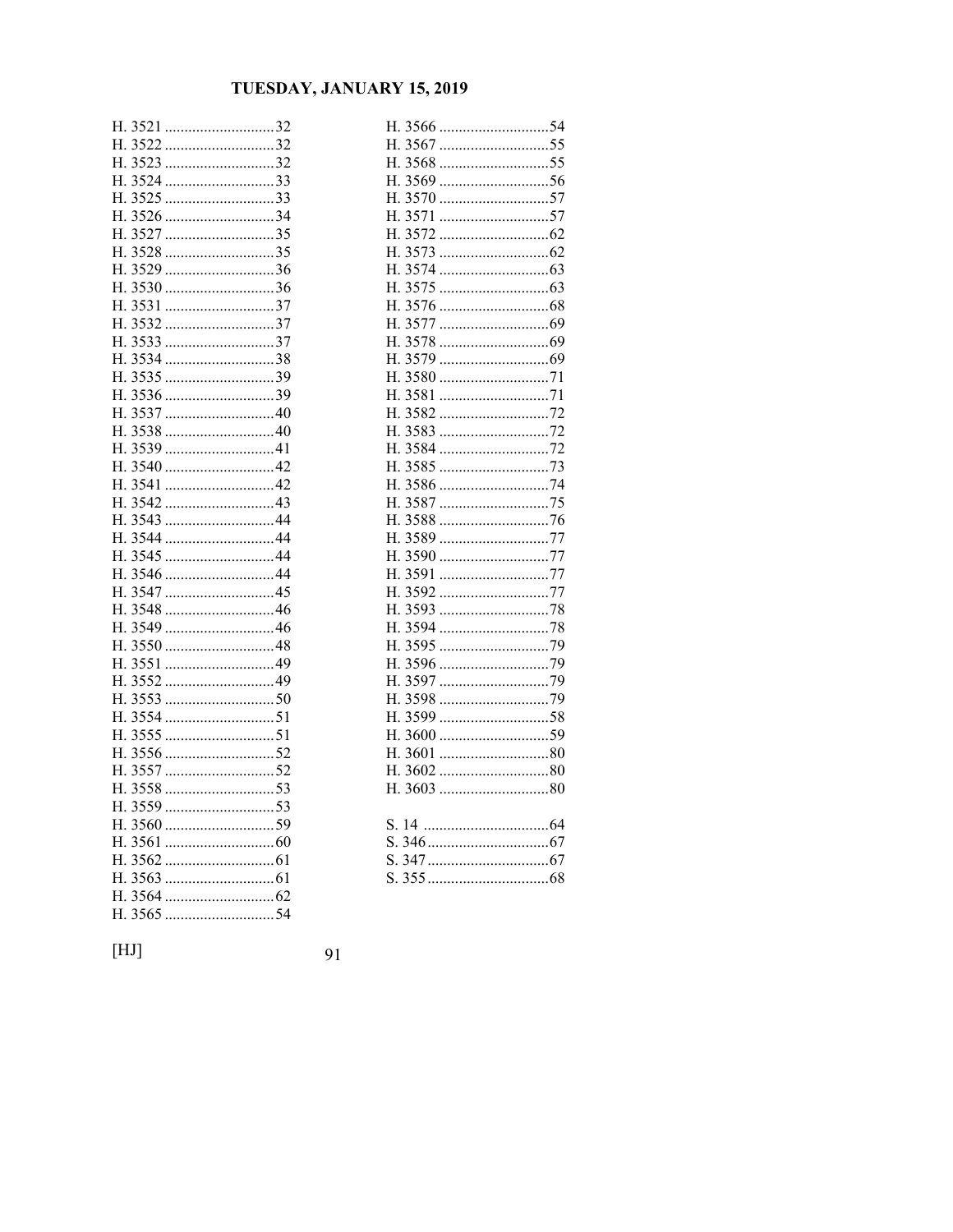| Н.                            |  |
|-------------------------------|--|
|                               |  |
| Н.                            |  |
| Н.                            |  |
| 3037<br>83<br>Н.              |  |
| 3043<br>83<br>Η.              |  |
| Н.                            |  |
| 305483<br>Η.                  |  |
| Н.                            |  |
| Н.<br>305884                  |  |
| Н.                            |  |
| $3064$ 84<br>Η.               |  |
| 3065 84<br>Н.                 |  |
| 306684<br>Н.                  |  |
| 84<br>Н.<br>3087              |  |
| 3109 84<br>Н.                 |  |
| Н.                            |  |
| 85<br>3131<br>Н.              |  |
| 313285<br>Н.                  |  |
| Η.                            |  |
| Н.                            |  |
| $3173$ 85<br>Н.               |  |
| Η.                            |  |
| Н.                            |  |
| Н.                            |  |
| Н.                            |  |
| Н.                            |  |
| 321686<br>Н.                  |  |
| Н.                            |  |
|                               |  |
| Η.                            |  |
| 86<br>3271<br>Н.              |  |
| 3289 86<br>Н.                 |  |
| 329587<br>H.                  |  |
| Η.                            |  |
| 3322 87<br>Н.<br>Н.           |  |
| 3323<br>Н.                    |  |
|                               |  |
| 3340 87<br>Н.<br>Η.<br>335087 |  |
| 87<br>3351                    |  |
| Н.                            |  |
| Н.<br>Н.                      |  |
| Н.                            |  |
| Η.                            |  |
|                               |  |

| 3378<br>Н.       |  |
|------------------|--|
| 3379<br>88<br>Н. |  |
| 3383<br>88<br>Н. |  |
| 3389<br>88<br>Н. |  |
| 3391<br>89<br>Н. |  |
| 89<br>H.<br>3395 |  |
| 89<br>Н.<br>3398 |  |
| 3404<br>Н.       |  |
| 89<br>Η.<br>3417 |  |
| 89<br>3483<br>Н. |  |
| 3486<br>Н.       |  |
| 3487<br>Н.       |  |
| Н.<br>3488       |  |
| 3489<br>Н.       |  |
| Н.               |  |
| 3491<br>Н.       |  |
| Н.<br>3492       |  |
| H.<br>3493<br>11 |  |
| Н.<br>3494 11    |  |
| 3495 12<br>Н.    |  |
| 3496 12<br>Η.    |  |
| 13<br>Н.<br>3497 |  |
| 3498<br>Н.       |  |
| Η.<br>3499<br>14 |  |
| Н.               |  |
| 3501<br>Н.<br>17 |  |
| 3502<br>Н.<br>17 |  |
| 3503<br>19<br>Н. |  |
| Н.<br>3504<br>21 |  |
| 3505<br>22<br>Н. |  |
| 3506 22<br>Н.    |  |
| 3507<br>22<br>Н. |  |
| 3508<br>Н.       |  |
| 3509<br>24<br>Н. |  |
| 3510<br>24<br>Н. |  |
| 3511<br>25<br>Н. |  |
| 3512<br>Н.       |  |
| 3513<br>Н.       |  |
| 3514<br>Н.<br>27 |  |
| 3515<br>28<br>Н. |  |
| 3516<br>Н.<br>28 |  |
| 3517<br>Н.       |  |
| 3518<br>H.<br>30 |  |
| 3519<br>Н.<br>30 |  |
| 3520<br>31<br>H. |  |

 $[HJ]$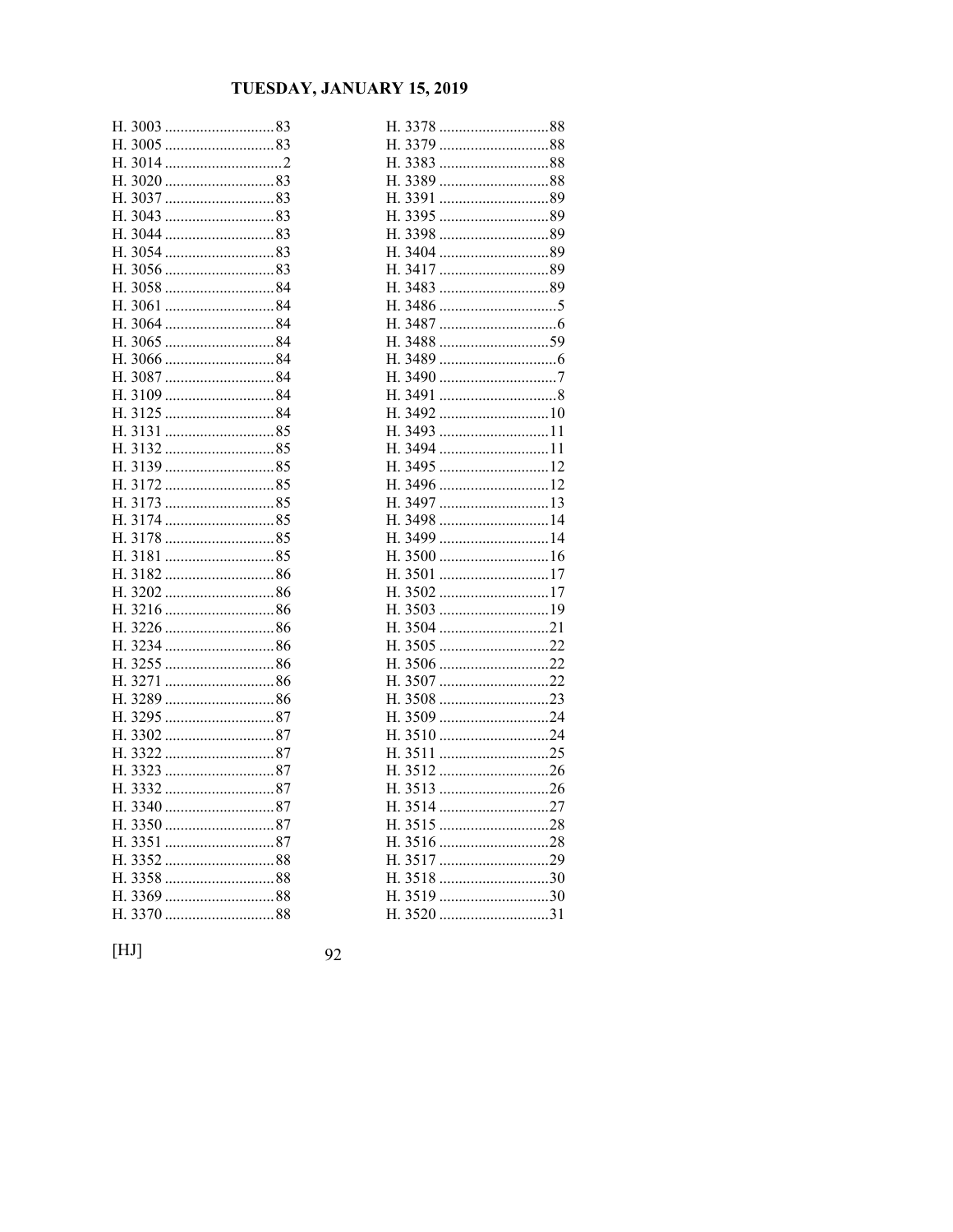| Н.<br>3521 |            | 32 |
|------------|------------|----|
|            | H. 3522 32 |    |
| Η.         | $3523$ 32  |    |
|            | H. 3524 33 |    |
| Н.         | 3525 33    |    |
| Н.<br>3526 | 34         |    |
| Н.<br>3527 | 35         |    |
| Н.         | 3528 35    |    |
| Η.         | $3529$ 36  |    |
|            | H. 3530 36 |    |
| Н.         | 353137     |    |
| Η.         | $3532$ 37  |    |
|            |            |    |
| Н.         | 353438     |    |
| Η.<br>3535 | 39         |    |
| H. 3536    | 39         |    |
| H. 3537    | 40         |    |
| 3538<br>Η. | 40         |    |
|            |            |    |
|            | H. 3540 42 |    |
| Η.         |            |    |
|            |            |    |
|            |            |    |
| Η.         |            |    |
|            |            |    |
|            | H. 3546 44 |    |
| Η.         |            |    |
| H. 3548    | 46         |    |
|            | H. 3549 46 |    |
| Η.         |            |    |
| H. 3551    |            |    |
|            |            |    |
| Η.         |            |    |
|            |            |    |
| Η.         |            |    |
|            |            |    |
|            |            |    |
| Н.         |            |    |
|            |            |    |
|            |            |    |
| Н.         |            |    |
| H. 3563    |            |    |
|            |            |    |
| 3565<br>Η. | 54         |    |
|            |            |    |

| 3566<br>Н.       |  |
|------------------|--|
| 3567<br>Н.       |  |
| 3568<br>H.       |  |
| 3569<br>56<br>Н. |  |
| 3570<br>57<br>Н. |  |
| 3571<br>Η.<br>57 |  |
| 3572<br>Н.       |  |
| 3573<br>Η.       |  |
| 3574<br>H.       |  |
| 3575<br>Н.       |  |
| 3576<br>Η.       |  |
| Η.<br>3577       |  |
| 3578<br>Н.       |  |
| 3579<br>Η.       |  |
| 3580<br>Η.       |  |
| 3581<br>H.       |  |
| 3582<br>Η.       |  |
| 3583<br>H.<br>72 |  |
| 3584<br>Η.       |  |
| 3585<br>Η.       |  |
| 3586<br>H.<br>74 |  |
| 3587<br>Н.       |  |
| 3588<br>Η.       |  |
| 3589<br>Η.<br>77 |  |
| 77<br>3590<br>Н. |  |
| 3591<br>Н.<br>77 |  |
| 3592<br>H.<br>77 |  |
| 3593<br>Н.       |  |
| 3594<br>Η.       |  |
| 3595<br>Η.       |  |
| 3596<br>H.       |  |
| 3597<br>Н.       |  |
| 3598<br>H.       |  |
| 3599<br>58<br>Н. |  |
| Η.<br>3600       |  |
| 3601<br>H.<br>80 |  |
| 3602<br>80<br>Н. |  |
| Н.               |  |
|                  |  |
| S. 14            |  |
|                  |  |
| S.               |  |
|                  |  |
|                  |  |
|                  |  |

 $[HJ]$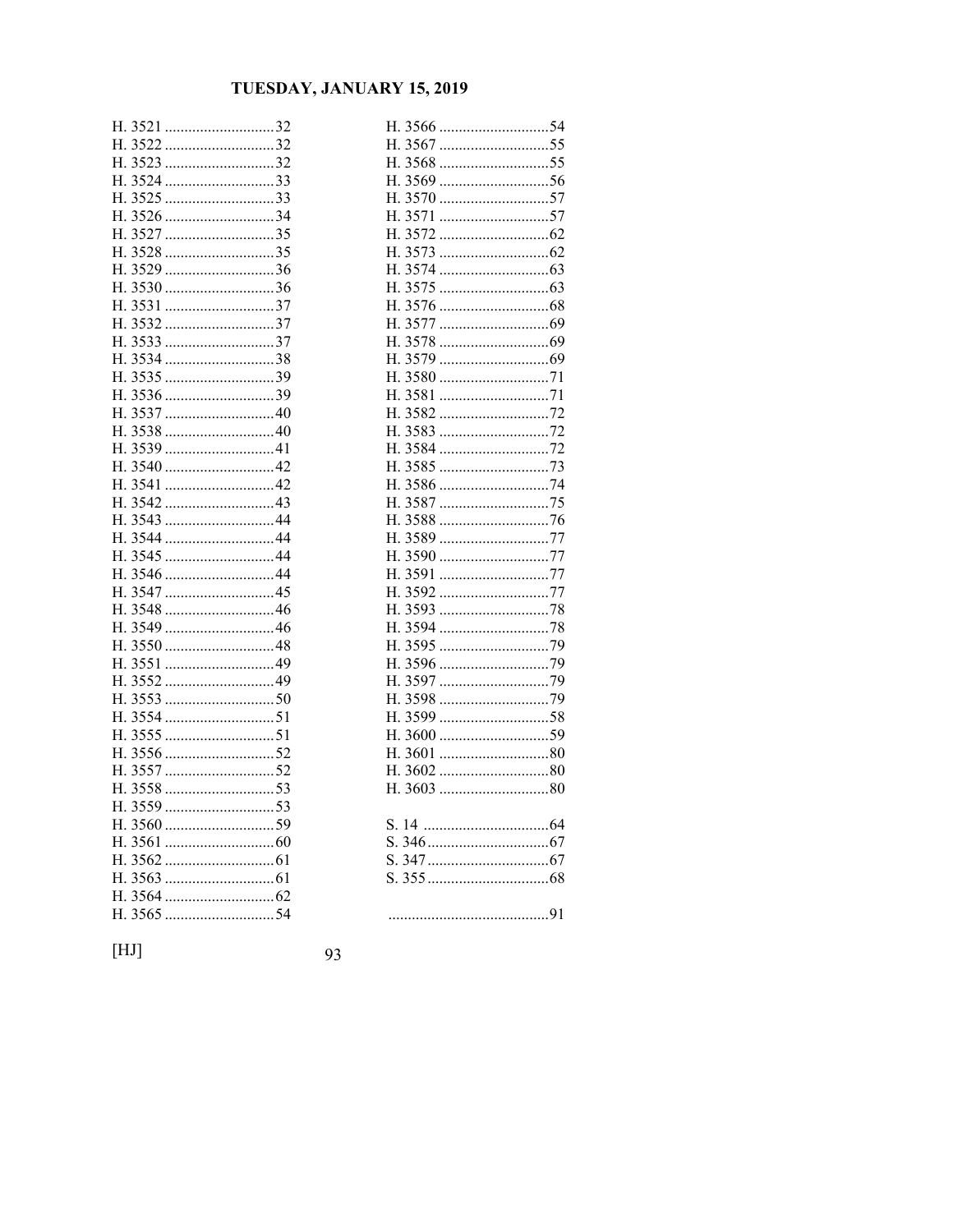| S.       | 14                 |     |
|----------|--------------------|-----|
| S.       |                    |     |
| S.       |                    |     |
| S.       |                    |     |
| H.       |                    |     |
| Н.       |                    |     |
| Н.       |                    |     |
| Н.       | 3020 83            |     |
| Н.       |                    |     |
| Н.       | 3043 83            |     |
| Н.       | 304483             |     |
| Н.       |                    |     |
| Η.       | 3056 83            |     |
| H.       | 305884             |     |
|          |                    |     |
|          | H. 3064 84         |     |
| Н.       | 84<br>3065         |     |
| Н.       | $3066$ 84          |     |
|          |                    |     |
| Н.       | 84<br>3109         |     |
| Н.       | 84<br>3125         |     |
| Н.       | 313185             |     |
| Н.       | 3132<br>85<br>3139 |     |
| Н.<br>Н. |                    |     |
| Н.       | 85<br>3173         |     |
| Н.       |                    |     |
| Н.       |                    |     |
| H.       |                    |     |
| Н.       |                    |     |
| Н.       | 320286             |     |
| Н.       |                    |     |
| Н.       |                    |     |
| Н.       | 323486             |     |
| Η.       |                    |     |
|          |                    |     |
| H.       | 86<br>3289         |     |
| Н.       |                    |     |
| Н.       | 330287             |     |
| H.       | 87<br>3322         |     |
| Н.       | 87<br>3323         |     |
|          | H. 3332<br>87      |     |
| Н.       | 3340               |     |
| Н.       | 87<br>3350         |     |
| Η.       | 3351               | .87 |

| 3352 88<br>Н.    |  |
|------------------|--|
| 3358 88<br>Н.    |  |
| H.               |  |
| H. 3370<br>88    |  |
| 3378<br>88<br>Н. |  |
| 3379<br>Н.       |  |
| 3383<br>88<br>Н. |  |
| 3389<br>88<br>Н. |  |
| 3391<br>Н.       |  |
| H. 3395<br>89    |  |
| 89<br>3398<br>Н. |  |
| 3404<br>89<br>Н. |  |
| H. 3417<br>89    |  |
| H. 3483          |  |
| 3486<br>Н.       |  |
| H. 3487          |  |
| H. 3488          |  |
| Н.<br>3489       |  |
| H. 3490          |  |
| H. 3491          |  |
| 3492<br>Н.<br>10 |  |
| H. 3493<br>11    |  |
| H. 3494 11       |  |
| 3495<br>Н.<br>12 |  |
| H. 3496          |  |
| H. 3497<br>13    |  |
| 3498<br>Н.<br>14 |  |
| H. 3499<br>14    |  |
| H. 3500          |  |
| 3501<br>17<br>Н. |  |
| 3502<br>Н.       |  |
| H. 3503          |  |
| 3504<br>21<br>Н. |  |
| 3505<br>Н.       |  |
| H. 3506<br>22    |  |
| 3507<br>22<br>Н. |  |
| 3508<br>23<br>Н. |  |
| H. 3509<br>24    |  |
| 3510<br>Н.<br>24 |  |
| 3511<br>25<br>Н. |  |
| H. 3512          |  |
| 3513<br>Н.       |  |
| 3514<br>27<br>Н. |  |
| 3515<br>Н.       |  |
| 3516<br>Н.       |  |

 $[HJ]$